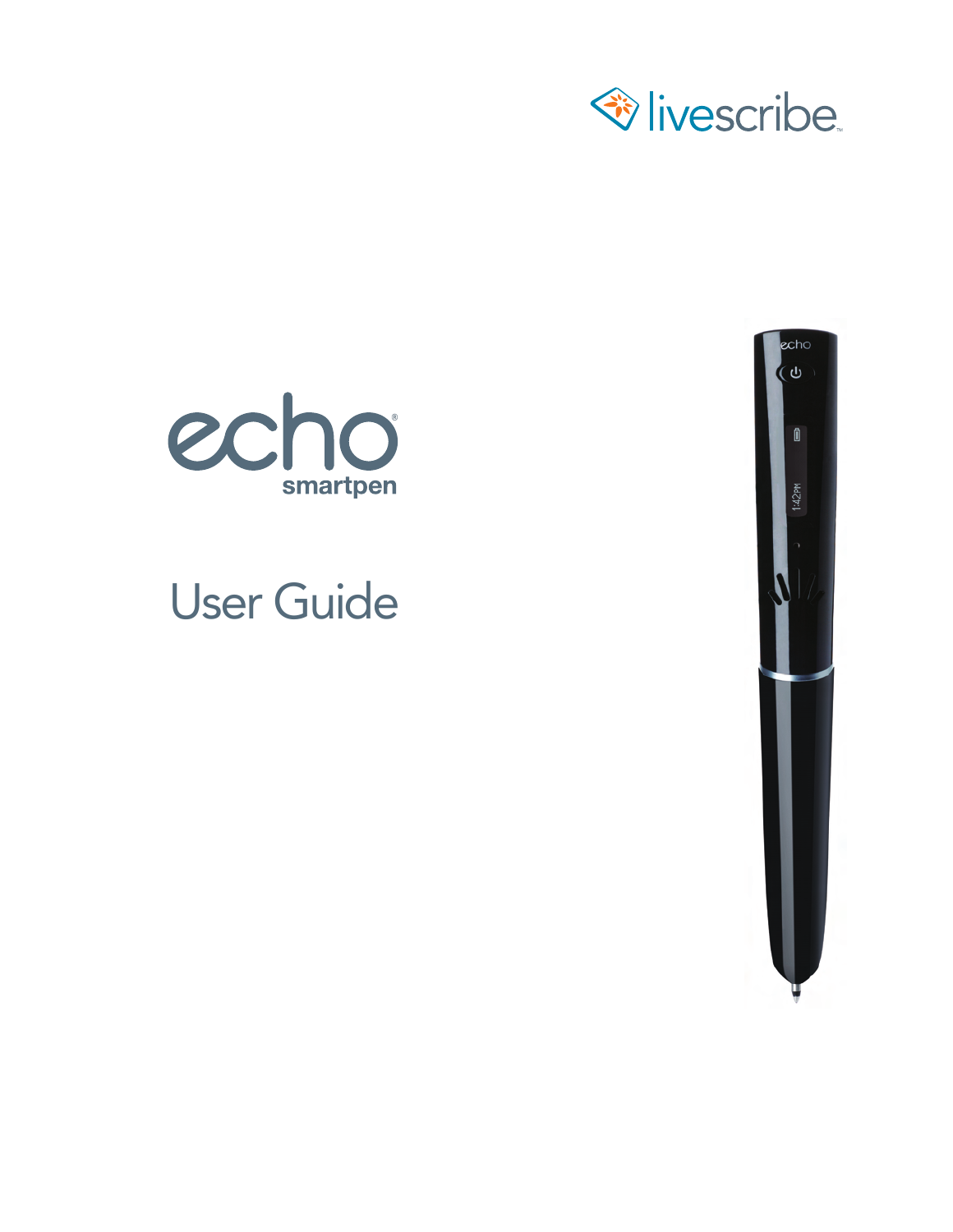# **COPYRIGHTS AND TRADEMARKS**

LIVESCRIBE, ECHO, PULSE, and NEVER MISS A WORD are trademarks of Livescribe Inc. All other trademarks are properties of their respective owners. Copyright <sup>©</sup> 2007-2015. All rights reserved. *http://www.livescribe.com/*

> **Important:** Read the End User License Agreement that comes with Livescribe products before using them. You accept the terms of the End User License Agreement by using any part of the product or software. Using any non-authorized charging accessories or ink cartridges may damage the smartpen and voids the smartpen warranty.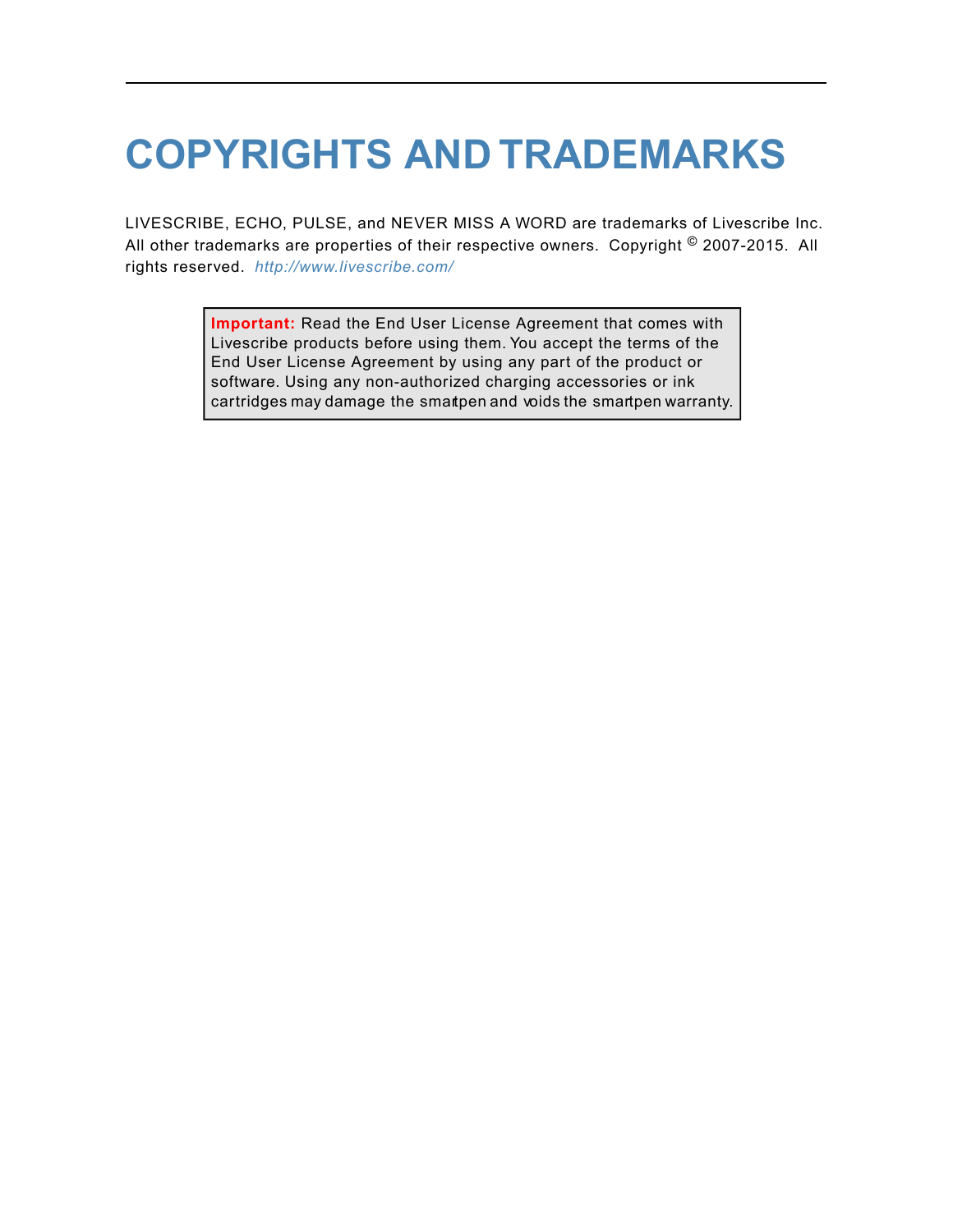# **CONTENTS**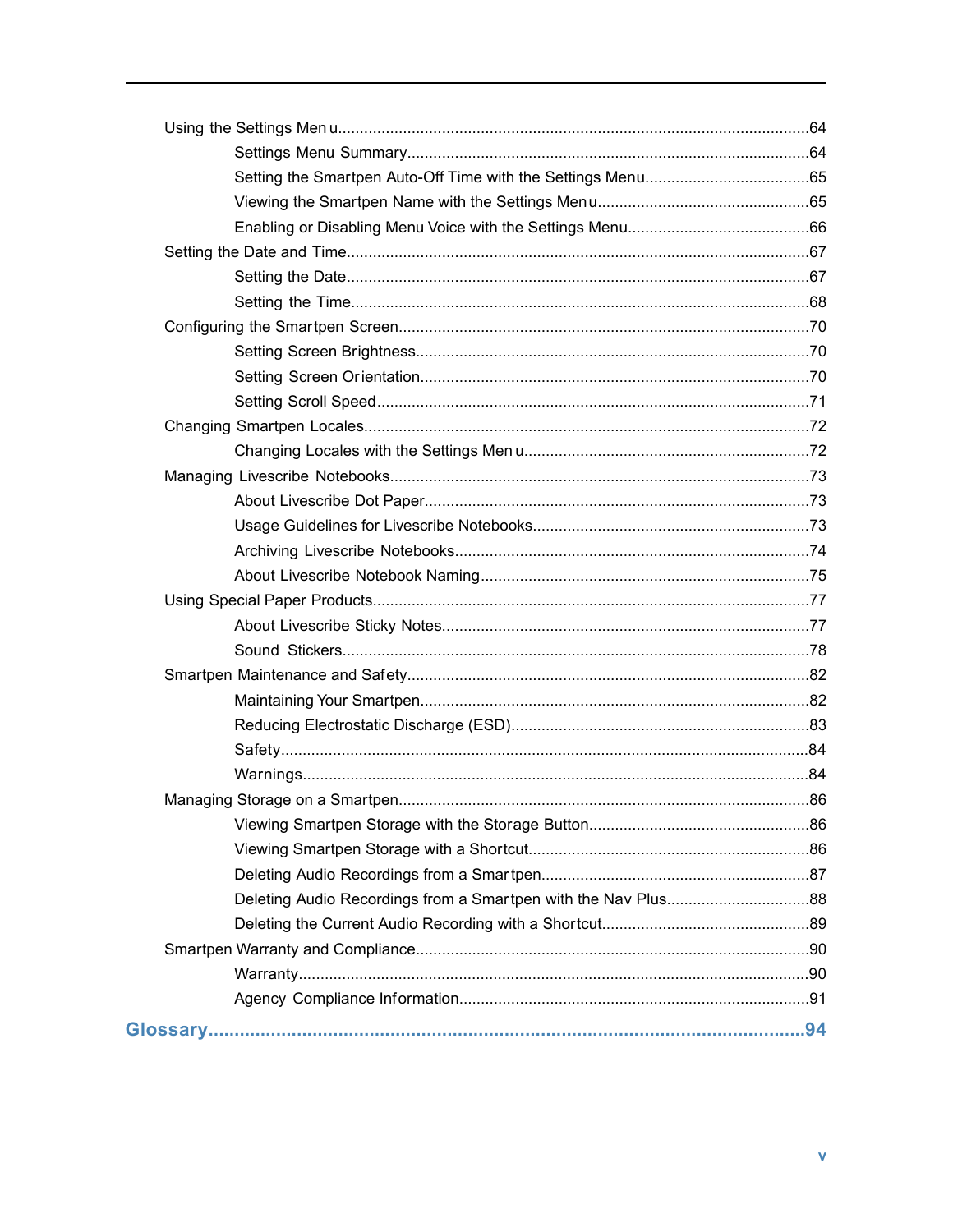# <span id="page-5-0"></span>**ABOUT THIS RELEASE**

This release of the Livescribe Platform includes new features and enhancements, corrected issues, and usability improvements.

Version numbers for this release are:

- **•** Smartpen Firmware, Version 2.9.9 or later
- **•** Echo Desktop for Windows, Version 3.0
- **•** Echo Desktop for Mac, Version 3.0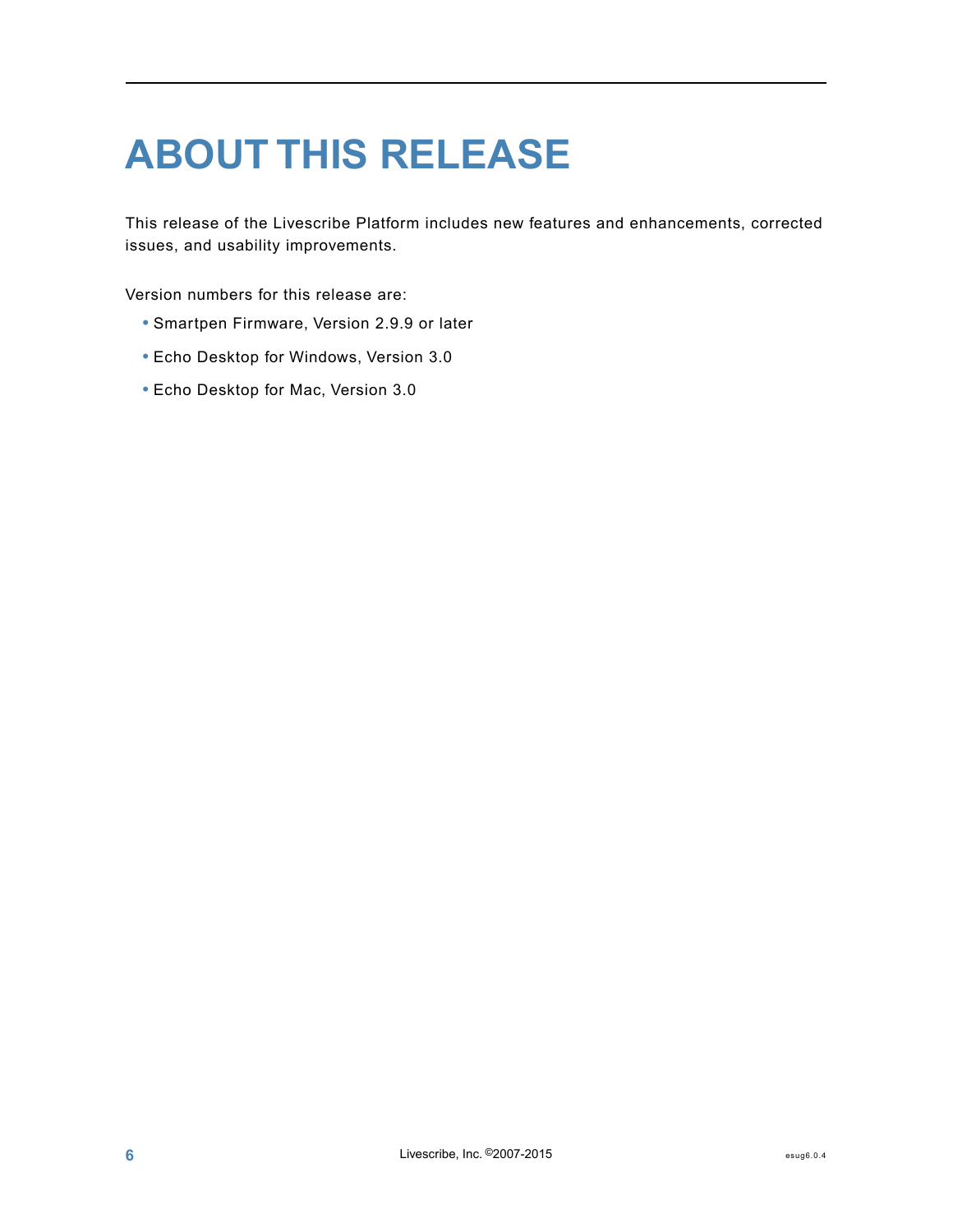# <span id="page-6-0"></span>**GETTING HELP**

Livescribe provides several ways for you to learn more about the Livescribe Platform and get expert help when you need it.

On the Livescribe Support page, you can find several ways to get answers to any questions you might have about your smartpen or other Livescribe products.

To open the Livescribe Support page:

- **•** From a web browser, go to *[www.livescribe.com/support](http://www.livescribe.com/support)*, or
- **•** Within Echo Desktop, go to the Help menu.

You can view release notes for all Livescribe products here:*[www.livescribe.com/releasenotes](http://www.livescribe.com/releasenotes)*.

From the Livescribe Support site, you can search and browse the Livescribe Knowledge Base. There you can find answers to many of your questions. Livescribe updates the knowledge base frequently, so check it each time you need help.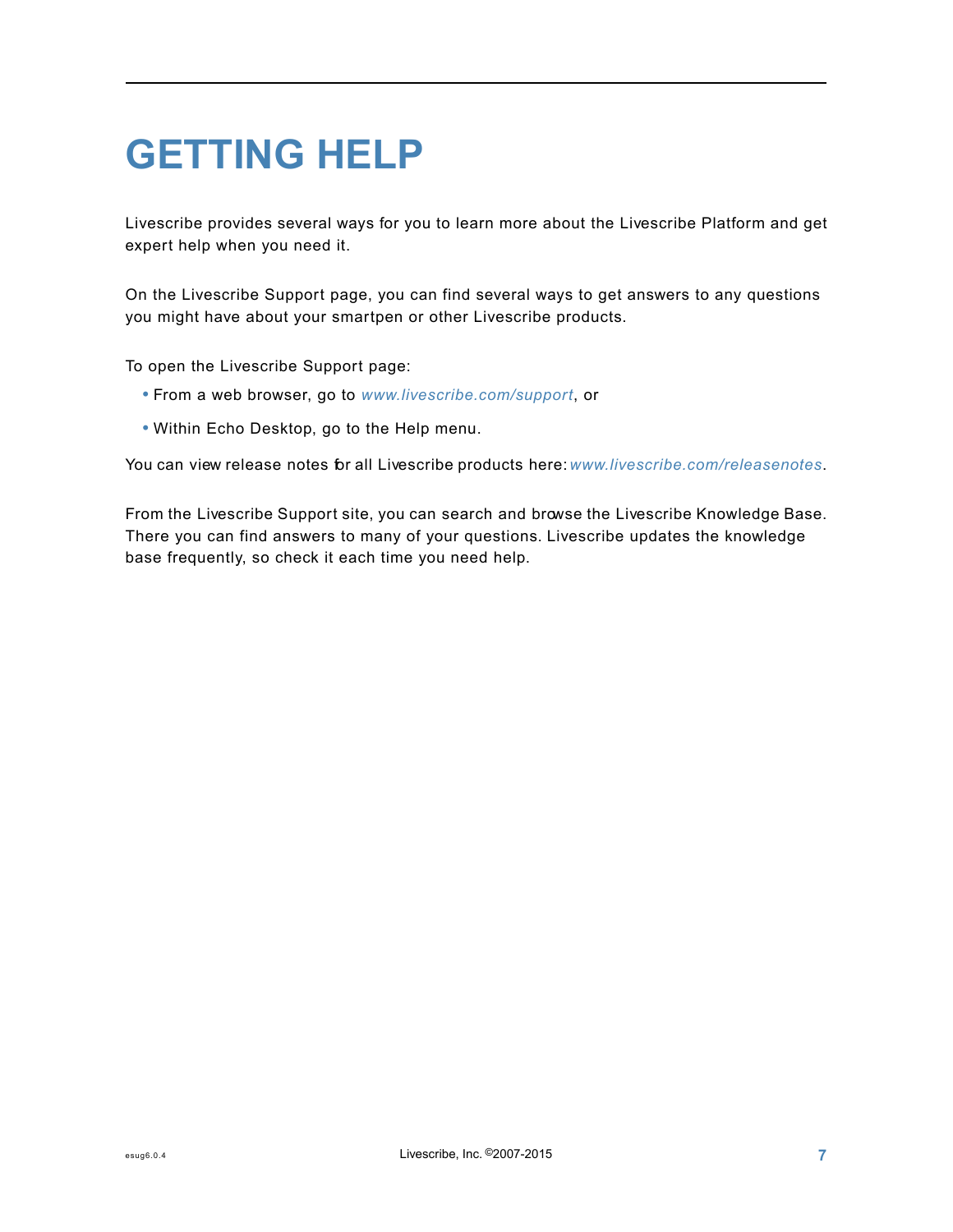# <span id="page-7-0"></span>**CONTACTING CUSTOMER SERVICE**

If you cannot find the answers to your questions using the Support page, please contact Customer Service directly. You can reach Customer Service in the following ways:

- **•** Go to *[www.livescribe.com/support](http://www.livescribe.com/support)*, complete a Customer Service ticket and submit it.
- **•** Email Customer Service at: CS@livescribe.com

# <span id="page-7-1"></span>**SAVING DATA FOR CUSTOMER SERVICE**

If you are experiencing problems with an Echo Desktop product, you should gather data from your installation for Customer Service.

- 1. In Echo Desktop for Windows, choose **Help** > **Save Data for Customer Service**. In Echo Desktop for Mac, hold the keyboard Control key down and go to **Tools** > **Customer Support > Gather Debug Logs**
- 2. Save the data to your computer so you can send it to Customer Service if requested.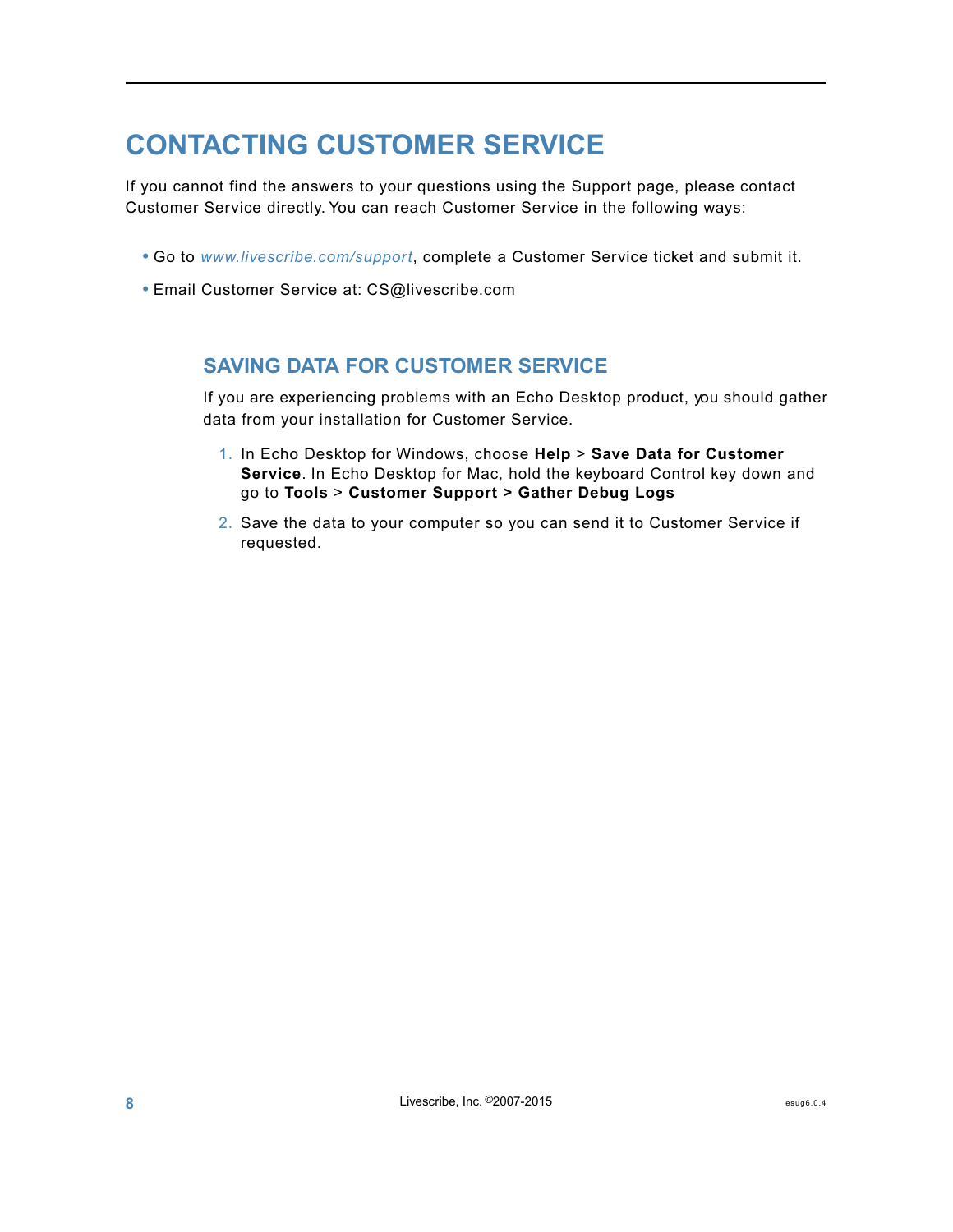# <span id="page-8-0"></span>**RETURNING LIVESCRIBE PRODUCTS**

If you need to return the Livescribe smartpen or other Livescribe product, follow the instructions below.

## <span id="page-8-1"></span>**ITEMS PURCHASED DIRECTLY FROM LIVESCRIBE**

Items purchased directly from Livescribe have the following return time-frame to qualify for a refund. Items returned after this timeframe are not accepted or credited:

- **•** Hardware: 30 days.
- **•** Accessories: 30 days

Livescribe refunds the full amount paid minus shipping on any item(s) returned within the allowable time. The customer must contact Customer Service for a Returned Material Authorization (RMA) number and is responsible for the original shipping and the return shipping fees.

<span id="page-8-2"></span>A returned item must be returned in like-new condition with all the original components and packaging. Credits are issued once the item(s) have been received and verified.

# **ITEMS PURCHASED FROM A THIRD PARTY**

If you discover what you believe is a software or product defect for any third-party item, please contact the manufacturer of such third-party item directly for information regarding that manufacturer's warranty. Products sold through the Livescribe website that do not bear the Livescribe brand name are serviced and supported exclusively by their manufacturers in accordance with the terms and conditions packaged with the products. Third-party software or products are not covered by Livescribe's Limited Warranty.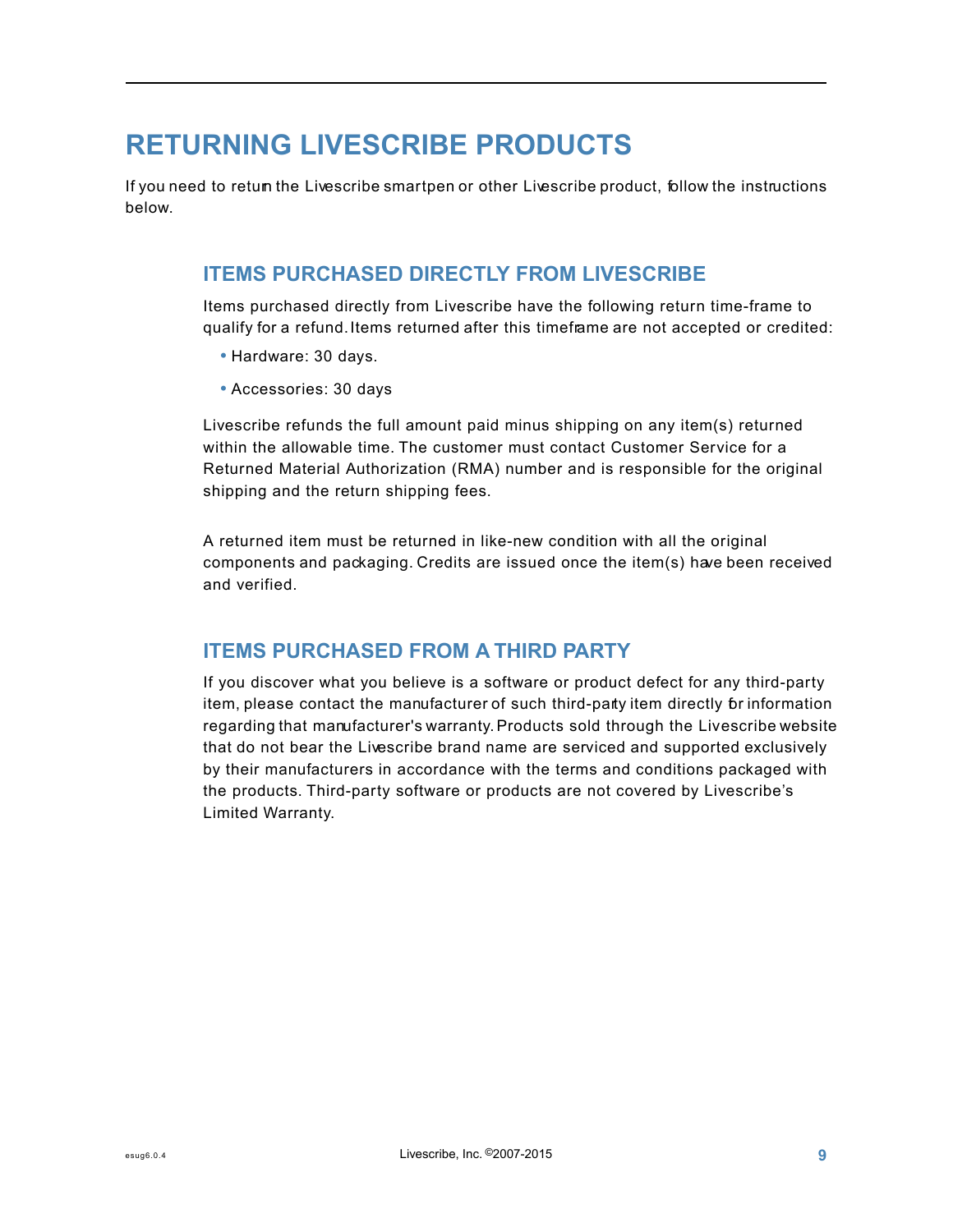# <span id="page-9-0"></span>Echo Smartpen User Guide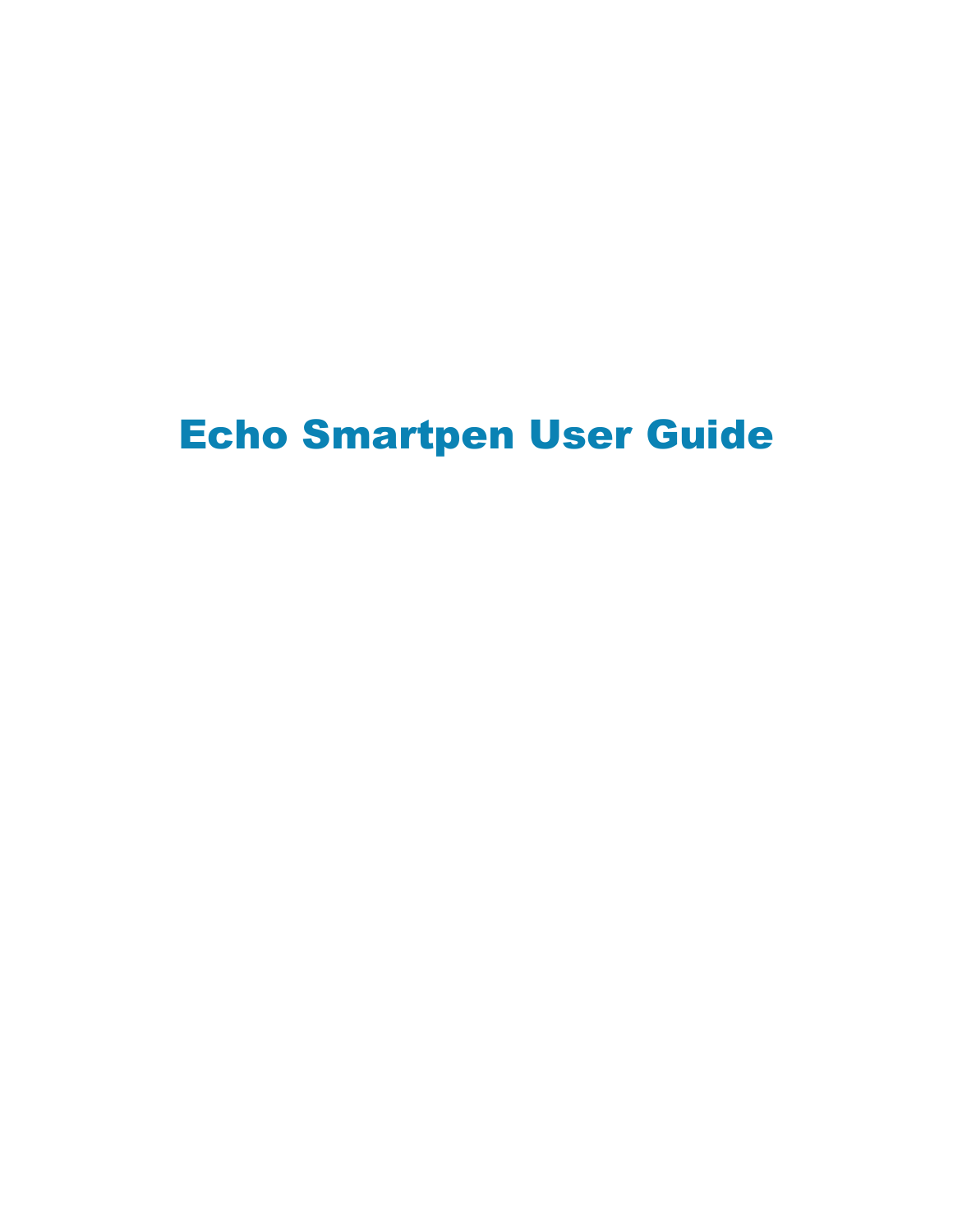# <span id="page-10-0"></span>**ABOUT YOUR LIVESCRIBE SMARTPEN**

The Livescribe smartpen captures everything you hear and write.

### <span id="page-10-1"></span>**INTRODUCING THE LIVESCRIBE SMARTPEN**

Your Livescribe smartpen synchronizes the audio you hear to what you write, so you never miss a word. Just tap on your notes and the smartpen plays back what you recorded from that exact moment in time.

The smartpen provides both audio and visual feedback, powerful processing capabilities, and substantial built-in storage. The smartpen integrates several components and technologies. It also uses firmware and software to support the interaction of all of its components and to enable built-in handwriting recognition, and apps such as Paper Replay, among many others.

When you start your smartpen and begin writing in your Livescribe notebook, the smartpen captures and stores the notes you write. To capture your writing, the smartpen uses its built-in infrared camera to take digital snapshots of a special dot pattern on the paper as the tip moves over the paper while you write.

<span id="page-10-2"></span>When recording audio with the Paper Replay app, the smartpen links your notes to the recorded audio. When you tap on your notes, your smartpen locates the tapped position and plays back the audio linked to that location.

# **ABOUT LIVESCRIBE NOTEBOOKS**

<span id="page-10-3"></span>Livescribe smartpens use special paper printed with microdots that are read by the tip of the smartpen. Livescribe creates a variety of paper products, such as notebooks, journals, flip notepads, and sticky notes.

# **IDENTIFYING YOUR SMARTPEN MODEL**

There are two smartpen models that are appropriate for use with Echo Desktop: the Echo smartpen and the Pulse smartpen. Use the information below to identify your model.

| Echo smartpen | echo<br>di. | Plastic body. Black with printed power symbol<br>را، |
|---------------|-------------|------------------------------------------------------|
|               |             |                                                      |
|               |             |                                                      |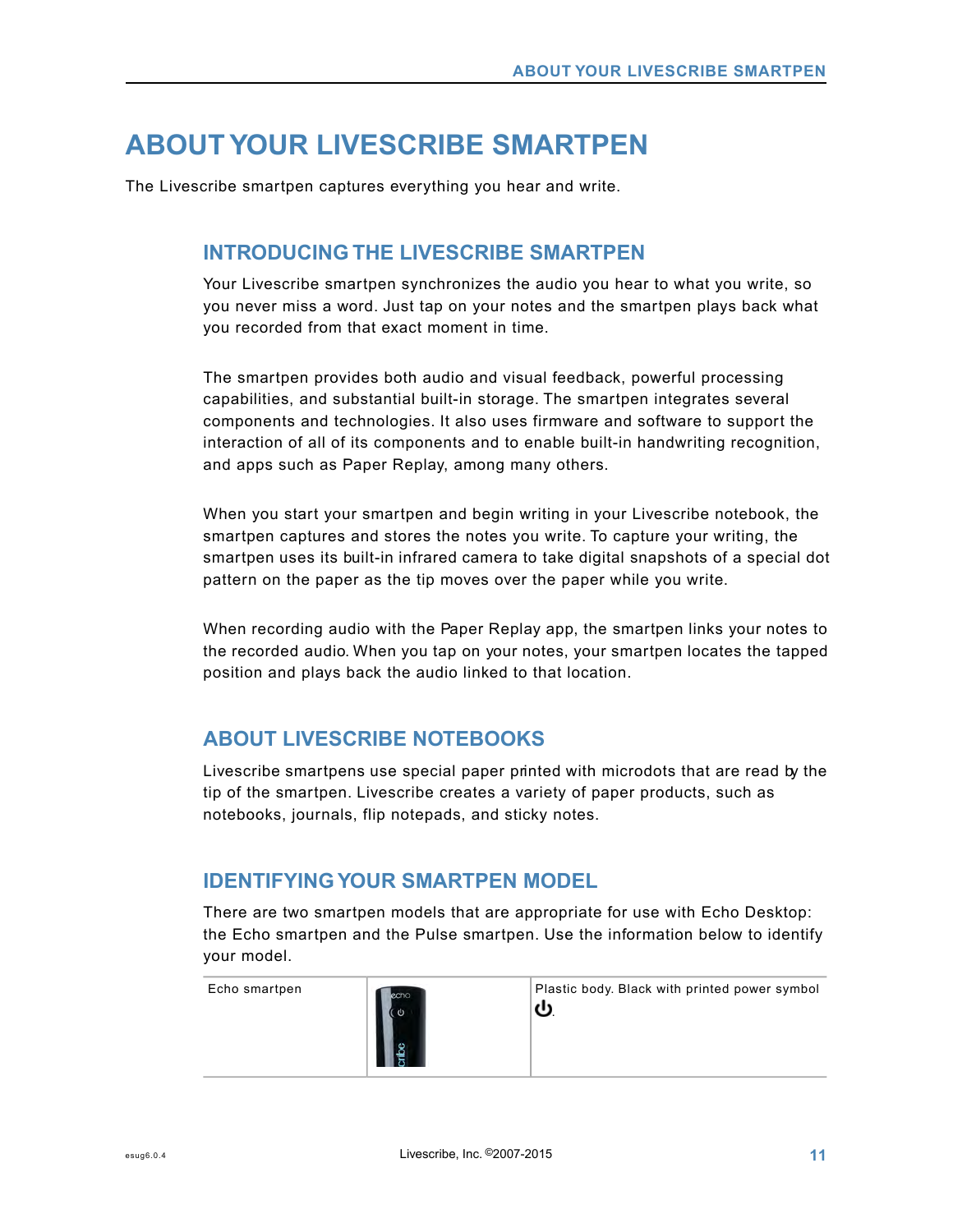

Pulse smartpen



Aluminum body. Titanium or Black with printed power symbol  $\mathbf U$ .

### SMARTPEN FEATURES

Echo and Pulse smartpens have similar features, as shown in the image below.



# <span id="page-11-0"></span>**STARTING YOUR SMARTPEN**

To use your smartpen, first power it on. It must be running to capture written notes or enable its audio recording or playback features.

1. Press the **Power** button to start your smartpen.

If you have given your smartpen a name using Echo Desktop, your smartpen shows its name when you power it on.



As the smartpen starts up, the display shows the words **Livescribe** and then **Starting...** After startup completes, the display shows the time.

2. The first time you use the smartpen, set it to the current time and date.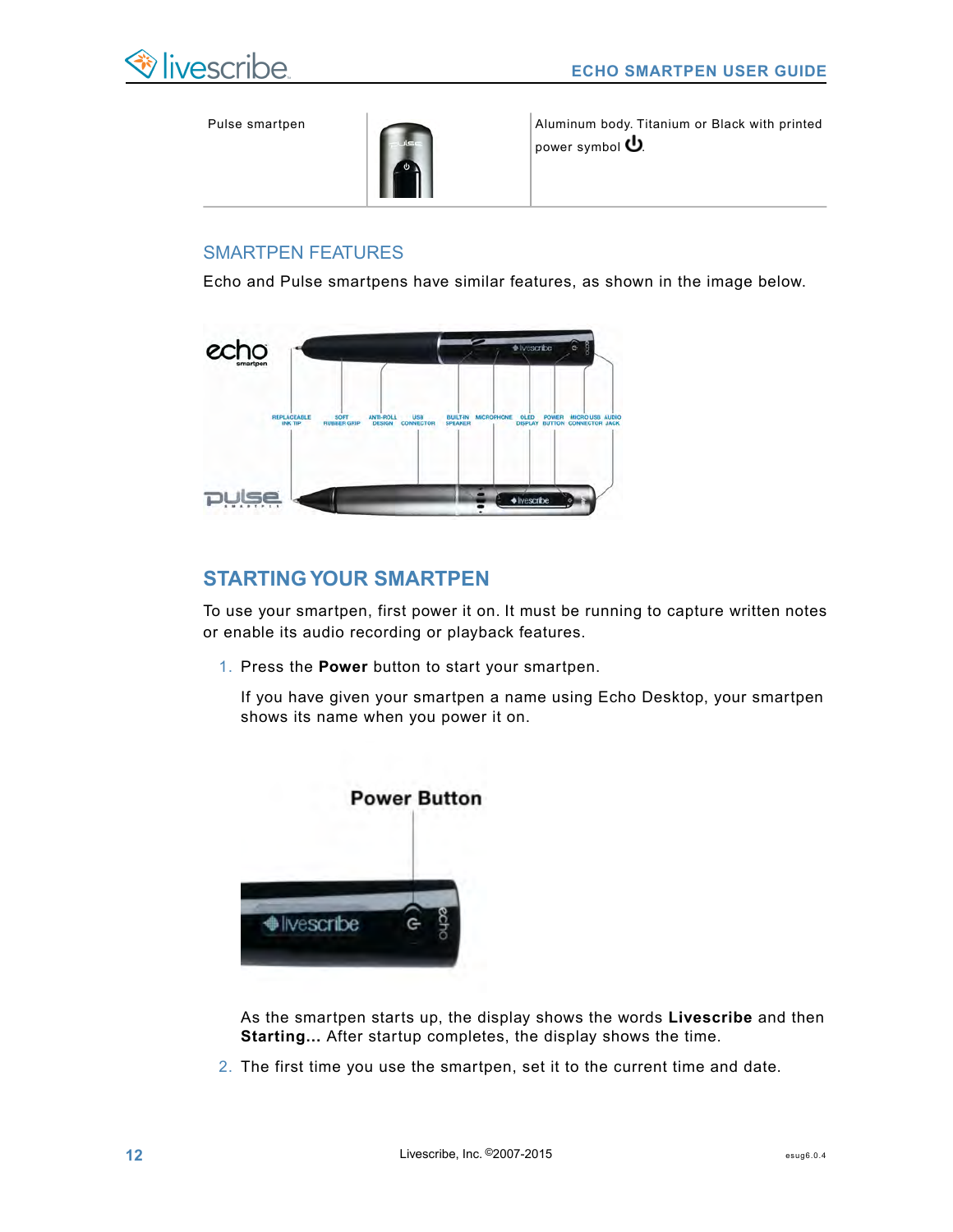3. When you are finished using your smartpen, press the **Power** button again to turn it off.

### <span id="page-12-0"></span>**CHARGING AN ECHO SMARTPEN**

The USB port for an Echo smartpen is located on the top next to the headset jack. This is a standard micro USB connector that is compatible with any standard USB charging cable. Follow these steps to charge your smartpen.

The plug and blinking battery indicator means your smartpen needs to be charged.



- 1. Before charging your Echo smartpen, download and install the Echo Desktop software from *[http://www.livescribe.com/install](#page-93-0)*.
- 2. Plug your Micro-USB cable into the USB port on your computer and plug the other end of the cable into your smartpen.

You can also charge the Echo smartpen directly from an electrical outlet with the Universal USB AC Wall Adapter.



A battery and lightning bolt symbol is displayed on your smartpen when it is charging.

A full charge can take up to 2.5 hours.

<span id="page-12-1"></span>

## **CHARGING A PULSE SMARTPEN**

The USB connector for a Pulse smartpen is located on its side. The connector is designed to fit into a compatible Livescribe USB charging cradle. Follow these steps to charge your smartpen.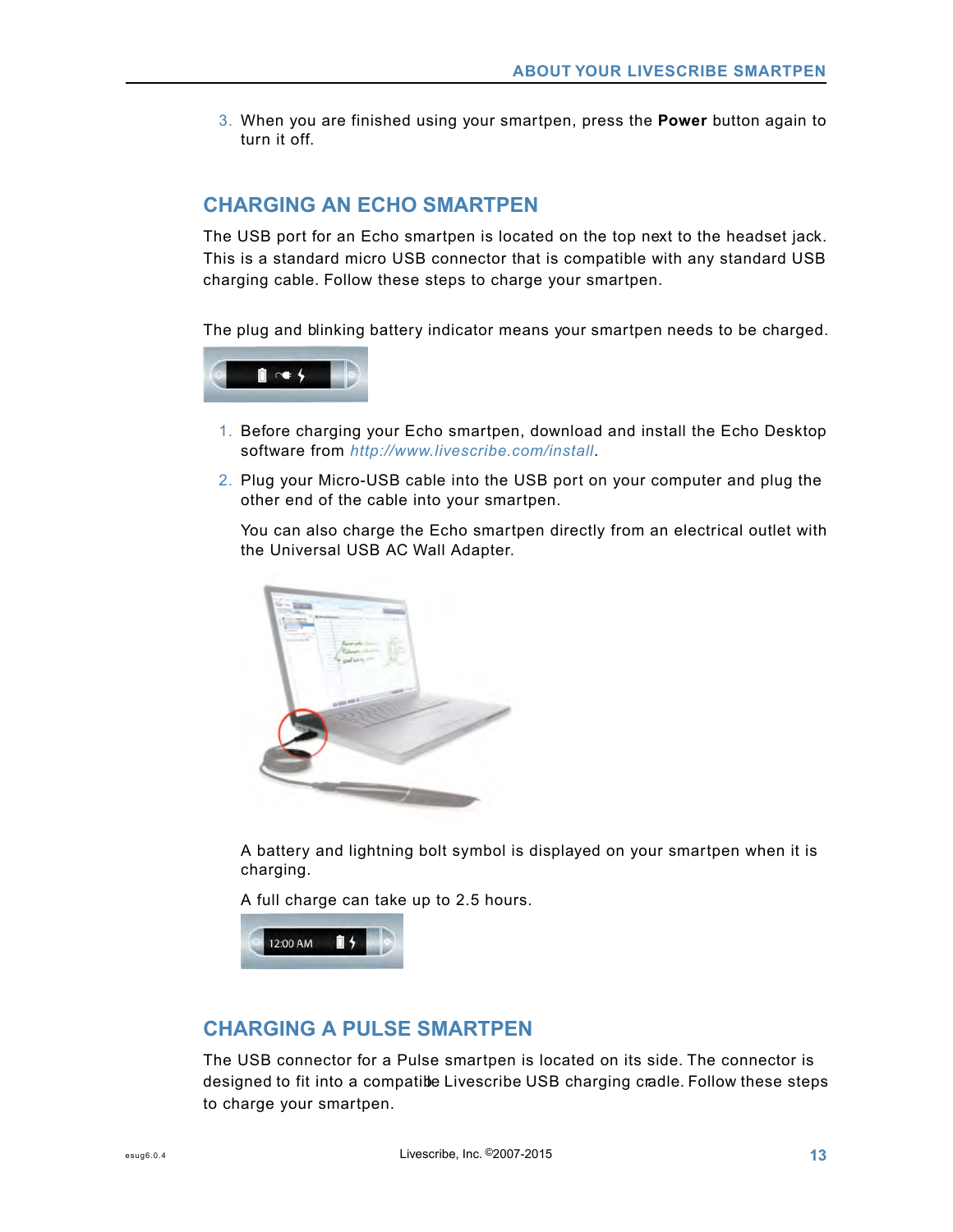**Tip:** The plug and binking battery indicator means your Pulse smartpen needs to be charged.



- 1. Before charging your Pulse smartpen, download and install the Echo Desktop software from *[http://www.livescribe.com/install](#page-93-0)*.
- 2. Plug your USB mobile charging cradle into the USB port on your computer. The smartpen charges directly from your computer's USB port when the computer is on. The USB connection (located on the side of the Pulse smapen) is designed to dock into the compatible Livescribe USB mobile charging cadle.

You can also charge the Pulse smartpen directly from an electrical outlet with the Pro Charging Cradle or the Universal USB AC Wall Adapter.



3. Place the Pulse smartpen in your USB mobile charging cradle.

A battery and lightning bolt symbol is displayed on your smartpen when it is charging.

12:00 AM

A full charge can take up to 2.5 hours.

# <span id="page-13-0"></span>**REPLACING THE INK CARTRIDGE OR STYLUS**

To replace an ink cartridge, just use your fingers to grasp and pull out the old cartridge and insert a new one. If you own a Pulse smartpen and have a USB mobile charging cradle, you can instead use the cradle to help replace the cartridge as follows.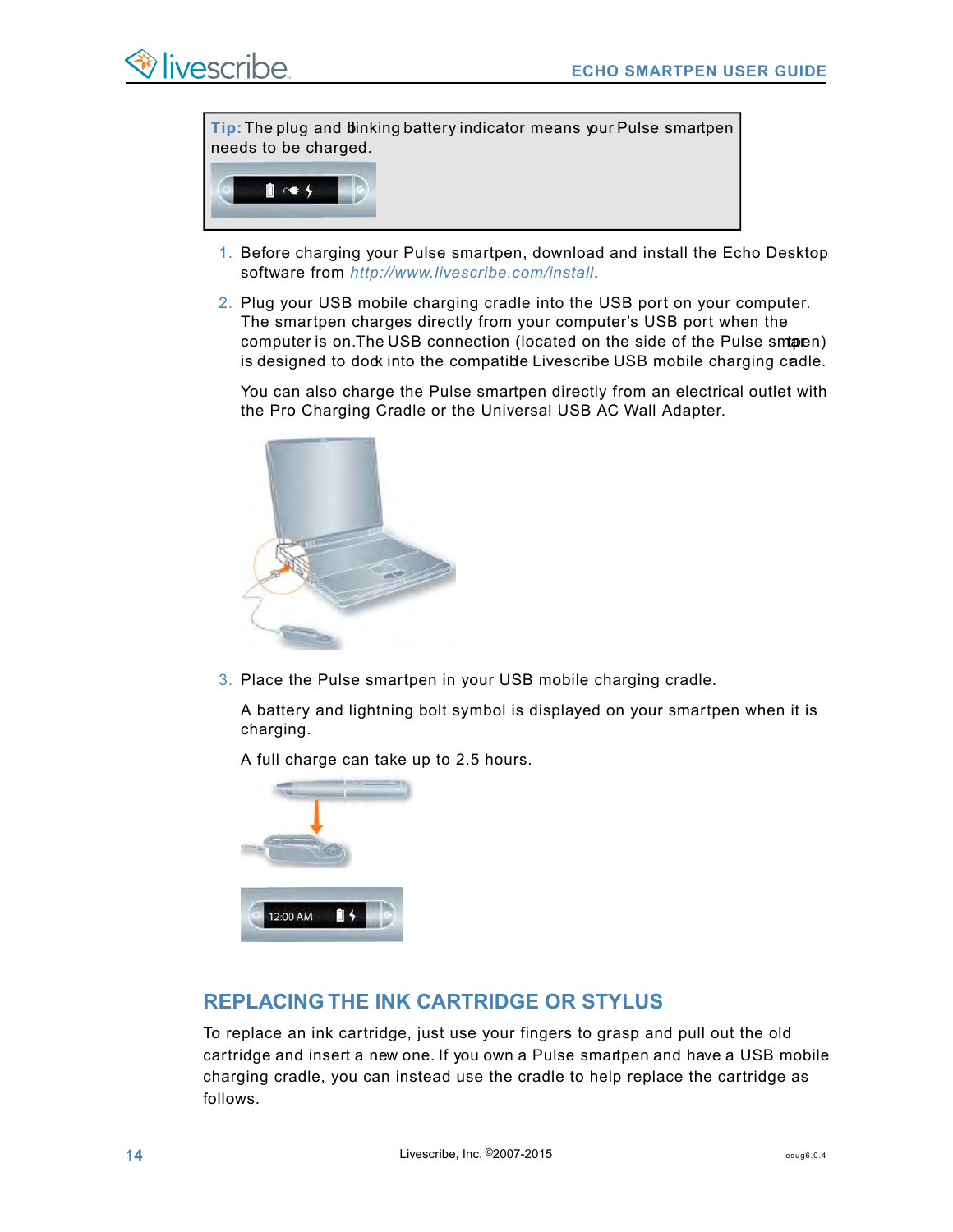- 1. Insert the smartpen ink tip into the ink cartridge removal ring.
- 2. Tilt the smartpen so that it firmly rests against the removal ring and lift the smartpen away from the ring.
- 3. Lifting the smartpen away from the cradle safely separates the ink cartridge from the magnet inside the smartpen that holds the cartridge in place.
- 4. Place your new ink cartridge in the smartpen.

Before using the smartpen, be sure to remove the protective plastic coating from your ink cartridge tip. All new ink cartridges have this coating in place to prevent the ink from drying up.



If you want to use the smartpen but do not want to make ink marks on your paper, purchase a stylus from the Livescribe web store. To insert the stylus, follow the steps above, but substitute the stylus for the replacement ink cartridge.

## <span id="page-14-0"></span>**USING A 3-D RECORDING HEADSET**

With your smartpen, you can record audio with either the built-in microphone or a 3-D Recording Headset.

Livescribe designed the built-in microphone for monaural recordings in smaller recording environments, such as a conference room. When recording in larger spaces, we recommend using a 3-D Recording Headset, which contains a microphone in each earbud. The dual microphones enable binaural recordings, which accurately recreate the spatial audio environment.

- 1. Left and right speakers
- 2. Left and right microphones



Binaural recording is a special type of stereo recording that uses two microphones, one placed in each ear. This type of recording provides the most accurate spatial sound quality because the microphones effectively mimic your ears - when you play a binaural recording back, it sounds like you are actually in the location where you recorded.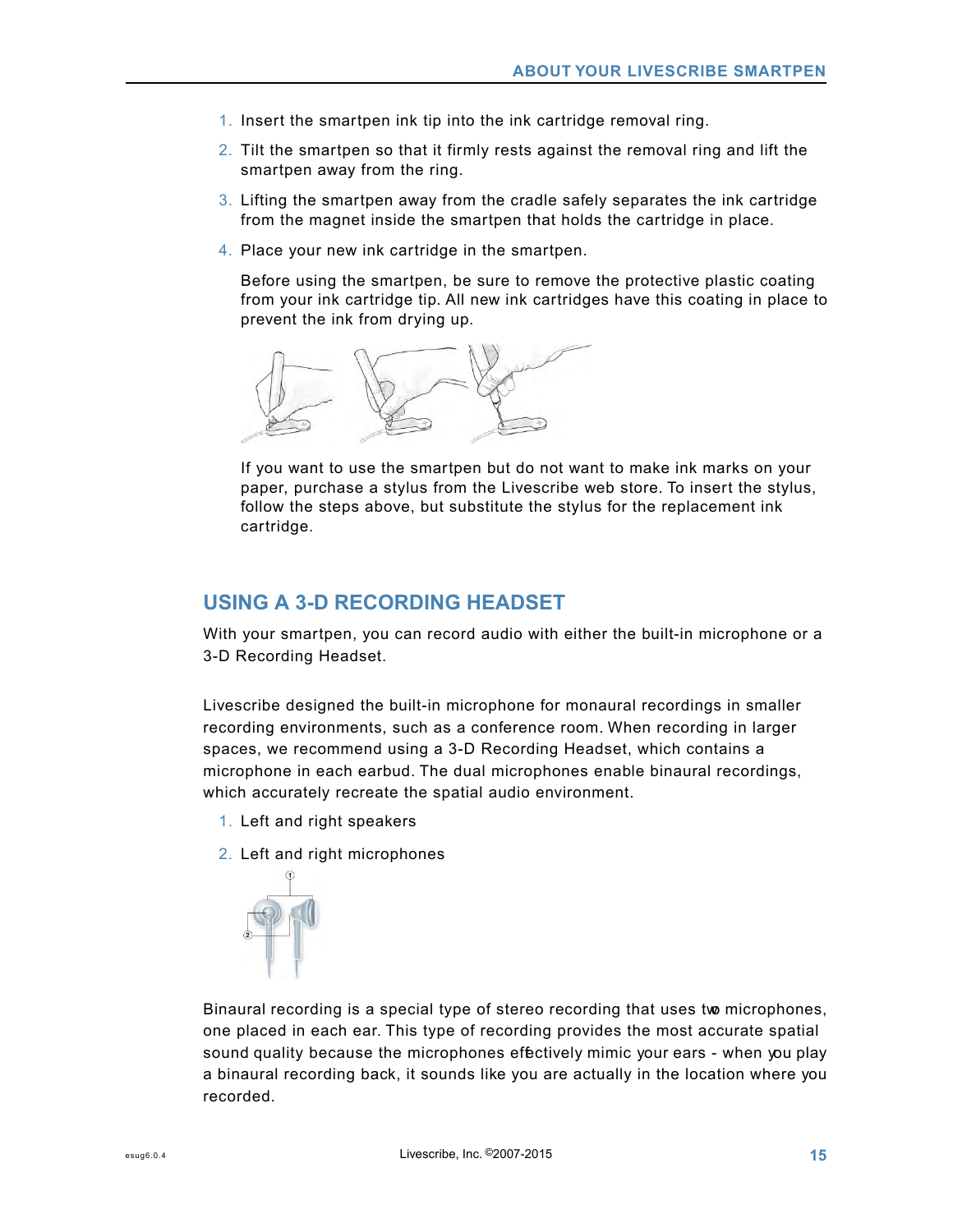Once you record audio, you can play back the binaural effect using stereo earphones. You can also play back the binaural effect as a regular stereo recording over any type of headphones or speakers.

The 3-D Recording Headset included with each Pulse smatpen has a custom jack. This is required for binaural recordings. However, if you want to use a 3.5mm stereo headset just for playback, connect your 3.5mm headset to your smartpen using a standard 2.5mm to 3.5mm adaptor.

If you own an Echo smartpen, you can use any standard 3.5mm stereo headset for playback. For binaural recording, you need to use a Livescribe 3.5mm 3-D Recording Headset. You can purchase this separately from the Livescribe Online Store.

**Tip:** You can record binaural audio with the earbuds in your ears or around your neck as shown below. Make sure the "L" earbud is in your left ear and the "R" earbud is in your right ear.



<span id="page-15-0"></span>**Note:** Keep the earbuds about 6-8 inches apart to mimic the position of your ears.

## **RENAMING YOUR SMARTPEN IN ECHO DESKTOP**

Your smartpen has a default name. You can rename your smartpen to identify it from other smartpens in Echo Desktop.

- 1. Install and Launch Echo Desktop.
- 2. Dock the smartpen to be renamed.
- 3. If it is not already selected, use the smartpen selector drop down to choose the smartpen you want to rename.
- <span id="page-15-1"></span>4. Choose **Tools** > **Smartpen** > **Rename**.
- 5. At the prompt, type the smartpen name and click **OK**.

## **REBOOTING AN UNRESPONSIVE SMARTPEN**

If your smartpen is unresponsive, you can reboot it.

1. Charge your smartpen using its cradle (for Pulse smartpens) or Micro-USB cable (for Echo smartpens) for at least five minutes.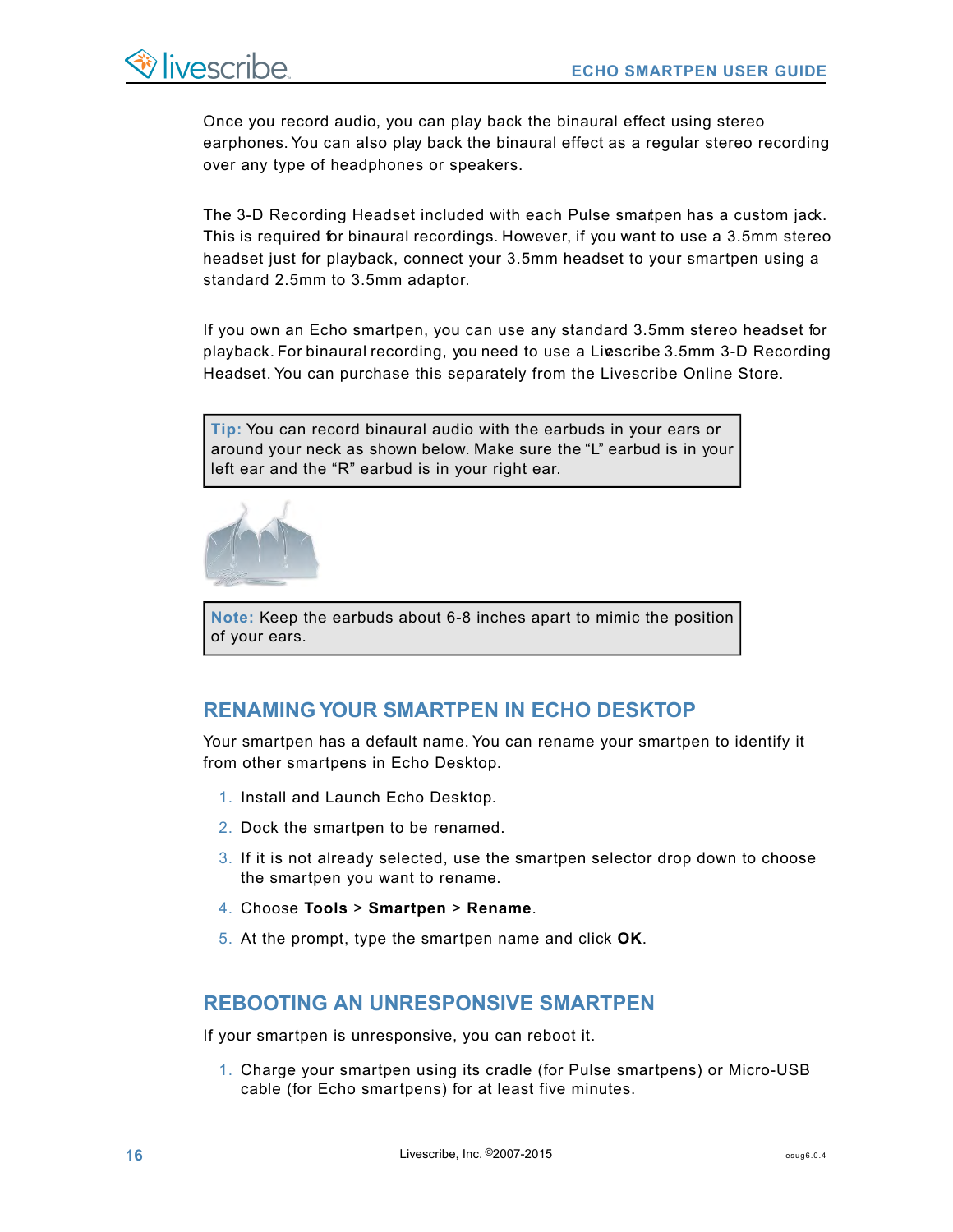2. If your smartpen is still nonresponsive after five minutes of charging, press and hold the power button for 10 seconds to reboot it.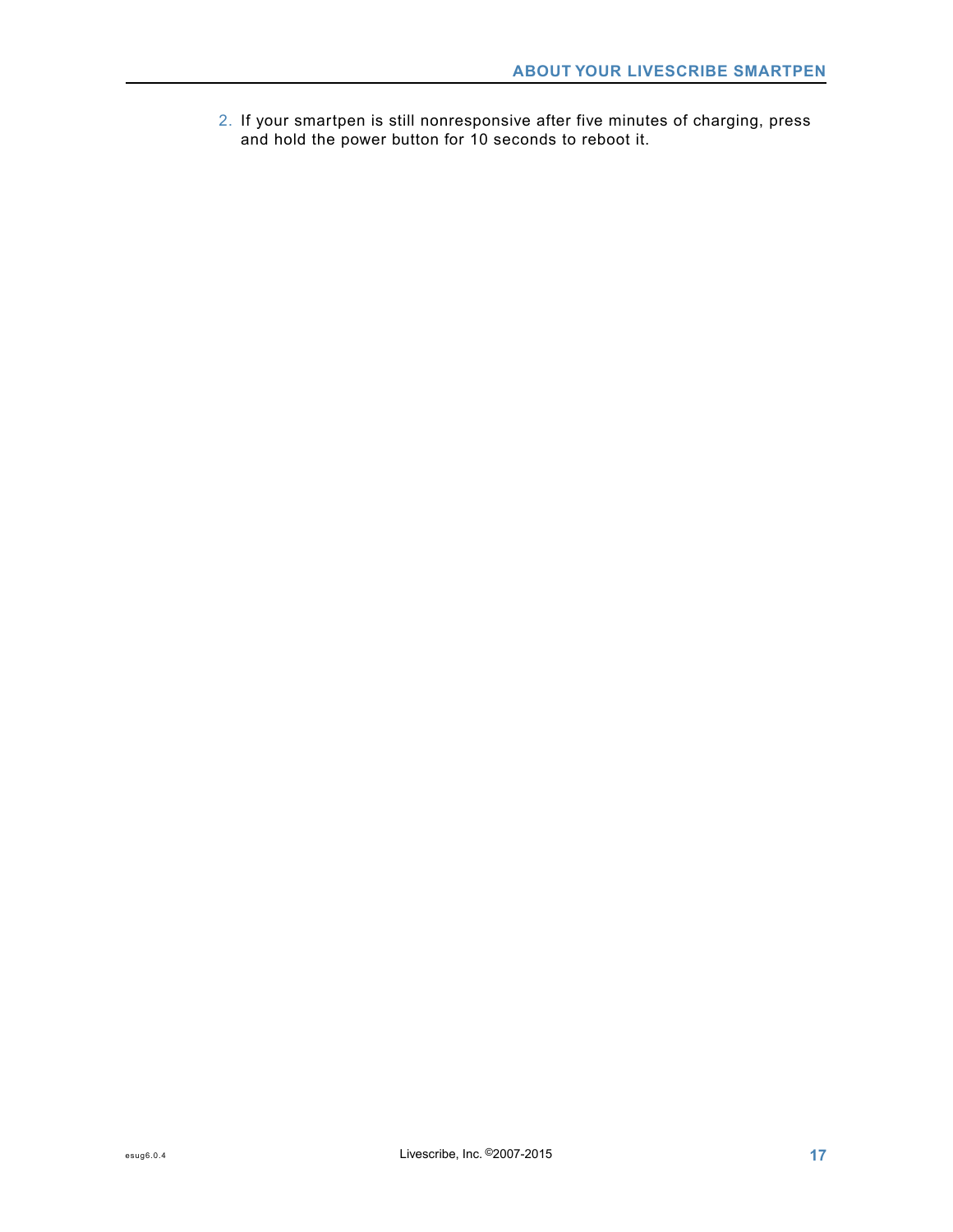# <span id="page-17-0"></span>**ABOUT PAPER REPLAY**

When you start your smartpen, it is ready to capture anything you write in your Livescribe notebook.

Your smartpen captures and stores your notes as digital ink. You can then send your notes to other people using Echo Desktop. When you are taking notes without the need to record audio at the same time, simply start your smartpen and begin writing.

To record audio as you take notes, use the Paper Replay smartpen app. Using Paper Replay, your smartpen records audio and links it to what you write. Later, you can tap on any of your notes and hear the audio recorded from that moment. Each time you use Paper Replay, it stores the information it captures as a *Paper Replay session*.

You also can use Paper Replay to record audio only. The resulting audio is a standalone recording not linked to your notes. This kind of recording is called a *paperless session*.

You can add notes to any audio recording (even paperless sessions) by playing back pre-recorded audio and writing as you listen. This process is called *annotating* and is useful when you need to clarify or expand your notes by reviewing the audio.

To start and stop a Paper Replay session and control session playback, use the Paper Replay controls. Controls vary by Livescribe paper product.



<span id="page-17-1"></span>**Note:** The Paper Replay printed controls are not page-specific. For example, you can tap the **Record** button on one page to start recording, and then tap the **Stop** button on a different page to stop recording.

# **ABOUT PAPER REPLAY SESSIONS**

When you begin recording with the smartpen, your smartpen automatically links the audio to anything you write in Livescribe notebooks. The recorded audio (and any linked written notes) is called a Paper Replay session.

Important facts about sessions:

- **•** Notes not linked to audio are just notes. They are not part of a session.
- **•** A session always contains audio.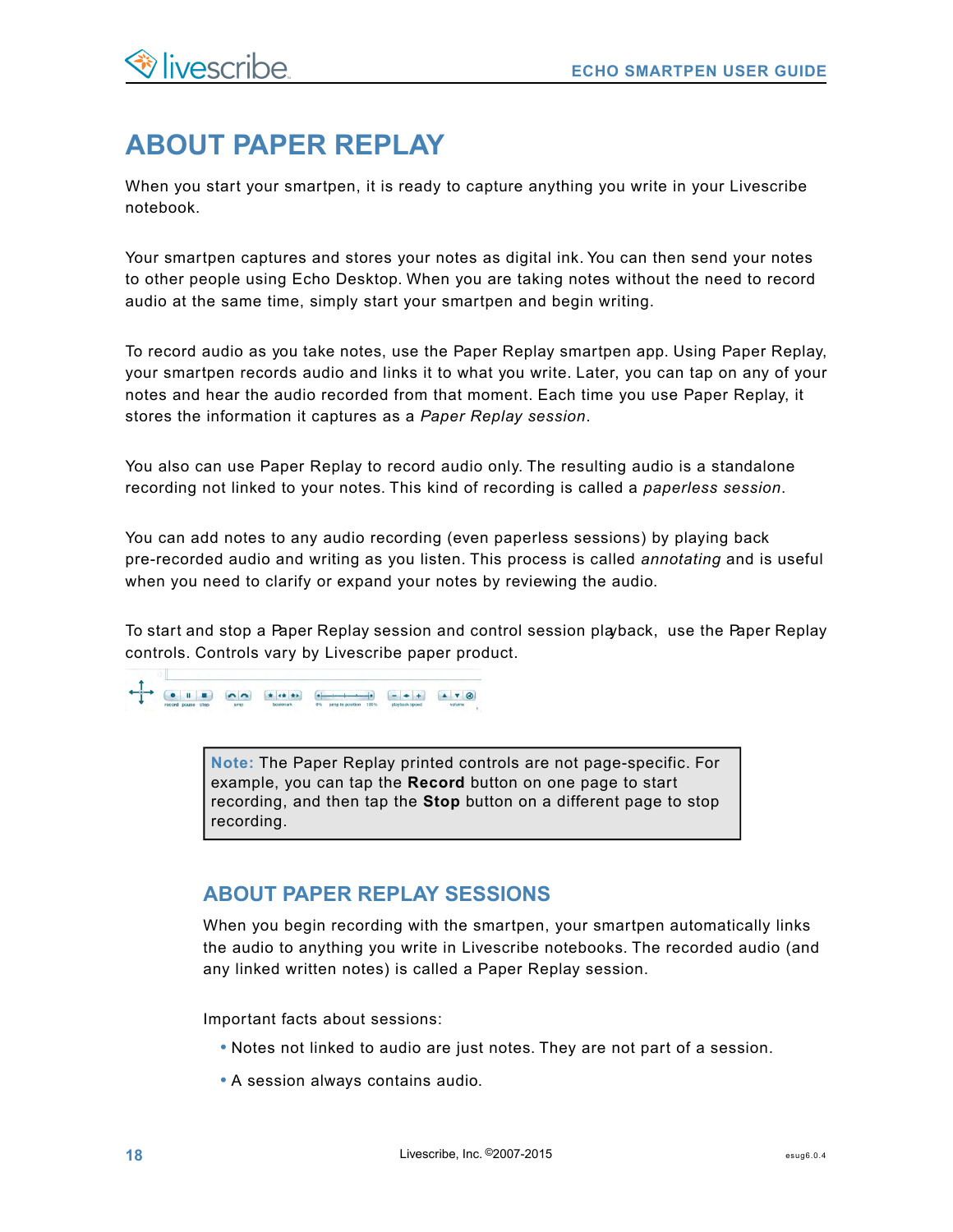- **•** A session can optionally include written notes (pages) linked to the audio. However, you can record audio only, known as paperless sessions.
- **•** A session begins when you start recording audio and ends when you stop recording audio.
- Pausing and unpausing a recording does create sepaate sessions. The paused and unpaused session remains as one Starting and stopping recordings creates separate sessions.
- You can have one session that spans multiple pages, such as when taking many notes while recording a long lecture or meeting.
- **•** Starting and stopping recording multiple times per page creates multiple sessions on that page.
- **•** By default, sessions are named on your smartpen and Echo Desktop based on the time and date they are created. For example, if a session is started on October 31, 2014, at 12:22PM, it is named and displayed as 10.31.14 12:22p.

### <span id="page-18-0"></span>**VIEWING NOTES AND PLAYING BACK AUDIO IN ECHO DESKTOP**

In Echo Desktop, you can view your notes and play back audio recordings made with Paper Replay. In Echo Desktop, notes that have linked audio appear as green ink. Livescribe calls this ink *active ink*.

To listen to audio recordings that are linked to your notes, click on the active ink using your mouse or other pointing device. Clicking active ink is similar to tapping your paper notes to begin audio playback on your smartpen. When you mouse over ink that is active, the mouse cursor changes to a pointing hand cursor to help you identify where you can click to begin audio playback.

If you annotated your notes (added notes while playing back an audio recording), Echo Desktop shows this ink as blue. This ink is also active. You can click on it to play back the audio at the point where you added the notes.

**Note:** You can change the color of green ink by setting a user preference.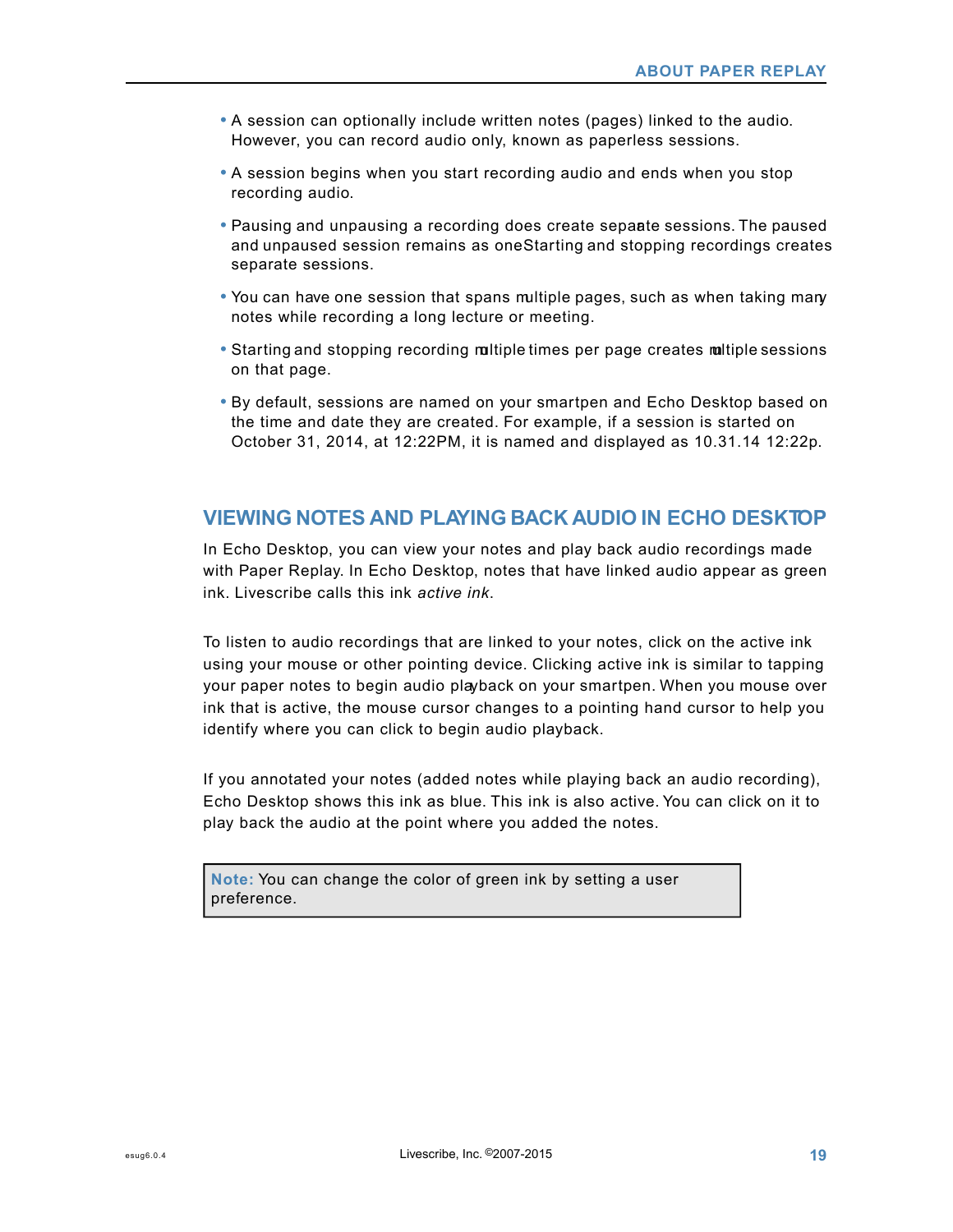# <span id="page-19-0"></span>**WRITING, RECORDING, AND PLAYBACK BASICS**

Your smartpen has many features. One key feature is capturing notes you write and recording audio.

# <span id="page-19-1"></span>**WRITING NOTES AND RECORDING AUDIO WITH YOUR SMARTPEN**

When you start your smartpen, it is ready to capture anything you write in your Livescribe notebook.

Your smartpen captures and stores your notes as digital ink. You can then share your notes to your computer or via email using Echo Desktop. When you are taking notes without the need to record audio at the same timesimply start your smartpen and begin writing in your Livescribe notebook.

To record audio as you take notes, use the Paper Replay smartpen app. Using Paper Replay, your smartpen records audio and links it to what you write. Later, you can tap on any of your notes and hear the audio recorded from that moment.

<span id="page-19-2"></span>**Important:** It is critical that you set the correct time and date on your smartpen because your smartpen names audio recordings based on their creation time and date.

## **WRITING NOTES ONLY (WITHOUT RECORDING AUDIO)**

<span id="page-19-3"></span>With your smartpen powered on, begin writing on any Livescribe paper, such as a Livescribe notebook, journal, or flip notepad. As long as the smartpen is on, it captures your handwritten notes and drawings. When you dock your smartpen to your computer, your notes transfer to Echo Desktop.

#### **WRITING NOTES AND RECORDING AUDIO**

1. With your smartpen powered on, tap on a **Record** button **o** printed on pages of your Livescribe notebook to start Paper Replay.

Paper Replay starts recording audio.

- 2. Begin writing in your Livescribe notebook.
- 3. When you finish taking notes and recording audio, tap on one of the **Stop** buttons **printed on your Livescribe Dot Paper.**
- 4. To play back your recording audio, tap on your handwritten notes.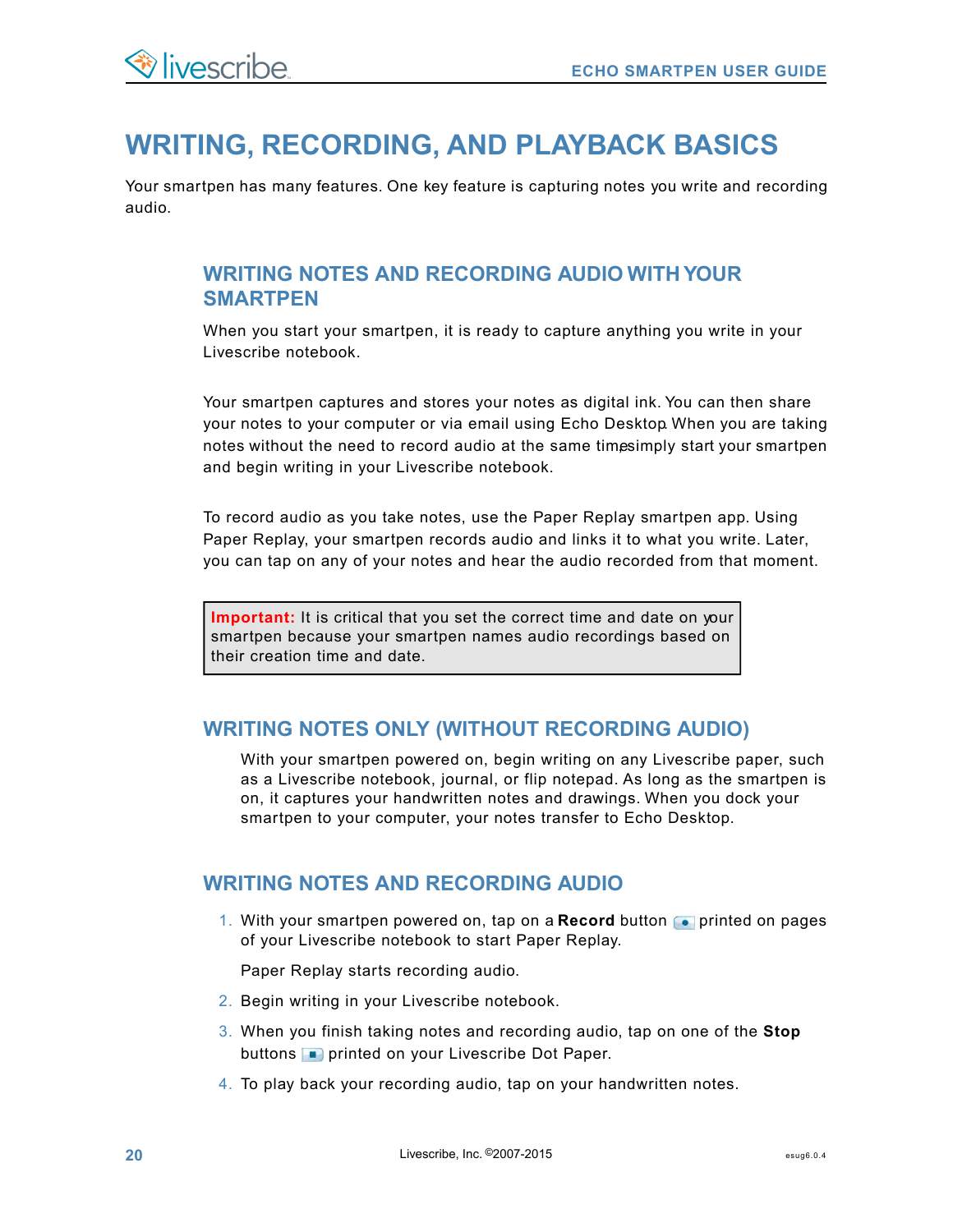#### <span id="page-20-0"></span>**RECORDING AUDIO ONLY (WITHOUT WRITING NOTES)**

You can use your smartpen like a digital recorder to record audio only, without capturing notes. This kind of recording is also known as a *paperless session*.

#### USING QUICK RECORD

1. Use the **Quick Record** feature. Press and hold the power button for approximately five (5) seconds until the screen shows that recording is stated.

The smartpen may appear to power off until it shows the recording started indicator.

2. When you have finished recording audio, tap on the **Stop** button in your Livescribe notebook.

#### USING THE RECORD BUTTON

- 1. Tap on the **Record** button **i**n your Livescribe notebook. This starts recording audio. You can continue to record without writing notes.
- <span id="page-20-1"></span>2. When you have finished recording audio, tap on the **Stop** button in your Livescribe notebook.

#### **ANNOTATING YOUR NOTES AFTER RECORDING AUDIO**

You can write new notes and link them to any previously-recorded audio by writing in your Livescribe notebook as you play back the audio recording.

Annotation is very useful when you need to clarify or expand on your notes at a later time. For example, you may need to go back to your notes to correct or clarify a point made in a meeting or lecture. The annotations you write are linked to your original recorded audio, so you can later tap on the annotations and hear the audio that was playing when you wrote them.

- 1. Start audio playback. You can tap on notes linked to the audio you are annotating, or locate the and play back the audio recording using the Nav Plus or other method.
- 2. After you start audio playback, begin writing with the smartpen. Your smartpen automatically links your annotations to the previously recorded audio.
- 3. When you are finished annotating, stop the audio playback.

Your smartpen links the audio to the annotations at the time you write them.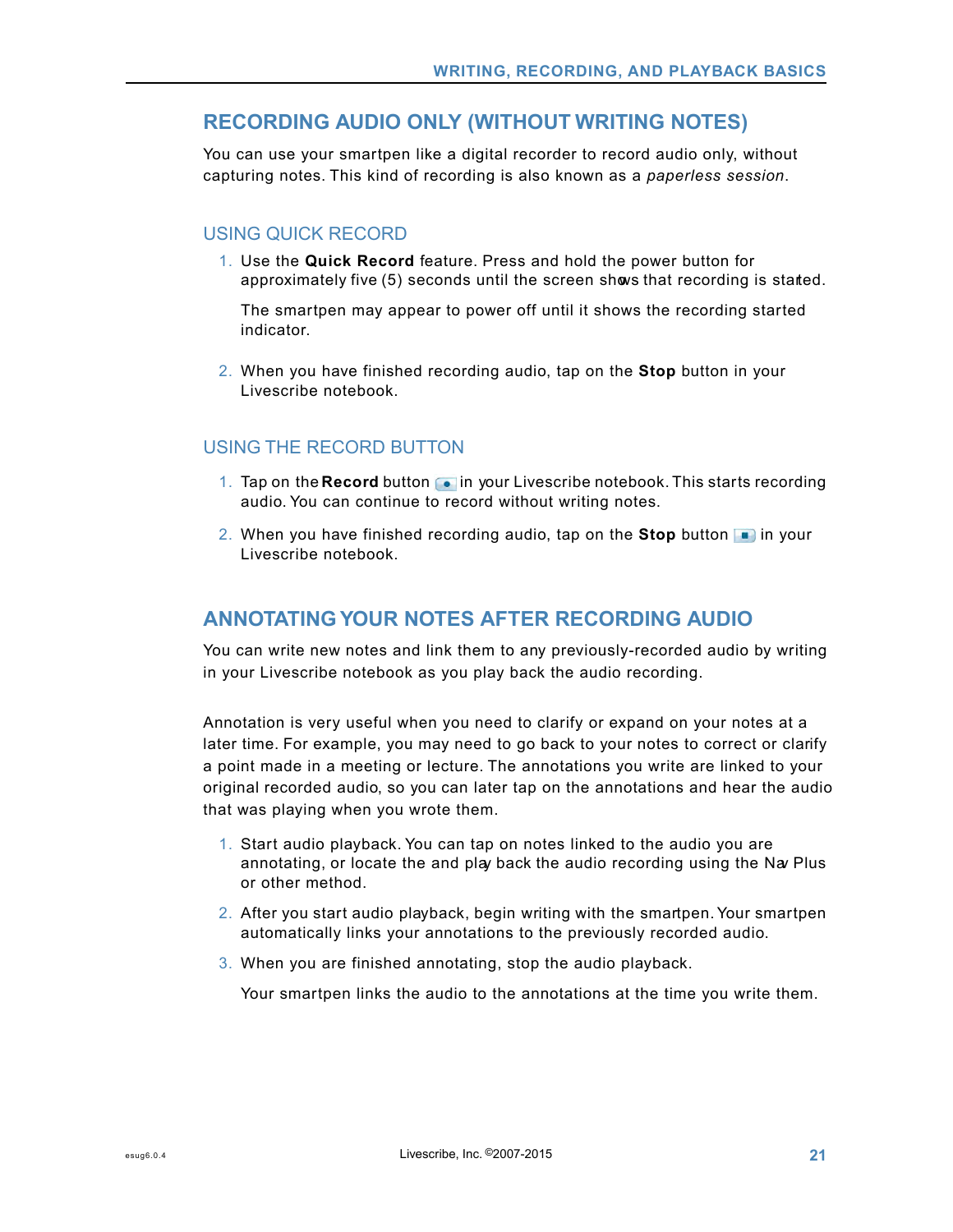# <span id="page-21-0"></span>**CHECKING THE BATTERY LEVEL**

It is important to check the remaining battery level of your smartpen before beginning an audio recording. This can avoid the problem of the smartpen running out of battery power in the middle of a recording.

#### CHECKING THE BATTERY LEVEL WITH THE BATTERY BUTTON

- 1. Start your smartpen.
- 2. Open the inside cover of your Livescribe notebook and locate the **Settings** area.
- 3. Tap the Battery button  $\left| \begin{array}{cc} \hline \end{array} \right|$  to see the current battery charge.

This image shows a full battery.



### CHECKING THE BATTERY LEVEL WITH A SHORTCUT

1. Double-tap on the center of a Nav Plus.



Your smartpen shows the Shortcut indicator (asterisk) in the **Main Menu**. It is waiting for you to write a Shortcut.



2. Within three (3) seconds, write the word "battery."

Using its predictive text feature, your smartpen shows the first command that matches your written input In this case, **battery** is displayed as soon as you write a "b". As soon as you see the command you want on the display, you can stop writing.



3. Tap right  $\frac{1}{2}$  on the Nav Plus, or double-tap *on Livescribe paper*.

Your smartpen shows the remaining battery power.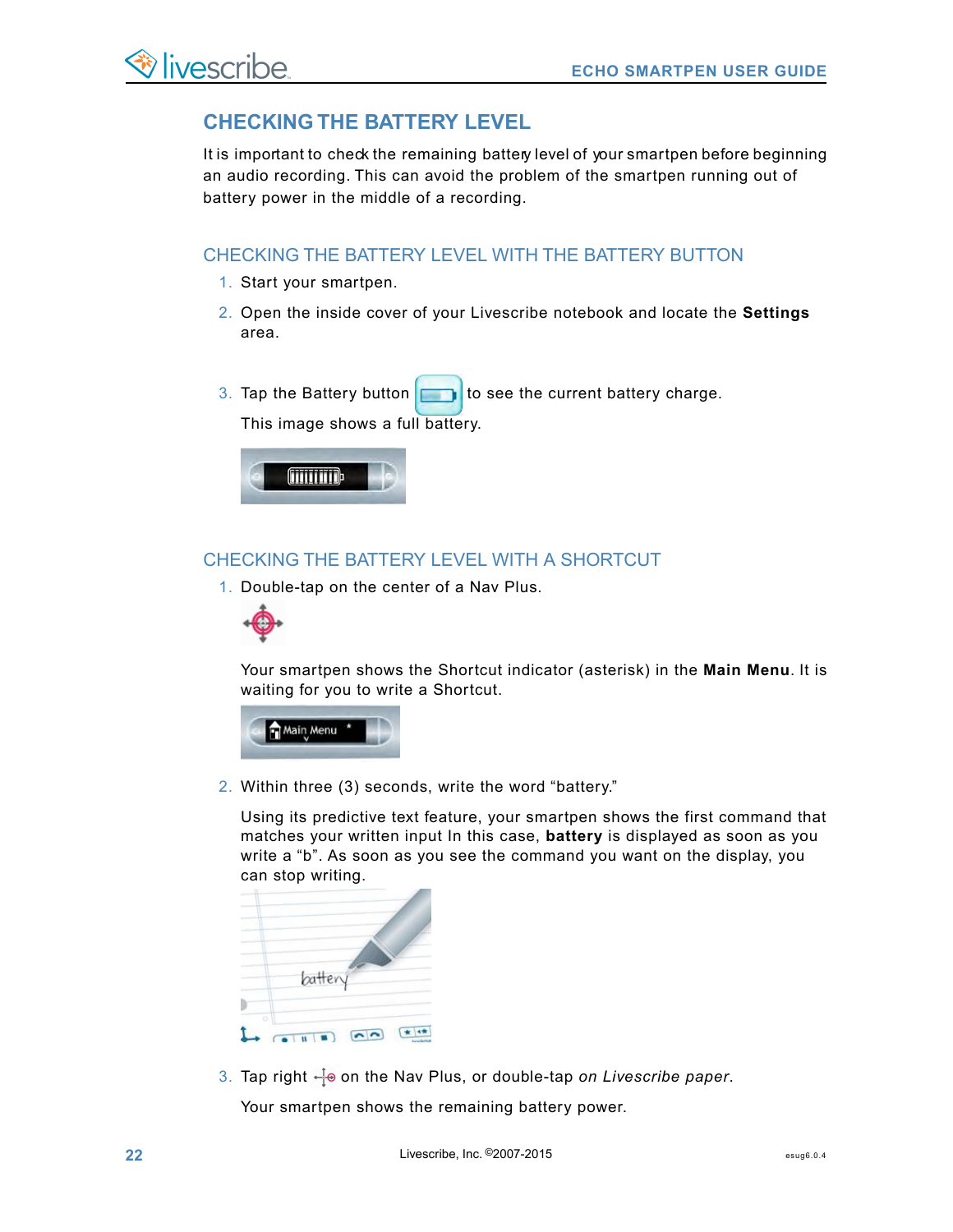

When you create a Shortcut, it becomes an active button that you can tap to repeat the application or command.The same is true for Launch Line Shortcuts you create.

## <span id="page-22-0"></span>**INSTALLING SMARTPEN SOFTWARE UPDATES**

Livescribe periodically updates smartpen apps (such as Paper Replay) and underlying smartpen firmware. Livescribe also updates this software to support new kinds of Livescribe Dot Paper. When you dock your smartpen and launch Echo Desktop, it checks for available updates. You can also manually check for updates using Echo Desktop.

**Note:** If you try to use a new Livescribe notebook, and get an error message that it is "not supported", you need to update your smartpen software.

- 1. Dock your smartpen.
- 2. Launch Echo Desktop.

Echo Desktop automatically checks for recent updates.

3. Accept the updates.

If you choose to postpone transferring updates to your smartpen, you can re-initiate the transfer process by undocking and re-docking your smartpen. Echo Desktop prompts you to transfer available items.

Echo Desktop downloads and installs them to your smartpen.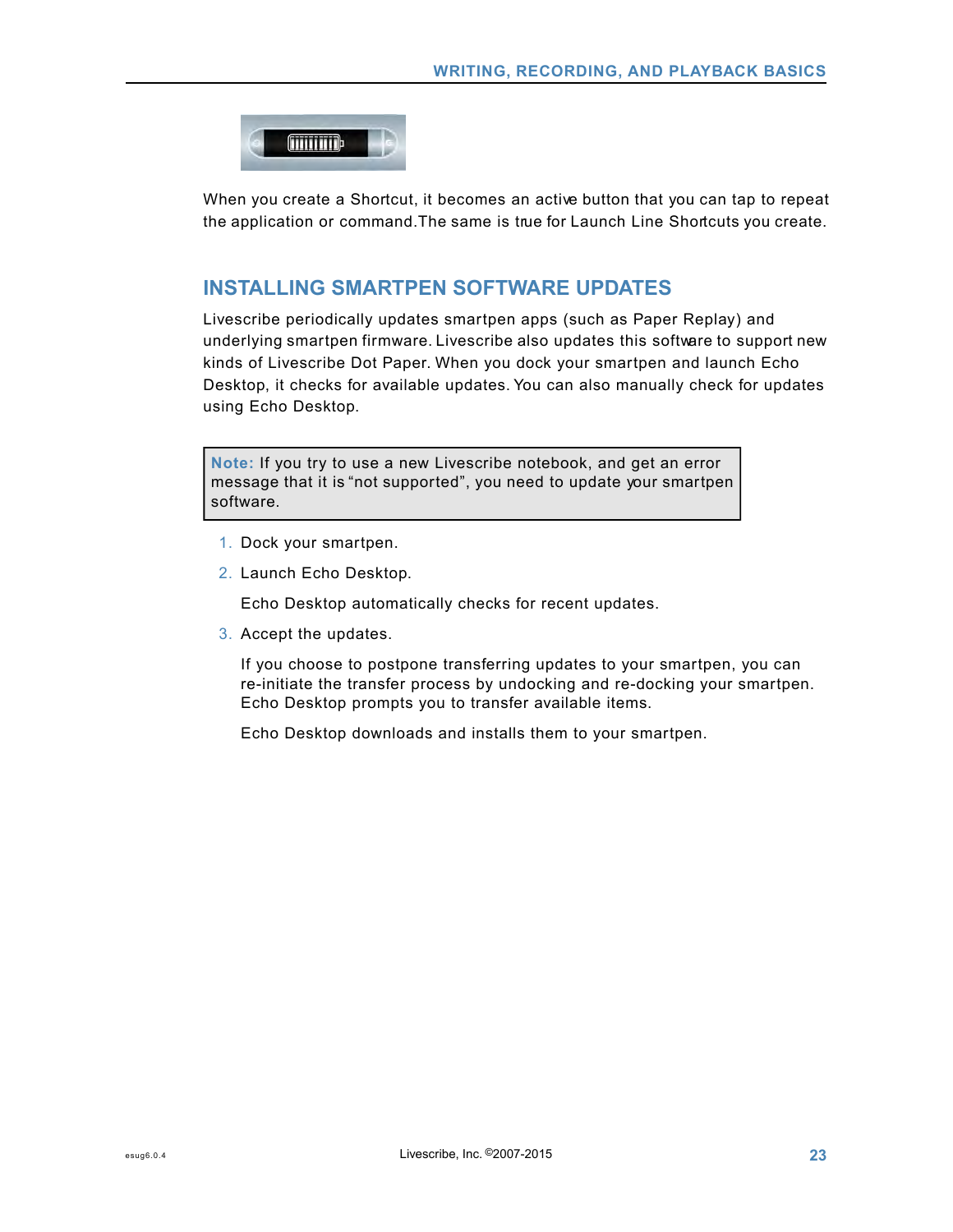# <span id="page-23-0"></span>**USING SMARTPEN APPS**

Smartpen apps are small programs that run on your smartpen.

#### <span id="page-23-1"></span>**ABOUT SMARTPEN APPS**

All smartpen apps have similar user interfaces and follow the same navigation rules.

System apps are those that are pre-installed as part of the smartpen system software. Examples of System apps include Paper Replay, Piano, and Translator Demo.

## <span id="page-23-2"></span>**LAUNCHING APPS WITH LAUNCH LINE**

You can use **Launch Line** to quickly launch many apps installed on your smartpen.

**Launch Line** can start any Open Paper apps. These are apps that do not require pre-printed paper controls to function. Examples of these apps are Piano and Translator Demo.

**Tap Around** is a feature of Launch Line that is an alternative to using the Nav Plus to navigate menus of an app. The areas immediately surrounding a Launch Line function as the Nav Plus controls: tap up, tap down, tap left, tap right, and tap center. The Tap Around regions correspond to the features and regions of the Nav Plus, except that:

- **•** Tap Around controls menus and navigation within its corresponding app only.
- **•** You cannot use Tap Around controls to launch other apps.
- 1. Draw a horizontal line in your Livescribe notebook (starting from right or left) and *without removing your smartpen tip from the page*, immediately double back on the line ending close to where you started.
- 2. *Immediately* write the name of the target app above the line.

Using its predictive text feature, your smartpen shows the first command that matches your written input.

| Piano |
|-------|
|       |
|       |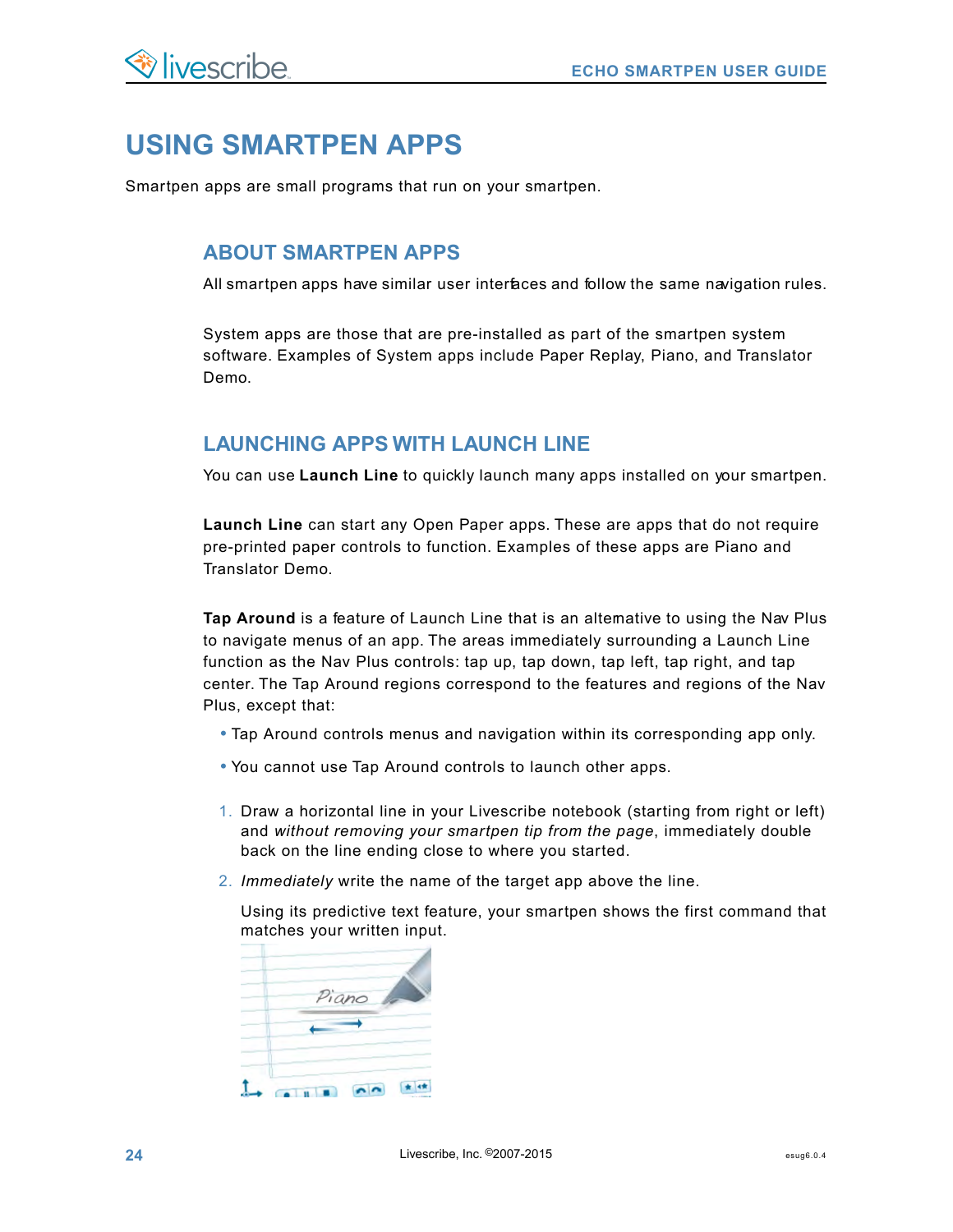3. To launch the app, tap on the center of the app name.

If the name is a unique match to an app, the app launches automatically.

- 4. You can use the Tap Around feature to navigate the app: Tap just above, below, left, or right of the name to perform the corresponding functions of the Nav Plus.
- 5. After creating a Launch Line, it remains as an active area. You can tap it at any time to launch the corresponding app.

#### <span id="page-24-0"></span>**LAUNCHING AN APP WITH A NAV PLUS**

A Nav Plus is a printed navigation control available in all Livescribe Dot Paper products.

- 1. Double-tap  $\hat{\bullet}$  on the center of a Nav Plus go to the Main Menu.
- 2. Tap down  $\frac{1}{4}$  on the Nav Plus to scroll through a list of System apps on the smartpen, such as Paper Replay.
- 3. Tap right  $\frac{1}{2}$  and tap down  $\frac{1}{4}$  to locate the app.



#### FINDING A MENU ITEM BY WRITING ITS NAME

When navigating an app's menu, you can use your smartpen's handwriting recognition feature to locate a menu item by its name.

- 1. When navigating an app's menu, write the name of a menu item on Livescribe paper.
- <span id="page-24-1"></span>2. When the display shows the item you want, tap right  $\frac{1}{2}$  on the Nav Plus or double-tap on the page to select the item.

# **USING THE HOME BUTTON TO QUIT CURRENTLY-RUNNING APPS**

When you power on your smartpen, it starts up in a **Home** state. In this state, the smartpen screen shows the current time and battery status. From the Home state, you can capture notes, but no apps are running.

At any time, you can return your smartpen to the Home state by tapping on a **Home** button. This quits all currently-running apps and returns the smartpen to the Home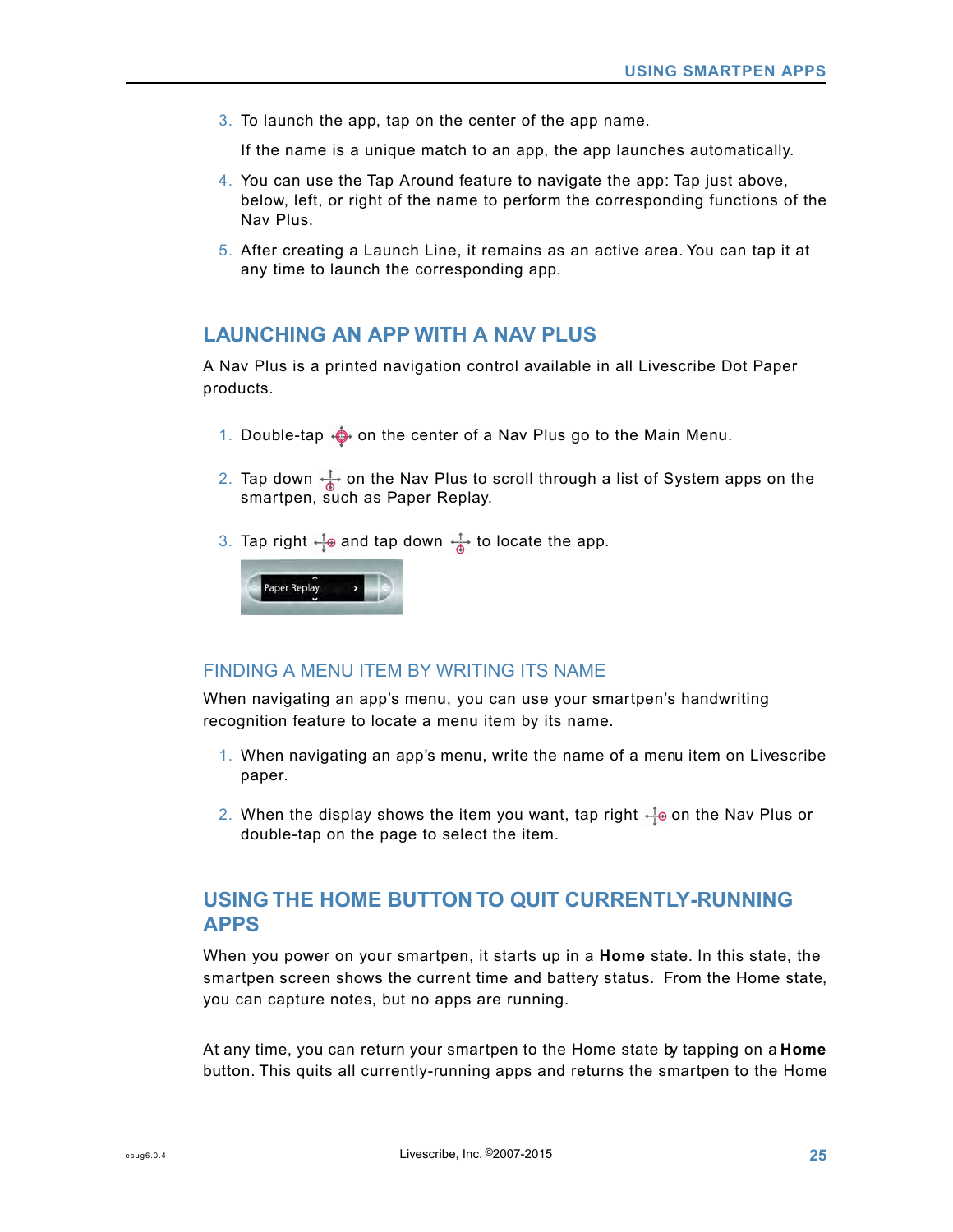

screen. Livescribe recommends using the Home button whenever you want to quit and app and start another.

Home buttons are printed in most Livescribe notebooks. In older paper products, the Home button is a light circle just above and to the right of the Nav Plus.

In newer paper products, the Home button is a icon in the shape of a house.



1. Locate and single-tap on the **Home** button in your Livescribe notebook.

Your smartpen quits all currently-running apps. The smartpen screen shows the Home state: current time and battery level.

<span id="page-25-0"></span>2. Use Launch Line or other method to launch another application.

#### **ABOUT SHORTCUTS**

Shortcuts are words you can write to quickly launch an app and invoke a particular feature of that app.

Double-tapping on the center of a Nav Plus notifies your smartpen that you are about to write a Shortcut. After writing the word, tapping right on the Nav Plus, or double-tap *on any Livescribe paper* launches the Shortcut.

<span id="page-25-1"></span>Your smartpen has default shortcuts for several applications and their commands. For example, double-tapping on the center of the Nav Plus and quickly writing the word "play" launches Paper Replay and invokes its "Play Session" command.

## **USING SHORTCUTS**

1. Double-tap  $\bigoplus$  on the center of a Nav Plus.

Your smartpen shows the **Shortcut** indicator (\*) in the **Main Menu**. It is waiting for you to write a Shortcut.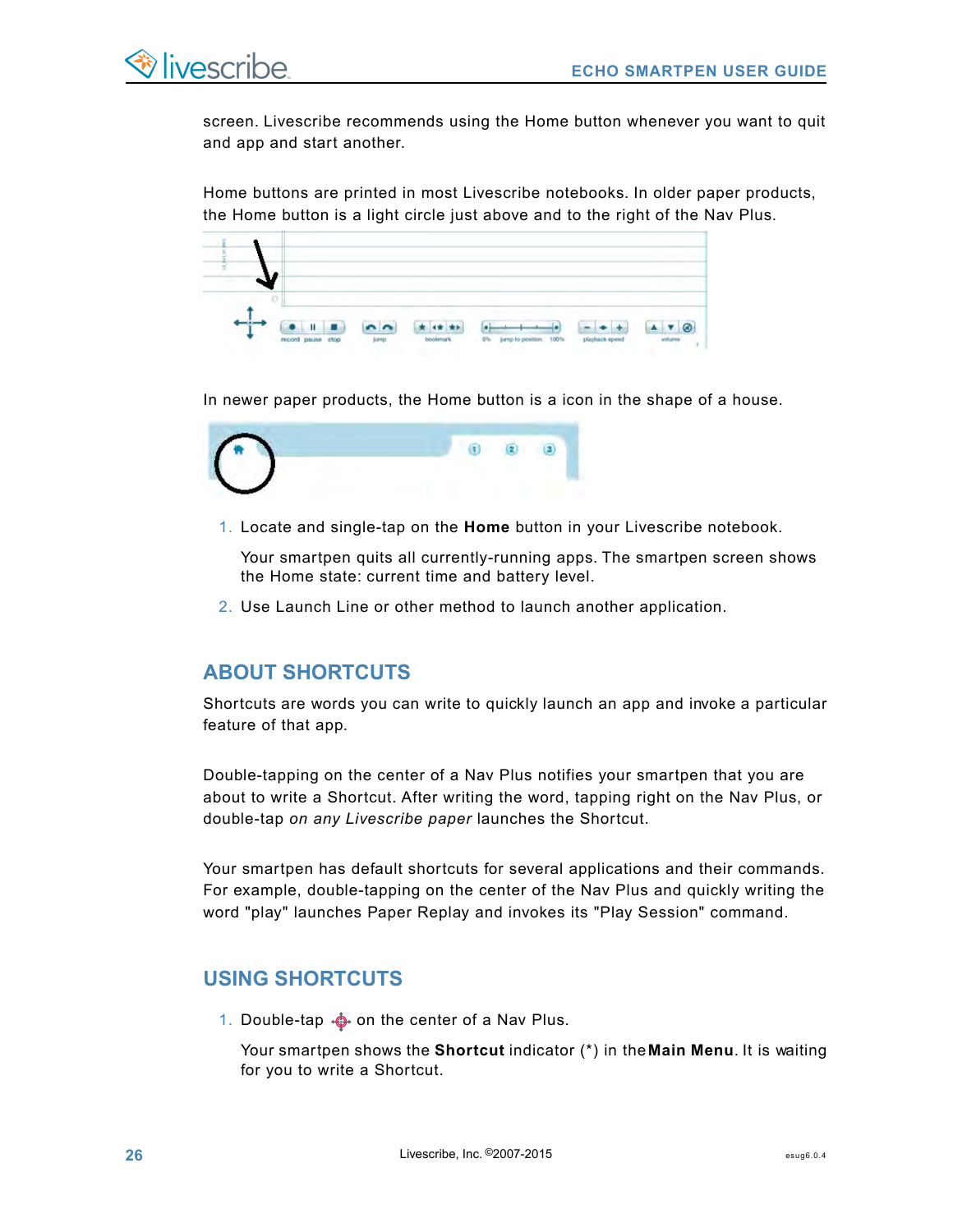

2. Within three (3) seconds, write the Shortcut word.

For example, write the word "play."



Using its predictive text feature, your smartpen shows the first command that matches your written input. In this case, "play" is displayed as soon as you write "p". As soon as you see the command you want on the display, you can stop writing.



3. Tap right  $\frac{1}{2}$  on the Nav Plus, or double-tap *on Livescribe paper*.

Your smartpen launches Paper Replay and its Play Session command. The smartpen screen shows the top item in the Play session list.



- 4. Tap down  $\frac{1}{\sqrt{2}}$  using the Nav Plus to scroll through sessions
- 5. Tap right  $\frac{1}{x}$  to start playing back the session.

<span id="page-26-0"></span>When you create a Shortcut, it becomes an active button that you can tap to repeat the application or command.The same is true for Launch Line Shortcuts you create.

#### **ABOUT SMARTPEN SCREEN INDICATORS**

When navigating apps, use the screen indicators to know which navigation directions are available.

A bar at the top of the screen indicates the top of a menu or list.

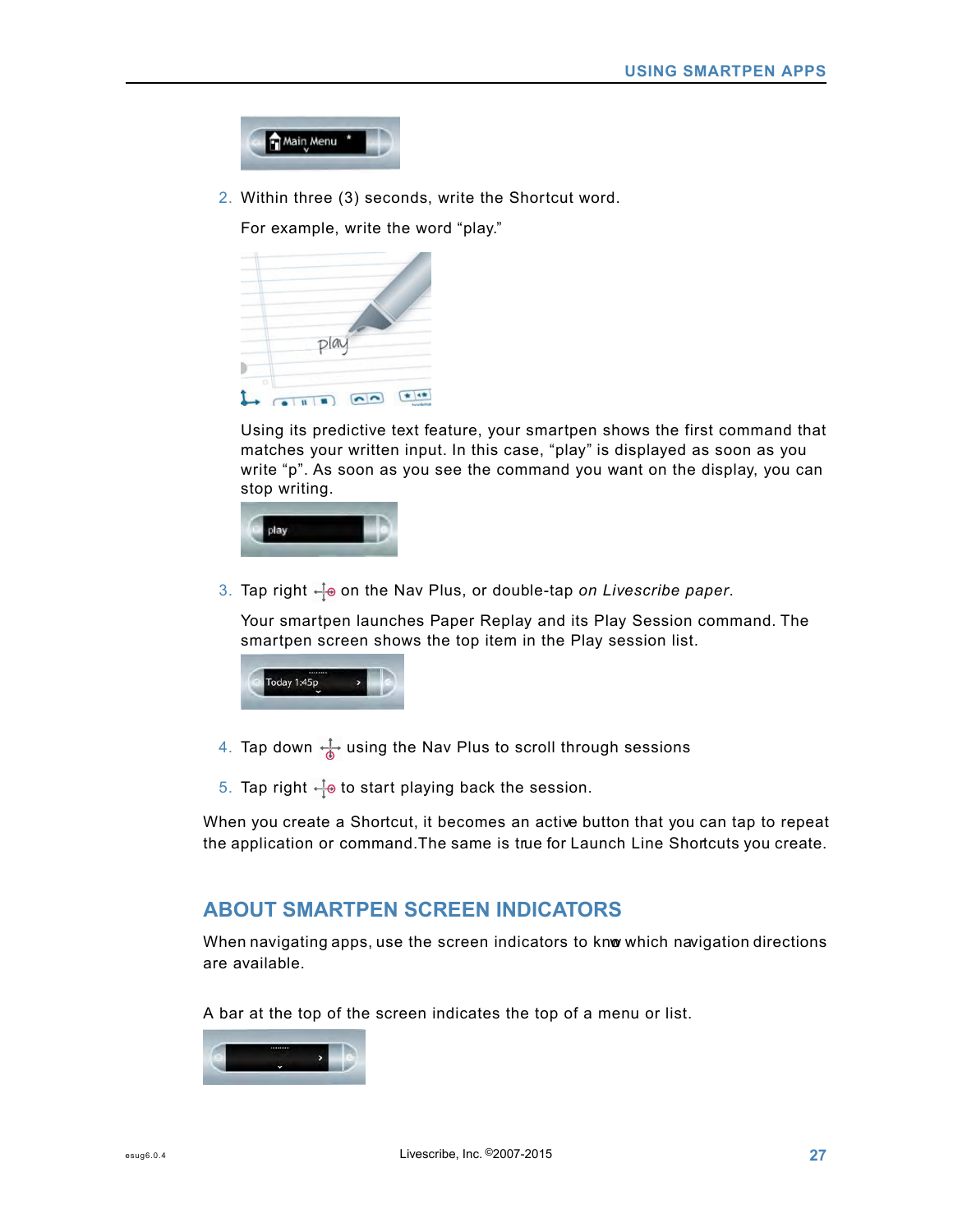

Arrows indicate there are items to view in the direction of the arrows.



A bar at the bottom of the screen indicates the bottom of a menu or list.



#### <span id="page-27-0"></span>**TIPS FOR HANDWRITING RECOGNITION**

Some apps use handwriting recognition. Follow these guidelines:

- **•** Write all text horizontally and neatly. The smartpen cannot interpret vertical handwriting. Handwriting recognition also yields better results with lower case lettering.
- <span id="page-27-1"></span>**•** Tap on what you wrote to jump back to that position in the app at any time.

#### **TIPS FOR READING TEXT**

Some apps provide text to read. Navigate these apps using the basic Nav Plus navigation described above. Also, follow these guidelines:

- Tap down  $\frac{1}{\theta}$  and tap up  $\frac{\phi}{\theta}$  to scroll through menu items and lists. For faster scrolling, use Flick and Scrub.
- To view lines of text, tap right  $\frac{1}{2}$  to see the first line of text. Allow it to scroll

to read the entire line. Tap down  $\frac{1}{\sqrt{2}}$  for next line. Also use Flick and Scrub when viewing text.

• To view a new subject, story, or item, tap left  $\frac{1}{\sqrt{2}}$  to return to menu, then tap

<span id="page-27-2"></span>down  $\frac{1}{\phi}$  and tap up  $\frac{\phi}{\phi}$  through menu items and lists. Tap right  $\frac{1}{\phi}$  to select an item.

#### **ABOUT THE NAV PLUS**

The Nav Plus is a paper-based, five-way navigator that you can use to navigate the Main Menu on your smartpen. You can use the Main Menu to locate commands, settings, and apps of your smartpen. There are two basic kinds of Nav Pluses: pre-printed and hand-drawn.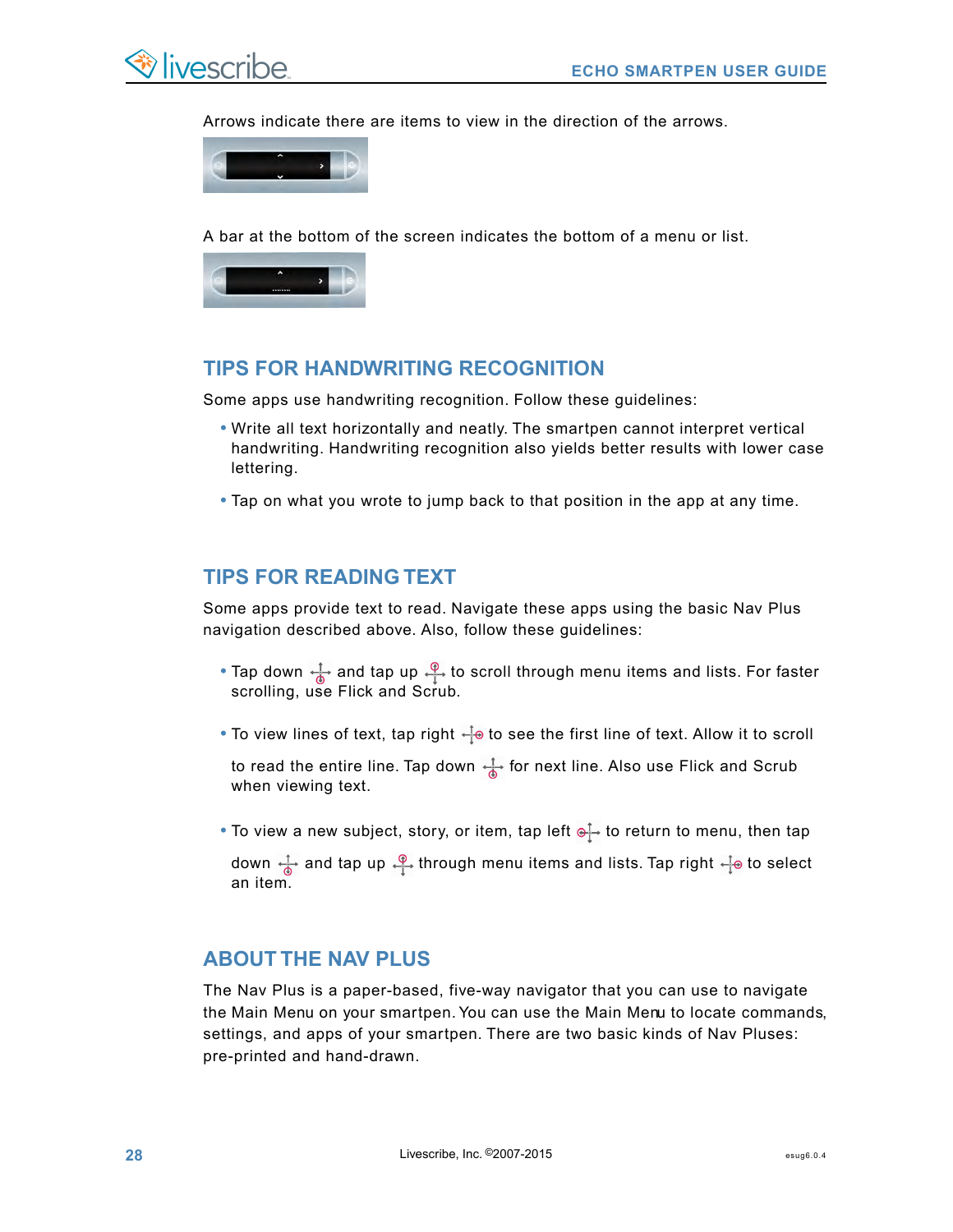



#### The table below summarizes the commands available for the Nav Plus:

| Single-Tap Center | After starting your smartpen or when you are writing notes without                                                                                                                                                                                                                                                                                                                                                                                                                                                                          |
|-------------------|---------------------------------------------------------------------------------------------------------------------------------------------------------------------------------------------------------------------------------------------------------------------------------------------------------------------------------------------------------------------------------------------------------------------------------------------------------------------------------------------------------------------------------------------|
|                   | recording, Single-tap $\overleftrightarrow{ }$ on the center of the Nav Plus to go to the Main<br>Menu.<br>If you are running an app, single-tapping returns you to the app's menu.                                                                                                                                                                                                                                                                                                                                                         |
| Double-Tap Center | If you are using an app other than Paper Replay, double-tap <sup>**</sup> on the<br>center of a Nav Plus quits the current app and returns your smartpen to<br>the Main Menu. This also activates the Shortcut mode so you can write<br>an app name to launch it.<br>If you are navigating app's menu, double-tapping on the center of the Nav<br>Plus returns to the Main Menu. The one exception is if you are recording<br>using Paper Replay, double-tapping the center returns to the Main Menu<br>but background recording continues. |
| Tap Down          | Tap down $\overrightarrow{0}$ on the Nav Plus to scroll through a menu or a list of<br>commands or options.                                                                                                                                                                                                                                                                                                                                                                                                                                 |
| Tap Up            | Tap up $\overrightarrow{1}$ on the Nav Plus to scroll through a menu or a list of commands<br>or options.                                                                                                                                                                                                                                                                                                                                                                                                                                   |
| Tap Right         | Tap right $\overline{\mathcal{L}}$ to select an item in the app menu list and possibly browse<br>another level of a list. Tap right to play audio or view items (such as a<br>translation, description, or a chord).                                                                                                                                                                                                                                                                                                                        |
| Tap Left          | Tap left $\overrightarrow{e_{+}}$ to return to a previous list or menu level. Tapping left<br>eventually quits the app and returns you to the Main Menu.                                                                                                                                                                                                                                                                                                                                                                                    |

#### MORE ABOUT TAP LEFT

You can tap left  $\circledast^+$  on the Nav Plus to quit a smartpen app or a Shortcut. You can also quit by tapping left around any Launch Lines you drew. In general, tapping left lets you go back the way you came in. This means that tapping left leads you back toward your starting place:

- **•** If you started by tapping Nav Plus and navigating the Main Menu, tapping left leads you back to the Main Menu.
- **•** If you started by drawing a Launch Line or Shortcut on Livescribe paper, then your smartpen shows the current time.
- In either case, you end up in the same stateno app is running and the smartpen is ready to store the next thing you write in your Livescribe notebook.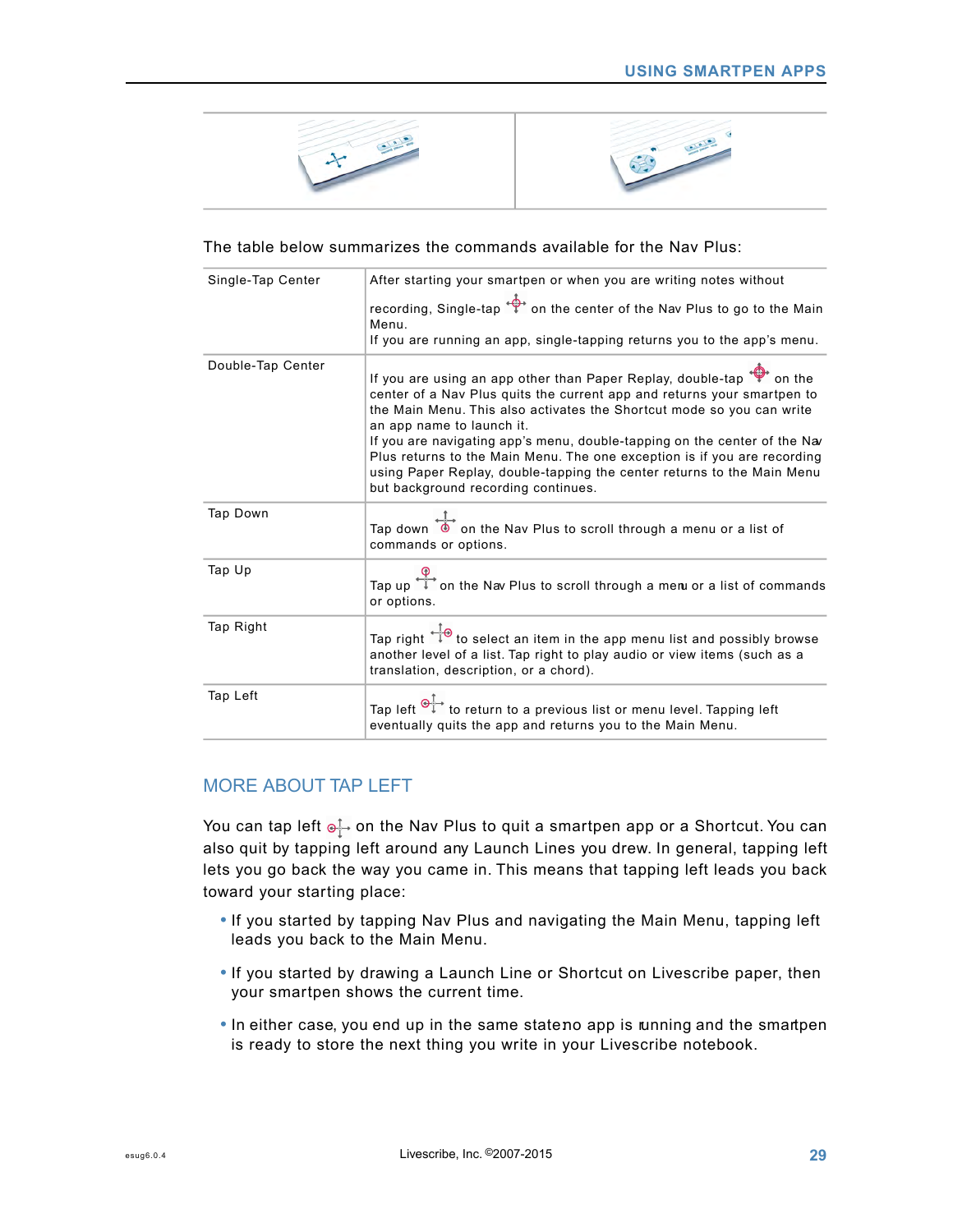**Note:** Tapping left from the submenu of a smartpen app or Shortcut backtracks up the menu hierarchy toward the root level. Tapping left from the root level jumps to Main Menu or the current time display, as described above.

The root level of a launched app is the initial menu displayed when you launch the app. The root level of a running Shortcut is the list displayed when you execute the Shortcut. In the case of Paper Replay when launched explicitly, the root level is the initial menu containing items such as Record New Session, Play Session, and so on. The root level of the play Shortcut is the Play Session list of Paper Replay.

#### DRAWING A NAV PLUS

If a pre-printed Nav Plus is not easily accessible, create your own by drawing one on your Livescribe Dot Paper.

1. Using any Livescribe paper, such as the included Starter notebook, draw intersecting vertical and horizontal lines.

You can draw the intersecting lines in either order. The lines should be fairly straight and approximately the same length.The lines must intersect near their centers.



Examples of Nav Pluses drawn incorrectly:

**•** Lines are not straight.



**•** Lines do not intersect in the center of each line.



2. Within one second of drawing the lines, double-tap  $\bigoplus$  on the center of the Nav Plus. This completed the process of creating a Nav Plus.

After you draw a Nav Plus, it is always usable for future use.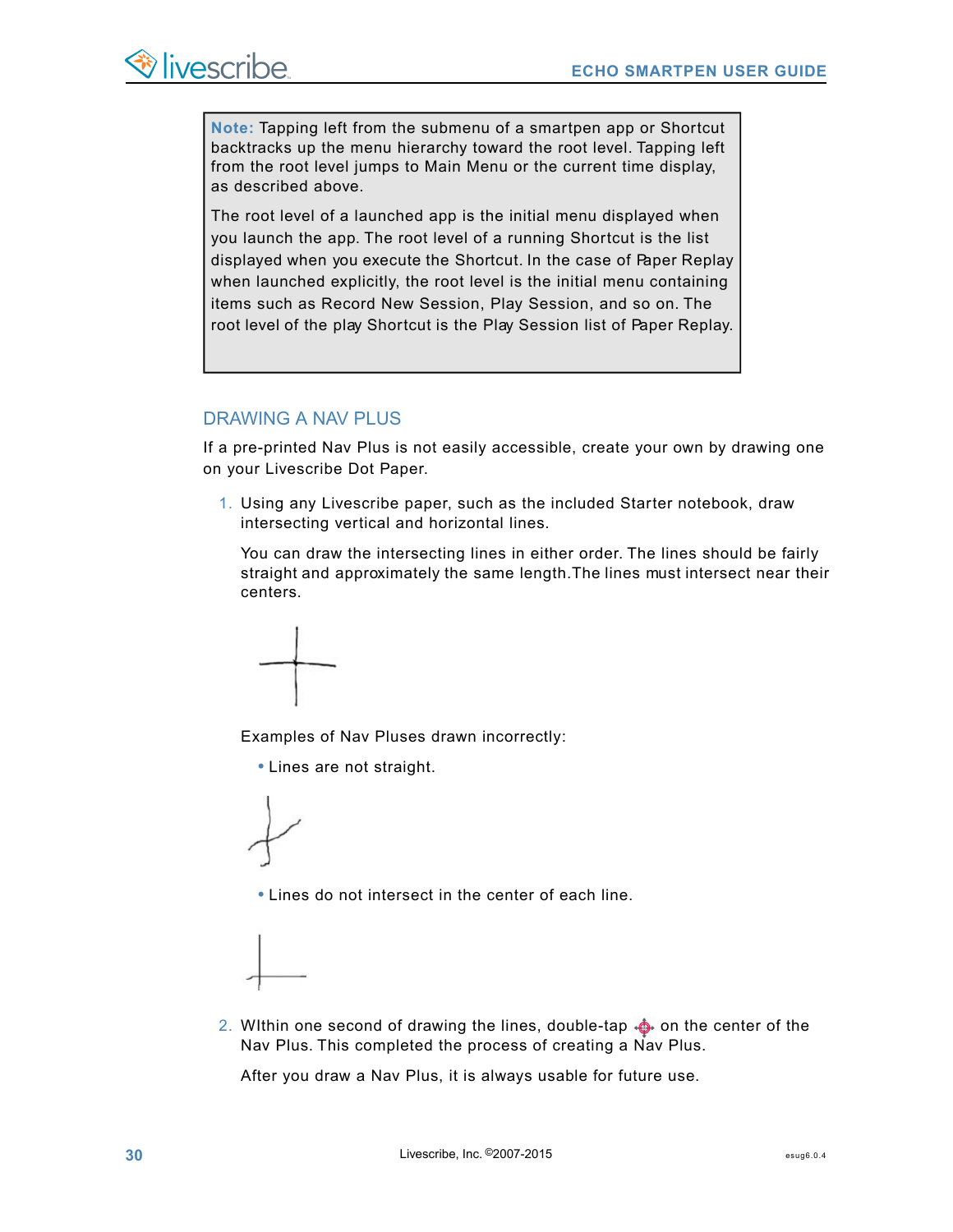

Your smartpen shows the Main Menu if you successfully created a Nav Plus.

### <span id="page-30-0"></span>**ABOUT FLICK AND SCRUB**

Flick and Scrub is a way for you to quickly scroll through menu items and other displayed text on your smartpen. This feature is useful when text presented by an app is longer than the display can show horizontally or when multiple menus or options are available vertically.

Flicking refers to quickly dragging your smartpen across paper and then lifting your smartpen off the paper. The contents of the display scrolls rapidly, based on the speed of your smartpen when it was lifted.



Scrubbing refers to dragging your smartpen across the paper. The contents on the display moves and scrolls in the same direction and at the same relative speed as the movement of your smartpen.



When using Flick and Scrub, the display shows indicators based on the direction of additional text and the relative position of the displayed text to the contents.

For vertical Flick and Scrub, the scroll indicator is on the right side of the display. In this example, the text shown is close to the top of the current mentlist. Therefore, the vertical scroll indicator is near the top.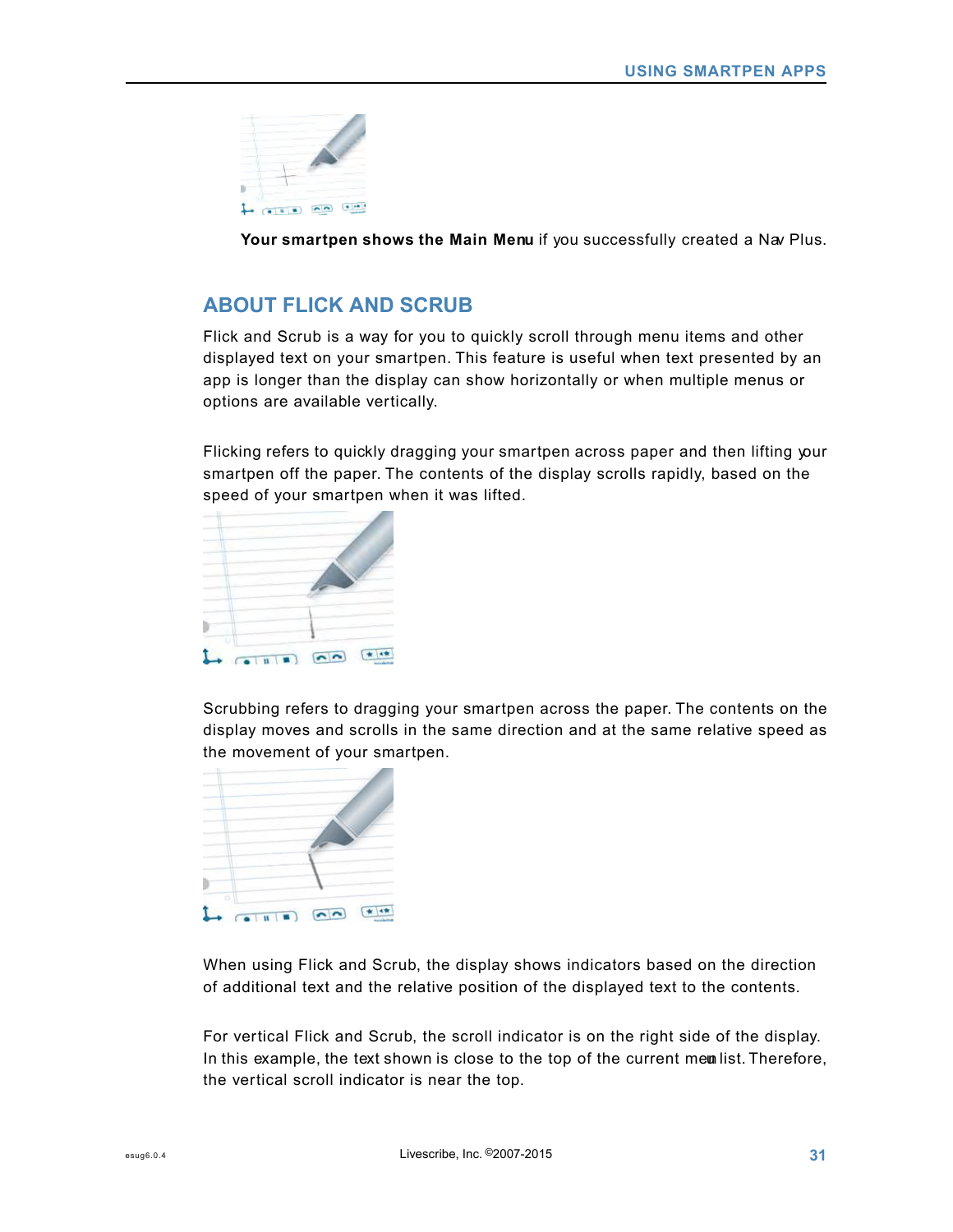

The Tortoise and the h

For horizontal Flick and Scrub, the scroll indicator is at the bottom. In the examples below, the display scrolls through the phrase "there were two small children". The scroll bar along the bottom shows how far through the phrase the current display is. The first display shows the position near the beginning of the phrase.



<span id="page-31-0"></span>The second display shows the scroll bar position near the middle of the phrase after scrolling the display horizontally.

### **USING FLICK AND SCRUB**



1. Navigate to a list of vertical menu items, such as **Main Menu** or one of its submenus, such as **Applications** or **Settings**.



- 2. On any unused paper region, press the tip of your smartpen down for one-half (1/2) second.
- 3. Wait until you hear a short beep, then *without lifting your smartpen tip off the paper*, draw a horizontal or vertical line.

Instead of drawing a line, you can draw a rectangular box as the Flick and Scrub control area. You may find the box easier to use because it provides a wider area than a straight line.

Your smartpen assigns the area you draw as a Flick and Scrub control area for any app.

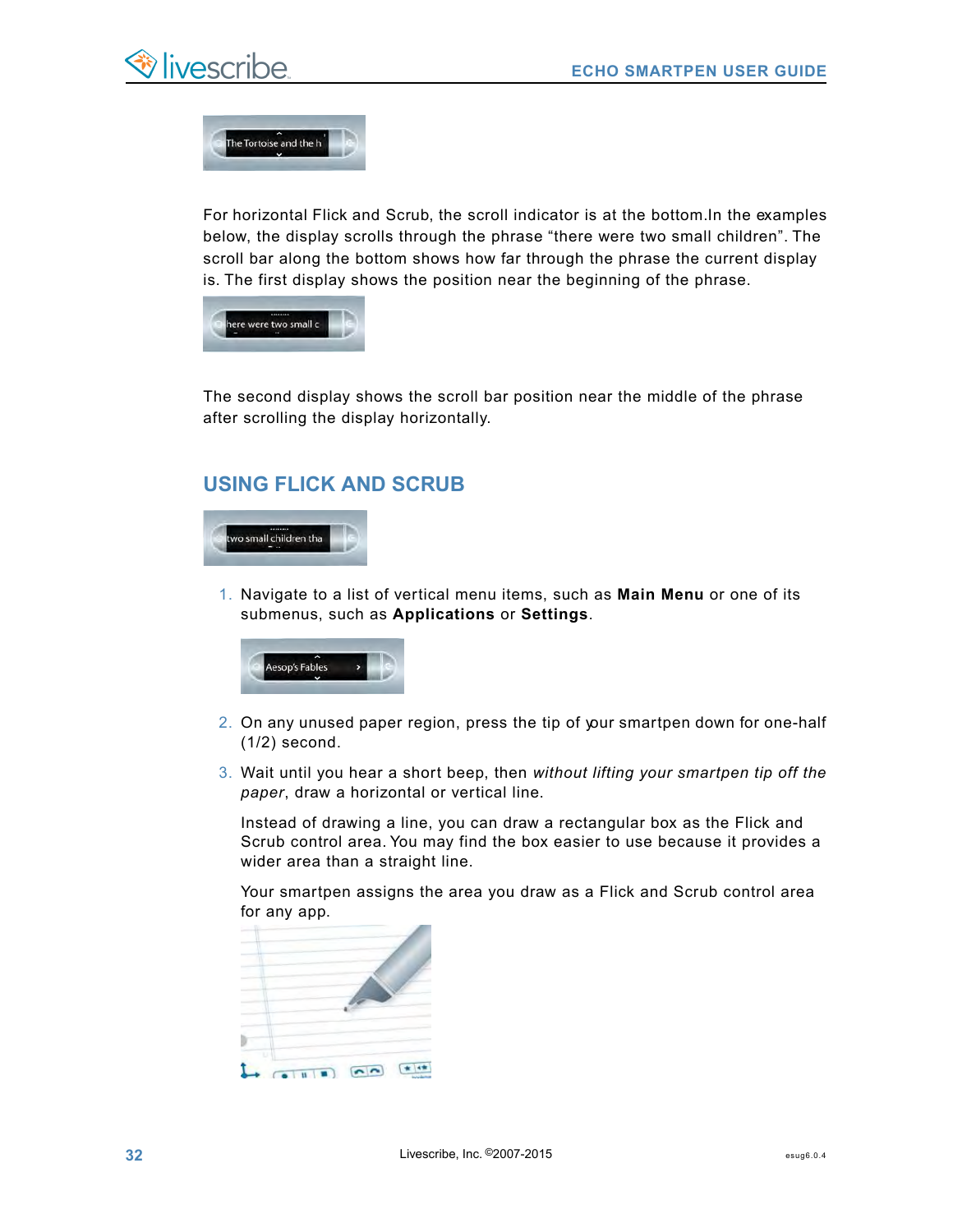4. Move your smartpen on the flick and scrub control area you drew to scroll through the app's display text.

You can use both flicking and scrubbing motions on the same control area. You do not need to draw a separate area for flicking and another for scrubbing. However, you need separate control areas for vertical and horizontal scrolling.

After you have created a Flick and Scrub control region, you can use it at any time for scrolling. This is similar to the way you can re-use a hand-drawn Nav Plus after creating it. To return to use the Flick and Scrub region you do not need to press down the smartpen tip again for 1/2 a second. This is only needed when first creating the region.

The display text scrolls either up and down (for vertical controls) or left and right (for horizontal controls), depending on the direction in which you drew the control.

#### <span id="page-32-0"></span>**ASSIGNING COMMANDS TO HOME BUTTON DOUBLE-TAP**

By default, single-tapping and double-tapping on the home button do the same thing. However, you can assign different functionality to double-tapping.

You can assign any open paper smartpen app (apps that do not require pre-printed controls) or Quick Command. For instance, if you do a lot of calculations, you could assign the Calc Quick Command to launch with a double-tap on the Home button.

- 1. Double-tap  $\ddot{\bullet}$  on the center of a Nav Plus to go to the Main Menu.
- 2. Tap down  $\frac{1}{2}$  on the directional arrow of the Nav Plus to scroll through a list of apps on the smartpen.
- 3. When **Shortcuts** is displayed, Tap right  $\frac{1}{10}$  to select it.



4. Tap right  $\frac{1}{2}$  to select it.



The smartpen prompts you for a command**.**



5. Write any Open Paper smartpen app name or write a Quick Command. For instance, write **calc**.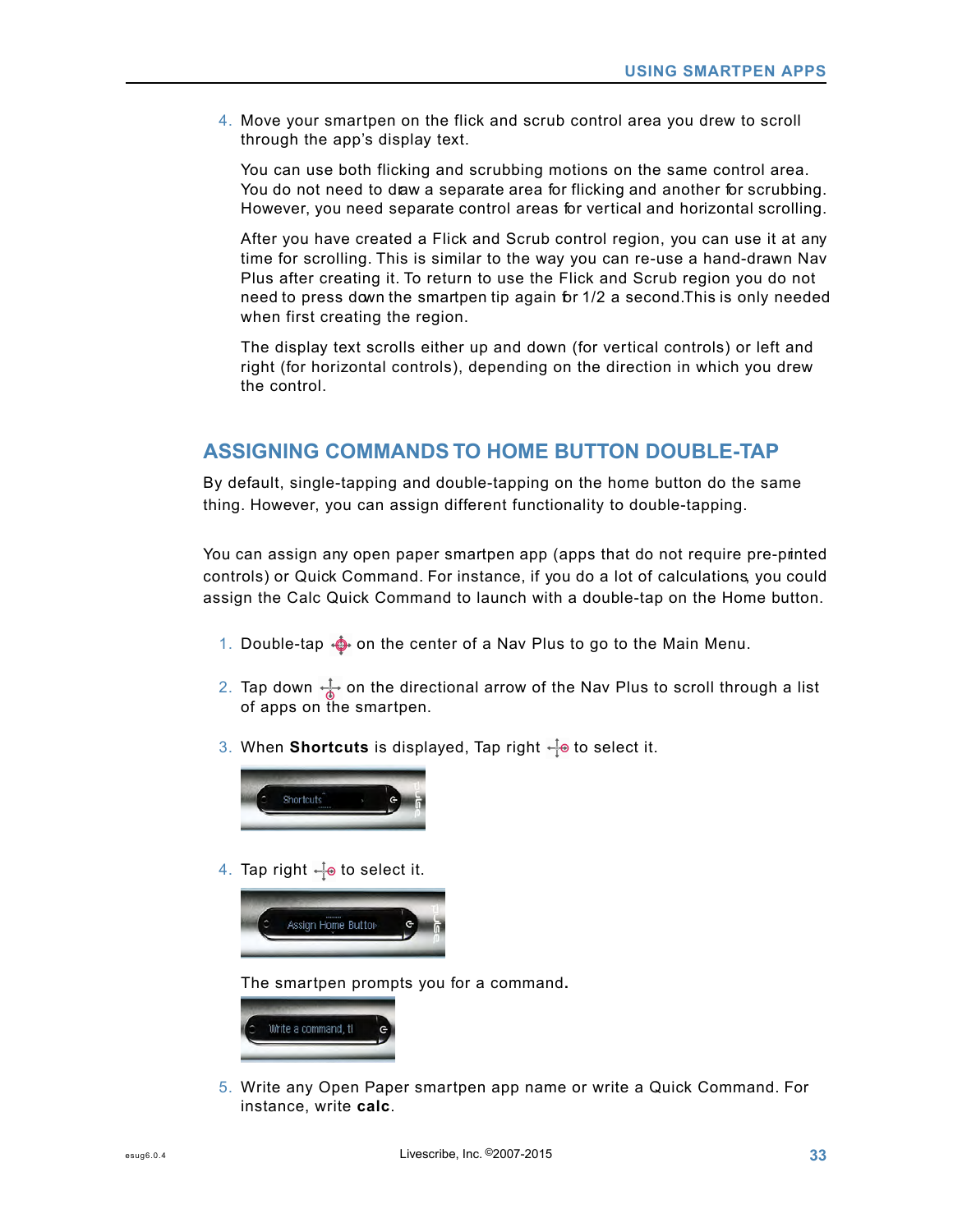

Do *not* double-tap the center of the Nav Plus or write a doubled-back horizontal line. Write only the letters that make up the Quick Command.

The smartpen shows the smartpen app name or Quik Command, then confirms the new assignment.



### <span id="page-33-0"></span>**USING SHORTCUT BUTTONS**

Shortcut buttons appear on some of the newer Livescribe notebooks and other products, such as Livescribe Sticky Notes. They are labeled with successive numbers: 1, 2, 3, etc.

You can assign functionality to the Shortcut button, just as you can assign functionality to double-tapping the Home button. Assign any open paper smartpen app or Quick Command to a Shortcut Button.

- 1. Double-tap on the center of a Nav Plus to go to the Main Menu.
- 2. Tap down on the directional arrow of the Nav Plus to scroll through a list of apps on the smartpen.
- 3. When **Shortcuts** is displayed, tap right to select it.

The smartpen prompts you to assign a shortcut.

- 4. Tap down to display **Assign Shortcut 1**.
- 5. Tap down again to display **Assign Shortcut 2**, and so on.
- 6. When you see the number of the shortcut you wish to set, tap right.

The smartpen prompts you for a command.

7. Write any Open Paper smartpen app name or write a Quick Command. For instance, write **calc**.

Do *not* double-tap the center of the Nav Plus or write a doubled-back horizontal line. Write only the letters that make up the Quick Command.

For example, it shows the Calc Quick Command, then starts scrolling: **Shortcut 1 is Now Assigned To [calc]**

The display shows the smartpen app name or Quick Command, then it confirms the new assignment.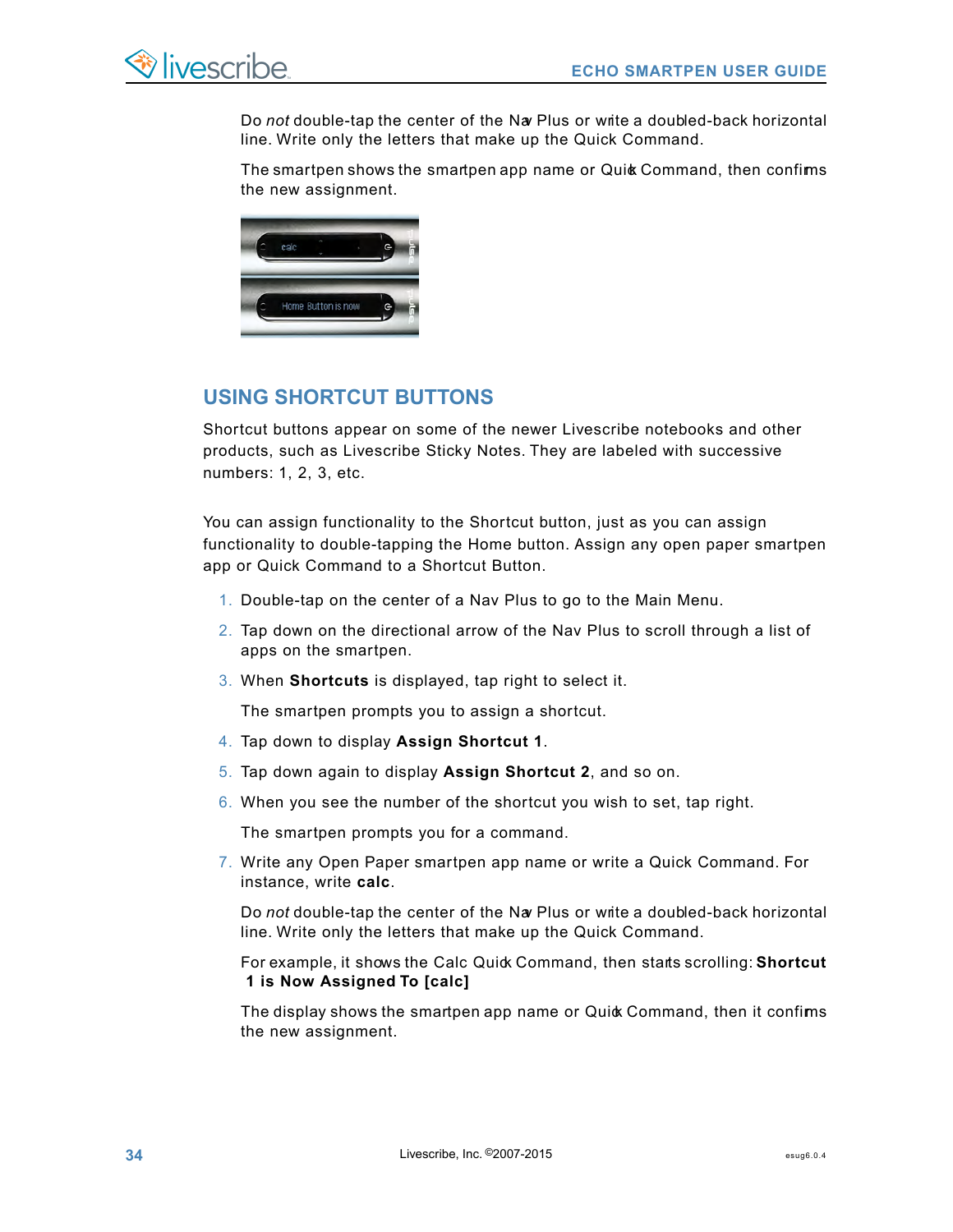#### TAPPING ON AN UNASSIGNED SHORTCUT BUTTON

Unlike the Home button, the Shortcut buttons have no default assignments. If you tap on an unassigned Shortcut button, the smartpen prompts you to assign a command to the shortcut.

**Tip:** If you accidentally tap on an unassigned Shortcut button and you do not wish to set it at this time, tap on any Livescribe Dot Paper.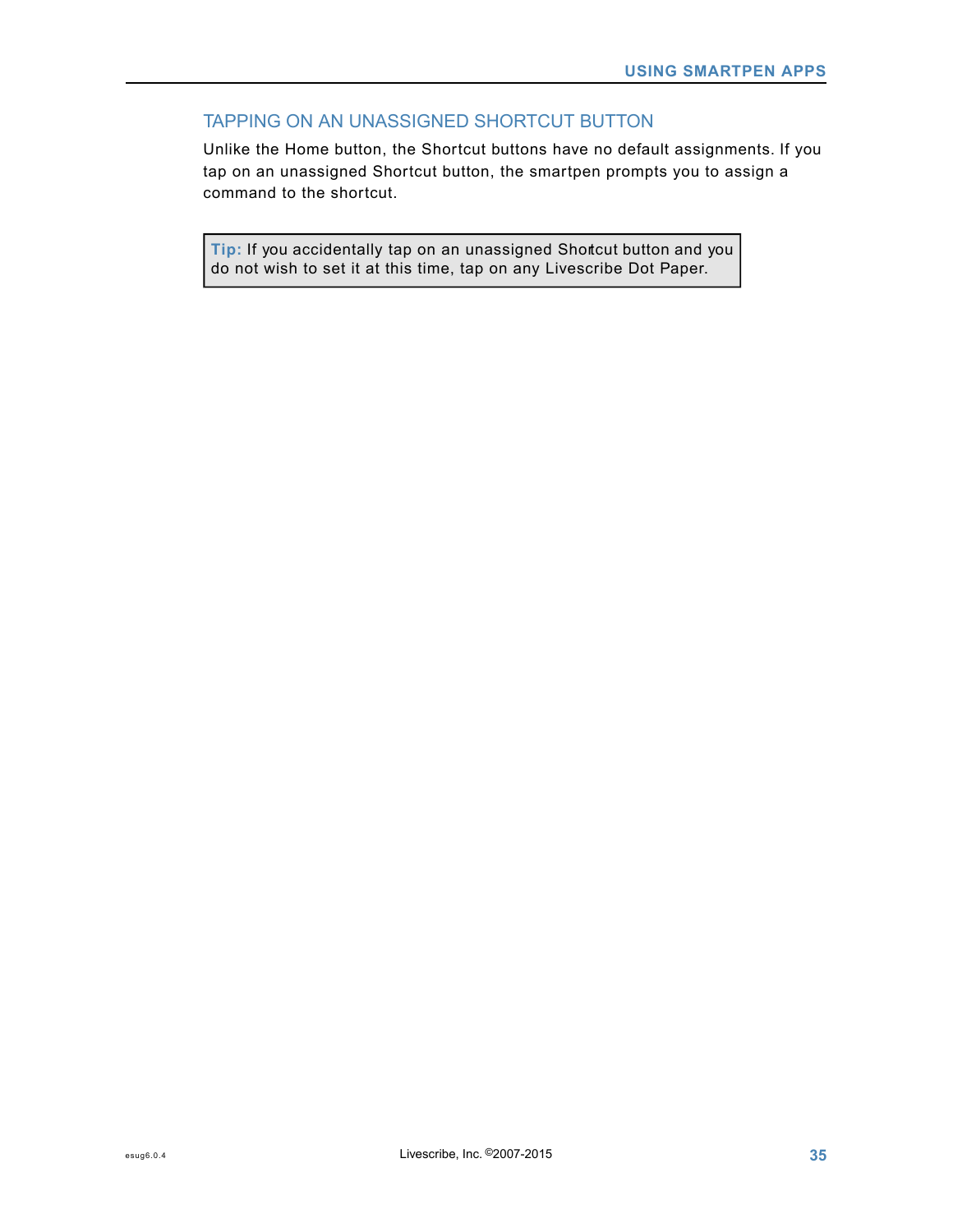# <span id="page-35-0"></span>**RECORDING AUDIO ON A SMARTPEN**

Recording audio as you write notes is a key feature of your Livescribe smartpen. You can also record audio without writing notes.

### <span id="page-35-1"></span>**STARTING A RECORDING WITH THE RECORD BUTTON**

**Important:** Do not record without permission. By using Livescribe products and services, you agree to comply with all laws regarding recording.

- 1. Tap the Record button  $\begin{array}{|c|c|c|}\n\hline\n\bullet\end{array}$
- 2. The smartpen starts recording and shows an incrementing timer on the screen.



After you initiate a recording, you can use other apps on the smartpen, such as the Calculator. A blinking Record icon appears in the bottom right corner of your display to indicate that recording is still in progress.

# <span id="page-35-2"></span>**STARTING A RECORDING WITH THE SMARTPEN POWER BUTTON**

**Important:** Do not record without permission. By using Livescribe products and services, you agree to comply with all laws regarding recording.

- 1. Press the Power button to start your smartpen.
- 2. Press and hold the Power button for approximately five seconds until the display indicates that the recording started.



If your smartpen is off, press and hold the Power button until the start sequence and the word "REC…" appear on the display. Also, if you write on Livescribe paper after starting recording with Quick Record, your smartpen links your notes and audio.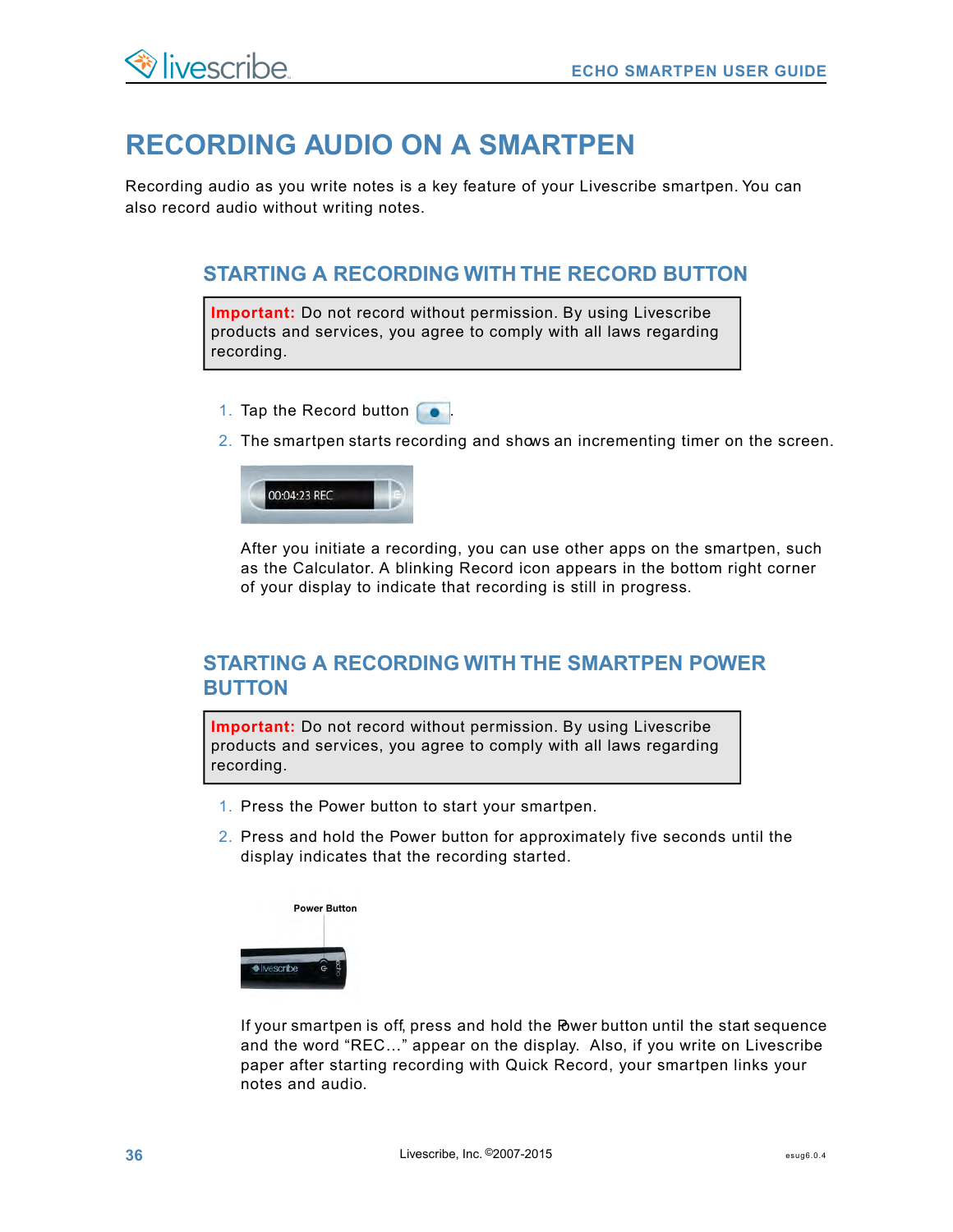## **STARTING A RECORDING WITH A NAV PLUS**

Use a Nav Plus to start a recording.

- 1. Double-tap  $\hat{\bf \Phi}$  on the center of a Nav Plus to go to the Main Menu.
- 2. Tap down  $\frac{1}{4}$  until Paper Replay is displayed.



3. Tap right  $\frac{1}{2}$  to launch the Paper Replay app.

You see the Record new session option.



4. Tap right  $\frac{1}{2}$  to select Record new session.

The display indicates that recording has been initiated.



While you are recording with Paper Replay, you can use the Nav Plus to perform any normal set of functions, such as scrolling through the menus and launching apps.

## **STOPPING A RECORDING**

You can stop recording audio or audio playback in several ways.

- Tap the **Stop** button **in** in your Livescribe notebook.
- **•** Power off your smartpen.
- **•** Use the Nav Plus.
- 1. During a recording, single-tap  $\phi$  on the center of the Nav Plus.

Your smartpen shows **Stop Session**. The recording continues and the background recording indicator (flashing large dot) shows on the display.



2. Tap right  $\frac{1}{2}$  to stop recording.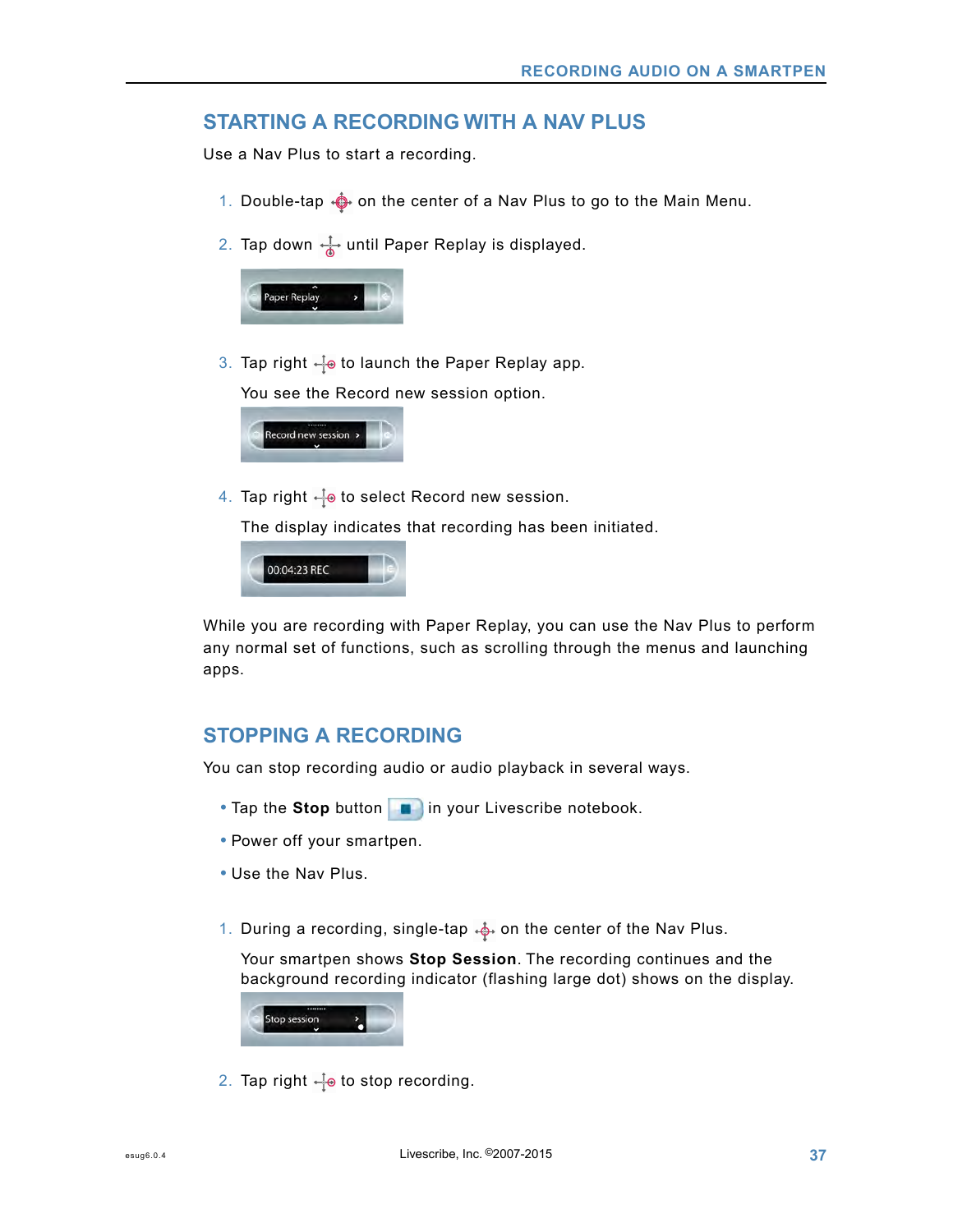



## **PAUSING AND RESUMING A RECORDING**

1. Tap the Pause button  $\mathbf{u}$  to pause a recording.

Your smartpen shows a pause icon on the screen.



2. Tap the Pause button again to resume recording.

When recording is paused, your smartpen continues to capture notes that you write. Any notes that you write after pausing and before resuming recording are linked to the audio that occurred the moment before you tapped the Pause button.

Pausing and unpausing a recording does create separate sessions. The paused and unpaused session remains as one. Starting and stopping recordings creates separate sessions.

## **CONTINUING RECORDING WHEN USING OTHER APPS**

You can launch and un another smartpen app (such as a calculator) while conturing to record audio with Paper Replay. However, your smartpen does not link your notes to the audio while the other app is running. This is because the new app receives your smartpen input (ink and strokes). The newly-launched app has the focus of the smartpen, and has control of your display and audio output.

If you want to stop or pause recording, or add new index points to your recording, you must reactivate Paper Replay as the dominant app. There are several ways to make the Paper Replay app reactivate:

- **•** Tap on any of the printed Paper Replay controls, or on any Paper Replay notes you have written.
- **•** Do anything that would normally launch Paper Replay, such as tap in a session region or launch the Paper Replay app using the Nav Plus.
- **•** Do not write or tap anything with your smartpen for five seconds.

Your smartpen screen indicates background recording is in effect with a blinking recording dot in the lower right-hand corner of your display.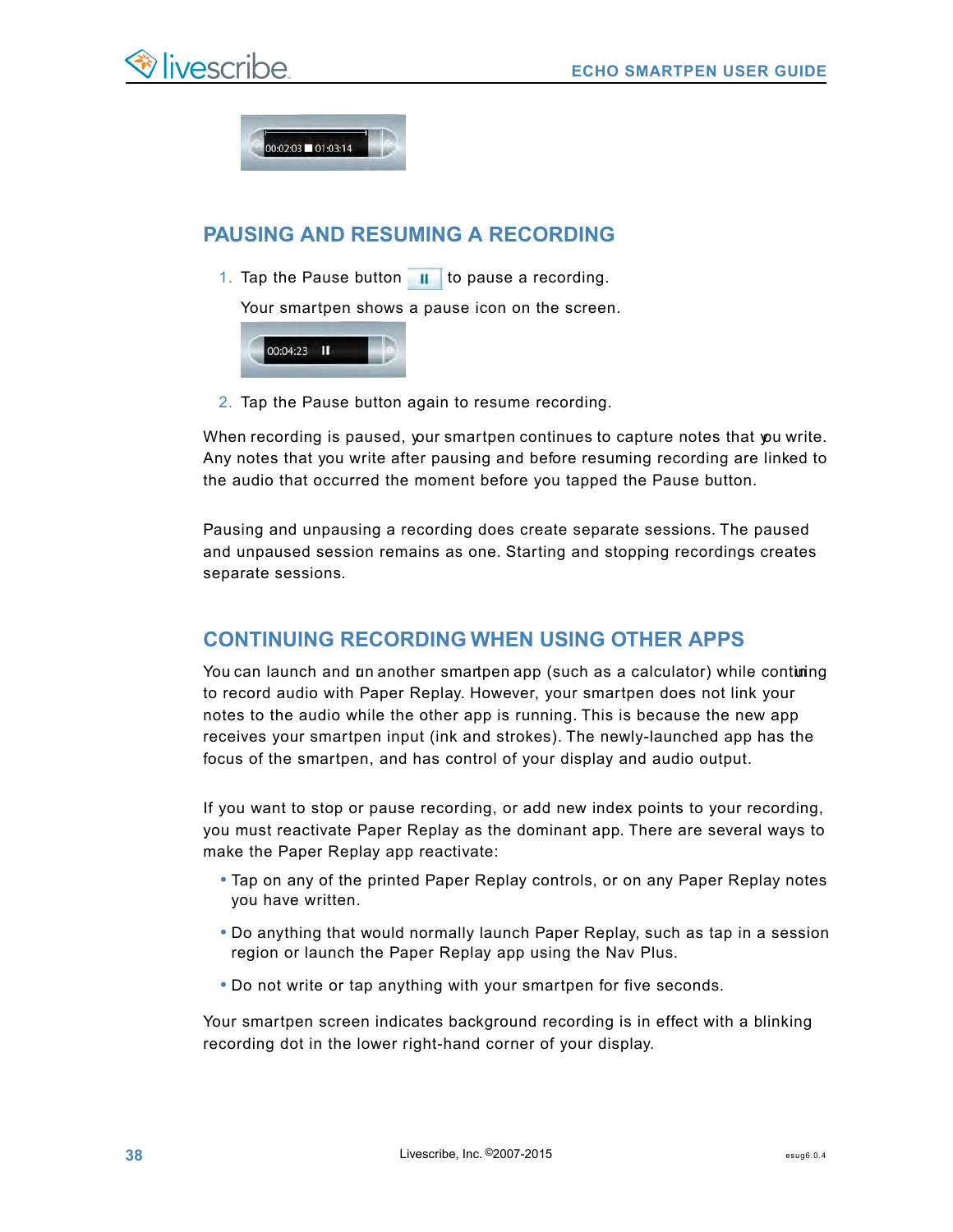

**Caution:** Turning off or docking your smartpen stops recording.

## **RECORDING A PAPERLESS SESSION**

If you want to record audio but cannot or do not want to write on Livescribe paper, you can create paperless audio. This method uses your smartpen as an audio recorder only.

**Note:** When recording a paperless session, you can at any time, link the recording to written notes by writing on Livescribe paper. At that point, the paperless session is linked to your notes and is no longer paperless.

Similarly, if you have previously recorded a paperless session, you can play it back and begin writing in your Livescribe notebook. The paperless session is linked to your notes and is no longer paperless.

To create a paperless session, begin recording audio but do not take any notes. You can start a paperless session in various ways:

- **•** Tapping the Record button in your Livescribe notebook
- **•** Using the Quick Record feature
- **•** Using the Nav Plus

The new paperless session appears in the Paper Replay session list.

To play back a paperless session, use the Nav Plus to browse Paper Replay sessions. Your smartpen indicates a paperless session with an asterisk (\*) next to the filename in the Select Session list.



**Note:** If recording the paperless session was the last action you took with the smartpen, you can also access the session by tapping on the 0% point of the paper control position bar.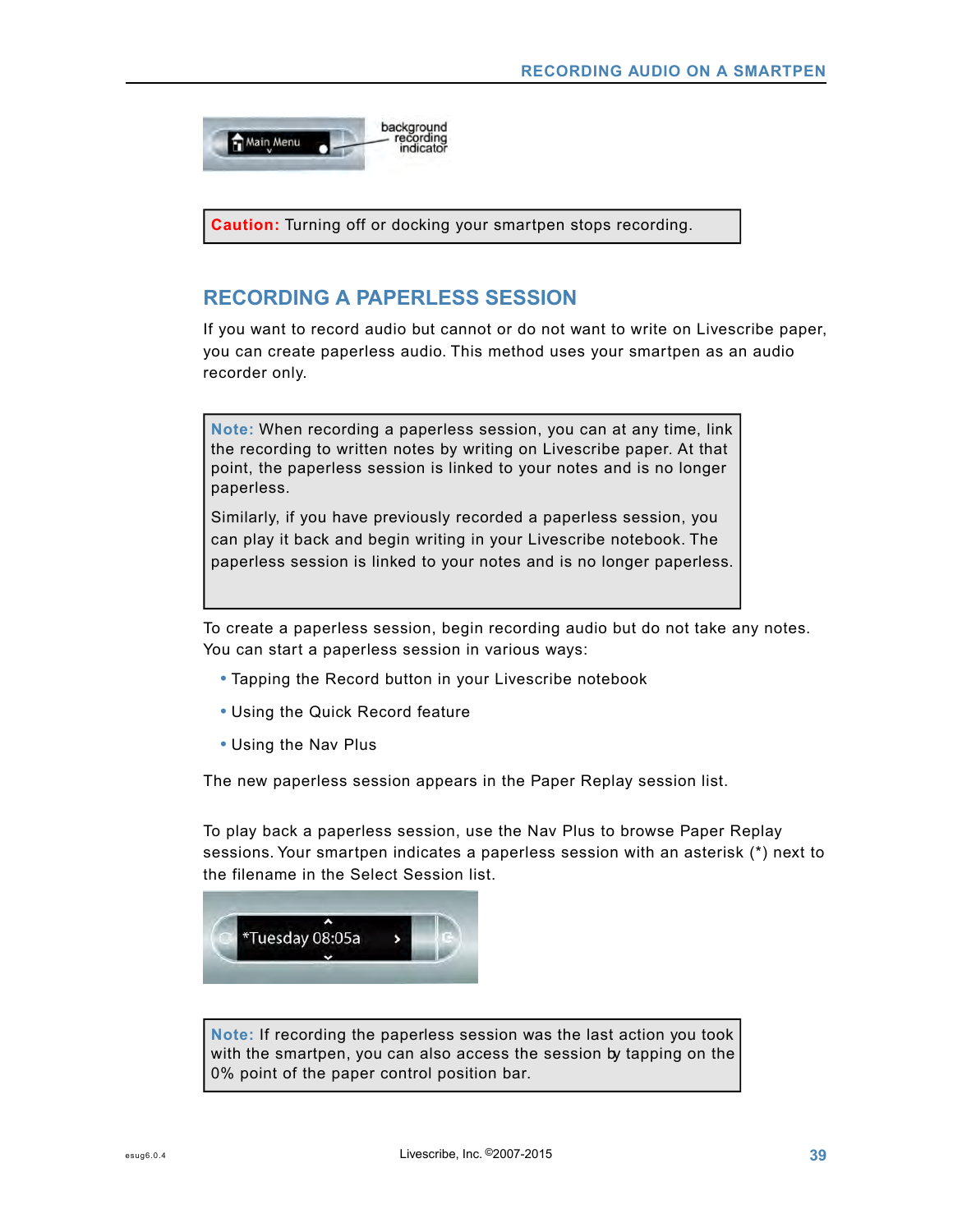## **ADDING AUDIO BOOKMARKS WHEN RECORDING**

Bookmarks allow you to flag a section of audio and later go to it quickly and easily. You can add bookmarks as you record, or add them later when listening to your recording. Selected Livescribe notebooks contain the bookmark control.

• Tap the Bookmark button **a** during either recording or playback. A bookmark is placed at that point in the audio file.



# **DELETING AUDIO RECORDINGS FROM A SMARTPEN**

If you wish to delete sessions from pur smartpen for any reason, such as managing storage, we recommend that you transfer your notes to Echo Desktop and then delete Paper Replay sessions from your smartpen.

When you delete a session from the smartpen, your paper notes linked to that file no longer plays back the Paper Replay audio that was previously linked to that ink. However, as long as you have transferred your notes to Echo Desktop, you can continue to replay your notes from your computer.

**Note:** You cannot retrieve a session after you delete it from both the smartpen and Echo Desktop. Deleting sessions does not affect the notes on the smartpen - they remain on the smartpen until you archive the notebook.

There are various ways to delete Paper Replay sessions from the smartpen:

- **•** Use Echo Desktop to remove the smartpen session.
- **•** Archive your paper product. This removes all Paper Replay sessions from your smartpen for that paper product.
- **•** Using the Main Menu on the smartpen.
- Using the Delete Current Session shotcut to delete the most-recently accessed session.

#### DELETING AUDIO RECORDINGS WITH THE NAV PLUS

1. Double-tap  $\bigcirc$  on the center of a Nav Plus to go to the **Main Menu**.

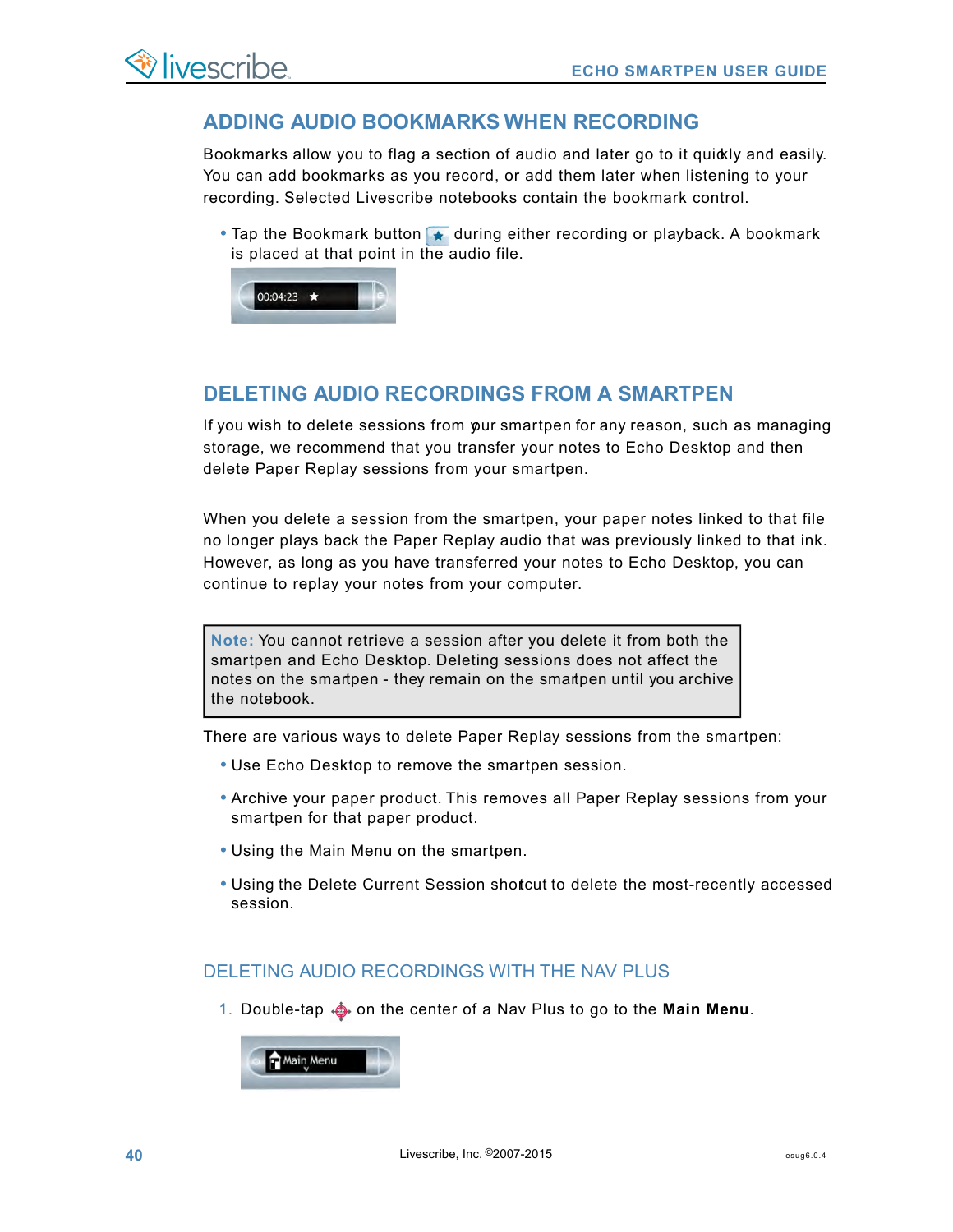2. Tap down  $\frac{1}{6}$  to scroll through the apps on your smartpen until Paper Replayis displayed.



- 3. Tap right  $\frac{1}{2}$  to launch Paper Replay.
- 4. Tap down  $\frac{1}{\phi}$  to locate Delete session from the menu.



- 5. Tap right  $\frac{1}{2}$  to browse sessions.
- 6. Tap down  $\frac{1}{\phi}$  to scroll through a list of sessions.



7. Locate the session to delete and Tap right  $\frac{1}{x}$  to select it.



8. Tap right  $\frac{1}{2}$  to confirm deletion.

Your smartpen indicates that the session is deleted.



#### DELETING THE CURRENT AUDIO RECORDING WITH A SHORTCUT

You can use a shortcut to delete the current session. In this context, the current session is the most recently accessed session. This is the last session that was either played or recorded.

- 1. On any Paper Replay **Stop** button, tap and hold for three seconds. Your smartpen instructs you to tap again to delete the current session.
- 2. Tap **Stop** again to confirm the deletion.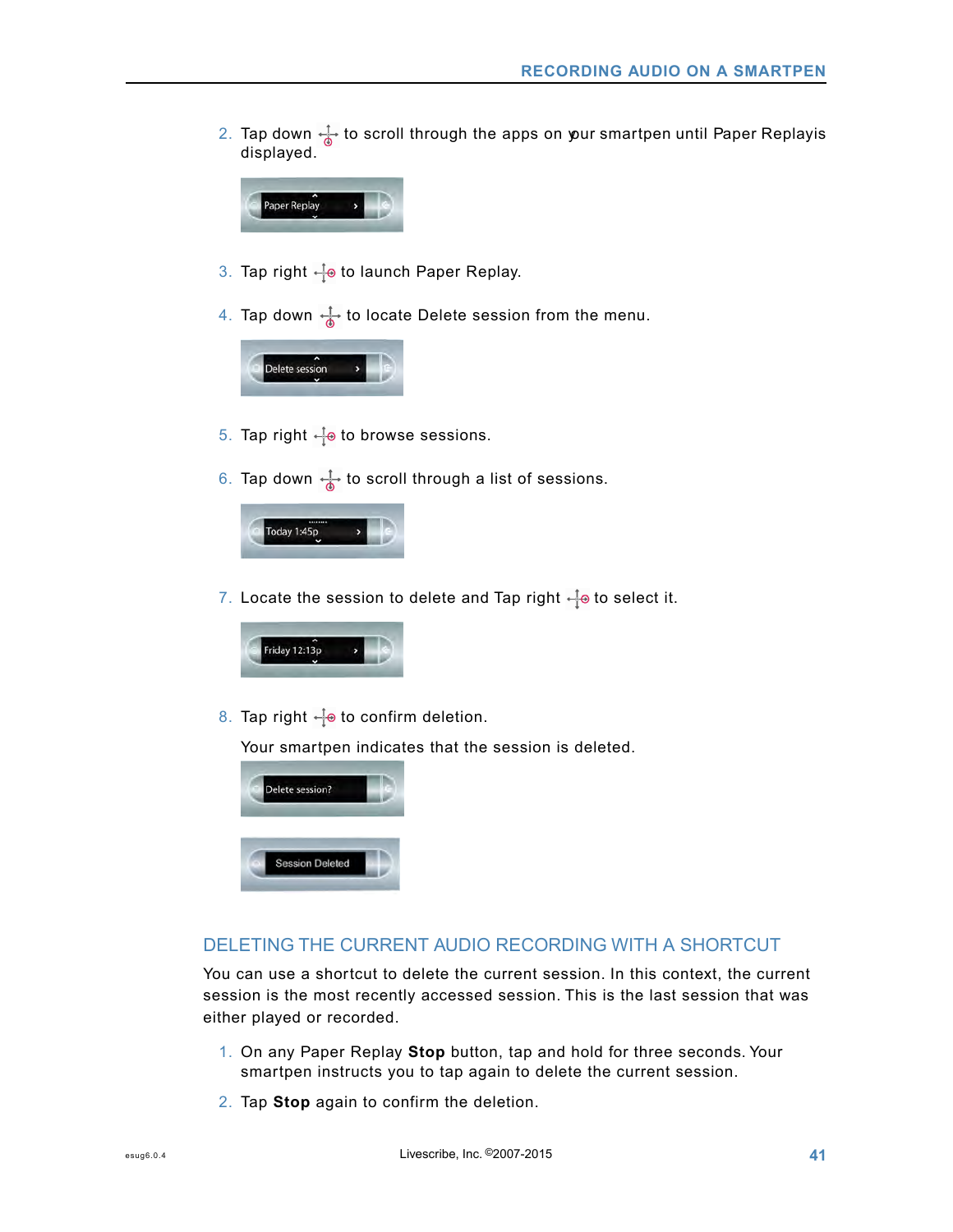



# **CONFIGURING AUDIO RECORDING SETTINGS**

#### SETTING AUDIO RECORDING QUALITY WITH THE SETTINGS MENU

Use the **Audio Quality** setting to configure the quality of your audio recordings.

- **• High**: Records at the highest audio quality. This setting requires the largest amount of storage space and is best for very large environments or when the highest-quality recording is required.
- **• Medium**: The default audio quality setting.
- **• Low**: Records at lowest audio quality. This is a storage-saving setting that utilizes the least amount of storage and is optimal for dictations or smaller, quieter environments.
- 1. From the **Settings** menu, select the **Audio Quality** option.
- 2. Select **High**, **Medium,** or **Low**.

You cannot change Audio Quality during a recording. Always select the appropriate audio quality before beginning a recording.

#### VIEWING AUDIO RECORDING QUALITY WITH THE AUDIO SETTINGS BUTTON

Tap on the **Audio Settings** button **on the inside cover of your** Livescribe notebook.



The smartpen shows its audio settings, including audio quality.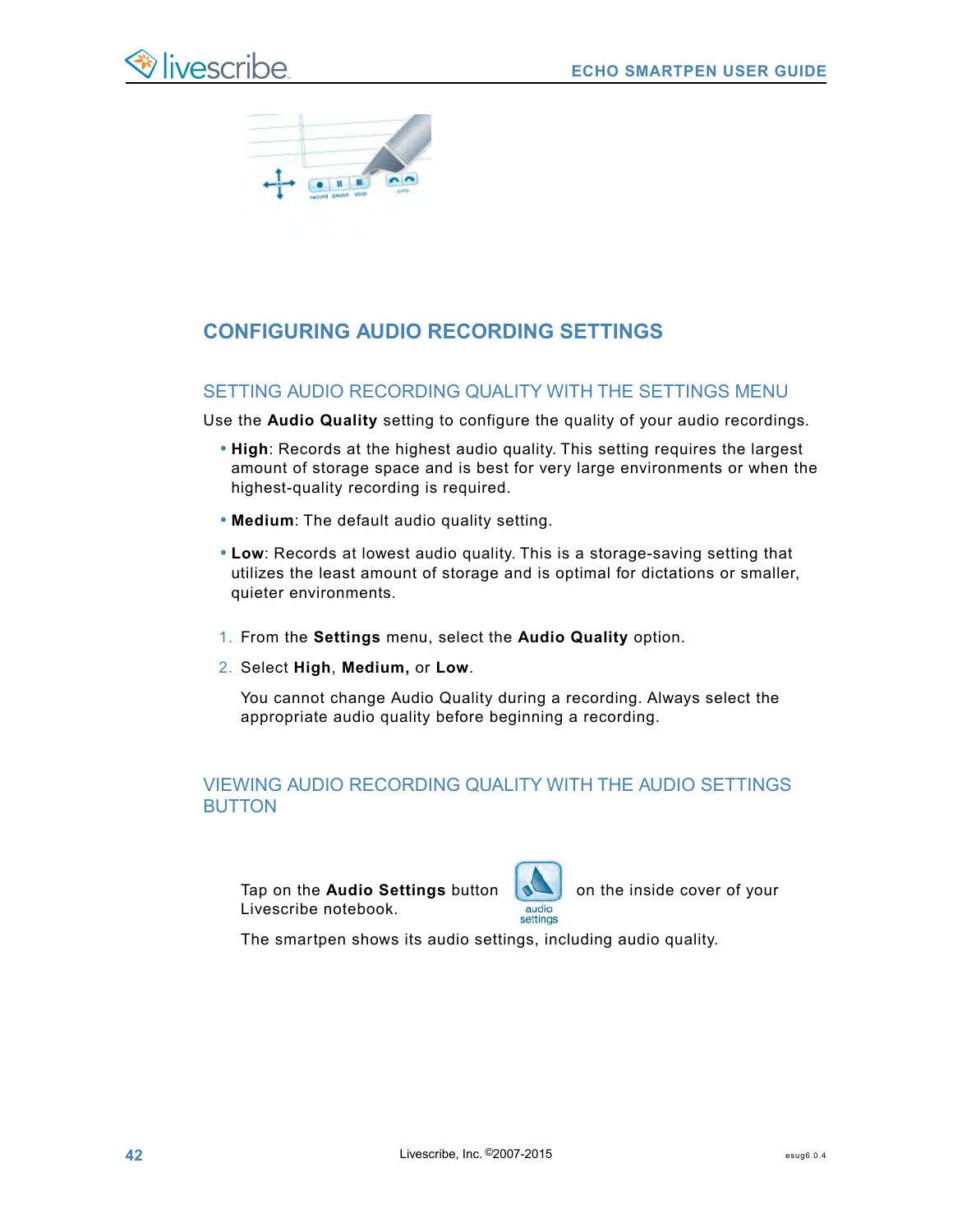#### SETTING MICROPHONE SENSITIVITY WITH THE SETTINGS MENU

You can set your smartpen **Microphone Sensitivity** for different recording situations.

- **• Conference Room**: Sets the microphone sensitivity for quieter environments where the person speaking is closer to the microphone. This setting is best for dictations, offices, or small conference rooms.
- **• Lecture Hall**: Sets the microphone to pick up sounds in a wider open area.This setting is best for large rooms where the speaker's voice is distant from your smartpen microphone. You should also use of the 3-D Recording Headset when recording in this type of environment.
- **• Automatic**: The default setting, sets your microphone sensitivity automatically based on the noise level of your environment.

**Note:**You cannot change **Microphone Sensitivity** while your smartpen is recording. Always select the appropriate setting before beginning a recording. The microphone uses the last setting you set.

- 1. From the **Settings** menu, select the **Microphone Sensitivity** option.
- 2. Select **Conference Room**, **Lecture Hall,** or **Automatic**.

#### VIEWING MICROPHONE SENSITIVITY WITH THE AUDIO SETTINGS BUTTON

You can view your smartpen **Microphone Sensitivity**.

Tap on the **Audio Settings** button  $\sqrt{2}$  on the inside cover of a Livescribe notebook. audio settings

The smartpen shows its audio settings, including microphone sensitivity.

#### VIEWING AUDIO SETTINGS WITH THE AUDIO SHORTCUT

You can view the status of all audio settings on a smatpen with the Audio Shortcut:

1. Double-tap  $\hat{\Phi}$  on the center of a Nav Plus.

Your smartpen shows the Shortcut indicator in the **Main Menu**. It is waiting for you to write a Shortcut.



2. Within three (3) seconds, write the word "audio."

Using its predictive text feature, your smartpen shows the first command that matches your written input. In this case, audio is displayed as soon as you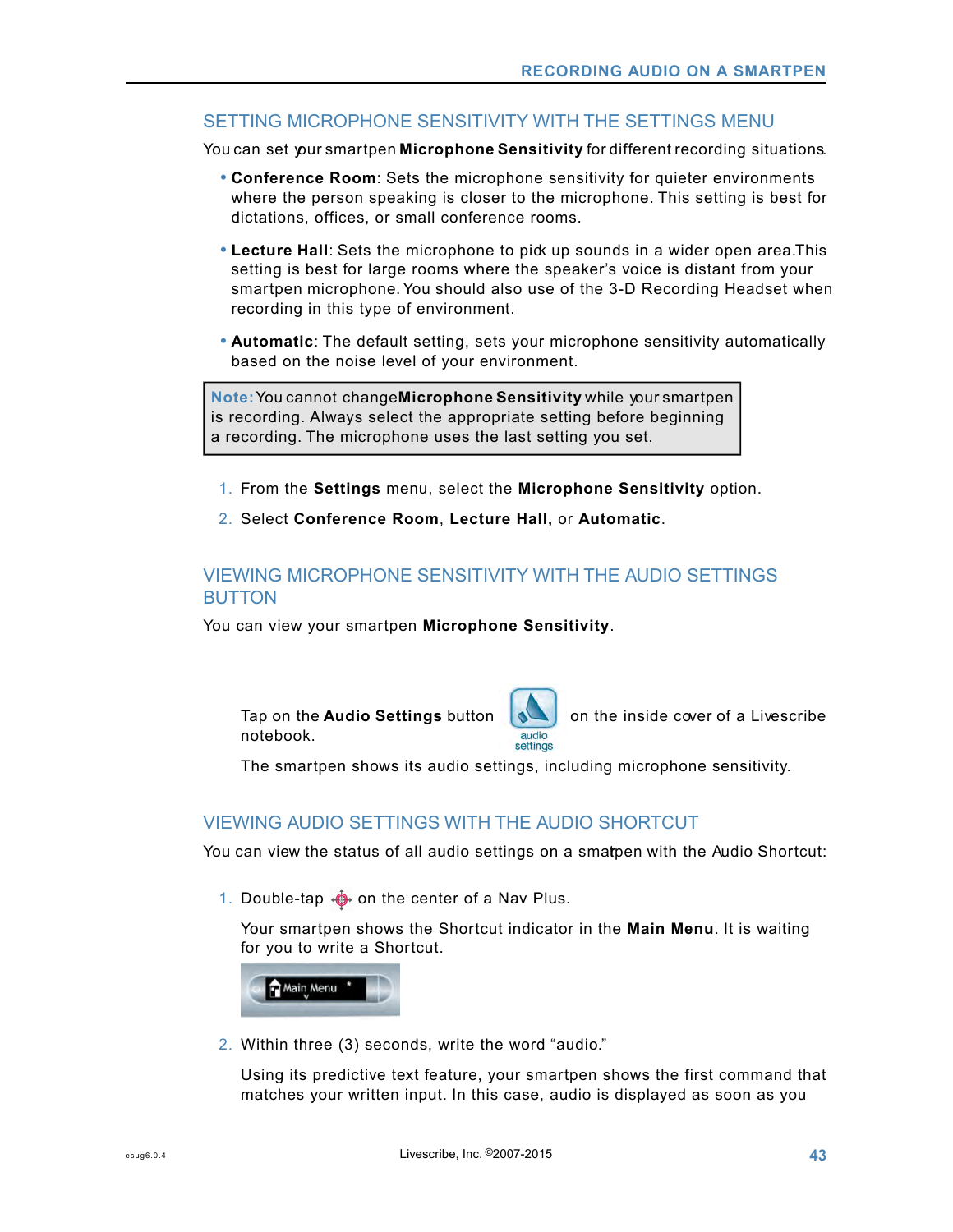write "a". As soon as you see the command you want on the display, you can stop writing.



3. Tap right  $\frac{1}{2}$  on the Nav Plus, or double-tap *on any Livescribe paper*.

When you create a Shortcut, it becomes an active button that you can tap to repeat the application or command. The same is true for Launch Line Shortcuts you create.



Your smartpen shows its audio settings.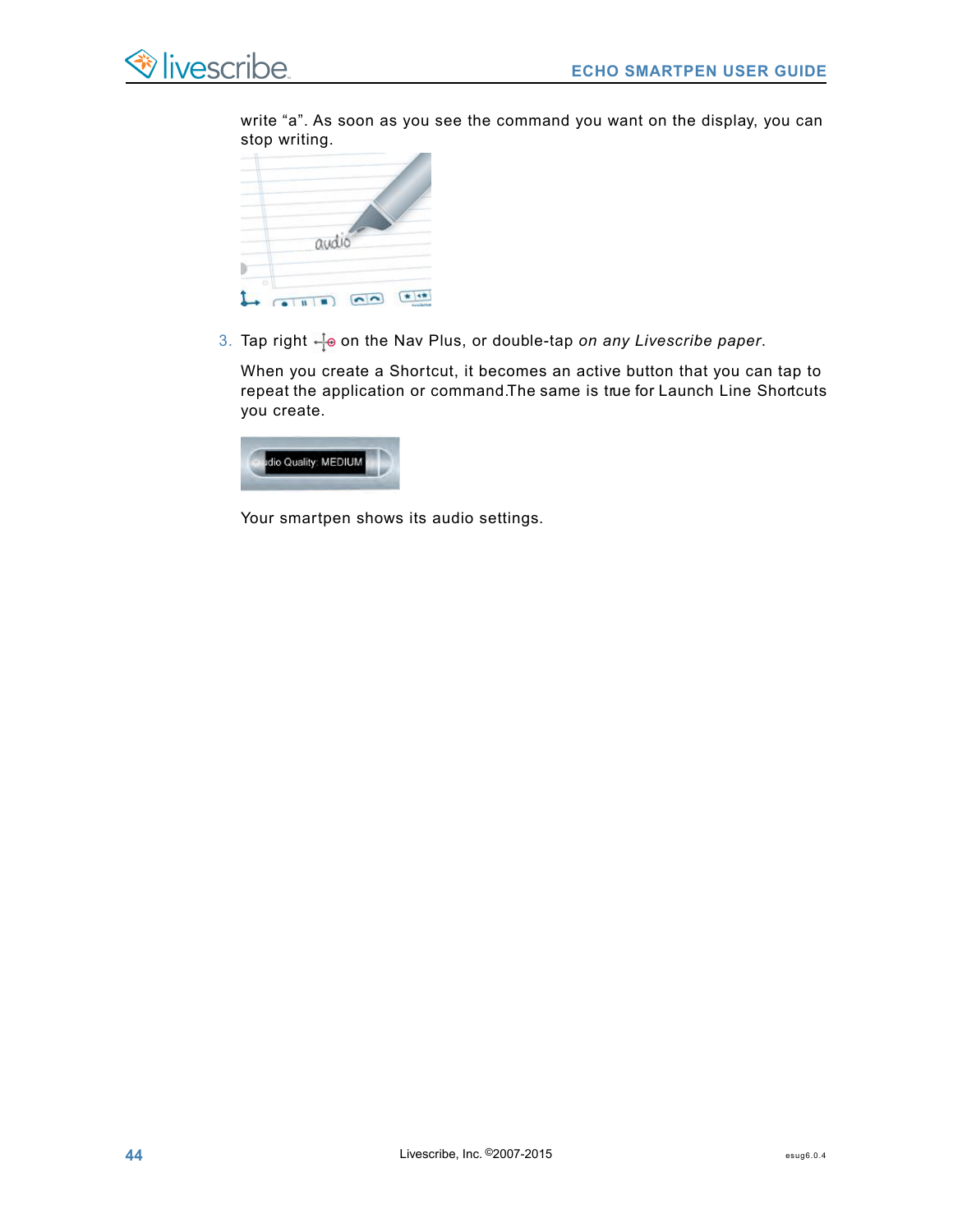# **PLAYING BACK AUDIO ON A SMARTPEN**

After recording audio with your smartpen, you can play it back in several ways.

## **PLAYING BACK A SESSION BY TAPPING ON YOUR NOTES**

When recording a Paper Replay session, your notes and audio are linked and synchronized.

Tap on your notes to play back audio linked to them. The audio plays back from the point in your notes where the audio was recorded.

During playback, your smartpen screen indicates the current position in the recording and the time remaining in your recording.



**Tip:** As you record, remember to write something down on your notepad so that you can begin playback by tapping on it. If you do not do this, you create a paperless session.

## **PLAYING BACK A SESSION WITH PLAYBACK BUTTONS**

Tap on any of the playback buttons in your Livescribe notebook to access the most recently recorded or played-back session. Due to size and format considerations, some Livescribe notebooks do not contain all the controls listed here.

- **•** Jump forward/back  $\sqrt{2}$
- **•** Position bar  $\bullet \qquad \qquad \bullet$



\* \*\* \*\*

The Paper Replay playback controls such as jump, position bar, and bookmark, function within a single Paper Replay session. You can jump forward or back or speed listen to only one Paper Replay session at a time.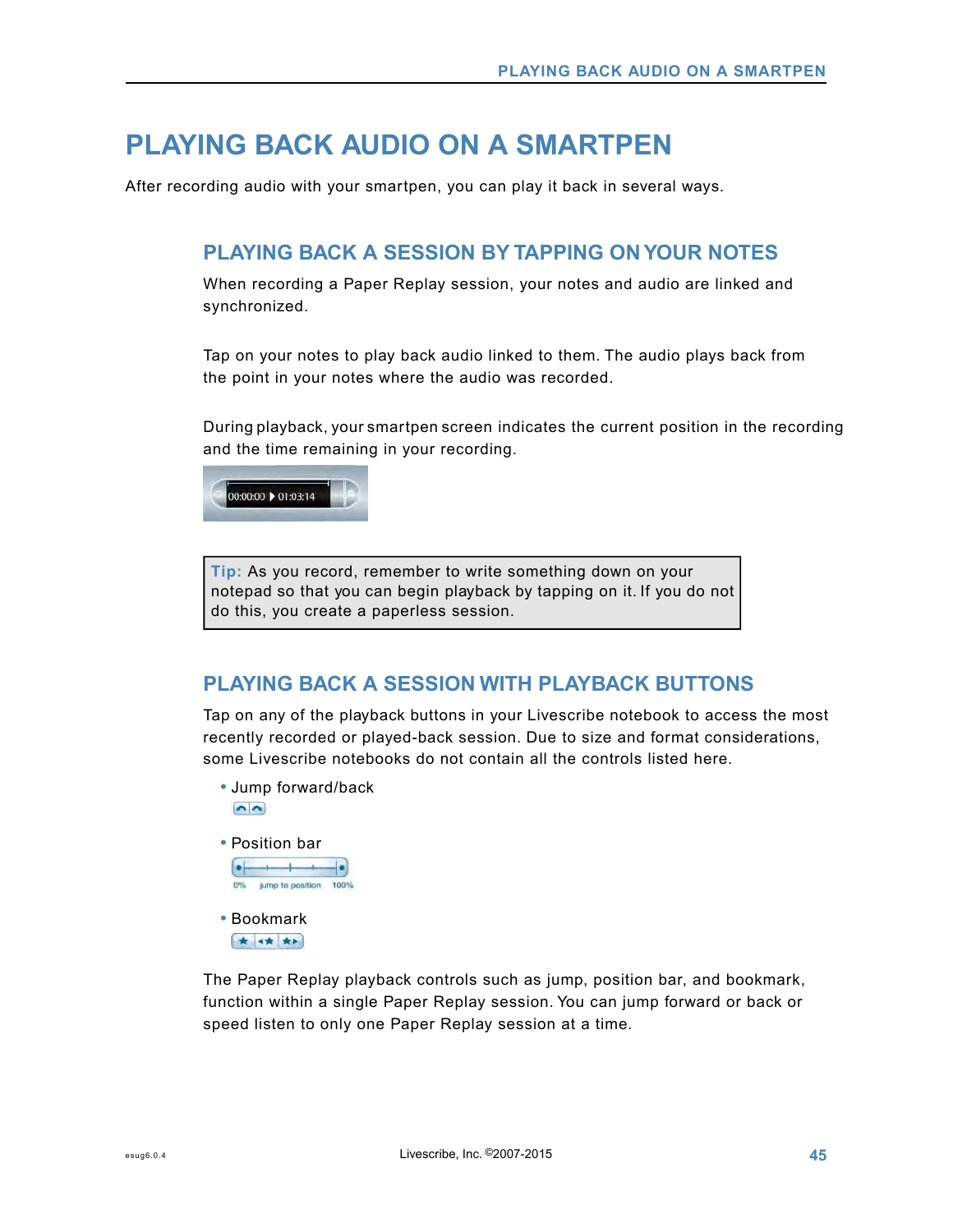

**Tip:** Tapping on the playback controls before tapping on any of the written notes on a page plays back your most recently accessed audio recording regardless of whether that recording or those notes are on the current page. This feature allows you to quickly replay your last recording even if you have forgotten to write notes on paper.

## **PLAYING BACK A SESSION WITH THE PLAY SHORTCUT**

Use the Play Shortcut to quickly show the top item in the session list.

1. Double-tap  $\bigoplus$  on the center of a Nav Plus.

Your smartpen shows the Shortcut indicator (\*) in the **Main Menu**. It is waiting for you to write a Shortcut.



2. Within three (3) seconds, write the word "play."



Using its predictive text feature, your smartpen shows the first command that matches your written input. In this case, "**play**" is displayed as soon as you write "p". As soon as you see the command you want on the display, you can stop writing.



- 3. Tap right  $\frac{1}{2}$  on the Nav Plus, or double-tap *in your Livescribe notebook*.
- 4. Your smartpen shows the top item in the Play session list. You can tap down

 $\frac{1}{\phi}$  using the Nav Plus to scroll through sessions and then tap right  $\frac{1}{\phi}$  to begin playback.

When you create a Shortcut, it becomes an active button that you can tap to repeat the application or command.The same is true for Launch Line Shortcuts you create.

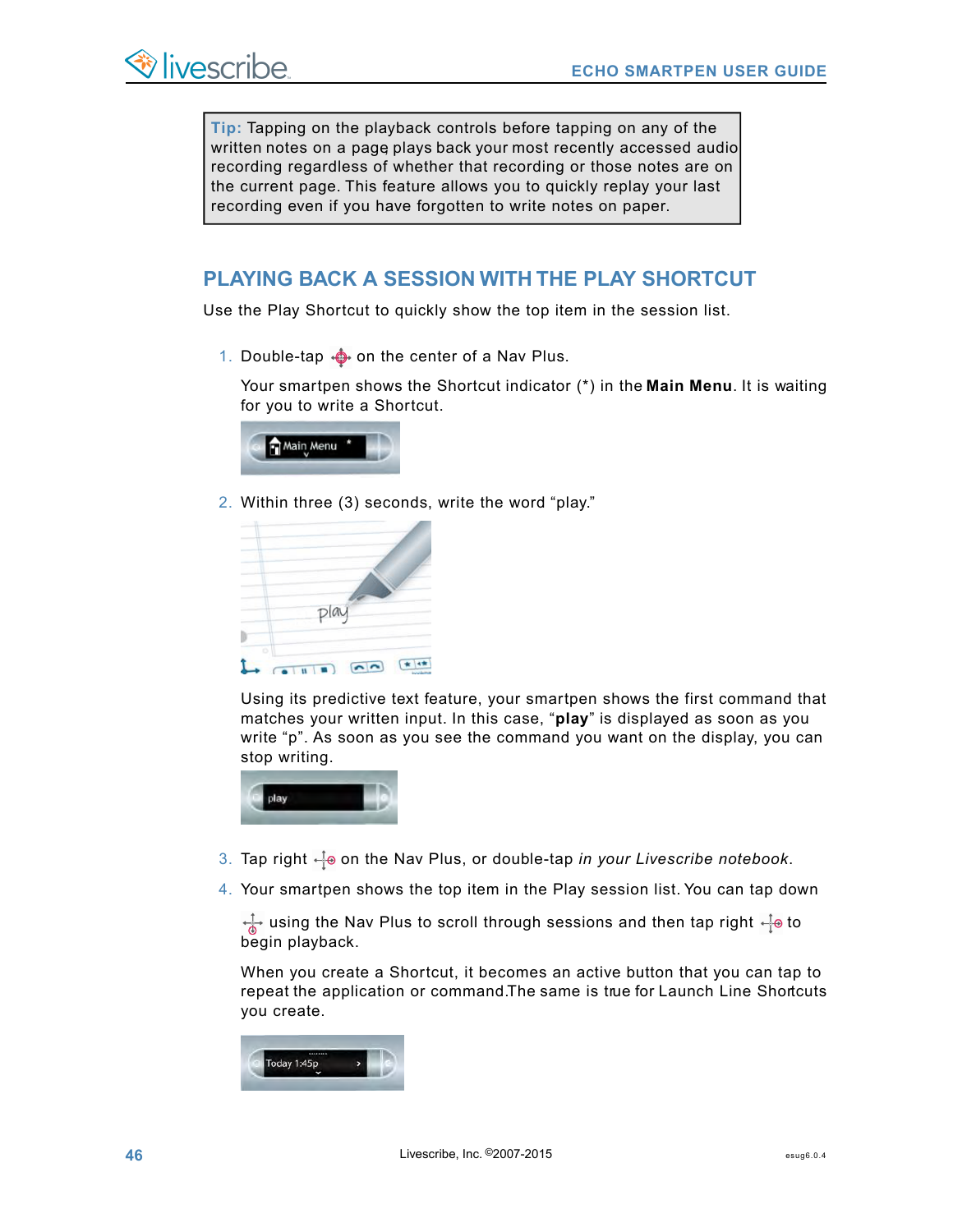## **PLAYING BACK A SESSION USING THE NAV PLUS**

Use the Nav Plus to browse a list of audio sessions and select the audio file by timestamp.

- 1. Double-tap  $\hat{\bf{\Phi}}$  on the center of a Nav Plus to go to the Main Menu.
- 2. Tap down  $\frac{1}{\sqrt{2}}$  until you see **Paper Replay**.



3. Tap right  $\frac{1}{2}$  to select the Paper Replay app menu. The first item in the list is Record new session.



4. Tap down  $\frac{1}{\sqrt{6}}$  to locate Play Session.



5. Tap right  $\frac{1}{2}$  to view a list of sessions listed using their timestamp.



6. Tap down  $\frac{1}{6}$  to scroll through the list of sessions.



7. Tap right  $\frac{1}{2}$  to select the audio session that you want to open. Playback begins.



## **STOPPING AUDIO PLAYBACK**

You can stop audio playback in several ways.

• Tap the **Stop** button **in** in your Livescribe notebook.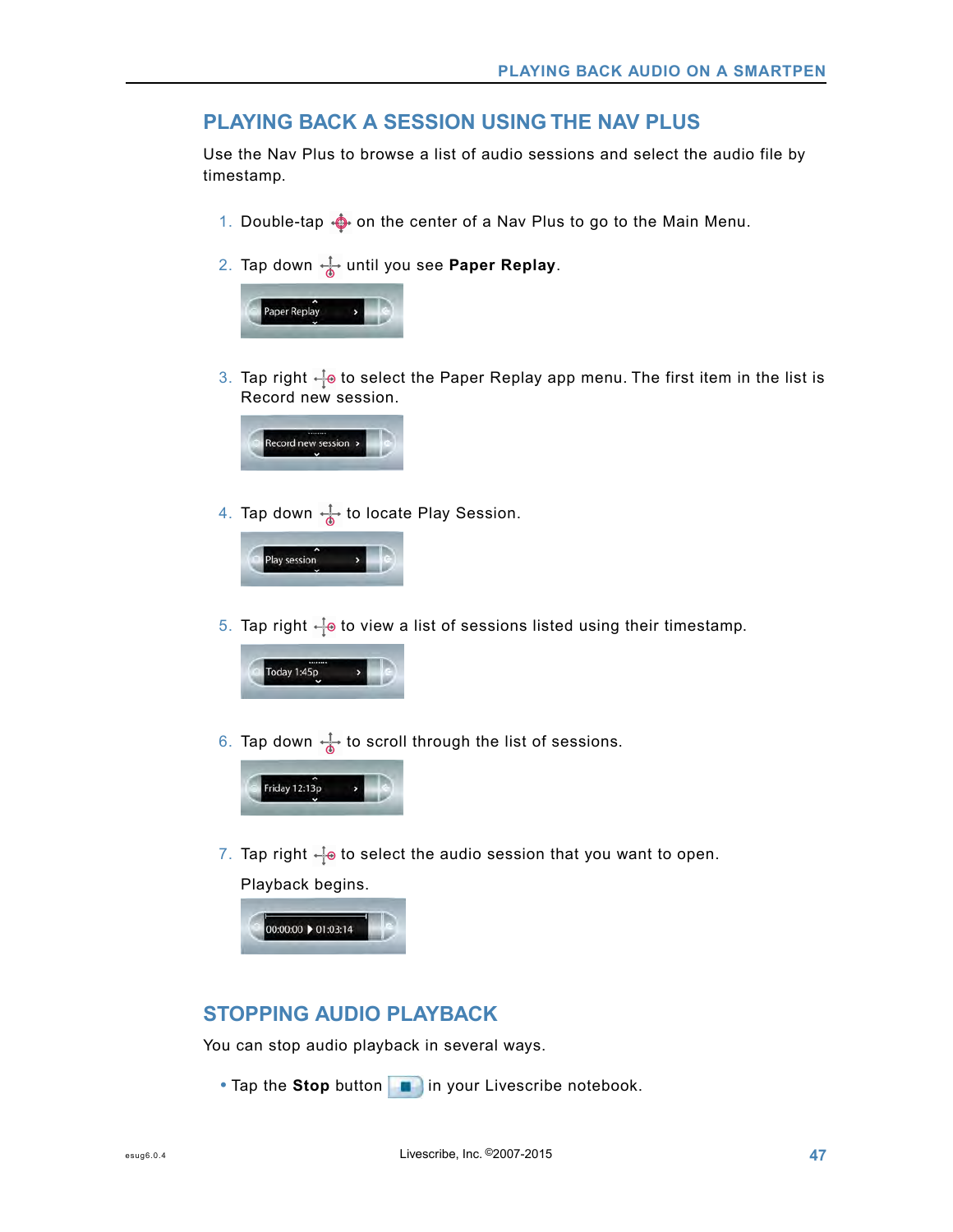- **•** Power off your smartpen.
- **•** Use the Nav Plus.
- 1. During audio playback, single-tap  $\overline{\mathcal{L}}$  on the center of the Nav Plus. Your smartpen shows **Stop Session**.
- 2. Tap right  $\frac{1}{2}$  to stop playback.



# **PAUSING AND RESUMING AUDIO PLAYBACK**

1. Tap the Pause button  $\|\cdot\|$  to pause audio playback.

Your smartpen shows a pause icon on the screen.



2. Tap the Pause button again to resume playback.

When playback is paused, your smartpen continues to capture notes that you write. Any notes that you write after pausing and before resuming playback are linked to the audio that occurred the moment before you tapped the Pause button. Adding and linking notes as you play back audio is called annotating.

# **CONTROLLING AUDIO PLAYBACK**

There are various ways that you can control the playback of an audio file on your smartpen and quickly locate any section of the audio file. All of the controls mentioned below are available on the bottom of each page of your notebook.

## CHANGING PLAYBACK VOLUME

Use the Volume controls to raise or lower the playback volume or mute playback entirely. After muting the playback, you can un-mute it by tapping the mute button a second time.

#### JUMPING FORWARD AND BACKWARD

You can jump back or forward 10 seconds in an audio file by tapping on the Jump controls  $\boxed{\bullet}{\bullet}$ .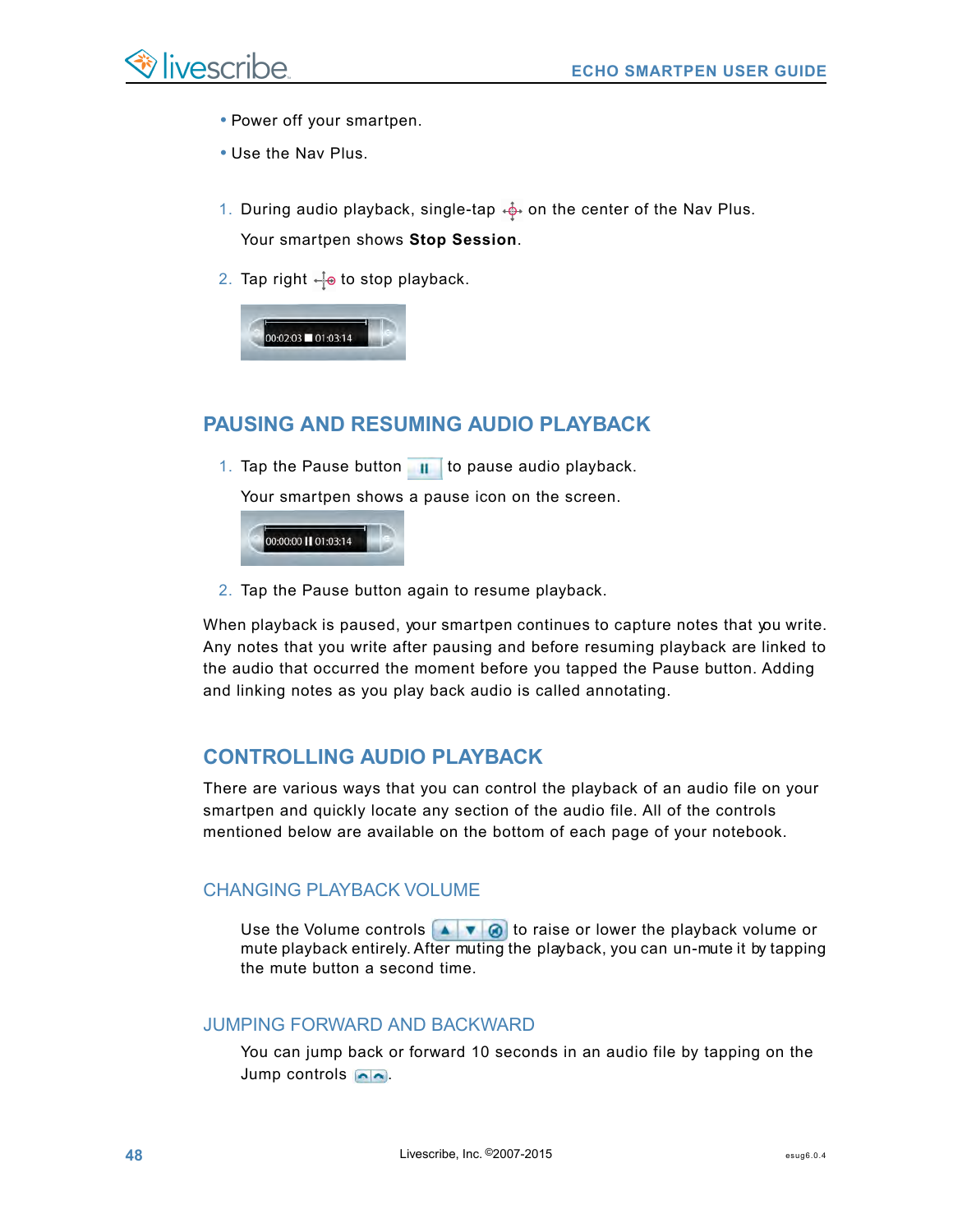#### SPEED JUMPING

Tap and hold down the Jump Back or Jump Forward button  $\sim$  to continuously jump through an audio file. As you continue to speed jump, the length you jump increases.

#### JUMPING TO A POSITION

If you want to quickly go to the beginning, end, or any position within an audio session, use the Jump to Position bar.

- 1. Tap anywhere on the position bar to go to the corresponding position in the audio file.
- 2. Tap the 0% button to jump directly to the beginning of the current audio session.

#### CHANGING PLAYBACK SPEED

If you want to speed listen to the audio file or slow the audio session to replay a specific moment, use the Playback Speed controls  $\leftarrow \leftarrow \leftarrow$ 

- To slow down the audio from normal speed, tap the Slow Down Audio  $\boxed{-}$ button. Tap repeatedly to keep slowing down audio speed.
- To speed up the audio from normal speed, tap the Speed Up Audio  $\rightarrow$  button. Tap repeat-edly to keep increasing the playback speed.
- **•** To return to normal speed—the speed at which the audio was recorded—tap the Normal Audio Speed  $\rightarrow$  button.

Audio that is played back either sped up or slowed down is no longer in stereo. Audio plays in mono until it is returned to normal speed.

#### **SETTING AUDIO BOOKMARKS DURING AUDIO PLAYBACK**

Bookmarks allow you to flag a section of audio and later go to it quid ly and easily. You can add bookmarks as you record, or add them later when listening to your recording.

**•** Tap the Bookmark button  $\blacktriangleright$  during either recording or playback. A bookmark is placed at that point in the audio file.

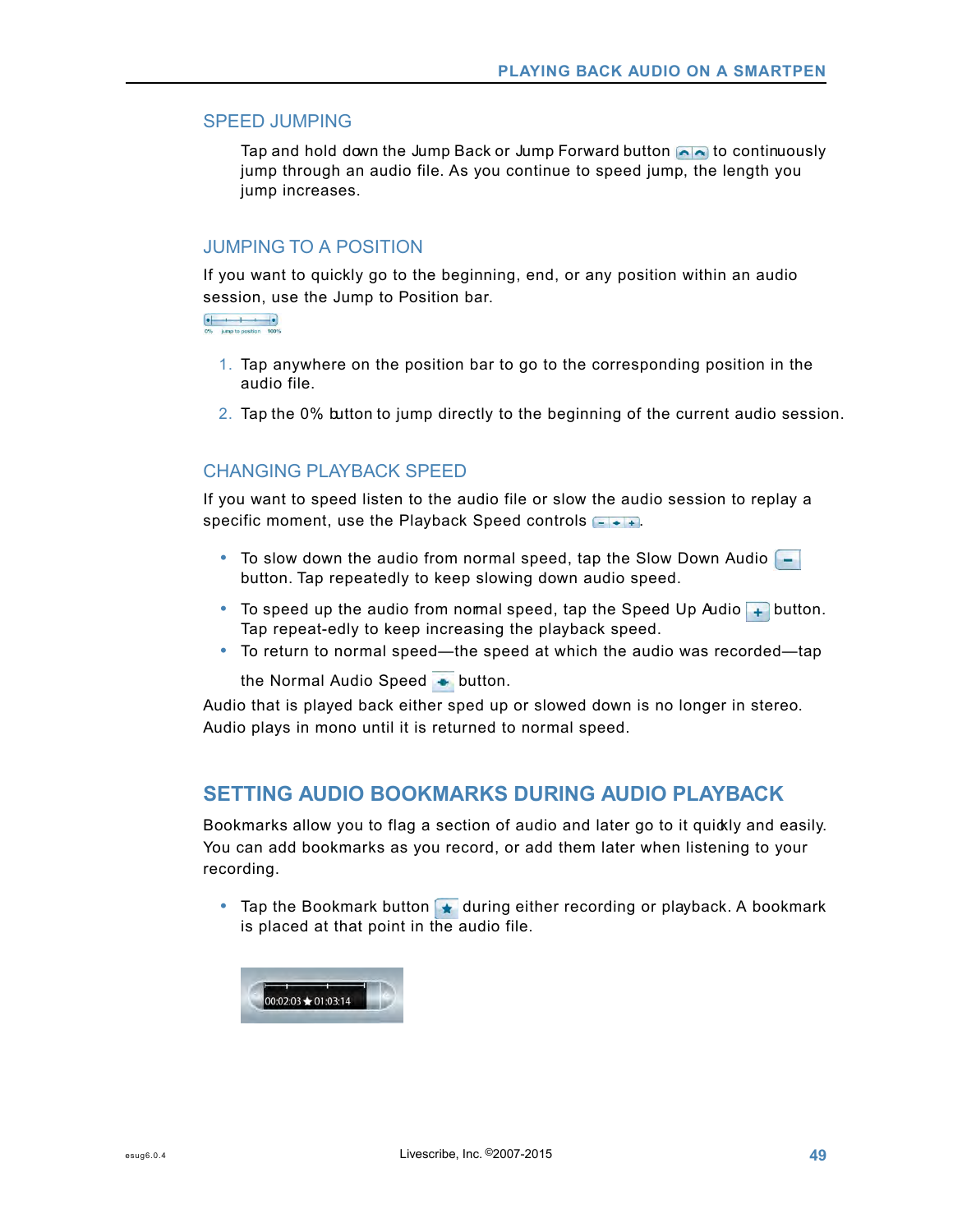#### REVIEWING BOOKMARKS

- **•** After you have added bookmarks to an audio session, you can scan through
	- the bookmarks using the Previous  $\leftrightarrow$  and Next  $\leftrightarrow$  bookmark buttons.
- **•** During playback, your smartpen screen shows the bookmarks in the audio timeline.



## **PLAYING BACK AUDIO WITH THE NAV PLUS**

- 1. Double-tap  $\hat{\Phi}$  on the center of a Nav Plus to go to the **Main Menu.**
- 2. Tap down  $\frac{1}{6}$  to scroll through the apps on your smartpen until Paper Replay is displayed.



3. Tap right  $\frac{1}{2}$  to launch the Paper Replay app menu. Record new session is the first item.



4. Tap down  $\frac{1}{2}$  until you reach Play session.



- 5. Tap right  $\frac{1}{2}$  to browse sessions.
- 6. Tap down  $\frac{1}{\sqrt{6}}$  to scroll through a list of sessions.



Your smartpen shows Paper Replay sessions in the order of the most recent with paperless sessions coming before regular sessions.

7. Tap right  $\frac{1}{2}$  to select the session you want to play.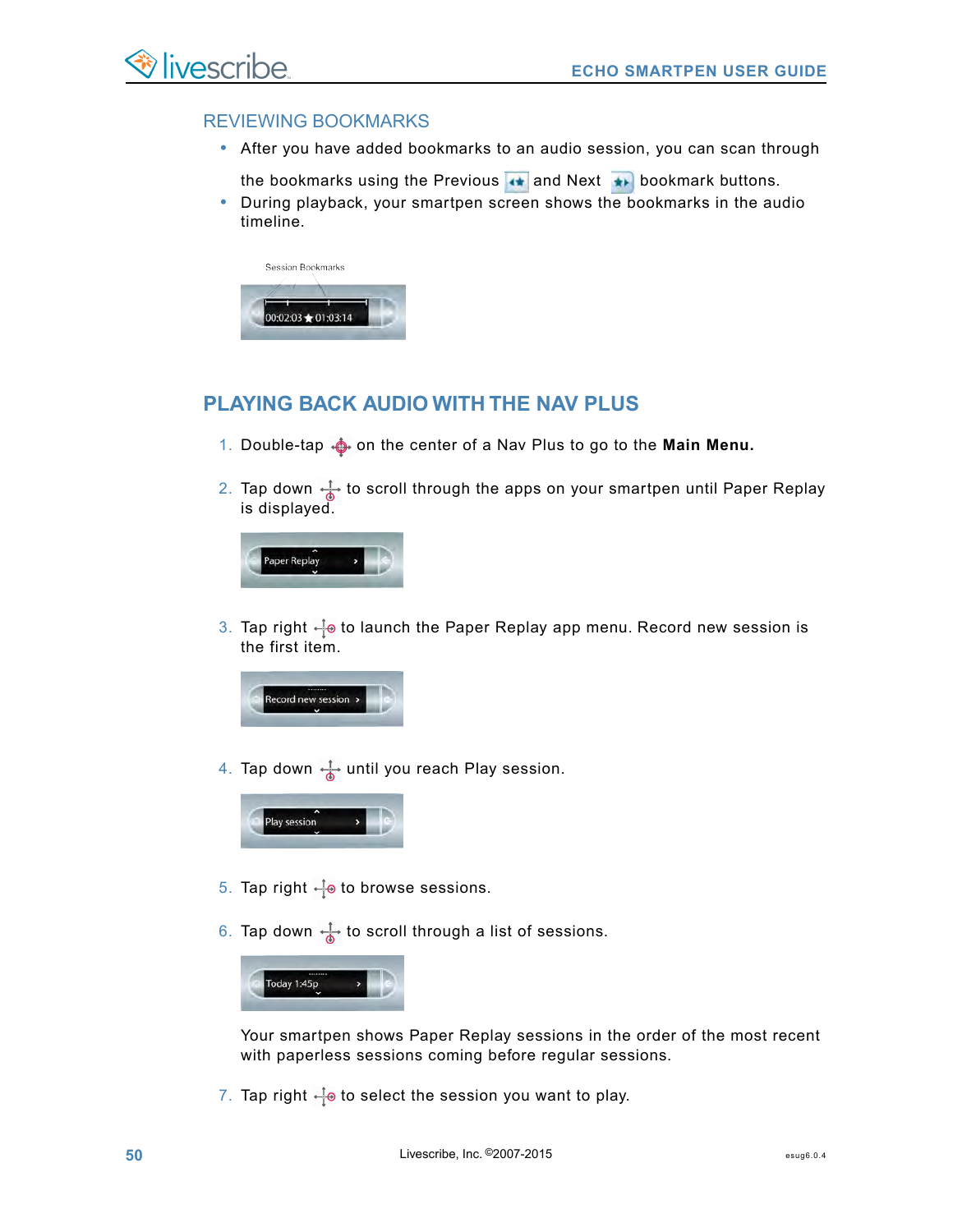

## **PROTECTING AUDIO RECORDINGS WITH A PAPER REPLAY PASSWORD**

You can use the **Paper Replay Password** feature to set a password for audio recordings on your smartpen. Setting a password can prevent other people from listening to your recorded audio. Audio play back is prevented until the password is entered. The password is a four-digit number.

- 1. From the **Main Menu**, tap down  $\frac{1}{\sqrt{6}}$  to locate Paper Replay.
- 2. Tap right  $\frac{1}{2}$  to launch Paper Replay.
- 3. Tap down  $\frac{1}{\sqrt{2}}$  to **Password protection**.
- 4. Tap right  $\frac{1}{2}$  to set your password.



5. On your notepad, write four digits as your password.



To disguise your written password, Livescribe recommends using one of these methods:

- **•** Write the numbers in a different order, for example backwards.
- **•** Write the numbers in various places on the page.
- **•** After writing and confirming your password, go back and write other numbers over your password to disguise it.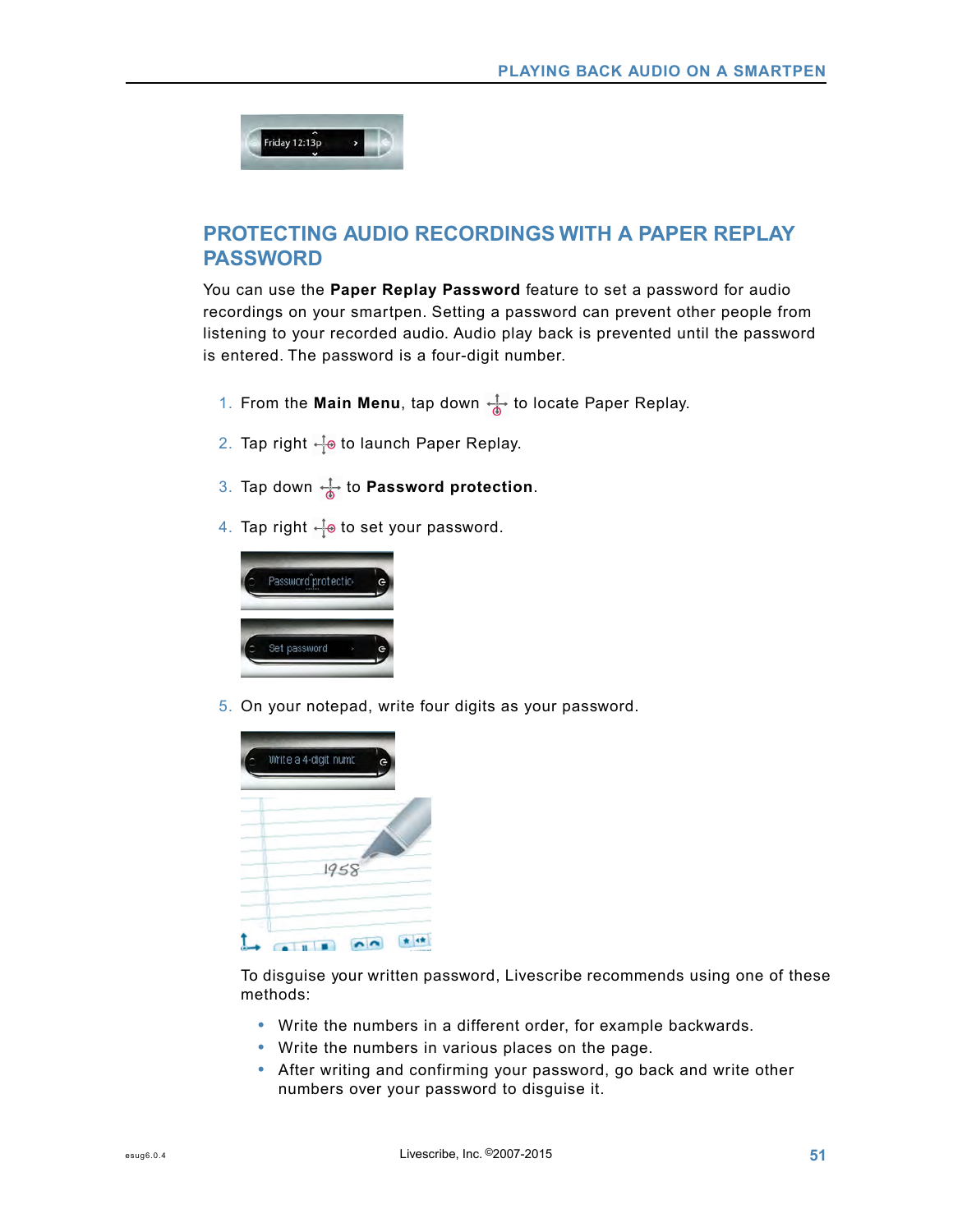6. When you are finished entering your password, tap right  $\frac{1}{x}$  on the Nav Plus. Your smartpen confirms the password is set.



After setting your password, your smartpen prompts you each time you try to play back a session.

7. To listen to your sessions, write your password on Livescribe paper when prompted by your smartpen.You smartpen confirms if your password is correct.

### CANCELING PAPER REPLAY PASSWORD

1. Use the Nav Plus to navigate to the **Paper Replay** > **Password protection** > **Remove password**.



- 2. Tap right  $\frac{1}{10}$  on the Nav Plus to remove the password and cancel password protection.
- 3. At the prompt, write the current password to be removed.

Passwords are not saved when password protection is turned off. The previous password is permanently erased. When you reactivate password protection, you need to set a new password. You can re-use passwords. They are not tracked across uses.

| 1958                                |
|-------------------------------------|
| $\sim$<br>$\mathbf{u}$ $\mathbf{u}$ |

4. Your smartpen confirms the password is removed.



You can also cancel password protection and remove your Paper Replay password using Echo Desktop. This is useful if you forget your password and need to regain access to your Paper Replay sessions. The Echo Desktop you use to cancel the password must be registered to the same account as your smartpen. You must dock your smartpen as well to remove the password.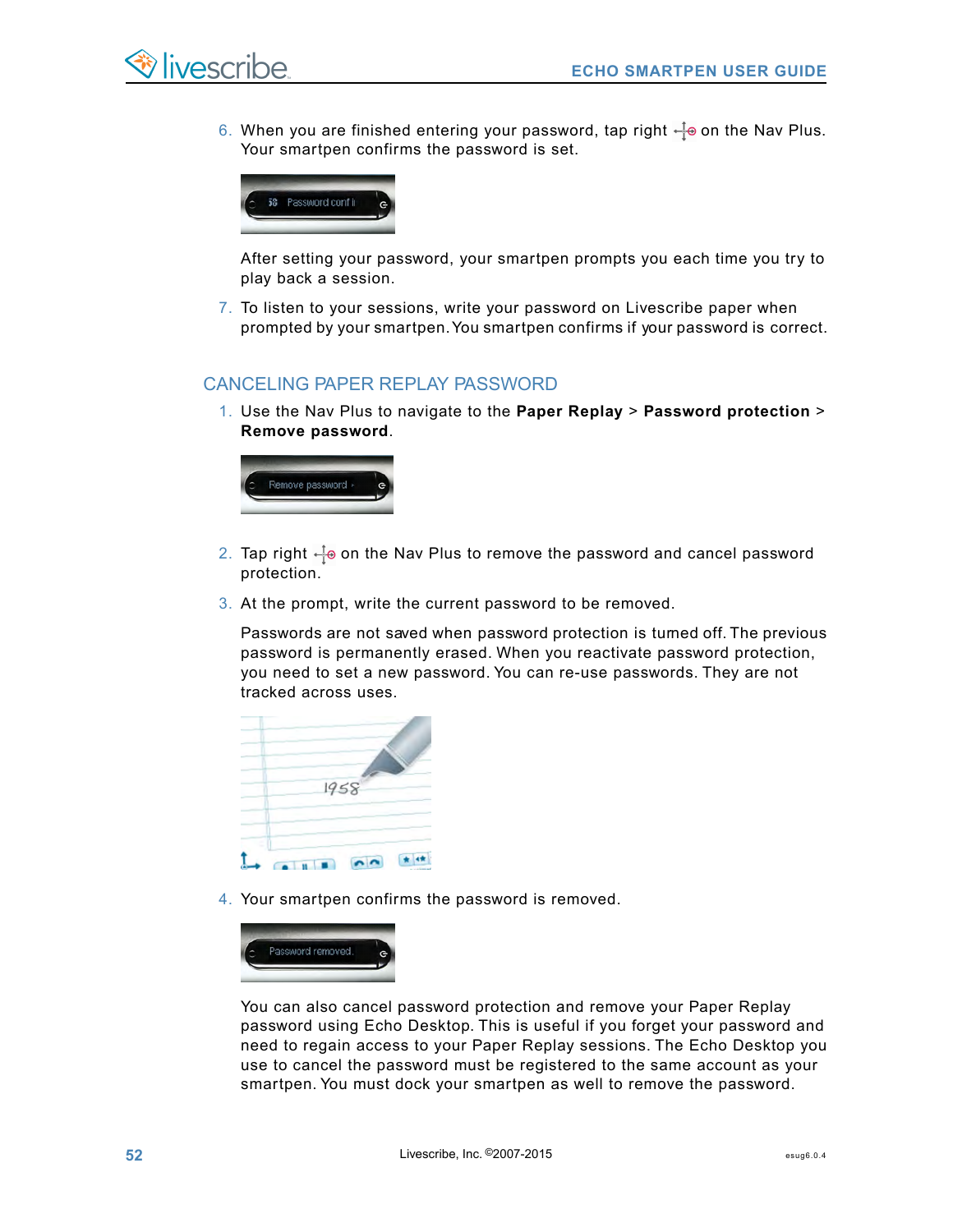# **CONFIGURING AUDIO PLAYBACK SETTINGS**

## ENABLING OR DISABLING PLAYBACK LATENCY WITH THE SETTINGS MENU

There is natural delay (or latency) between the time you hear an important point and the time when you begin writing notes about it. To address this natural delay, your smartpen plays back audio from a moment five (5) seconds *before* you wrote the notes. This feature is called **Playback Latency**. You can enable or disable this feature.

- 1. From the **Settings** menu, select the **Playback Latency** option.
- 2. Select **On** or **Off**.

### VIEWING PLAYBACK LATENCY WITH THE AUDIO SETTINGS BUTTON

**Playback Latency** is a feature that plays back audio from a moment five (5) seconds *before* you wrote notes based on the audio. You can view if this setting is enabled (default) or disabled.

- 1. To view the current playback latency, tap on the **Audio Settings** button on the inside cover of your notebook.
- 2. The smartpen shows its audio settings, including whether playback latency is On or Off.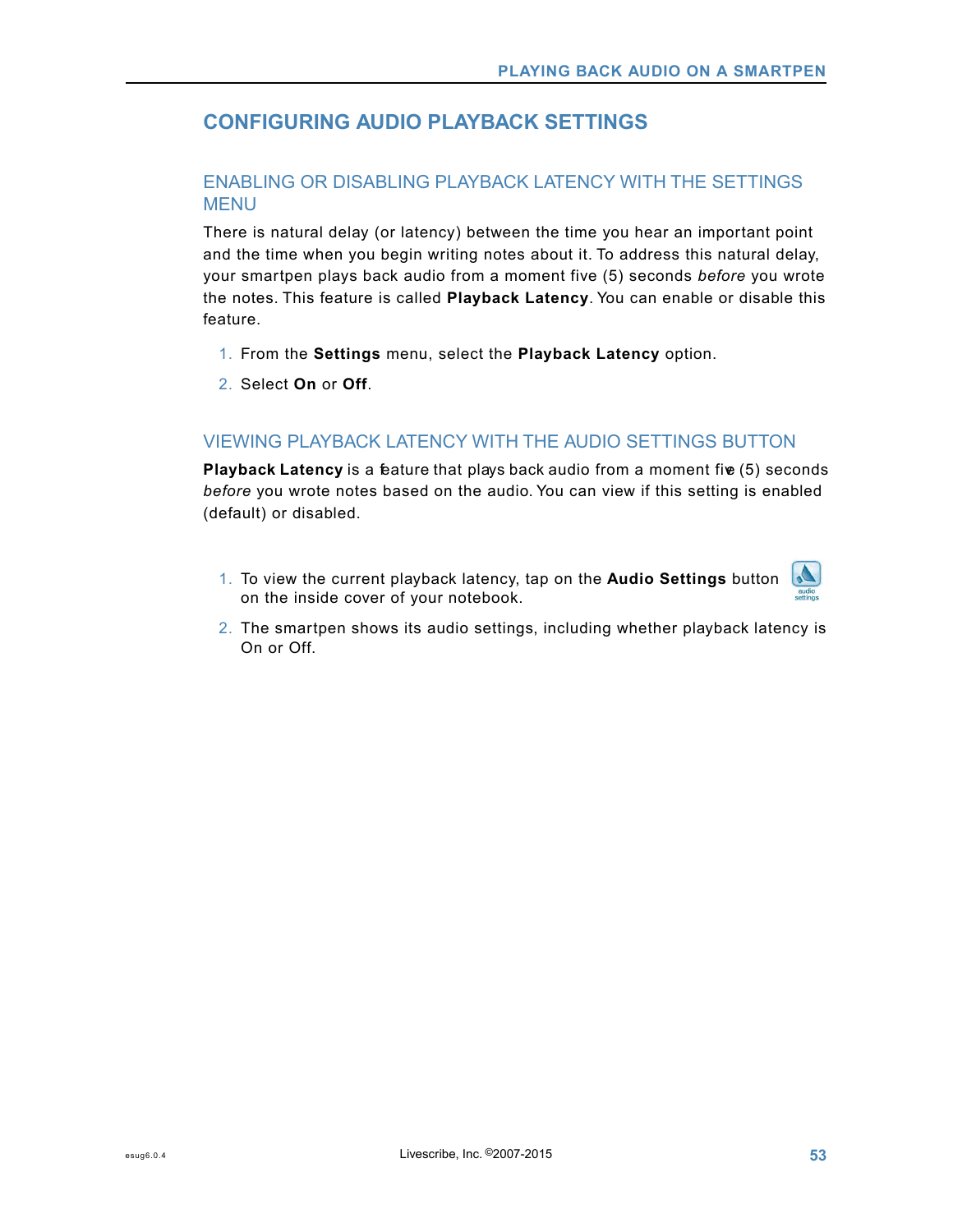# **DOING MATH CALCULATIONS**

You can use your smartpen to perform math calculations.

## **USING THE CALC SHORTCUT**

**Calc** Shortcut to perform basic mathematical calcula-tions.

When using Calc, follow these guidelines:

- **•** Numbers can contain up to 12 characters, including a decimal point.
- **•** Operators can include +, -, ×, \*, /, and ÷.
- **•** You can double-tap instead of writing the equals sign. For example, 52 14 followed by a double-tap is like writing  $=$ .

**Note:** If the length of the math problem exceeds the display size, the beginning of the problem scrolls off the left of the display as new characters are added to the right.

1. Double-tap  $\bigoplus$  the center of a Nav Plus. A double-tap is two taps in quick succes-sion.

Your smartpen shows the Shortcut indicator (\*) in the **Main Menu**. The smartpen is waiting for you to write a Shortcut.



2. Within three (3) seconds, write the word "calc."

Using its predictive text feature, your smartpen shows the first command that matches your written input In this case, calc is displayed as soon as you write a "c". As soon as you see the command you want on the display, you can stop writing.

|   | calc |  |  |
|---|------|--|--|
|   |      |  |  |
| ö |      |  |  |

3. Tap right  $\frac{1}{2}$  on the Nav Plus, or double-tap *on Livescribe paper*. Your smartpen prompts you to write a problem.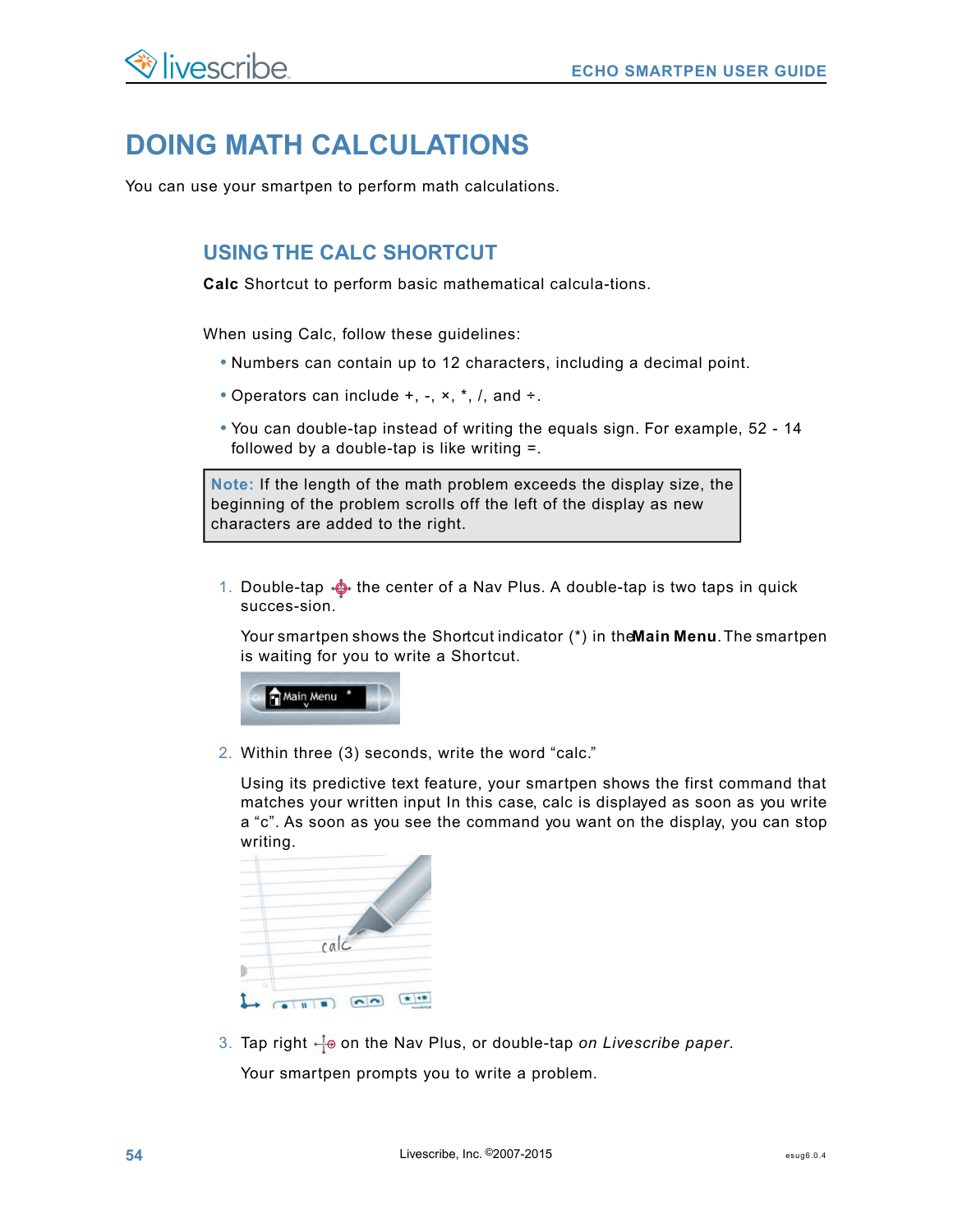

4. Write a basic math problem, such as  $51 \times 3 =$ 



Your smartpen shows the result.



When you create a Shortcut, it becomes an active button that you can tap to repeat the application or command.The same is true for Launch Line Shortcuts you create.

## **USING THE CALCULATOR**

The calculator located on the inside covers of some Livescribe notebooks performs basic math functions, as well as many useful scientific functions.

If your Livescribe notebook has the calculator shown below, tap on the printed keys with the tip of the smartpen.



**Note:** A stylus is available for purchase from dealers who sell Livescribe products. Use the stylus instead of an ink catridge to keep your calculator free and clear of ink marks.

#### USING BASIC MATH FUNCTIONS

The calculator shows results and accepts input of numbers up to a length of 11 characters. If a result is longer than 11 digits, the calculator shows it in exponential notation. You can tap on the  $\pm$  key to toggle between positive and negative numbers. Basic math operators function like a typical desk calculator. Tap a number, an operator, another number, and an equal sign to show the answer.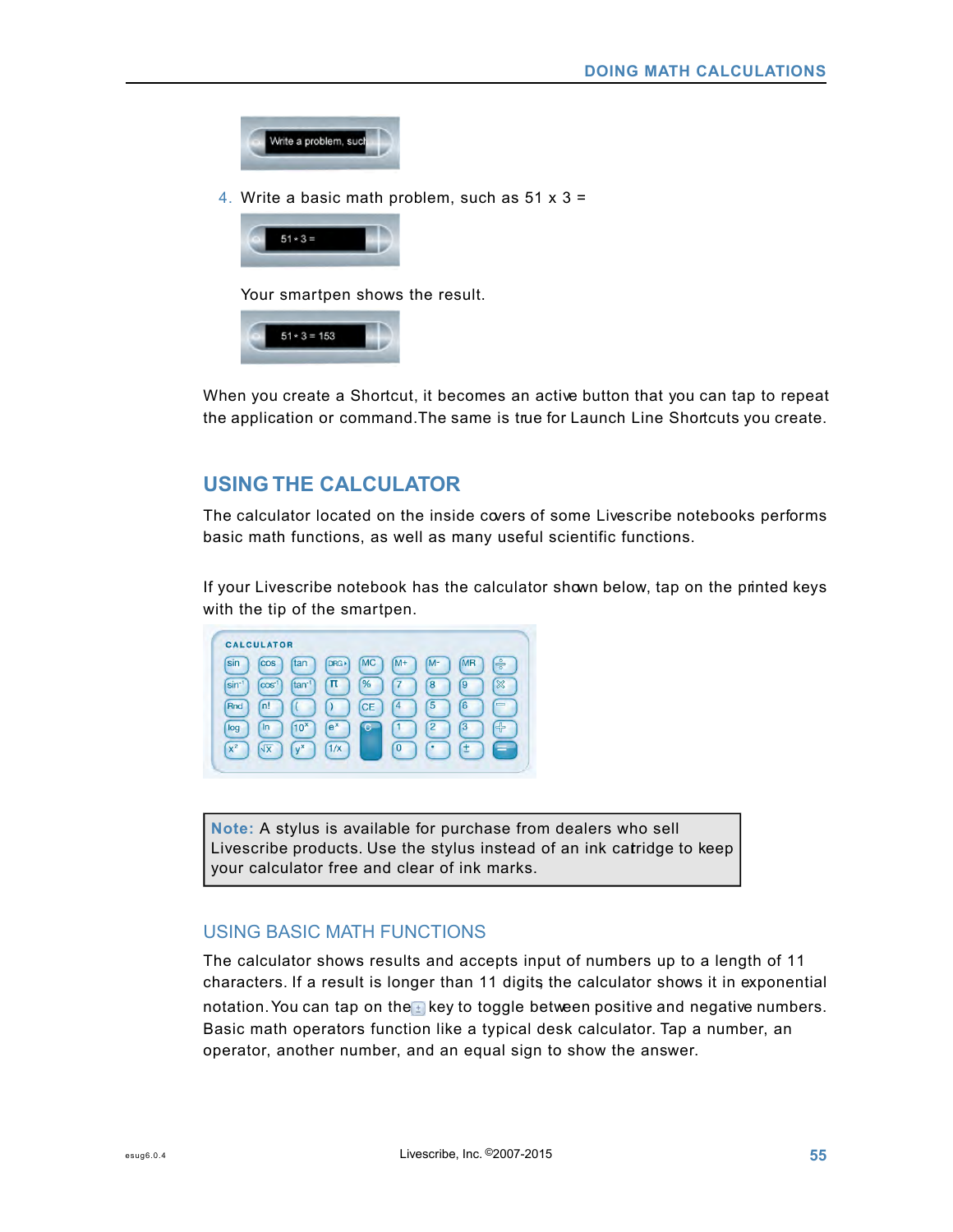

If you tap the equal sign directly after the operator, the calculator performs the operation on the initial number that you tapped. For example, tap '6  $\times$  ='. The displayed result is 36.

If you tap more than one operator in a row, only the last operator is kept. For example, tap '6  $x + 4 = 7$ . The result is 10. The '+' replaces the 'x'.

If you tap the equal sign repeatedly in succession, it repeats the prious calculation. For example, tap '3 + 4 =  $=$ ' The initial result is 7. Then, 4 is added to 7 equaling 11.

## USING PARENTHESES IN EXPRESSIONS

Normally the calculator respects the standard order of operations in an extended

expression. However, you can use parentheses  $($   $)$   $)$  in an expression to control the sequence of execution. You can nest parentheses to further control of the calculation sequence.

**Note:** Each time you tap a close parenthesis, the calculator calculates and shows the result of the enclosed expression.

## USING CLEAR ENTRY (CE) AND CLEAR (C) KEYS

- **•** Tap the CE key to clear the current entry.  $CE$
- **•** Tap the C key to clear an entire expression, including any pending operator.



Neither key clears values in memory.

### USING MEMORY KEYS

You can store numbers in the memory register. When a value is present in memory, the smartpen screen shows an M indicator.

When the value in memory changes, the indicator on your smartpen screen blinks. When the value in memory is zero, the memory indicator disappears.

Adds the currently displayed value to the value in the memory register.  $M+$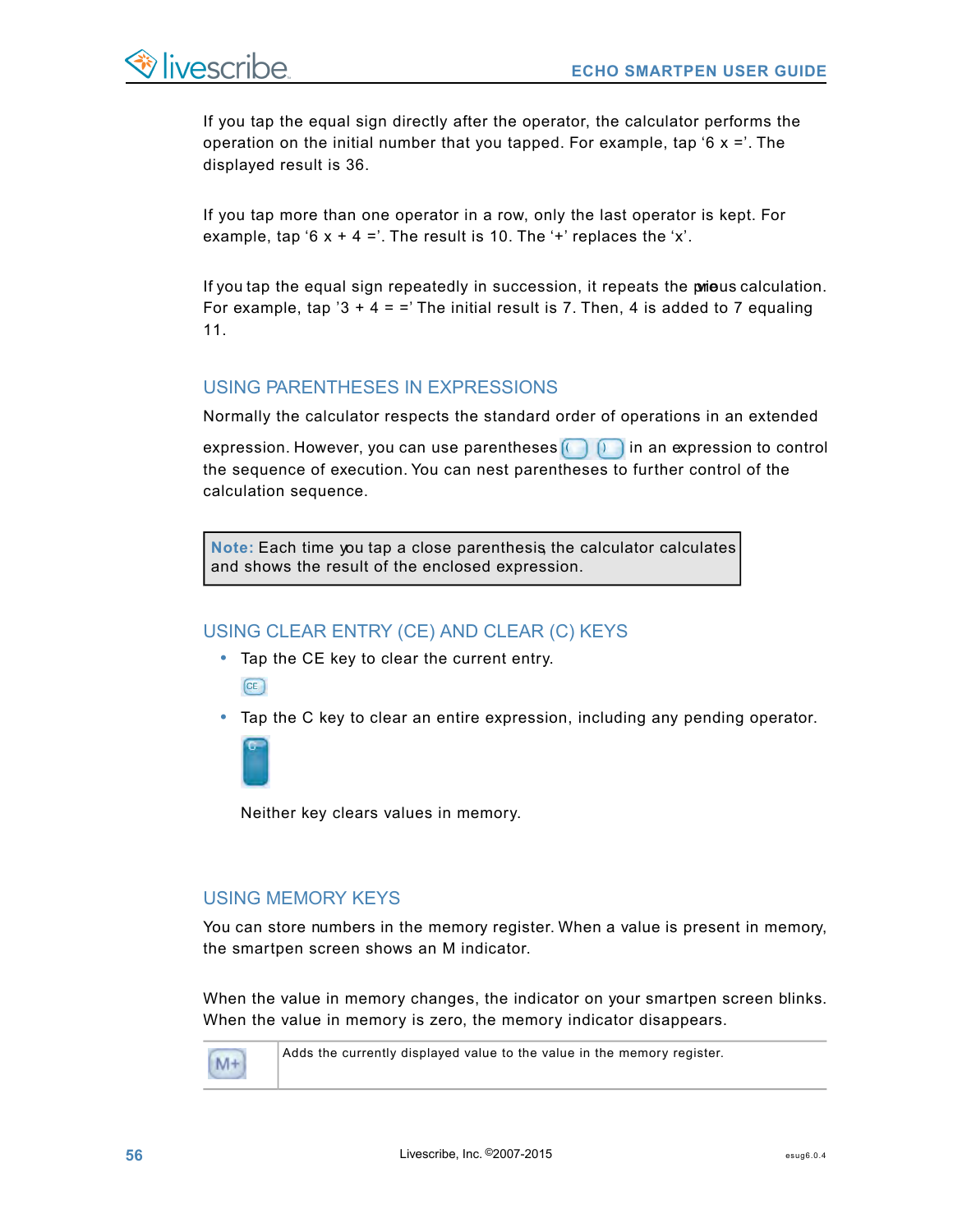| $M -$ | Subtracts the currently displayed value from the value in the memory register. |
|-------|--------------------------------------------------------------------------------|
| MP    | Shows the value currently in the memory register.                              |
| MC    | Sets the memory value to "0".                                                  |

## USING SCIENTIFIC FUNCTIONS

The Scientific section of the calculator includes several specialized operators and functions, including special math operators and trigonometry functions.

For some scientific calculations, you only need to enter one number followed by an operator to obtain a result.When you enter a number followed by one of these keys, the result shows immediately. Other operators take two values. For example, to

square 7, tap '7  $\left[x^*\right]$ . The result is 49. To raise 2 to the power of 3, tap '2  $\left[y^*\right]$  3 ='. The result is 8.

### CALCULATOR KEYPAD REFERENCE

| %               | Returns the percentage value of the number.                                   |
|-----------------|-------------------------------------------------------------------------------|
| n!              | Returns the factorial of number n.                                            |
| $\mathcal{X}^2$ | Returns the square of the number.                                             |
| $\sqrt{x}$      | Returns the square root of the number.                                        |
| 1/x             | Returns the inverse of the number.                                            |
| $\nu^*$         | Raise a number y to the power of a number x.                                  |
| $\pi$           | Returns Pi.                                                                   |
|                 | Returns 10 to the x power.                                                    |
| $e^{x}$         | Returns e to the x power (the natural exponential. e is approximately 2.71828 |
| log             | Returns the base 10 logarithm of the number.                                  |
| $\ln$           | Returns the natural logarithm of the number.                                  |
| Rnd             | Generates a random number between 0 and 1.                                    |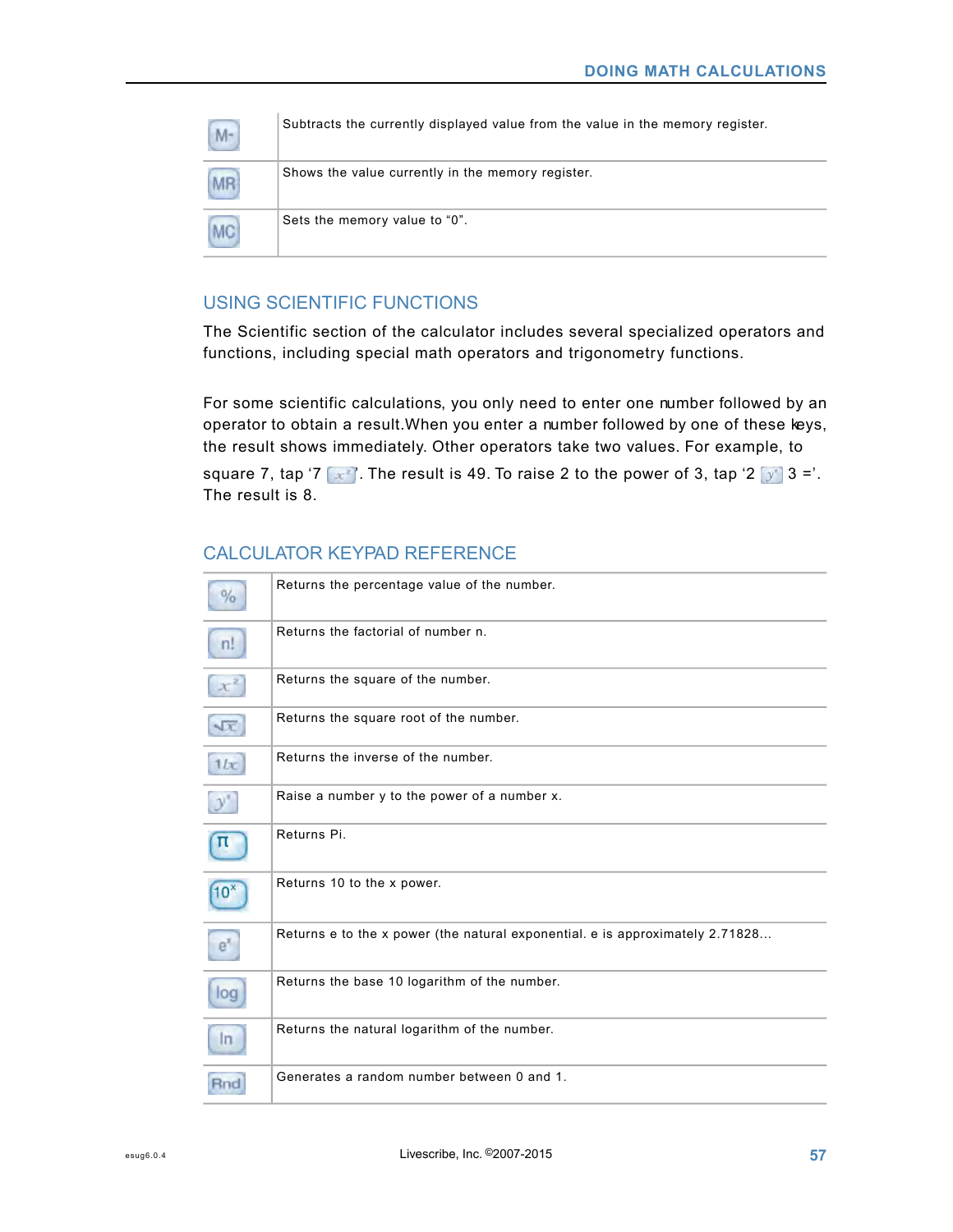L,

|            | Cosine of the number                                                                                                                                                                                                                                                                                                                                                                                                                     |  |
|------------|------------------------------------------------------------------------------------------------------------------------------------------------------------------------------------------------------------------------------------------------------------------------------------------------------------------------------------------------------------------------------------------------------------------------------------------|--|
|            | Arc-Cosine of the number                                                                                                                                                                                                                                                                                                                                                                                                                 |  |
| tan        | Tangent of the number.                                                                                                                                                                                                                                                                                                                                                                                                                   |  |
|            | Arc-Tangent of the number.                                                                                                                                                                                                                                                                                                                                                                                                               |  |
|            | Sine of the number                                                                                                                                                                                                                                                                                                                                                                                                                       |  |
| <b>SIN</b> | Arc-Sine of the number                                                                                                                                                                                                                                                                                                                                                                                                                   |  |
|            | Trigonometric calculations such as sine, cosine, and tangent must be made in degree,<br>radian, or gradian mode. The calculator is in degree mode by default, and returns to<br>degree each time you power off your smartpen. The DRG button toggles between<br>Degree, Radian and Gradian mode. If you use a trigonometry function, or use the DRG<br>key to change modes, the smartpen screen shows the indicator of the current mode. |  |
|            | Note: You cannot use the DRG key to convert a completed<br>calculation. Use it to set the mode before beginning the<br>calculation.                                                                                                                                                                                                                                                                                                      |  |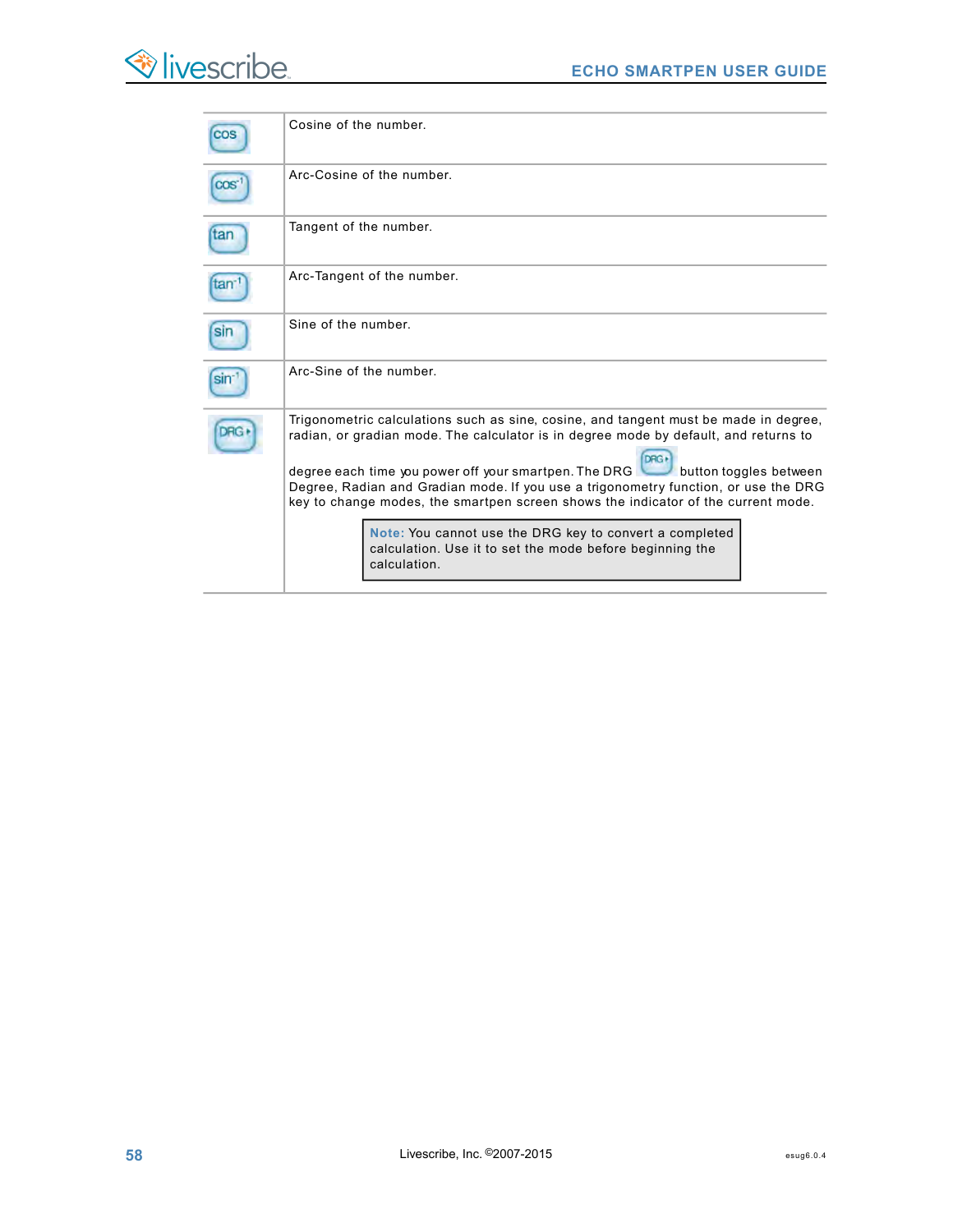# **USING THE PIANO**

With Piano, you can draw a piano on your dotted paper and play music with the smartpen. You can change the sound of your piano, add rhythm tracks, and add sharp and flat notes.

## **LAUNCHING PIANO FROM THE NAV PLUS**

- 1. Double-tap  $\hat{\bf Q}$  on the center of a Nav Plus to go to the Main Menu.
- 2. Tap down  $\frac{1}{\sqrt{6}}$  to scroll through the smartpen menu until Piano is displayed.



3. Tap right  $\frac{1}{2}$  to select Piano.



You can also launch Piano using Launch Line.

#### DRAWING A PIANO

1. From left to right, draw 9 parallel vertical lines.

The smartpen screen shows a blinking line to indicate which line you should draw next.



2. Connect the 9 parallel lines with horizontal lines at the top and bottom.

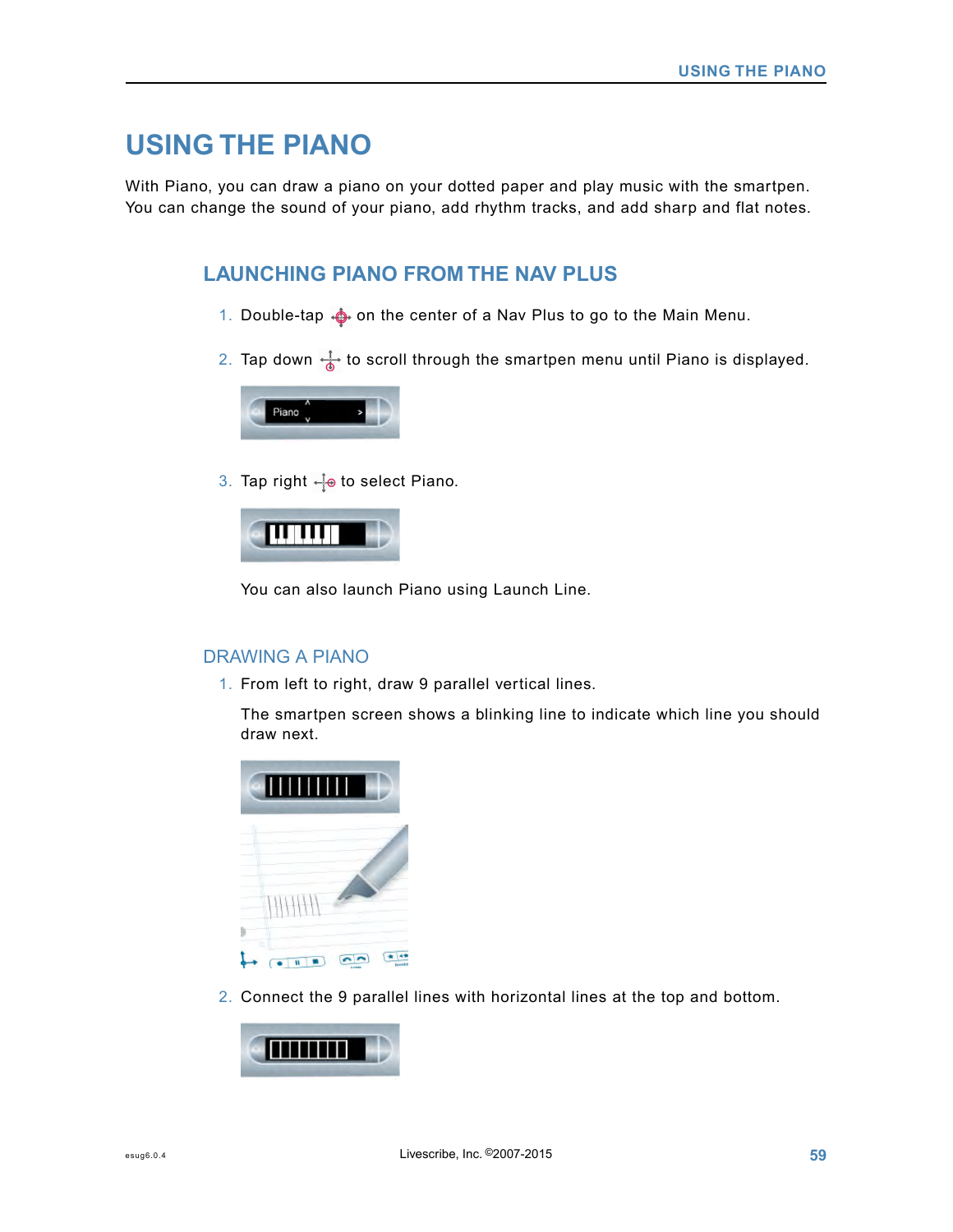| $\mathbf{u}$ .<br><b>URITER</b><br><b>STATE</b> |  |
|-------------------------------------------------|--|

- 3. Write the letter "i" and double-tap near it. This is your instrument button.
- 4. Tap the "i" button repeatedly to select one of the seven instruments: Grand Piano, Vibraphone, Kalimba, Steel Drum, Fiddle, Flute, or Celeste.
- 5. Tap on your keyboard when the first letter of the instrument you want to play is displayed on the smartpen screen.



- 6. Write the letter "r" and double-tap near it. This is your rhythm tracks button.
- 7. Tap the "r" button repeatedly to scroll through the five rhythm track options.



- 8. Next, add sharps and flats to your piano keyboard.
- 9. After setting the instrument and rhythm buttons, tap left  $\bigoplus$  on the Nav Plus. The smartpen shows Rhythms OFF.



10.Tap down  $\frac{1}{\Phi}$  to reach Add Sharps & Flats.



11.Tap right  $\frac{1}{2}$  to activate Add Sharps & Flats.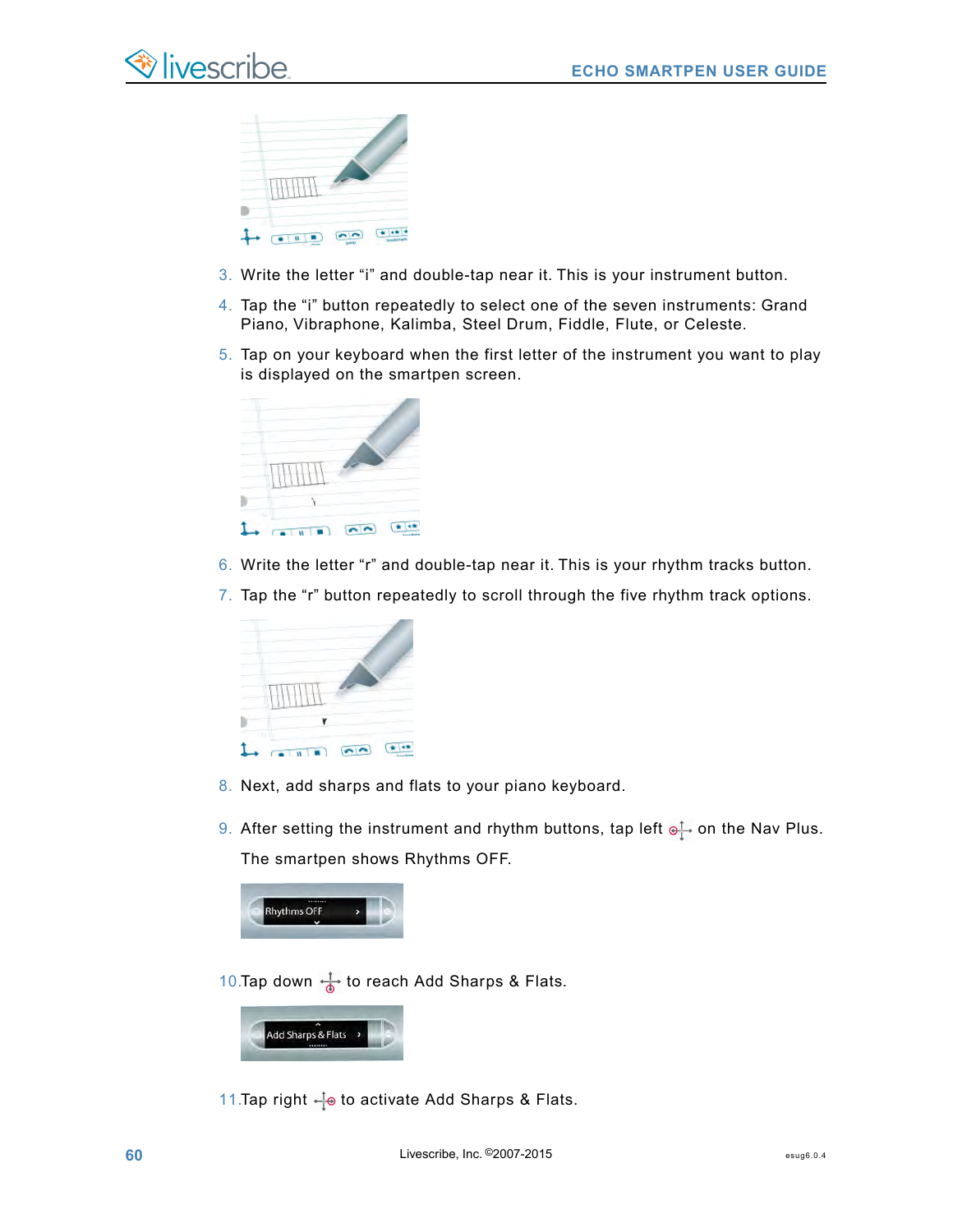12.The smartpen shows blinking rectangles on your piano. Draw rectangles after the 2nd, 3rd, 5th, 6th, and 7th piano key lines, as in the display.



13.Play your piano by tapping its keys on the paper. Tap the instrument and rhythm buttons to change their values.

A stylus is available for purchase from the Livescribe web store. You can use the stylus on your piano, rather than the ink cartridge. This keeps the paper free and clear of ink marks.

#### CHOOSING AN INSTRUMENT (PIANO SOUND)

1. Tap your "i" instrument button repeatedly to scroll through the instrument sounds your piano can play.

Available sounds are:

- **•** Grand Piano
- **•** Vibraphone
- **•** Kalimba
- **•** Steel Drum
- **•** Fiddle, Flute
- **•** Celeste
- 2. Tap on your piano keyboard to select a sound.

The first letter of the instrument you want to play shows on the smartpen screen.

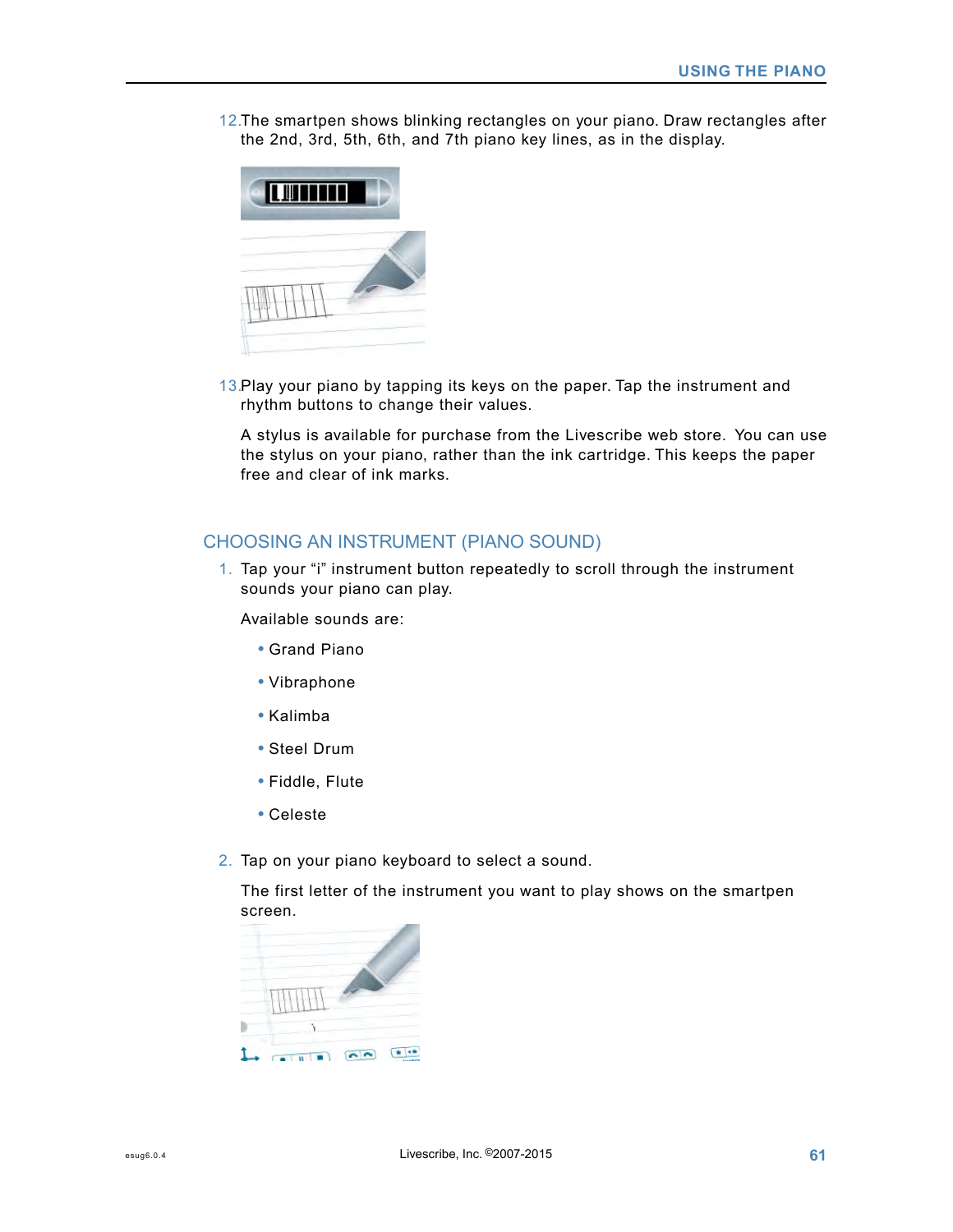### CHOOSING A BACKGROUND RHYTHM TRACK

**•** Tap the "r" rhythm track button repeatedly to scroll through the available background rhythm tracks.



## TURNING OFF THE RHYTHM TRACK

You can turn off or turn on the rhythm track.

• Tap left  $\bigoplus$  on the Nav Plus.

The smartpen shows "Rhythms OFF." Tap right  $\frac{1}{10}$  on the Nav Plus to stop the rhythm track



**•** Tap the "r" button to scroll through the rhythm tracks until no track plays.

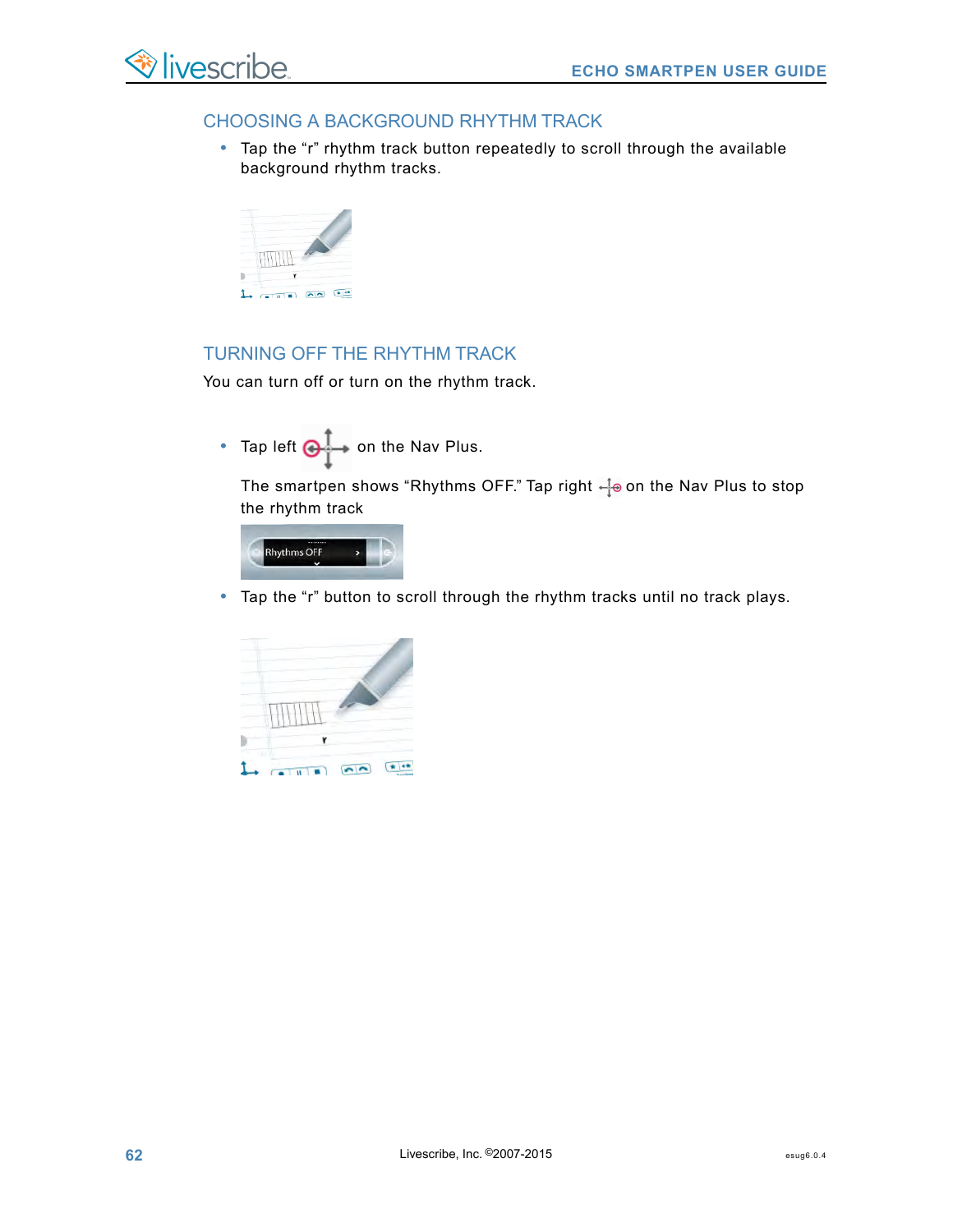# **USING THE TRANSLATOR DEMO**

With the Translator Demo, you can translate a small set of words and the numbers zero to nine from English into Spanish, Swedish, Arabic, or Mandarin. By writing a word in English in your notebook, you can see and hear correct translation from the smartpen.

## **TRANSLATOR DEMO WORD LIST**

Here are the words currently defined for the Translator Demo:

- **•** Zero, One, Two, Three, Four, Five, Six, Seven, Eight, Nine, Ten
- **•** Hello, Goodbye
- **•** Please, Thanks, Thank you
- **•** Chocolate, Banana
- **•** Water, Coffee, Beer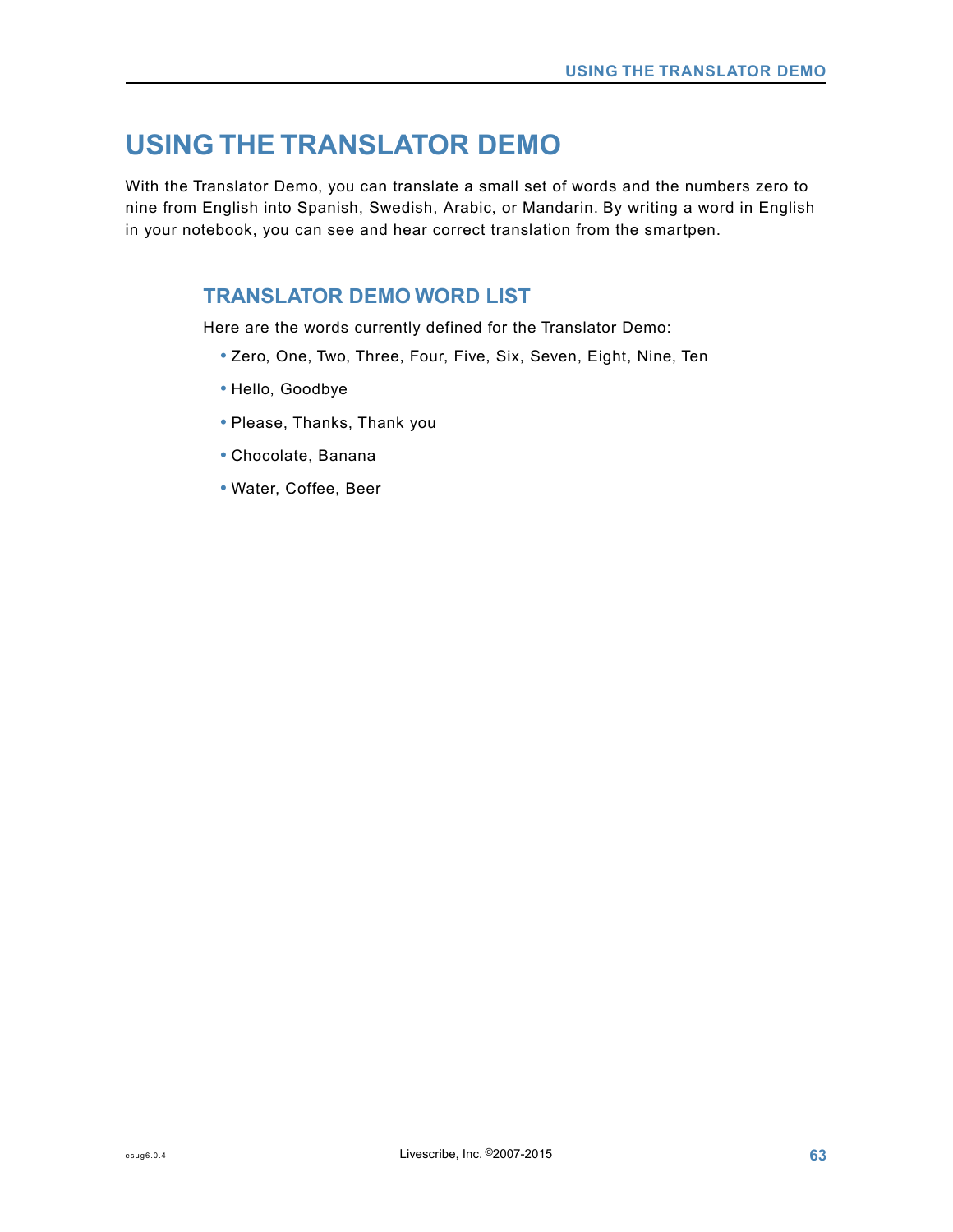# **USING THE SETTINGS MENU**

With the **Settings** menu, you can change and view many smartpen settings.

- 1. Double-tap  $\bigcirc$  on the center of a Nav Plus to go the **Main Menu**.
- 2. Tap down  $\frac{1}{6}$  until **Settings** is shown.



- 3. Tap right  $\frac{1}{2}$  to select **Settings**.
- 4. Tap down  $\frac{1}{\omega}$  and tap up  $\frac{\phi}{\omega}$  to scroll through the setting types list.



Tap right  $\frac{1}{2}$  to select a setting type.

5. Tap down  $\frac{1}{\sqrt{6}}$  and tap up  $\frac{9}{11}$  to scroll through the setting options list.



- 6. Tap right  $\frac{1}{2}$  to select an option. After activating an option, a confirmation message scrolls across your smartpen screen and the active option has a checkmark beside it in the display.
- 7. Tap left  $\frac{1}{\sqrt{2}}$  to return to the option setting list to make a different selection.
- 8. Tap left  $\bigcirc$  again to return to the option list to select a different option.

## **SETTINGS MENU SUMMARY**

Many smartpen settings are configurable through the Settings menu.

| <b>Setting</b>         | <b>Values</b>                               |  |
|------------------------|---------------------------------------------|--|
| <b>Audio Quality</b>   | High, Medium, Low                           |  |
| Microphone Sensitivity | Conference room, Lecture hall,<br>Automatic |  |
| Playback Latency       | On, Off                                     |  |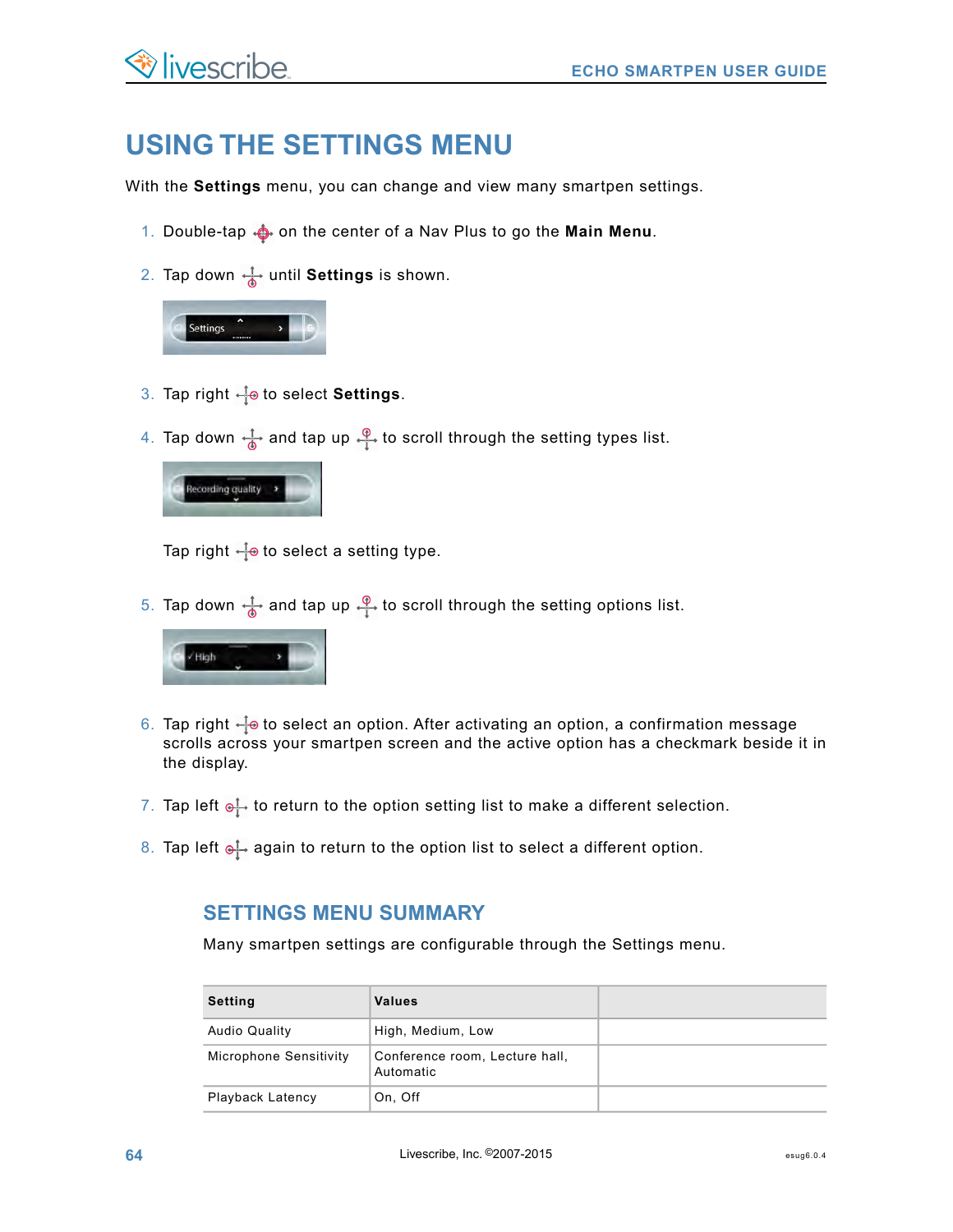| Setting                  | <b>Values</b>                                                                                                                       |  |
|--------------------------|-------------------------------------------------------------------------------------------------------------------------------------|--|
| Menu Voice               | On, Off                                                                                                                             |  |
| <b>Screen Brightness</b> | 100%, 90%, 75%, 50%, 10%                                                                                                            |  |
| Screen Orientation       | right-handed, left-handed                                                                                                           |  |
| Scroll Speed             | $1-10$ (1 is slowest, 10 is fastest)                                                                                                |  |
| Date Format              | mm.dd.yy, dd.mm.yy, yy.mm.dd                                                                                                        |  |
| Time Format              | 12-hour, 24-hour                                                                                                                    |  |
| Auto-Off Time            | 30 minutes, 1 hour (default), 2<br>hours, 4 hours                                                                                   |  |
| Locale                   | English, French, Italian, German,<br>Spanish, Korean, Simplified<br>Chinese, Malay, Arabic, Japanese,<br>Portuguese, Turkish, Dutch |  |

Use the following table as a reference when configuring smartpen settings using the Settings menu.

## **SETTING THE SMARTPEN AUTO-OFF TIME WITH THE SETTINGS MENU**

By default, your smartpen powers off automatically when it is not used for an hour. *If you are recording (even if the smartpen is stationary), playing back audio, or if you are writing, the smartpen does not turn off automatically.* Your smartpen must be inactive (no recording or writing) before the **Auto-Off** feature activates.

Once activated, Auto-Off waits for a preset time before powering off your smartpen. You can set the length of time before your smartpen automatically powers off to be 30 minutes, 1 hour (the default), 2 hours, and 4 hours.

- 1. From the **Settings** menu, choose the **Auto-off Time** option.
- 2. Select the desired time and tap right  $-\frac{1}{2}\Theta$ .

The auto-off time setting persists until you change it or the smartpen is completely reset.

## **VIEWING THE SMARTPEN NAME WITH THE SETTINGS MENU**

If you use Echo Desktop to name your smartpen, you can view its name when the smartpen powers on. You can also view the smartpen name using the Settings menu.

From the **Settings** menu, choose the **Smartpen Name** option.

The smartpen shows the name.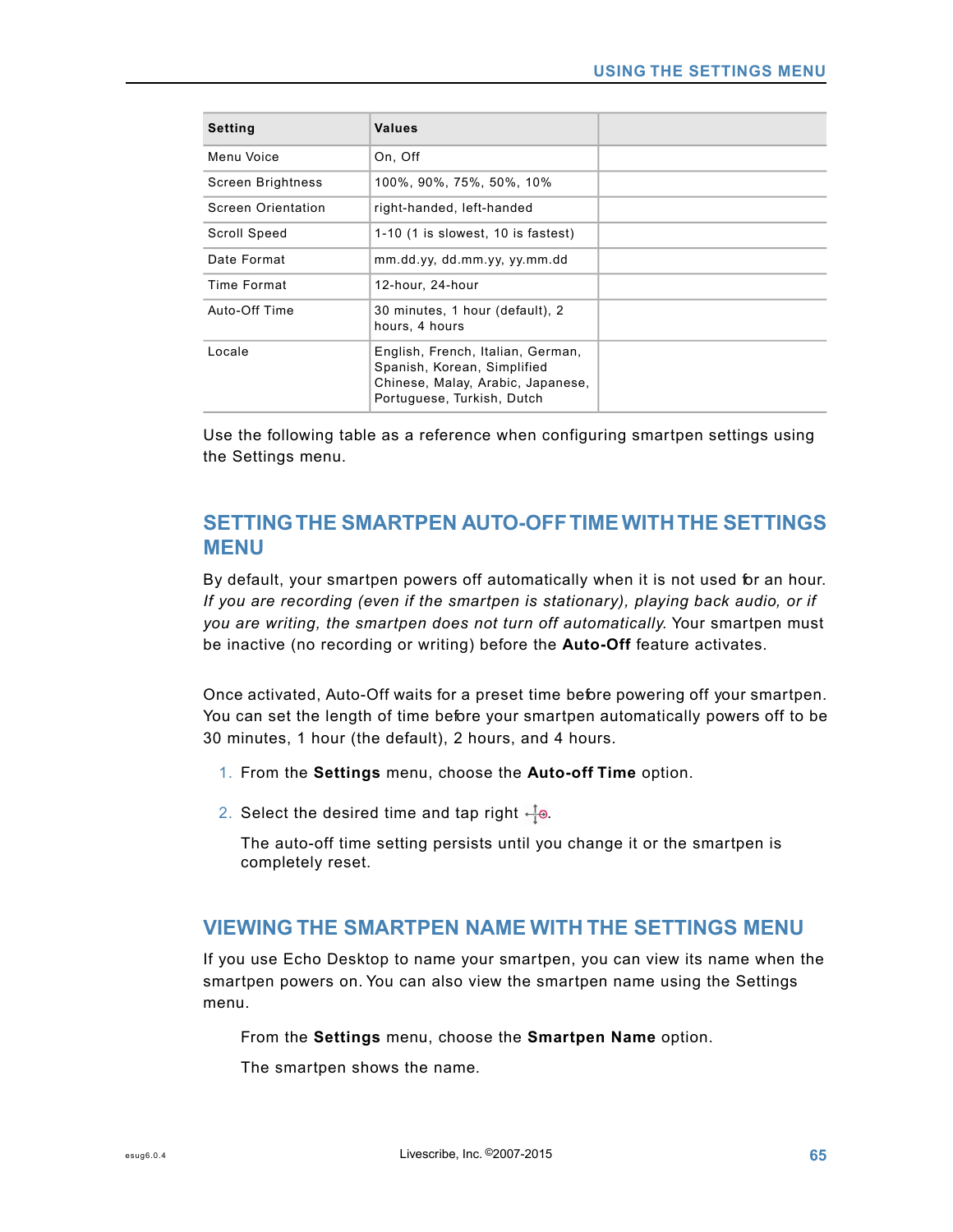## **ENABLING OR DISABLING MENU VOICE WITH THE SETTINGS MENU**

Your smartpen announces items in the Main Menu and in the Applications menu using the Menu Voice.

- 1. To enable or disable the menu voice, use the **Settings** menu and select the **Menu Voice** option.
- 2. Select **Off** or **On**.

Turning off the Menu Voice does not affect Paper Replay audio or other smartpen sounds.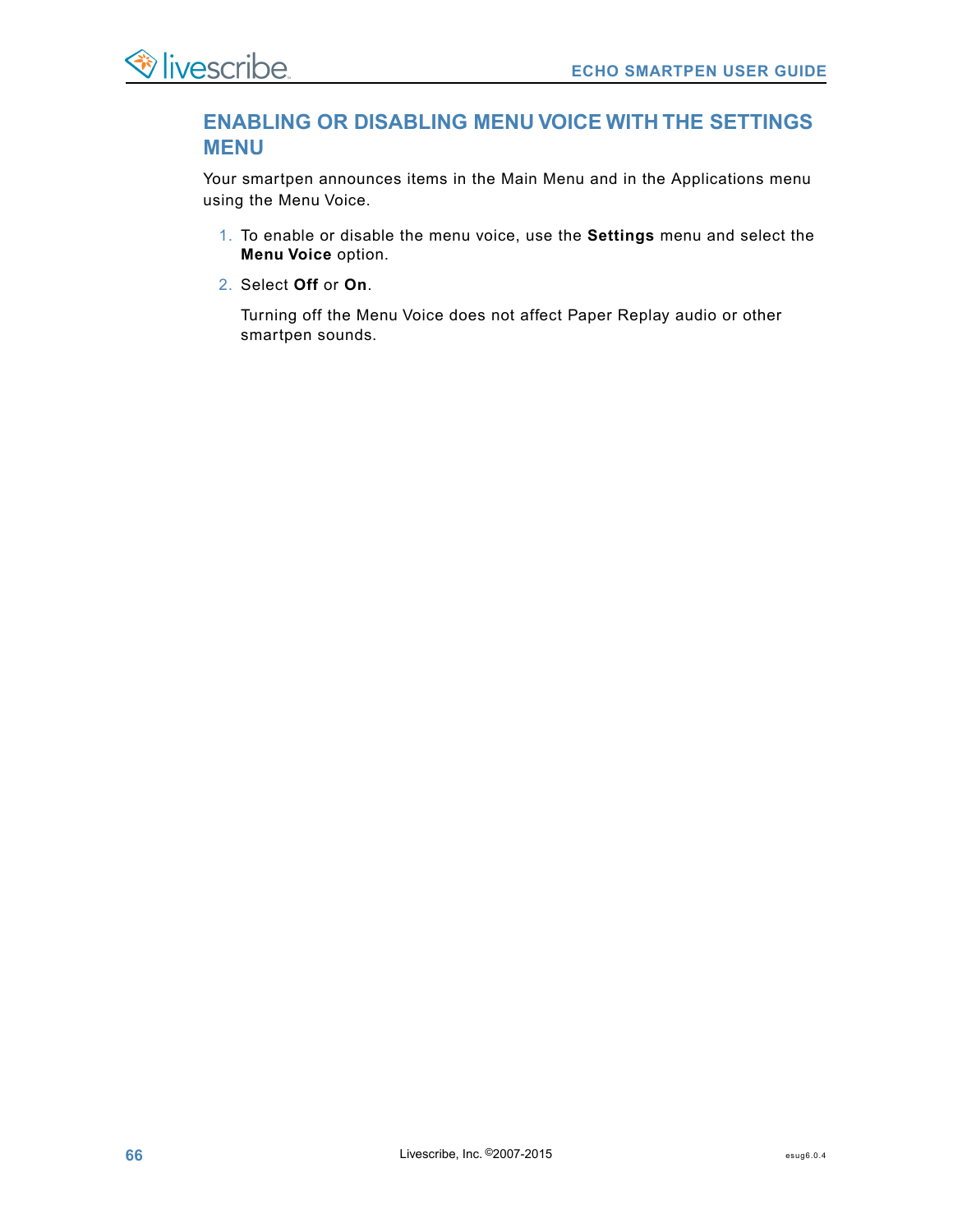# **SETTING THE DATE AND TIME**

You can set the date and time on your smartpen.

**Important:** It is very important that you set the correct date and time on your smartpen. Paper Replay names audio recordings using the date and time that they are created.

### **SETTING THE DATE**

- 1. Open the inside cover of your Livescribe notebook and locate the **Settings** area.
- 2. Tap the **Set Date** button (section **With** the smartpen.
- 3. Tap the printed keypad and type the current date.

Tapping 103114 sets the date to Friday, October 31, 2014 for the date format mm/dd/yy.

If you make a mistake while entering the date, tap on the Set Date buttons again to start over.

Your smartpen shows the date you entered.



#### SETTING THE DATE FORMAT

The smartpen presents the date format as mm/dd/yy by default. You can change this format either before or any time after you set the date.

- 1. Use the **Settings** menu and navigate to the **Date Format** option.
- 2. Select either mm/dd/yy, dd/mm/yy, or yy/mm/dd.

#### VIEWING THE DATE WITH THE DATE BUTTON

- 1. Open the inside cover of your Livescribe notebook and locate the **Settings** area.
- 2. Tap the **Date** button  $\sqrt{2}$ .

The smartpen shows the current date.

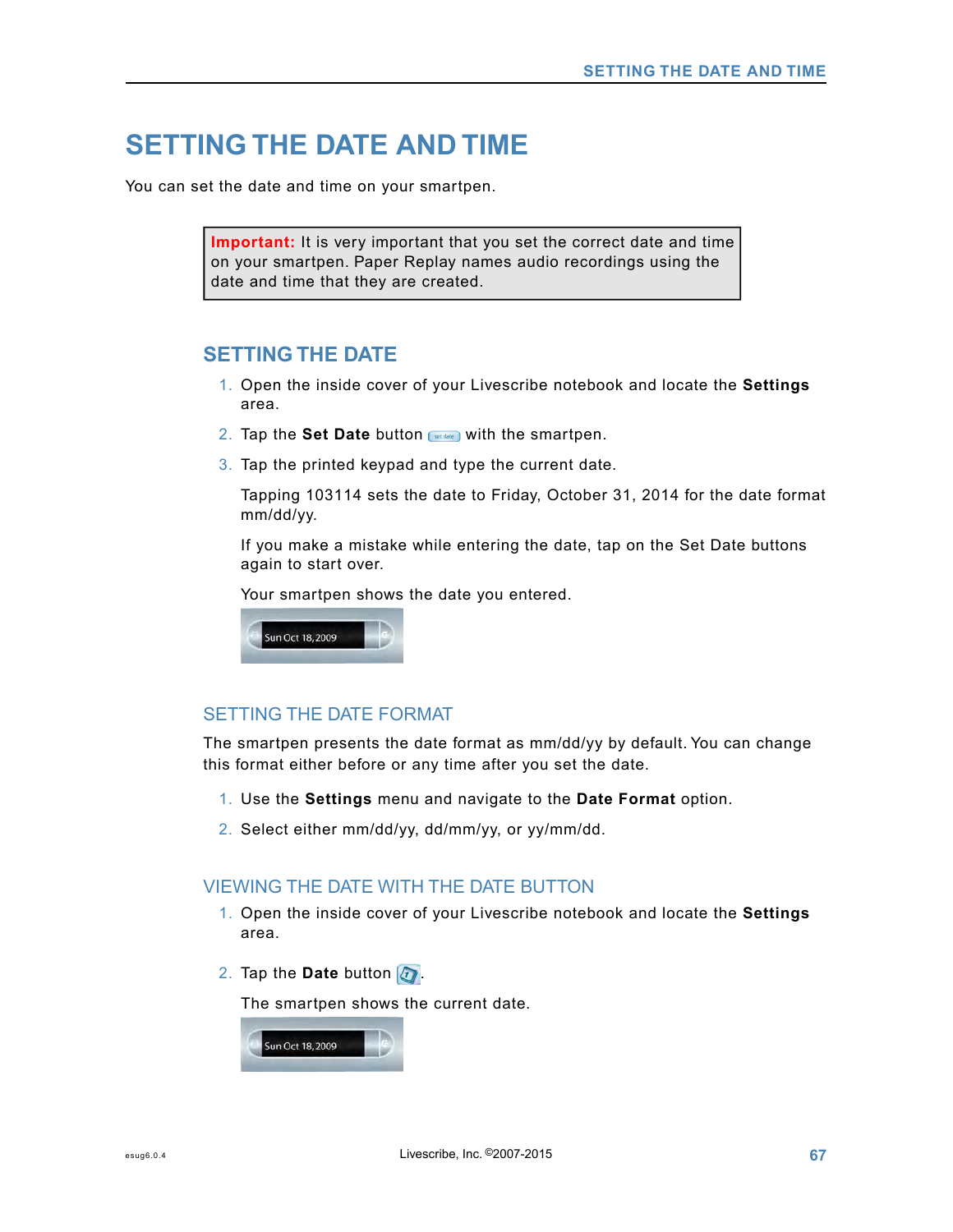#### VIEWING THE DATE WITH A SHORTCUT

1. Double-tap  $\bigoplus$  on the center of a Nav Plus.

Your smartpen shows the Shortcut indicator in the **Main Menu**. It is waiting for you to write a Shortcut.

| ain Menu |  |
|----------|--|
|          |  |

2. Within three (3) seconds, write the word "date"

Using its predictive text feature, your smartpen shows the first command that matches your written input. In this case, date is displayed as soon as you write a "d". As soon as you see the command you want on the display, you can stop writing.

|   | date                          |
|---|-------------------------------|
|   |                               |
| ö | $\frac{1}{2}$<br>$\mathbf{u}$ |

3. Tap right  $\frac{1}{2}$  on the Nav Plus, or double-tap *on any Livescribe paper*.

Your smartpen shows the date.

When you create a Shortcut, it becomes an active button that you can tap to repeat the application or command.The same is true for Launch Line Shortcuts you create.

## **SETTING THE TIME**

- 1. Start your smartpen.
- 2. Open the inside cover of your Livescribe notebook and locate the **Settings** area.
- 3. In your notebook, tap the Set Time button  $\left(\frac{1}{2} \cdot \frac{1}{2} \cdot \frac{1}{2} \cdot \frac{1}{2} \cdot \frac{1}{2} \cdot \frac{1}{2} \cdot \frac{1}{2} \cdot \frac{1}{2} \cdot \frac{1}{2} \cdot \frac{1}{2} \cdot \frac{1}{2} \cdot \frac{1}{2} \cdot \frac{1}{2} \cdot \frac{1}{2} \cdot \frac{1}{2} \cdot \frac{1}{2} \cdot \frac{1}{2} \cdot \frac{1}{2} \cdot \frac{1}{2} \cdot \frac$
- 4. Tap the printed **Settings** keypad and enter the time as "hh:mm" format. Tap the "AM" or "PM" button to select AM or PM. For example, to enter 12:01PM, tap "1," "2," "0," "1," and the "PM" button.

If you make a mistake, entering the time, simply tap on the Set Time buttons again to start over.

Your smartpen shows the time you entered.

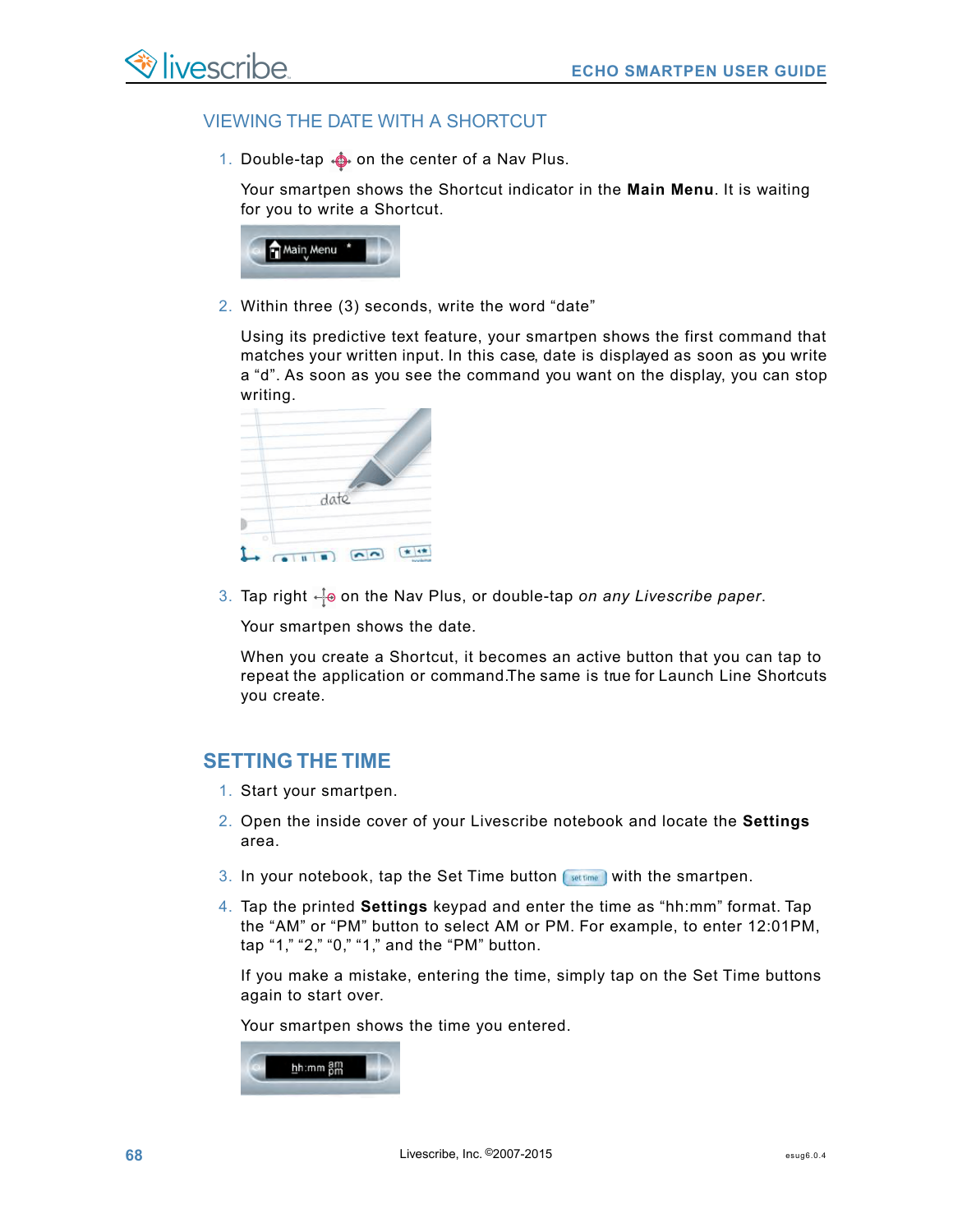#### SETTING THE TIME FORMAT

- 1. Use the **Settings** menu and navigate to the **Time Format** option.
- 2. Select either **12 hour** or **24 hour**.

#### VIEWING THE TIME WITH THE TIME BUTTON

- 1. Open the inside cover of your Livescribe Dot Paper product and locate the **Settings** area.
- 2. Tap the Time button

The smartpen shows the current time.

### VIEWING THE TIME WITH A SHORTCUT

You can use Shortcuts to check the time.

1. Double-tap  $\hat{\Phi}$  on the center of a Nav Plus. A double-tap is two taps in quick succession.

Your smartpen shows the Shortcut indicator in the **Main Menu**. It is waiting for you to write a Shortcut.



2. Within three (3) seconds, write the word "time".

Using its predictive text feature, your smartpen shows the first command that matches your written input. In this case, time is displayed as soon as you write a "t". As soon as you see the command you want on the display, you can stop writing.

3. Tap right  $\frac{1}{2}$  on the Nav Plus, or double-tap *on any Livescribe paper*.

Your smartpen shows the time.

When you create a Shortcut, it becomes an active button that you can tap to repeat the application or command.The same is true for Launch Line Shortcuts you create.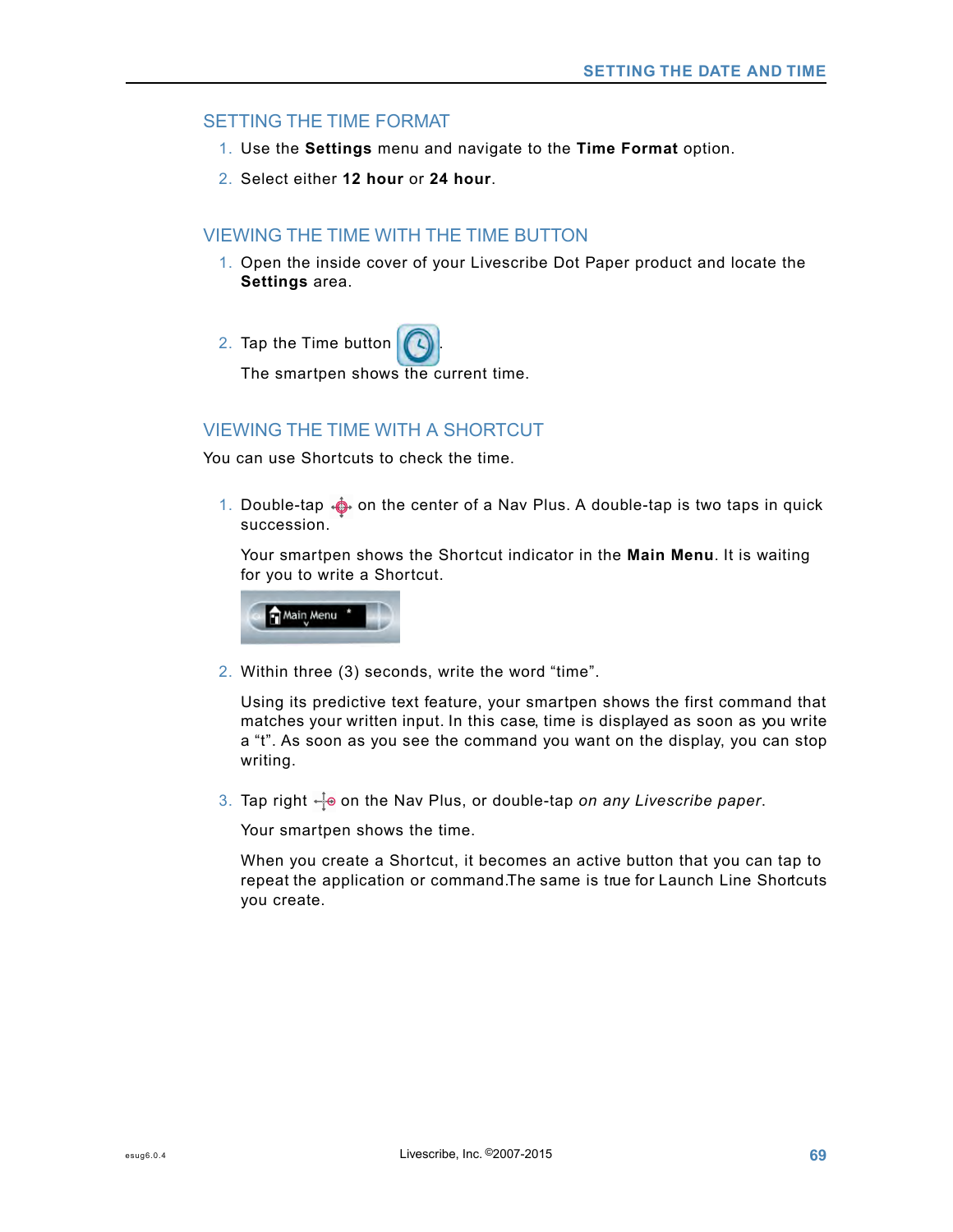# **CONFIGURING THE SMARTPEN SCREEN**

There are several settings you can apply to your smartpen screen.

# **SETTING SCREEN BRIGHTNESS**

#### SETTING SCREEN BRIGHTNESS WITH THE BRIGHTNESS BUTTON

- 1. Some Livescribe notebooks have a Brightness button. Look at your Livescribe notebook to see if it has a **Settings** area with a Brightness button in it. If so, do the following.
- 2. Tap the **Brightness** button  $\frac{1}{2}$ .
- 3. Tap multiple times to scroll through the screen brightness settings. Values are 100%, 90%, 75%, 50%, and 10%. The lowest brightness setting is optimal for dark room environments, such as when a speaker may be presenting a slideshow.

#### SETTING SCREEN BRIGHTNESS WITH THE SETTINGS MENU

- 1. Use the **Settings** menu and navigate to the **Display Brightness** option.
- 2. Select the brightness.

Values are 100%, 90%, 75%, 50%, and 10%. The lowest brightness setting is optimal for dark room environments, such as when a speaker may be presenting a slideshow.

## **SETTING SCREEN ORIENTATION**

#### SETTING SCREEN ORIENTATION WITH THE LEFT OR RIGHT BUTTONS

You can configure your smartpen screen for either left- or right-handed use. Tap the appropriate button to configure your display orientation.

- 1. Start your smartpen.
- 2. Open the inside cover of your Livescribe notebook and locate the **Settings** area.
- 3. Under **Settings**, tap on the **Left** or **Right** buttons to orient your display for left- or right-handed use.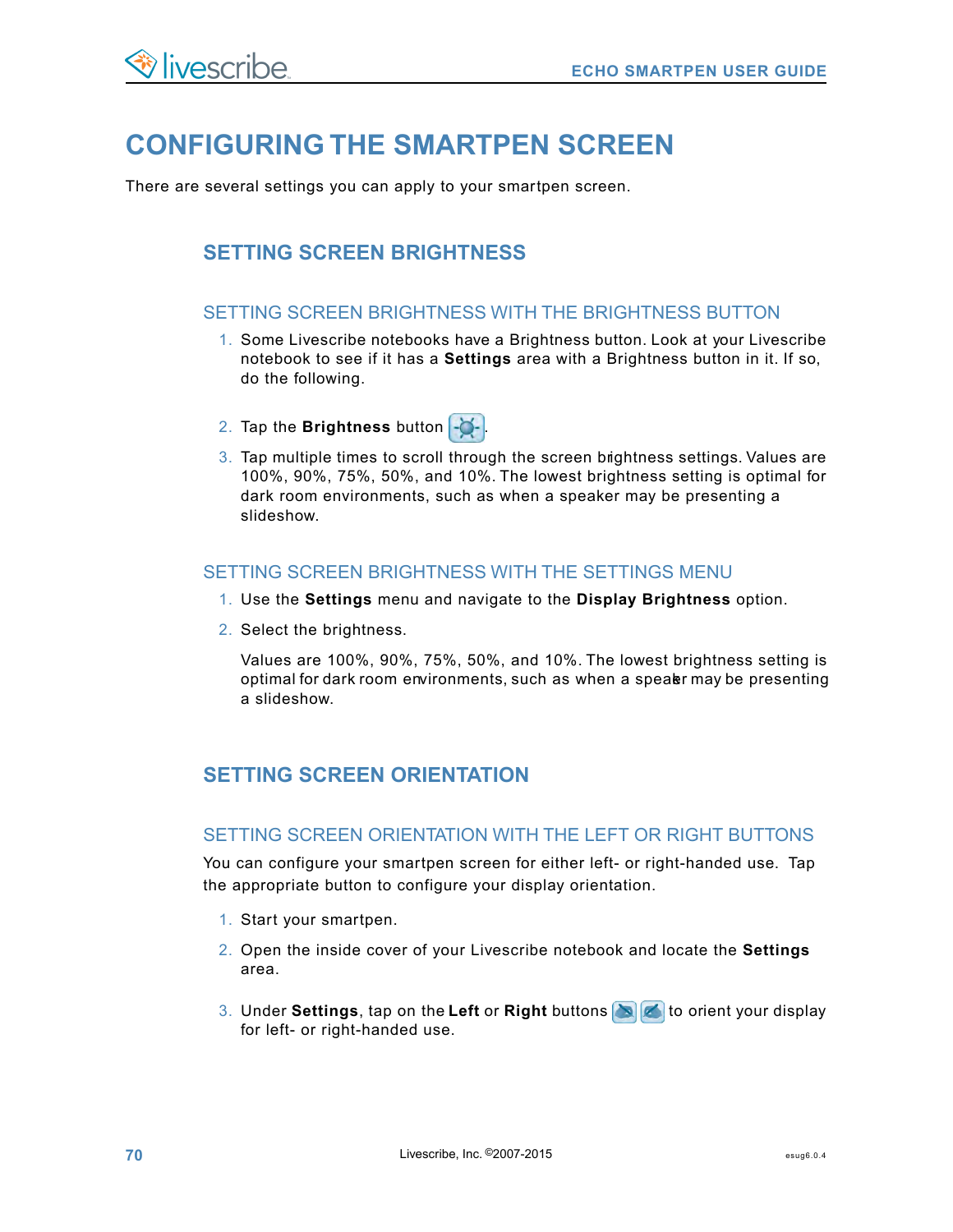#### SETTING SCREEN ORIENTATION WITH THE SETTINGS MENU

- 1. Use the **Settings** menu and navigate to the **Display Orientation** option.
- 2. Select either right-handed and left-handed.

## **SETTING SCROLL SPEED**

#### SETTING SCROLL SPEED WITH THE PLUS AND MINUS BUTTONS

Text that is too long to fit on gur smartpen screen scrolls across it.You can increase or decrease the rate at which text scrolls using the Scroll Speed settings.

- To increase the scroll speed, tap the **+** button.
- To decrease the scroll speed, tap the printed  $\Box$  button.
- **•** Tap until you reach the desired speed, between 1 and 10. 1 is slowest and 10 is fastest.

## SETTING THE SCROLL SPEED WITH THE SETTINGS MENU

- 1. Use the **Settings** menu and navigate to the **Scroll Speed** option.
- 2. Select the desired speed, between 1 and 10.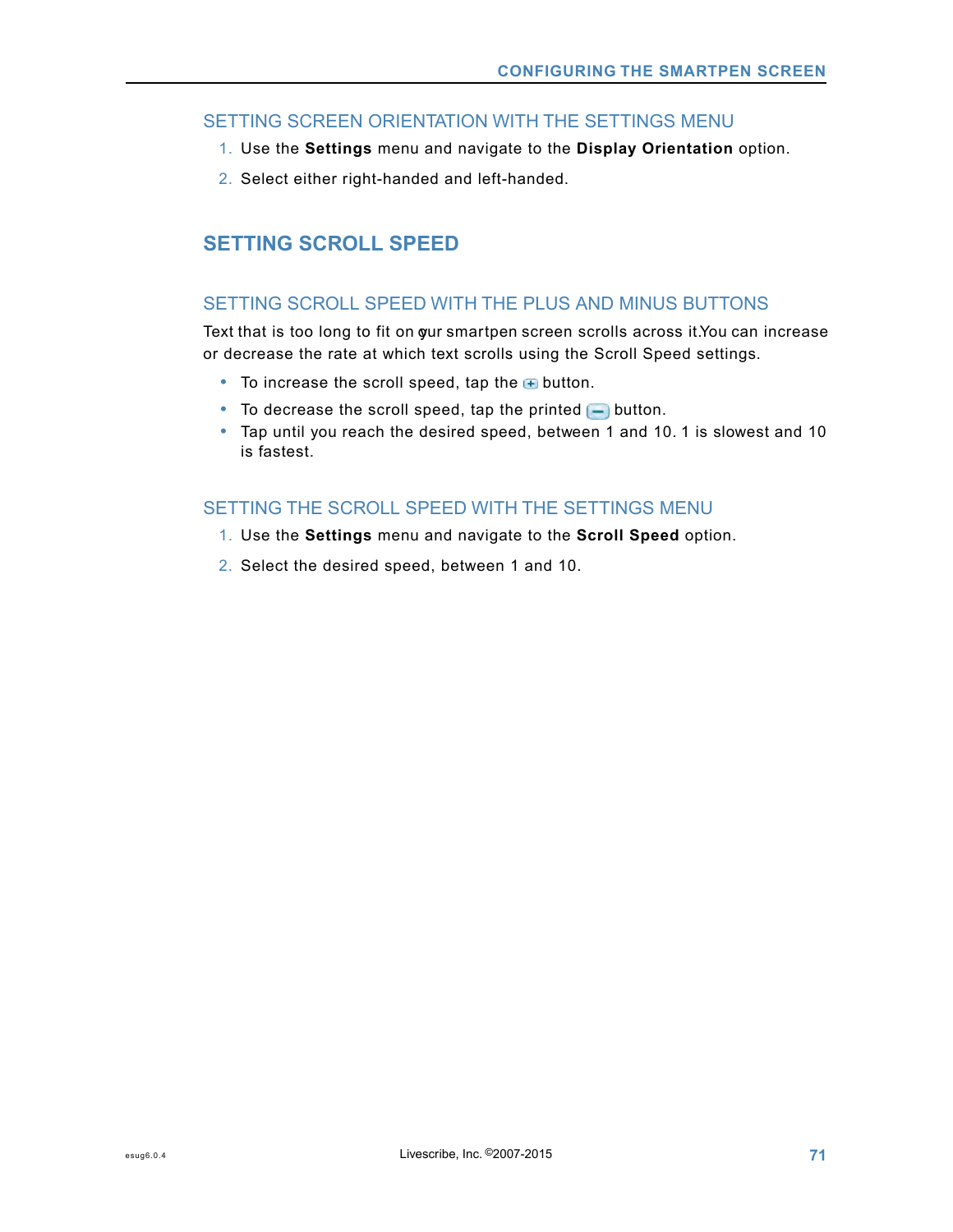# **CHANGING SMARTPEN LOCALES**

You can use the **Locale** command in the **Settings** menu to change your smartpen screen and audio instructions from one language to another.

## **CHANGING LOCALES WITH THE SETTINGS MENU**

When you switch to another language, your smartpen changes the following things based on the locale:

- **•** Language of text resources (such as menus and other on-screen prompts)
- **•** Language of audio resources (such as app names and instructions)
- **•** Date format
- **•** Time format
- **•** Number format
- 1. Use the **Settings** menu and navigate to the **Locale** option.
- 2. Select one of the available locales.

This list includes: English, French, Italian, German, Spanish, Korean, Simplified Chinese, Malay, Arabic, Japanese, Portuguese, Turkish, and Dutch.

3. When prompted, tap right  $\frac{1}{2}$  again to restart your smartpen.

After your smartpen restarts, it runs with the selected language as the deault.

Livescribe also provides printed controls on certain Livescribe notebooks you can use to switch between languages.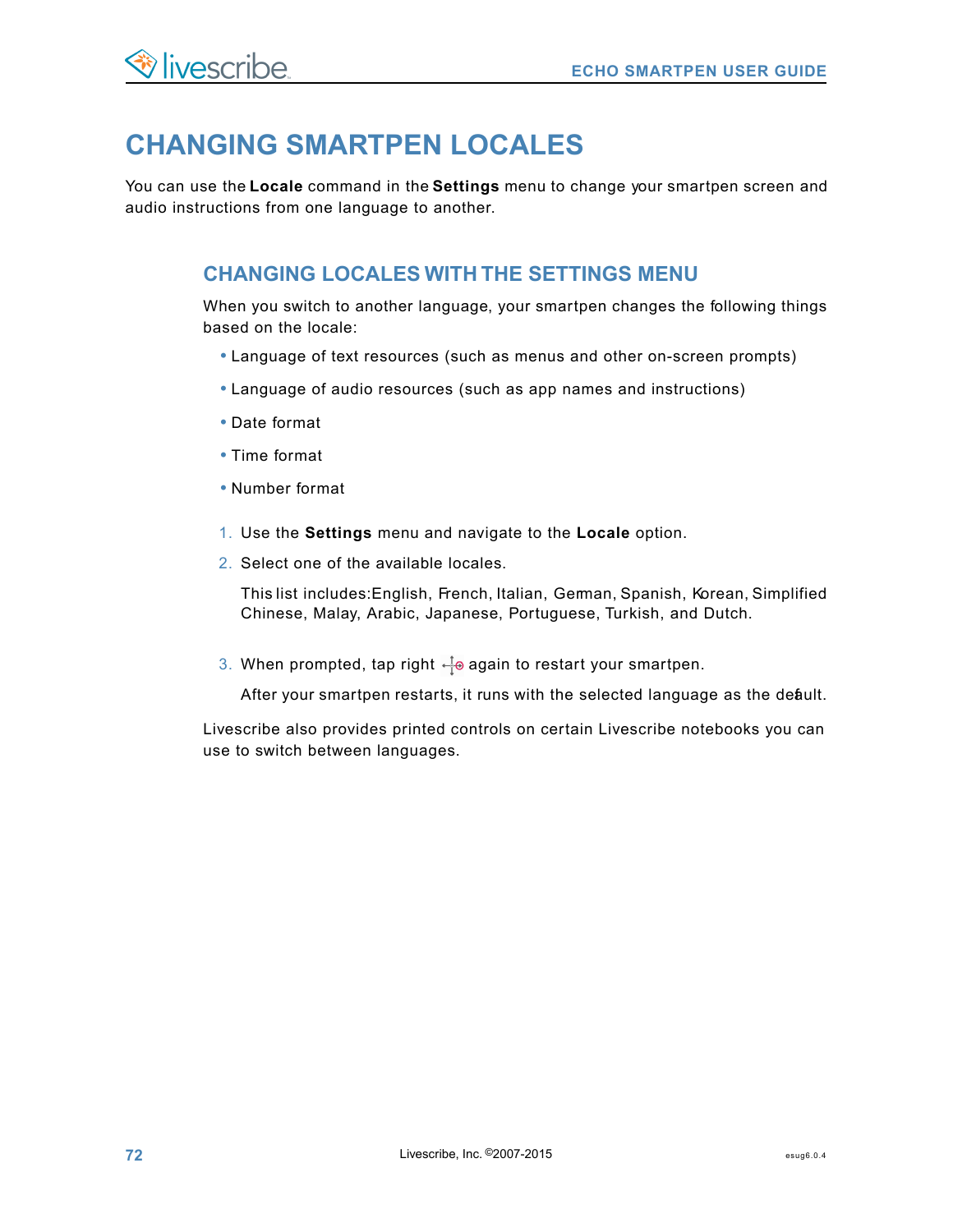# **MANAGING LIVESCRIBE NOTEBOOKS**

Livescribe sells notebooks, journals, flip notepads, and other paper products of your smartpen. These products are all described generically as *Livescribe notebooks*.

# **ABOUT LIVESCRIBE DOT PAPER**

To perform its many operations, your smartpen requires Livescribe Dot Paper.

This paper is standard paper with printed microdots on its surface. These dots are nearly invisible to the human eye. However, the smartpen can easily see these dots and uses them to know which page you are writing on and the exact location on that page. The smartpen can even see these dots through the ink you write on your pages.

The microdot pattern on each page is based on technology from Anoto AB. This dot pattern consists of small dots (100 micrometers in diameter) arranged with a spacing of approximately 0.3 mm. The dot pattern overlays an imaginary square grid. The dots are slightly displaced from the grid, with each dot in one of four possible positions, forming the proprietary Anoto dot pattern.



The dot pattern identifies the specific page and locations on the page of the notes you write. Your smartpen uses the dot pattern in a way similar to a geographical positioning system (GPS). But, instead of identifying locations on land, it finds locations on paper and stores your writing as digital ink using those locations Using this patented dot-positioning system (DPS), the smartpen precisely tracks its own movement on paper. As a result, anything you write – words, numbers or drawings – can be stored, recognized, and intelligently responded to by the smartpen.

The area of the entire Anoto dot pattern is huge, and represents a piece of paper the combined size of Europe and Asia. Livescribe Dot Paper is based on a portion of this dot pattern.

# **USAGE GUIDELINES FOR LIVESCRIBE NOTEBOOKS**

Understanding how your smartpen interacts with Livescribe Dot Paper can be challenging. Fortunately, you do not need to know how it all works. All you need to do is follow these guidelines: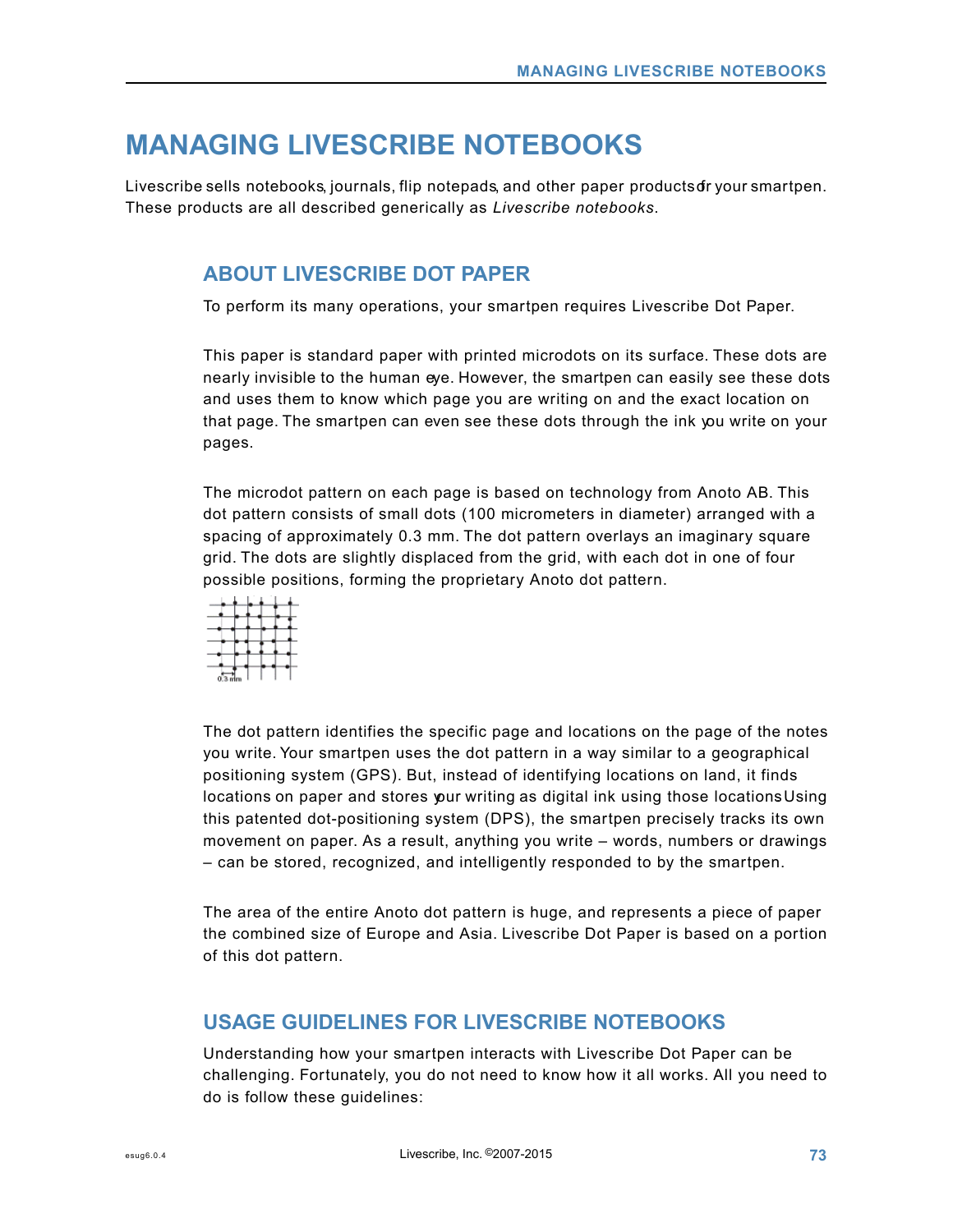- **•** Before using a new Livescribe notebook, tap on the Status Label. If it says you are already using a notebook with the same number, be sure to archive your old notebooks on Echo Desktop first.
- **•** If you own Livescribe notebooks that have the same naming and numbering, use them sequentially.
- **•** Archive your Livescribe notebooks products after you have finished with them.

## CHECKING LIVESCRIBE NOTEBOOK USAGE

Each Livescribe notebook has a Status Label. Using the Status Label is the best way to tell if you are currently using a Livescribe notebook that has the same dot pattern.



- 1. When you open a new Livescribe notebook, tap on its Status Label with your smartpen.
- 2. Your smartpen screen shows whether you are using another Livescribe notebook with the same dot pattern. If you are, archive the older Livescribe notebook before using the new one.
- 3. In some cases, your smartpen needs an update before it can use a particular Livescribe notebook. If this occurs, your smartpen screen displays an Update message when you tap the Status Label.You should then update your smartpen software.

# **ARCHIVING LIVESCRIBE NOTEBOOKS**

When you have finished using a Livescribe notebook, you should archive it in Echo Desktop.

Archiving a Livescribe notebook does the following:

- **•** Frees up storage space on your smartpen
- **•** Enables you to use another Livescribe notebook that has the same dot pattern as the one you archived. Livescribe notebooks with the same dot pattern have the same name.
- **•** Moves your notes and audio for a Livescribe notebook into an Archived Notebooks folder in the Library Pane of Echo Desktop. Your notes and audio remain interactive in Echo Desktop, just like non-archived Livescribe notebooks.
- **•** Deletes your notes (ink data) and audio from your smartpen. Because of this, your smartpen no longer interacts with the physical Livescribe notebook that you archived. When you tap the notes in your archived physical notebook, they do not play back any audio.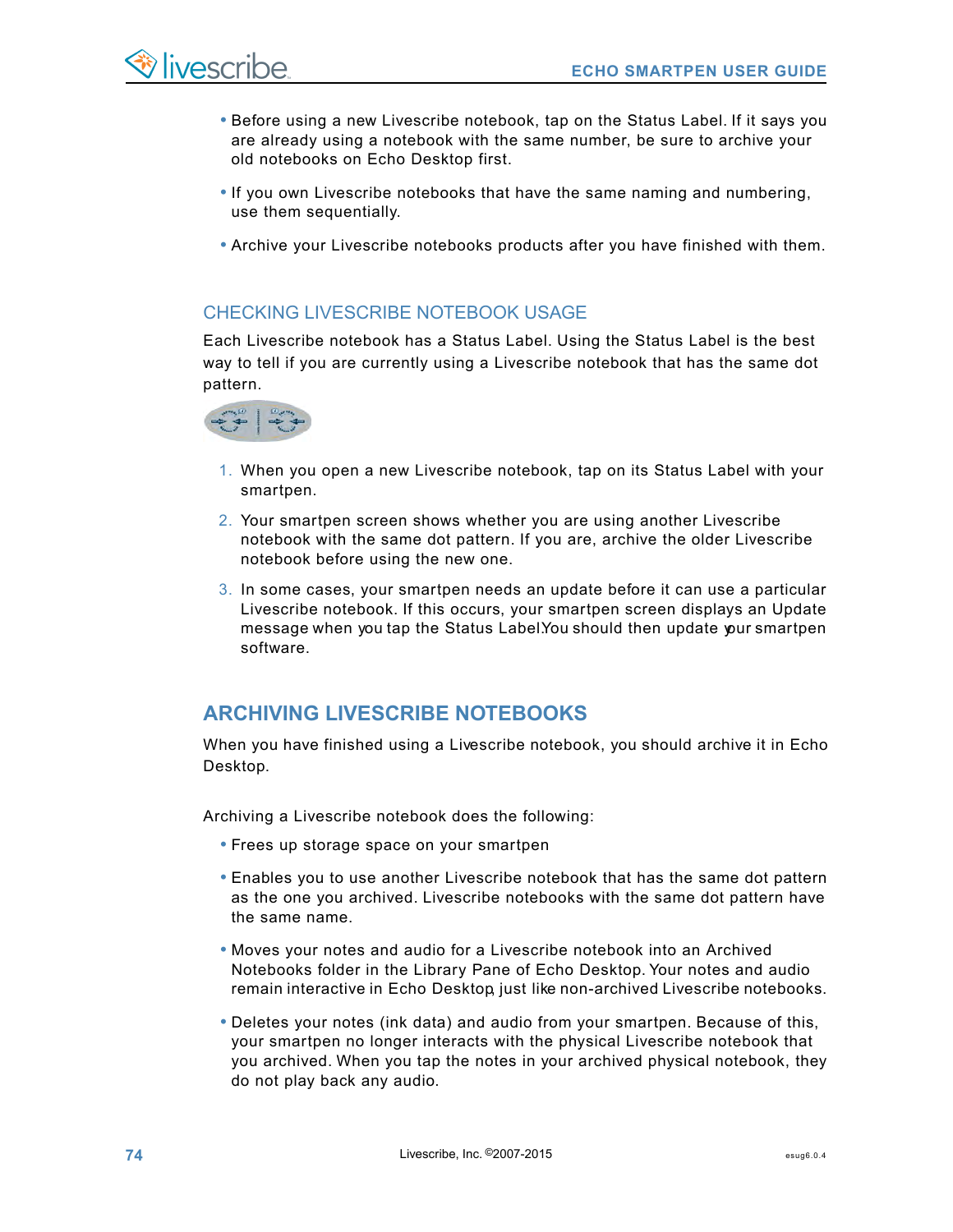**Important:** Do not archive a notebook unless you are finished using the physical notebook and are ready to set it aside. After you have archived a notebook, do not go back to its physical notebook and start writing on it again, unless you have unused pages and want to treat them as a part of a new notebook. For example, you could archive a notebook that is partially completed, and then use the remaining pages as a second notebook. If you are using multiple computers to manage your smartpen data, be sure to archive your notebooks on all of these computers.

# **ABOUT LIVESCRIBE NOTEBOOK NAMING**

Livescribe identifies its notebooks by a group (such as Lined Notebook) and a number (from 1 to 8). Any two Livescribe notebooks labeled with the same group and number have the same dot pattern.

Each Livescribe notebook belongs to a *group* based on its format (lined, unlined, grid...) and form factor (notebook, journal, notepad …).

Livescribe further identifies each notebook with *anumber*. Within a group, Livescribe notebooks labeled with the same number have the same dot pattern. Livescribe notebooks labeled with different numbers have different dot patterns. Currently, numbers in a group run from 1 to 8.

# USING LIVESCRIBE NOTEBOOKS WITH SAME NAMES AND NUMBERS

If you own two Livescribe notebooks with the same Group and Number (such as two Lined Notebook 3s), follow these guidelines:

- **•** Use only one of the Livescribe notebooks at a time. Do not use the two paper products at the same time.
- **•** Before starting on the second paper product, archive the first one with Echo Desktop.

For example, do not use two Lined Notebook 1 paper products at the same time. Instead, use another lined notebook with a different Number, such as a Lined Notebook 2 or Lined Notebook 3.

If you have used all the Numbers in the Lined Notebook group, you may wish to start a second, unused Lined Notebook 1.To do so, archive the first Lined Notebook 1. Then you can use your smartpen on the second Lined Notebook 1.

Livescribe notebooks sold in a pack are from same group. For example, Lined Notebooks come in packs of four (Notebooks 1-4 and 5-8).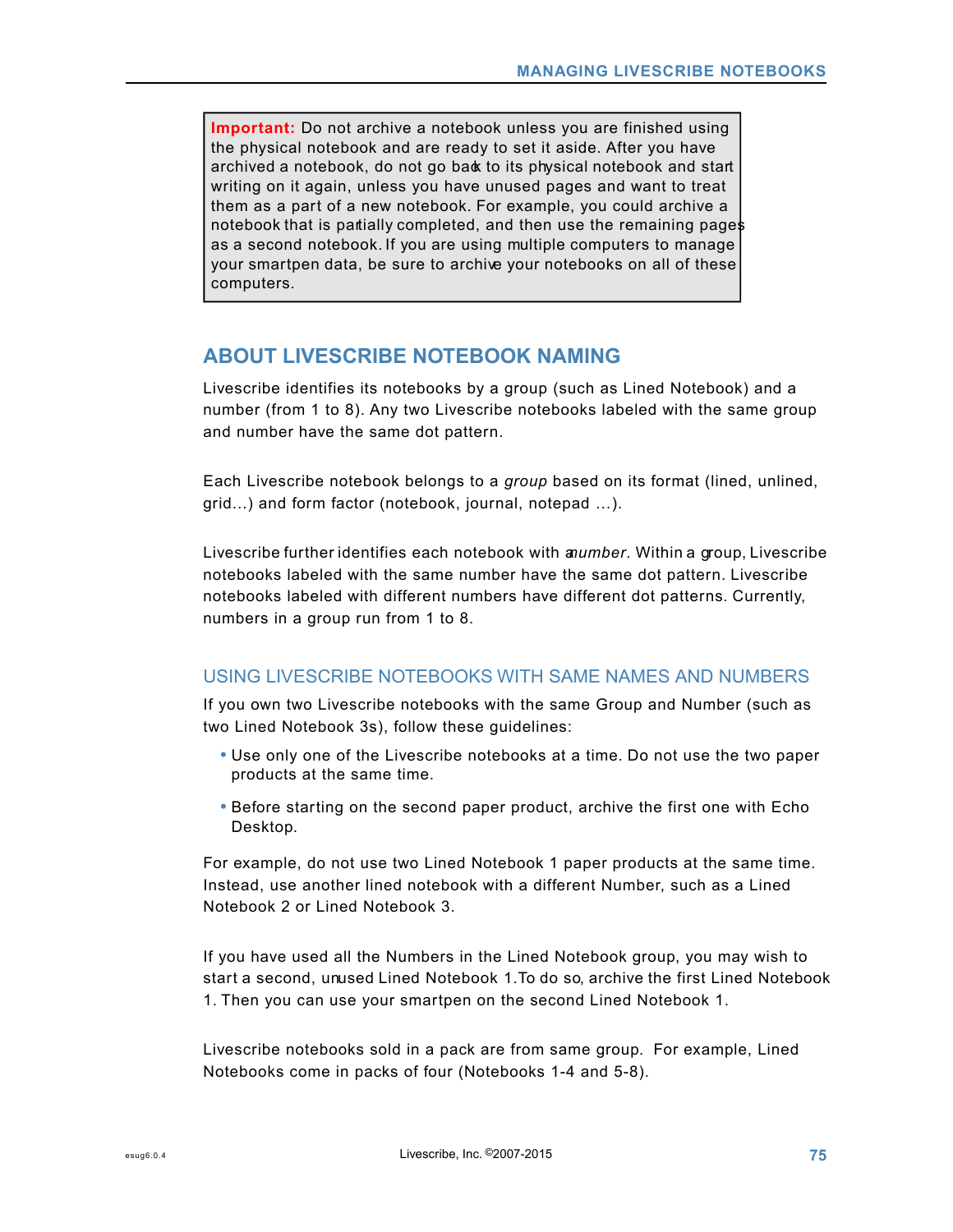When you buy two or more packs of Lined Notebooks, verify that the Numbers on the Notebook covers are different. For example, buy and use Notebooks 1-4 and Notebooks 5-8 before buying another pack of 1-4 or 5-8.

If you have purchased two packs with the same numbering, the packs have the same dot pattern. In this case, follow these guidelines:

- **•** Use all the Livescribe notebooks in the first pack before starting on the second pack.
- **•** When you have finished with the first pack, archive each Livescribe notebook from the first pack and then start using the second pack.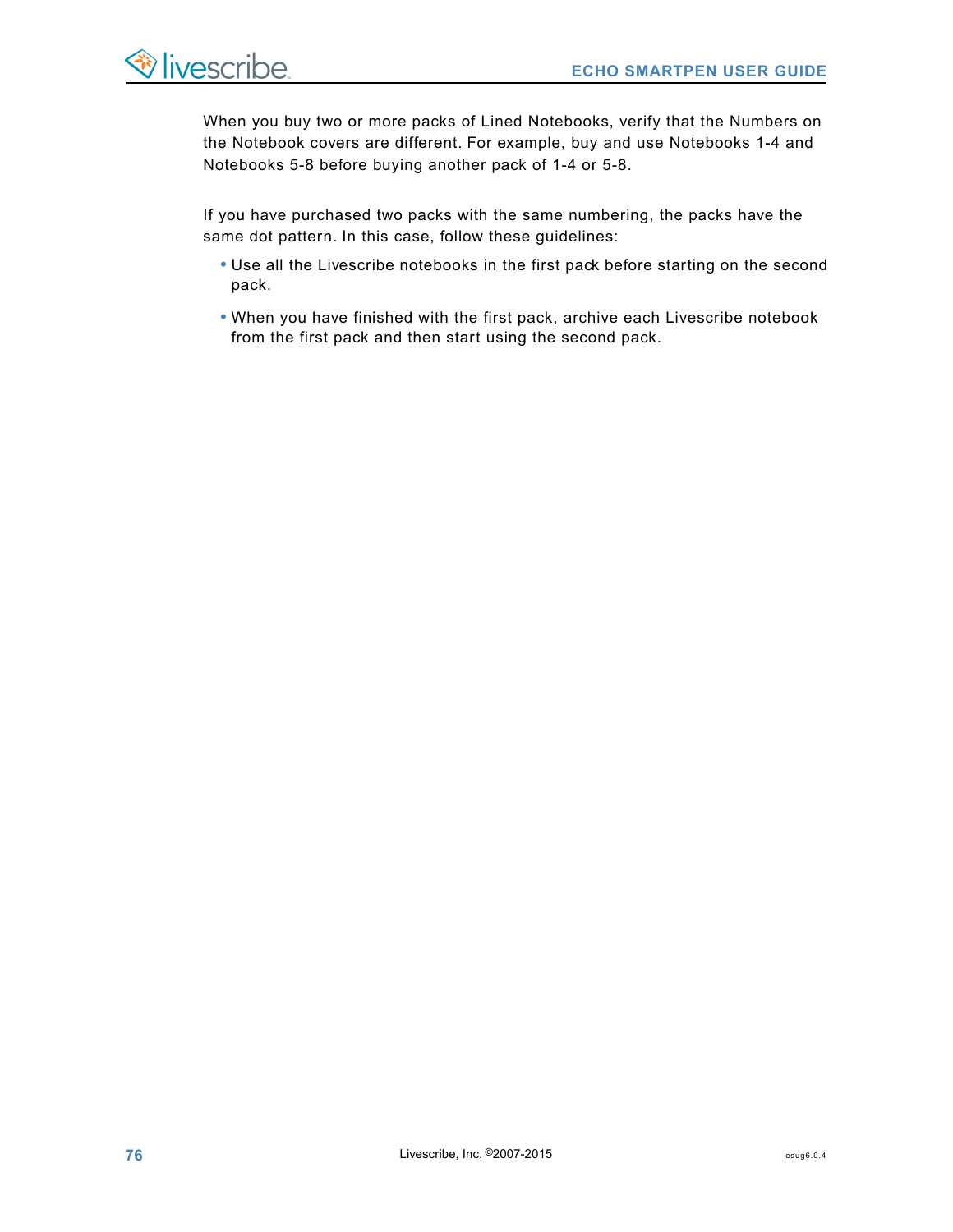# **USING SPECIAL PAPER PRODUCTS**

In addition to standard notebooks and journals, Livescribe sells special paper products, including Sticky Notes, Sound Stickers, and others.

# **ABOUT LIVESCRIBE STICKY NOTES**

Livescribe Sticky Notes take the familiarity and convenience of sticky notes—small pieces of paper with a strip of repositionable adhesive on the back—and add the power of Livescribe Dot Paper.

You can quickly capture short notes, lists, and reminders while adding audio to them. Attach Livescribe Sticky Notes to any printout, magazine, or book page to add personalized interactive notes. Transfer your Sticky Notes to your desktop computer to organize, search, or share them with others.



Livescribe Sticky Notes come with the familiar Nav Plus and Paper Replay buttons printed along the bottom edge. Along the top edge, Sticky Notes have additional buttons: Home and Shortcuts.

The Home button stops the current smartpen app and returns you to the default Home display.



The three Shortcut buttons have functionality that you assign to them.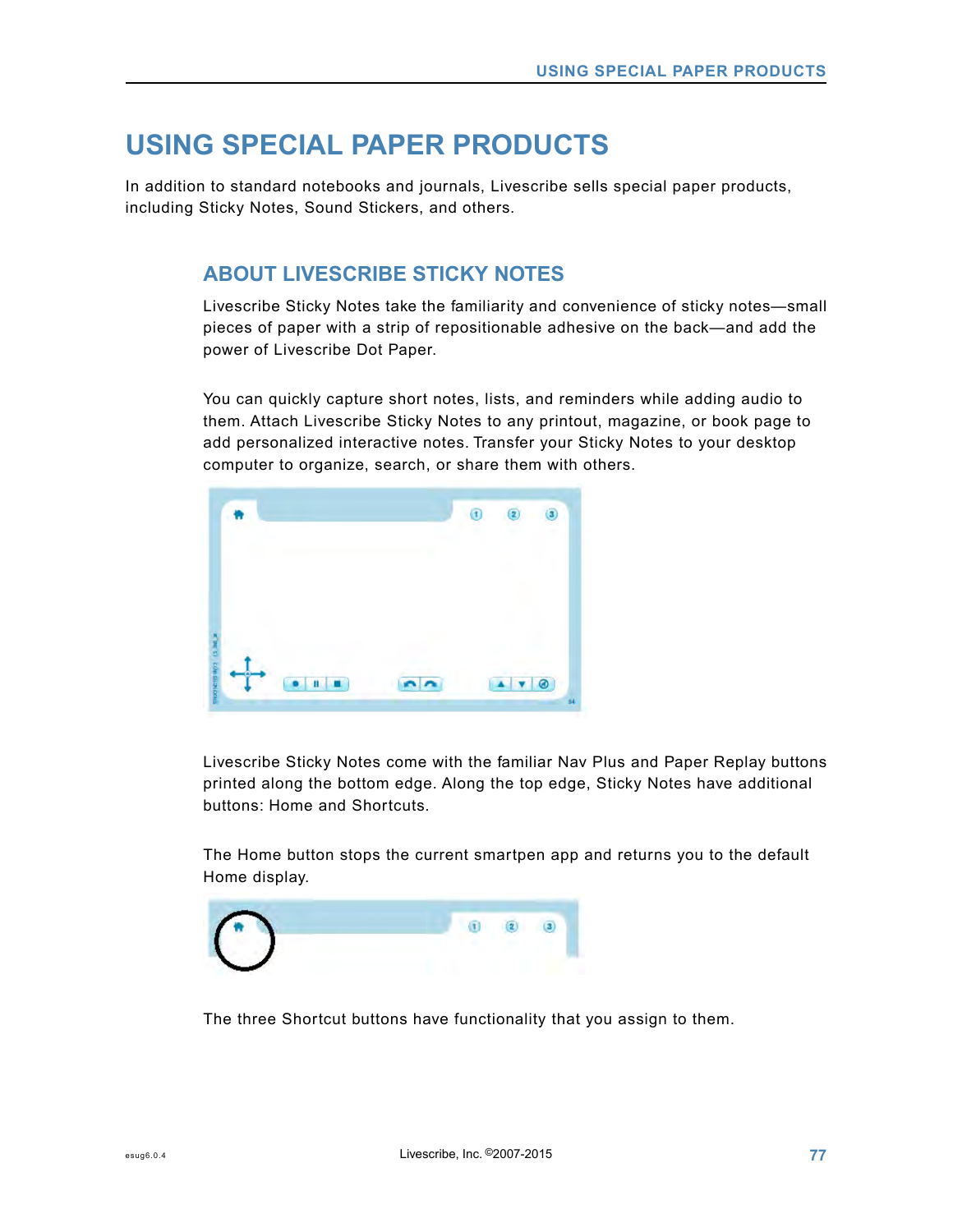



#### USING PACKS AND PADS OF STICKY NOTES

Each pad of Livescribe Sticky Notes contains 75 sheets. Pads are sold in packs of six: three pads of 3"x3" and three pads of 3"x5". Use only one Livescribe pack at a time.

Your smartpen can manage up to 6 pads (Sticky Notes 3"x3" Pads 1, 2, 3 and Sticky Notes 3"x5" Pads 1, 2, 3) at the same time. When you are done with all six pads, archive them with Echo Desktop before starting a new 6-pack. Do not use identical pads from different 6-packs at the same time, because your smartpen recognizes them as the same pad.

- 1. Use up all the pads in one pack.
- 2. Archive the pads.
- 3. Open a new pack.

# **SOUND STICKERS**

Livescribe Sound Stickers are small stickers for recording and playing back audio notes.

There are many uses for sound stickers, particularly in education. Some uses include:

Teacher recordings:

- **•** Books (parent to child, teacher to student, student to student, or celebrity "Read-To-Me" programs)
- **•** Interactive flash cards and flip cards
- **•** Word walls
- **•** Talking tests and quizzes with recorded instructions or questions

Student recordings:

- **•** Fluency/speech assessments and tests
- **•** Annotated art projects, oral reports and book reviews

Each Sound Stickers sheet includes:

**•** Sound Stickers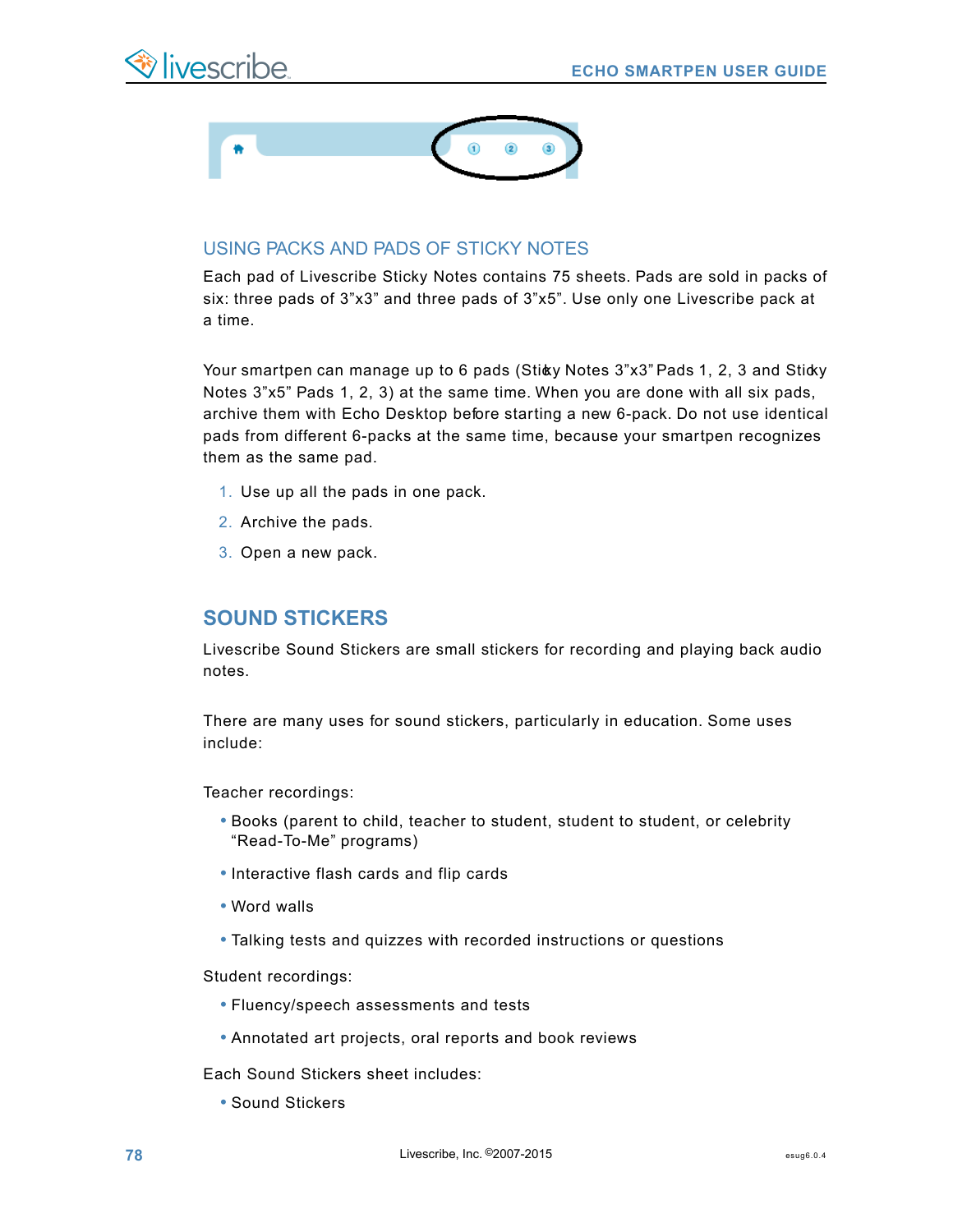- **•** Volume and mute controls
- **•** Controls for managing the stickers, including record audio, delete recordings, and cancel.



#### SOUND STICKER GUIDELINES

There are some general guidelines to follow when using Sound Stickers.

Your smartpen can support stickers from one pack of Sound Stickers at a time. Please do not use stickers from multiple sticker packs at the same time, because your smartpen will recognize them as the same stickers.

Sound Stickers feature a strong adhesive and are intended to stay put. For best results, always test one sticker on the surface material before using.

Sound Stickers have special controls that only work for the stickers. They do not work with other apps, including Paper Replay. Controls from Livescribe notebooks, such as record, stop, and jump, will not work with Sound Stickers.

#### RECORDING AUDIO FOR A STICKER

1. Tap the **Record** button to start a recording session.

Your smartpen screen shows "Tap sticker to begin recording."

2. Tap on a sticker.

Your smartpen screen shows "Begin recording now. Tap sticker again to end recording."

- 3. Record the audio for the sticker.
- 4. Tap the sticker again to end the recording.

Your smartpen screen shows "Recording complete."

5. You can cancel your changes at any time by tapping on the **Cancel** button, tapping on Livescribe Dot Paper page, or tapping on a standard Paper Replay control.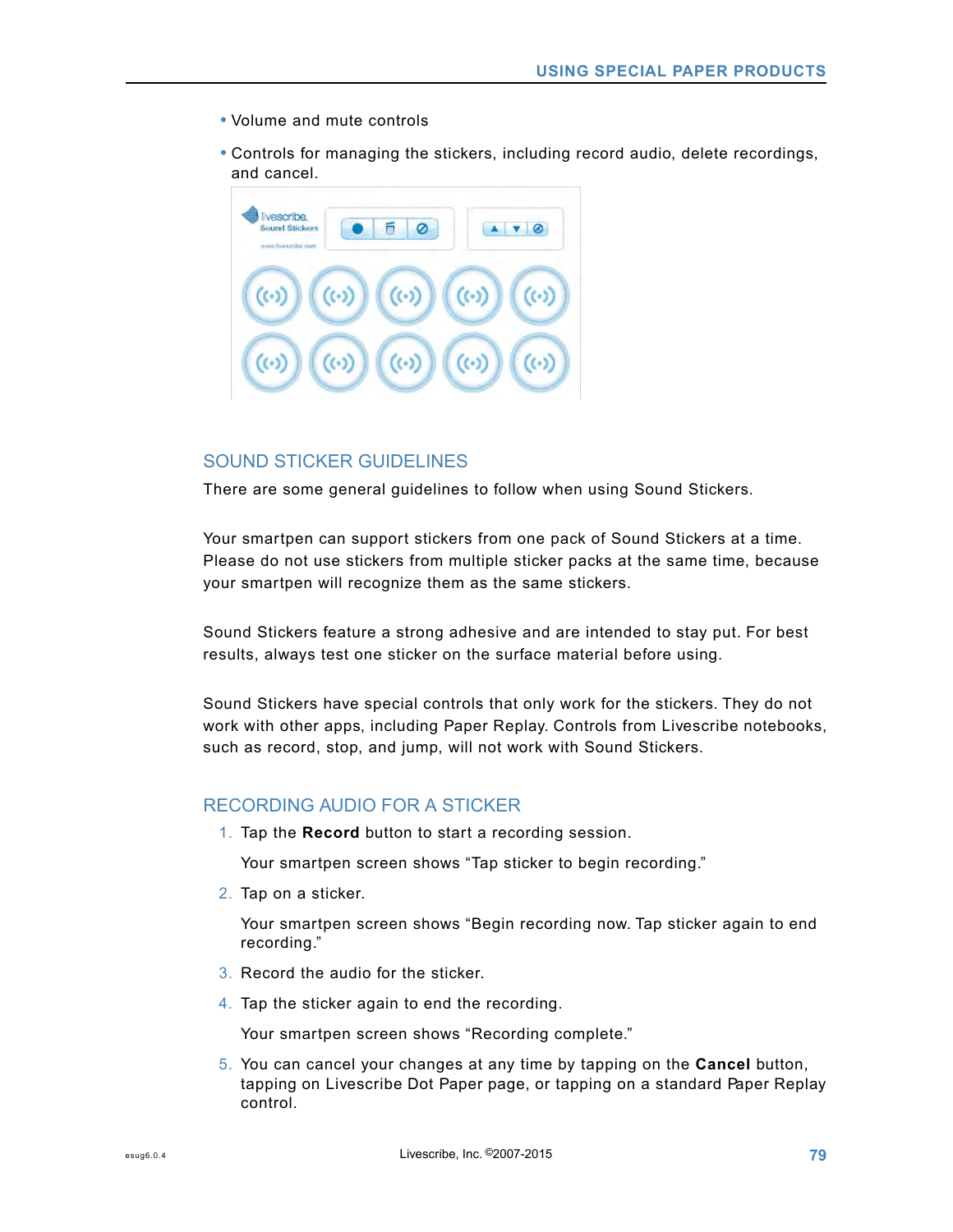#### **One-Step Recording**

You can bypass using the **Record** button and use tap-and-hold recording instead.

- 1. Change the **One-step recording** option in the **Advanced Settings** menu.
- 2. Tap and hold on a Sound Sticker for two (2) seconds.

The recording starts.

- 3. Record the audio for the sticker.
- 4. Tap the sticker again to end the recording.

Your smartpen screen shows "Recording complete."

#### **Re-Recording (Over-Writing) Audio**

Sound Stickers prohibits recording over an existing recording as a safety precaution. To record over an existing recording, first delete the recording and then record again.

If you would like to record directly over existing recordings, you can change the Overwriting option in the **Advanced Settings** menu.

## PLAYING BACK AUDIO OF A STICKER

You can play back, pause, and rewind audio recorded for a sticker.

- 1. To begin playback, tap on the sticker.
- 2. To pause playback, tap on the sticker again.
- 3. To resume playback, tap again.
- 4. To rewind and start playback from the beginning, double-tap on the sticker.

# DELETING RECORDINGS FROM A SOUND STICKER

1. Tap the **Delete** button.

Your smartpen screen shows "Tap the sticker you wish to delete."

2. Tap the sticker you wish to delete.

Your smartpen screen shows "Audio for this sticker will be deleted. Tap again to confirm."

3. Tap the sticker again to confirm.

Deleted recordings are permanently removed from your smartpen. They are not transferred to Echo Desktop and cannot be retrieved from the smartpen or any other source.

Your smartpen screen shows "Audio deleted."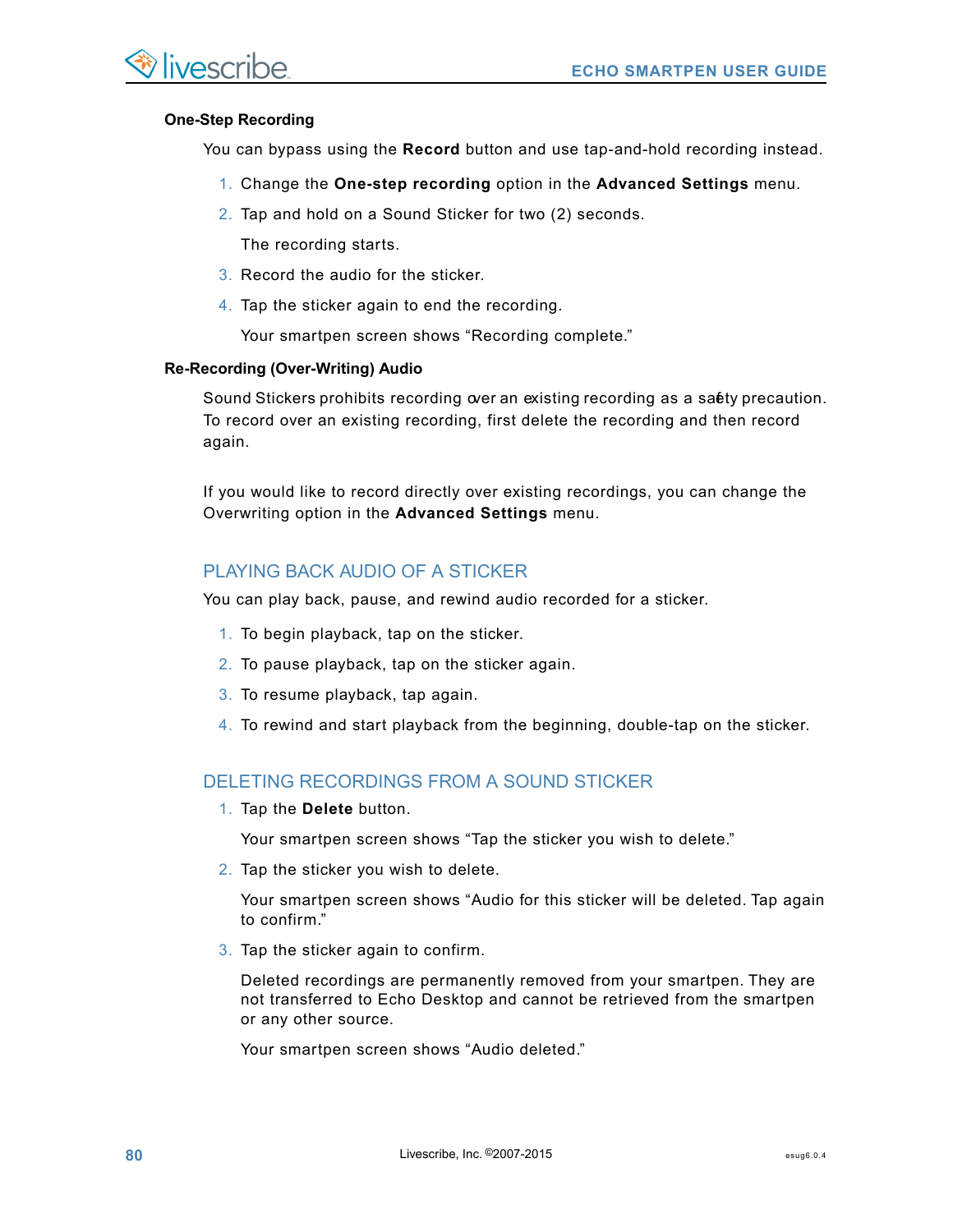#### **Deleting All Recordings from All Stickers**

You can delete all recordings from your stickers.

Deleted recordings are permanently removed from your smartpen. They are not transferred to Echo Desktop and cannot be retrieved from the smartpen or any other source.

- **•** Delete the recordings individually for each sticker, or
- **•** Use the **Advanced Settings** to delete all stickers.

## ADVANCED SETTINGS

You change how you record and delete recordings using the **Advanced Settings** menu.

- 1. Double-tap  $\bigoplus$  on the center of a Nav Plus go to the Main Menu.
- 2. Tap down  $\frac{1}{\phi}$  to locate the **Applications** menu.
- 3. Tap right  $\frac{1}{2}$  to view the first of your Store apps.
- 4. Tap down  $\frac{1}{\sqrt{6}}$  to scroll through other apps and locate the Sound Stickers.
- 5. Tap right  $\frac{1}{2}$  to select and launch it.
- 6. Tap down  $\frac{1}{6}$  to the **Settings** menu. Choose from the available options.
- 7. Tap right  $-\frac{1}{2}$  and then tap down  $-\frac{1}{4}$  to scroll through options.

Options are:

- **•** Turn one-step recording on or off
- **•** Turn overwriting on or off
- **•** Delete ALL stickers
- 8. Tap right  $\frac{1}{2}$  to select and change the option.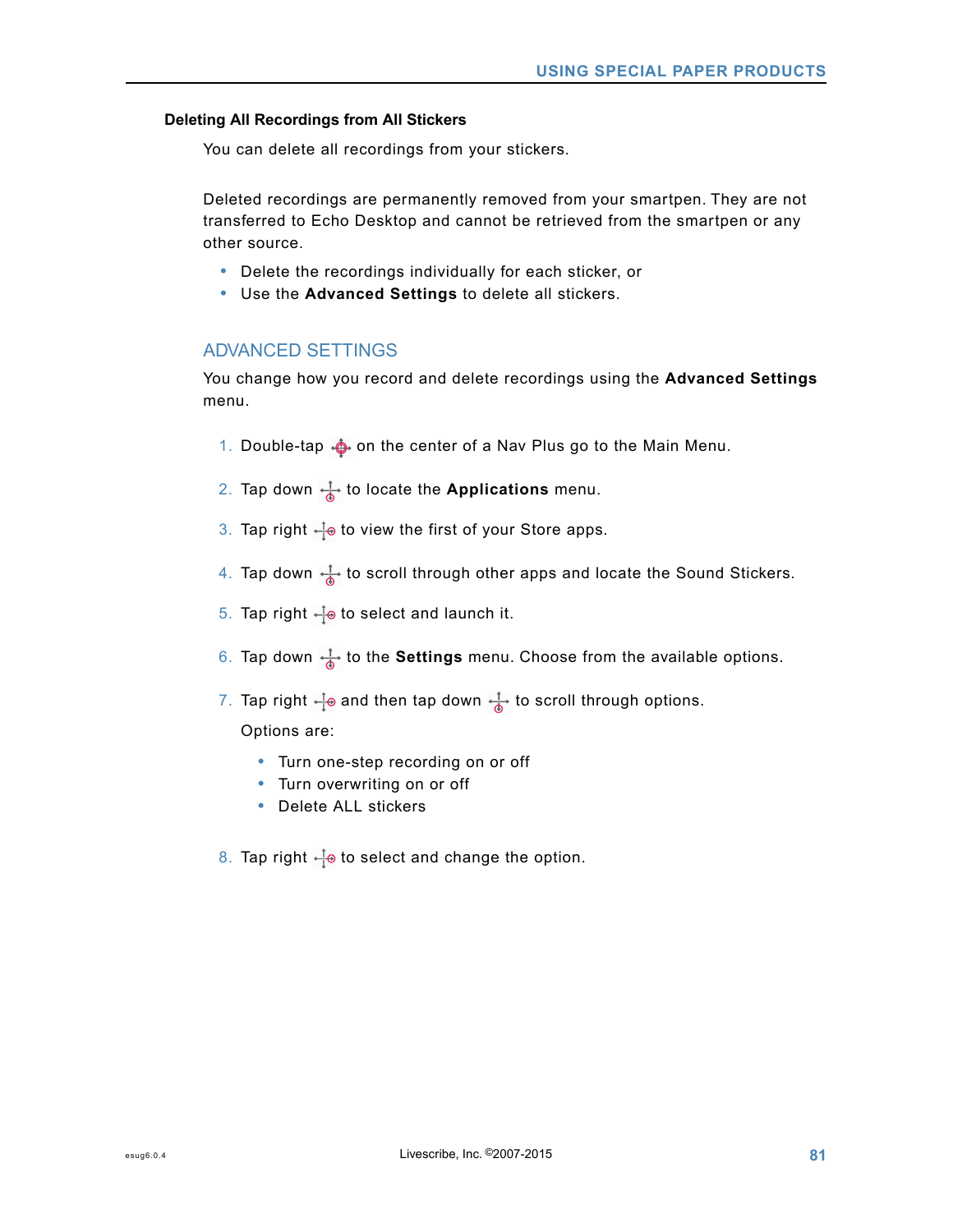# **SMARTPEN MAINTENANCE AND SAFETY**

You should regularly maintain your smartpen and be aware of how to use it safely.

# **MAINTAINING YOUR SMARTPEN**

- **•** Use Livescribe-approved ink cartridges only.
- **•** Carry your smartpen in a protective case.
- **•** Transfer your important notes and audio from your smartpen to your Echo Desktop often so that you have a backup copy on your computer. Also, backup your computer's files regularly.
- **•** Use your smartpen regularly. Your smartpen contains a lithium-ion battery which is not replaceable. If left in an uncharged state for an extended period of time, the battery will lose its capacity. You can prevent this by going through a complete cycle each month by draining the smartpen all the way down, then giving it a complete charge for 2.5 hours. If you need to store your smartpen for a while, please make sure it's fully charged before doing so.
- **•** Do not attempt to charge your smartpen via any other means other than the included Micro USB cable or a standard Micro USB cable. (Pulse smartpens use the USB charging cradle.)
- **•** Keep your smartpen firmware current by installing any updates so you'll have the best experience.
- **•** If your smartpen has been in an extremely cold environment, allow it to warm up for a few hours before powering it on.
- **•** Low humidity environments can lead to static electricity; high humidity environments can lead to condensation - both of which are harmful to your smartpen.

# CLEANING YOUR SMARTPEN

Clean your smartpen by strictly following these instructions.

- 1. If your smartpen acts sluggish or non-responsive when you interact with the printed paper controls, there may be dirt in the infrared camera lens area. Gently clean the lens with an alcohol wipe or cotton swab.
- 2. Regularly clean the exterior of your smartpen with a clean, soft cloth dampened lightly with water. While cleaning, do not pour water on your smartpen or submerge the smartpen in water. Your smartpen is not waterproof. Exposure to water inside the smartpen will damage the electronic components and nullify your warranty. Do not leave the smartpen exposed in damp environments.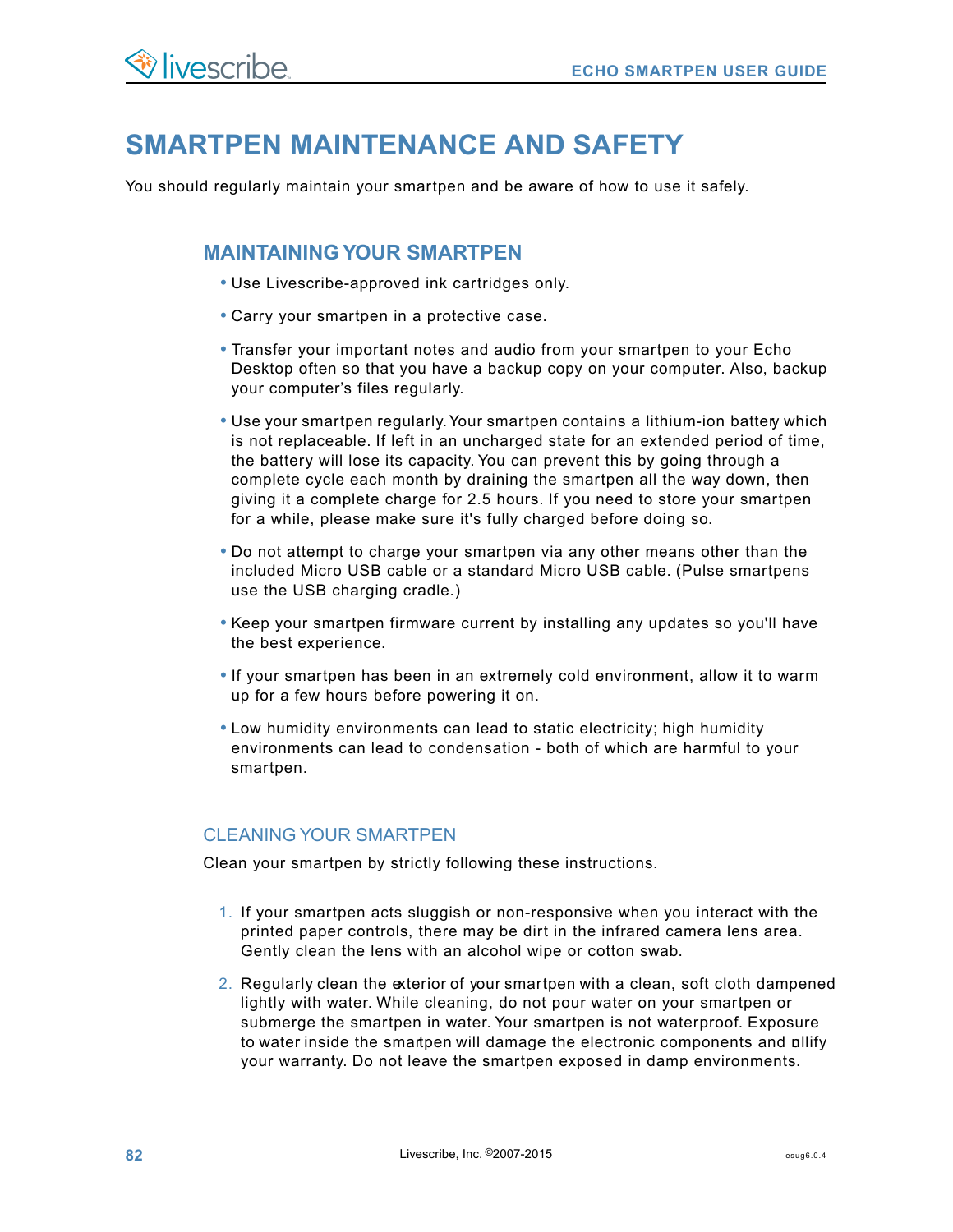# STORING SMARTPENS

Below are some recommendations for preparing and storing smartpens when they are not used for a long period of time.

- **•** Fully charge each smartpen prior to placing them in storage.
- **•** Store smartpens in a location that does is dry and not excessively hot or cold. Excessive heat or cold may adversely affect the battery performance.
- **•** Keep the accessories with the smartpens so they are not lost.

# **REDUCING ELECTROSTATIC DISCHARGE (ESD)**

Electrostatic discharge (ESD) can cause damage to electronic deices if discharged into the device. Static electricity is an electrical charge caused by the buildup of excess electrons on the surface of a material. Even a small amount of ESD can harm circuitry, so when working with electronic devices, take measures to help protect your electronic devices from ESD harm.

Any electronic device that contains an external entry point for plugging in anything from cables to docking stations is susceptible to ESD. Devices that you carry with you, such as your mobile phone, build up ESD in a unique way because the static electricity that builds up on your body is automatically passed to the device. Then, when the device is connected to another device such as a docking station, ESD discharge can occur.

Conditions that can contribute to the buildup of static electricity in the environment include the following:

- **•** Low relative humidity.
- Material type. (The type of materal gathering the charge For example, synthetics are more prone to static buildup than natural fibers like cotton.)
- **•** The speed with which you touch, connect, or disconnect electronic devices.
- **•** While you should always take appropriate precautions to discharge static electricity, if you are in an environment where you notice ESD, you may want to take extra precautions to protect your electronic equipment against ESD.

Follow these guidelines to reduce the occurrence of ESD:

- **•** Discharge any built-up static electricity from yourself and your electronic devices before touching an electronic device or connecting one device to another. Livescribe recommends you take this precaution before connecting your smartpen to your computer, placing your smartpen in a cradle, or connecting it to any other device.
	- **•** Ground yourself when you are holding your mobile device by simultaneously touching a metal surface that is at earth ground. For example, if your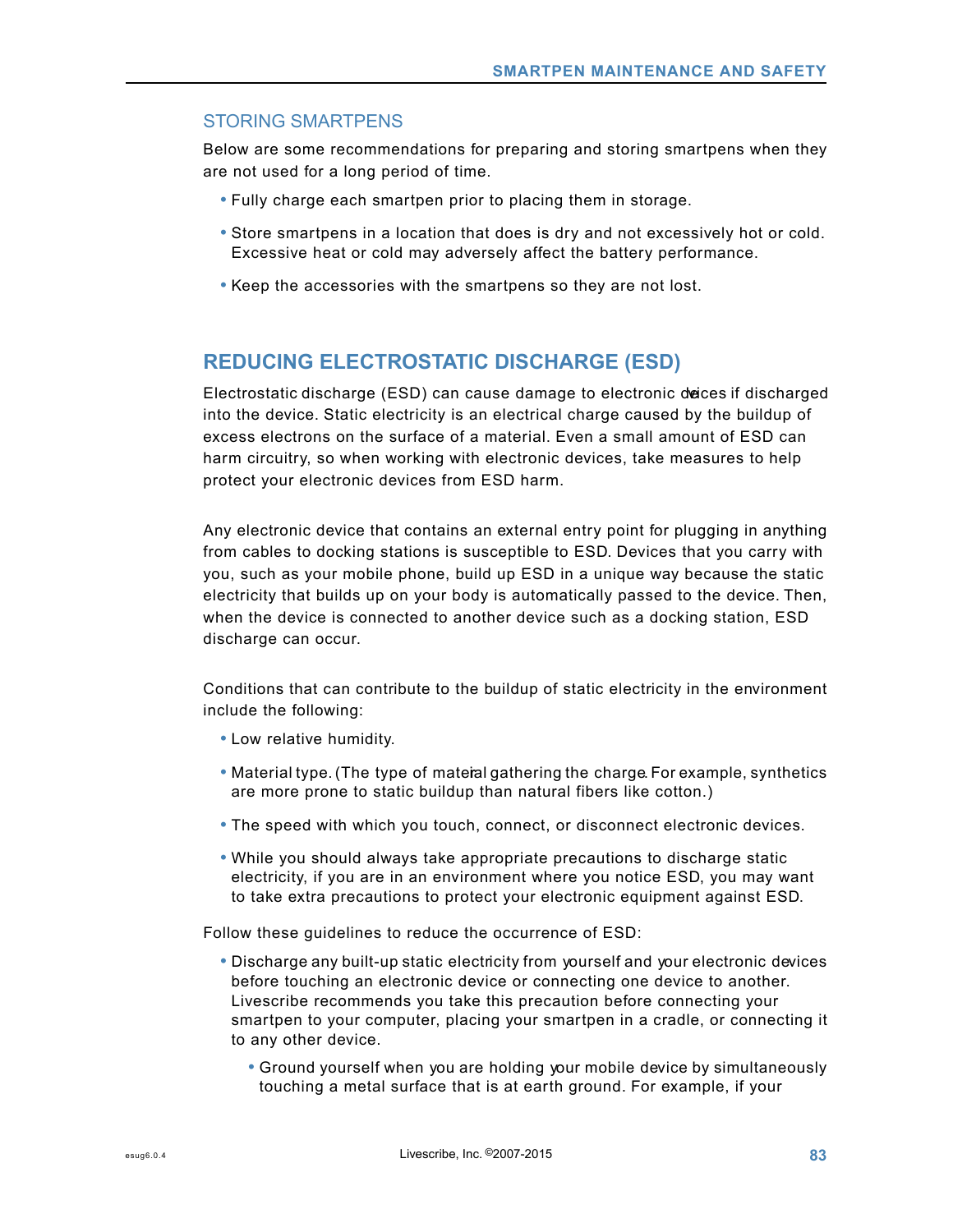computer has a metal case and is plugged into a standard three prong grounded outlet, touching the case should discharge the ESD on your body.

- **•** Increase the relative humidity of your environment.
- **•** Install ESD-specific prevention items, such as grounding mats.

# **SAFETY**

**Caution:** Failure to follow these safety instructions could result in fire, electric shock, or other injury or damage.

The smartpen may be damaged by improper handling or storage. Do not drop, throw, bend, crush, deform, puncture or open the smartpen. Failure to follow these instructions could result in electric shock, fire, personal injury, property damage or damage to your smartpen, as well as voiding your limited warranty. It is also essential that you take proper care of the smartpen to ensure its usability.

- **•** Do not drop your smartpen or allow any other kind of strong impact. Doing so can severely damage your smartpen or prevent it from working properly.
- **•** Do not place your smartpen in any area where it could be crushed (such as a back pocket, bottom of backpack, and so on.)
- **•** Do not store your smartpen in extreme high or low temperatures. Store it in a cool, dry place.
- **•** Do not expose your smartpen to water or any other liquids. It is not water-proof or water resistant. Do not leave it in damp conditions.
- **•** Do not dispose of your smartpen in a fire, as the battery may explode or ignite.Do not dispose of this product in the ush. As with any product containing batteries, check with your local waste or recycling company to determine the correct disposal method and location in your area.

# **WARNINGS**

**Do not attempt to do any repairs yourself.** Do not attempt to open the smatpen, disassemble it, remove the battery, or attempt to replace the battery yourself. This runs the risk of electric shock, fire, personal injury, property damage or damage to your smartpen, as well as voiding the limited warranty. There are no user-serviceable components inside and any attempt to open your smartpen voids the warranty.

**Hearing Notice**: Long-term exposure to the playback of loud recordings, at high volume, may result in permanent hearing loss. When using earbuds or headphones, Livescribe recommends that your listen to recordings at moderate volumes. Set the volume to a safe level. A rule of thumb is that the recorded audio should not be so loud that you cannot hear people speaking to you.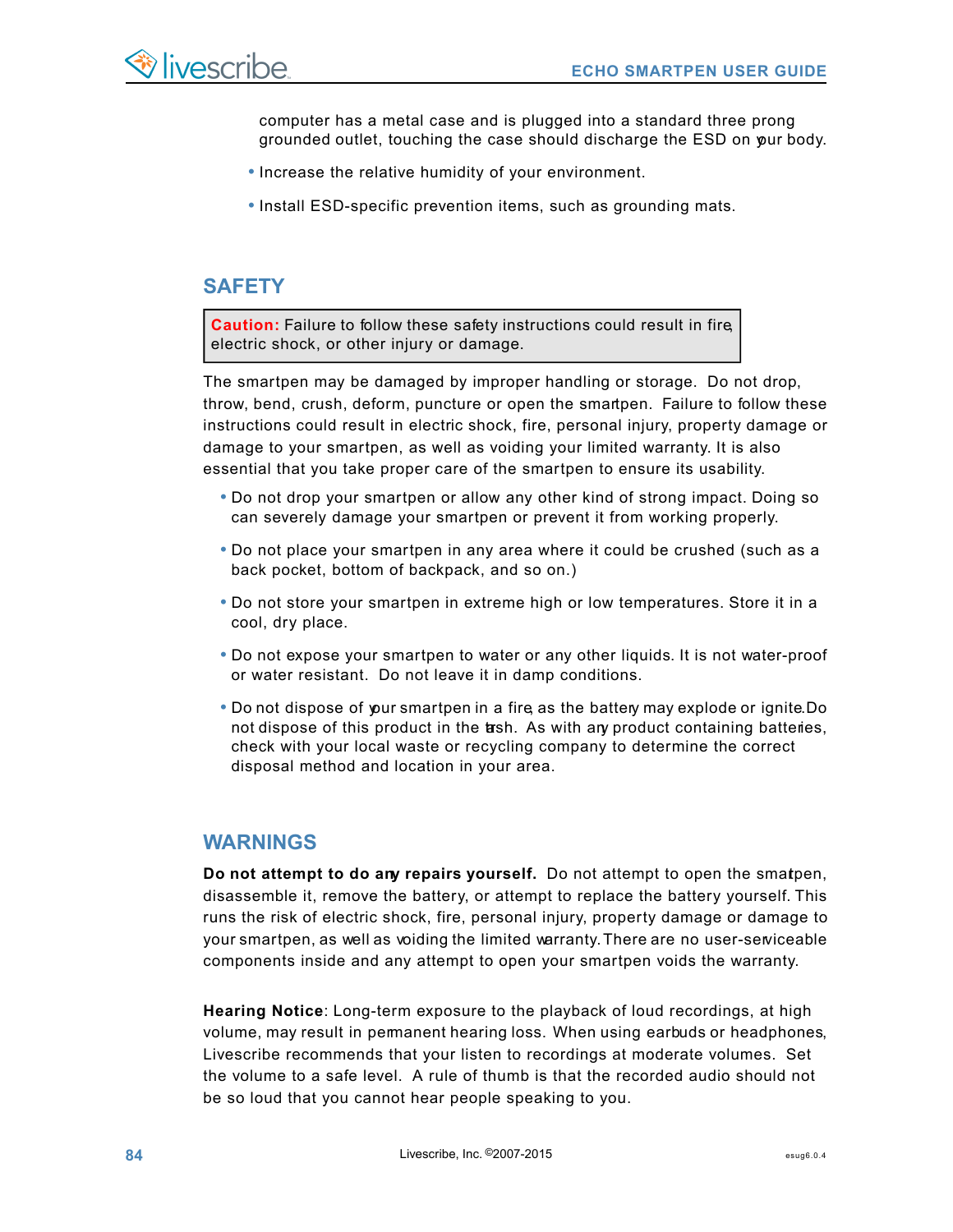**Do not attempt to access the battery**. The rechargeable battery is not accessible and is not intended to be removed, replaced, or touched. The battery contents can be hazardous if ingested. The battery technology is combustible and only chemical fire retardants or sand should be used to extinguish flames. Do not use water. If the battery leaks, do not allow the liquid to come in contact with the skin or eyes. If it does come in contact with skin or eyes use large amounts of water to wash the affected area and immediately seek medical advice.

**Caution:** Do not mutilate, puncture, or dispose of batteries in fire. The batteries can burst or explode, releasing hazardous chemicals. Discard used batteries according to the manufacturer's instructions and in accordance with your local regulations.

Varning: Eksplosionsfara vid felaktigt batteribyte. Använd samma batterityp eller en ekvivalent typ som. rekommenderas av apparattillverkaren. Kassera använt batteri enligt fabrikan-tens instruktion.

Advarsel! Lithiumbatteri—Eksplosionsfare ved fejlagtig håndtering. Udskiftning må kun ske med batteri af same fabrikat og type. Levér det brugte batteri tilbage tilleverandøren.

Varoitus: Paristo voi räjähtää, jos se on virheellisesti asennettuVaihda paristo ainoastaan valmistajan suosittelemaan tyyppiin. Hävitä käytetty paristo valmistajan ohje-iden mukaisesti.

Advarsel: Eksplosjonsfare ved feilaktig skifte av batteri. Benytt samme batteritype eller en tilsvarende type anbefait av apparatfabrikanten. Brukte batterier kasseres i henhold til fabrikantens instruksjoner.

Waarschuwing! Bij dit produkt zijn batterijen geleverd. Wanneer deze leeg zijn, moet u ze niet weggooien maar inleveren als KCA.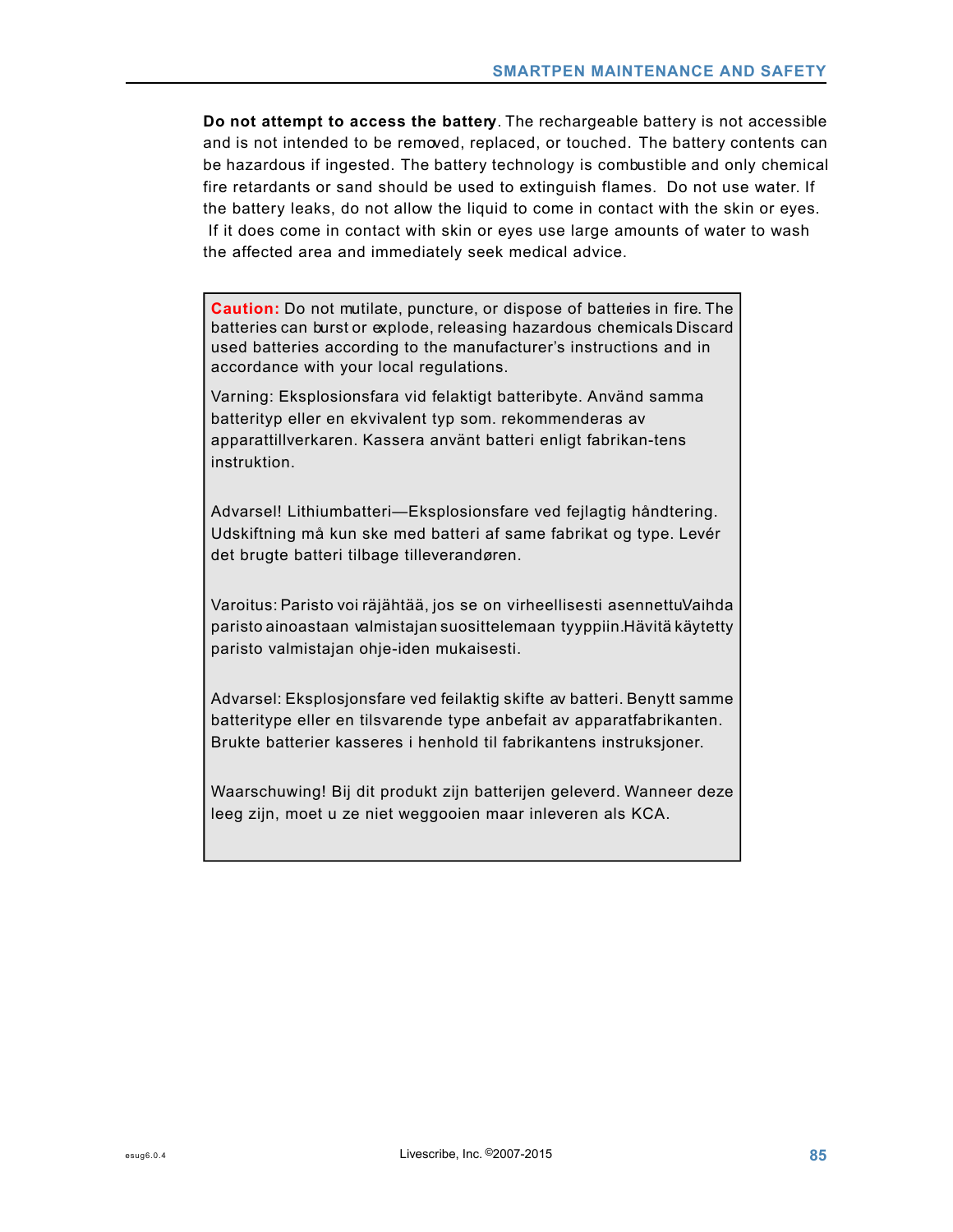# **MANAGING STORAGE ON A SMARTPEN**

You can view and manage the data and applications stored on your smartpen.

# **VIEWING SMARTPEN STORAGE WITH THE STORAGE BUTTON**

- 1. Start your smartpen.
- 2. Some Livescribe notebooks have a Storage button. Look at your Livescribe notebook to see if it has a **Settings** area with a Storage button in it. If so, do the following.
- 3. Tap the Storage button  $\sqrt{\frac{2}{\pi k}}$  once to see amount of remaining storage in megabytes.
- 4. Tap a second time to see the remaining recording time based on the current audio (recording) quality settings.

If available space is less than 1 MB, your smartpen shows storage in available KB.



If you see the circled exclamation mark indicator on the right side of the display, check your available storage on the smartpen as it is almost full.



# **VIEWING SMARTPEN STORAGE WITH A SHORTCUT**

1. Double-tap  $\bigoplus$  on the center of a Nav Plus.

Your smartpen shows the Shortcut indicator in the **Main Menu**. It is waiting for you to write a Shortcut.



2. Within three (3) seconds, write the word "storage."

Using its predictive text feature, your smartpen shows the first command that matches your written input In this case, storage is displayed as soon as you write an "s". As soon as you see the command you want on the display, you can stop writing.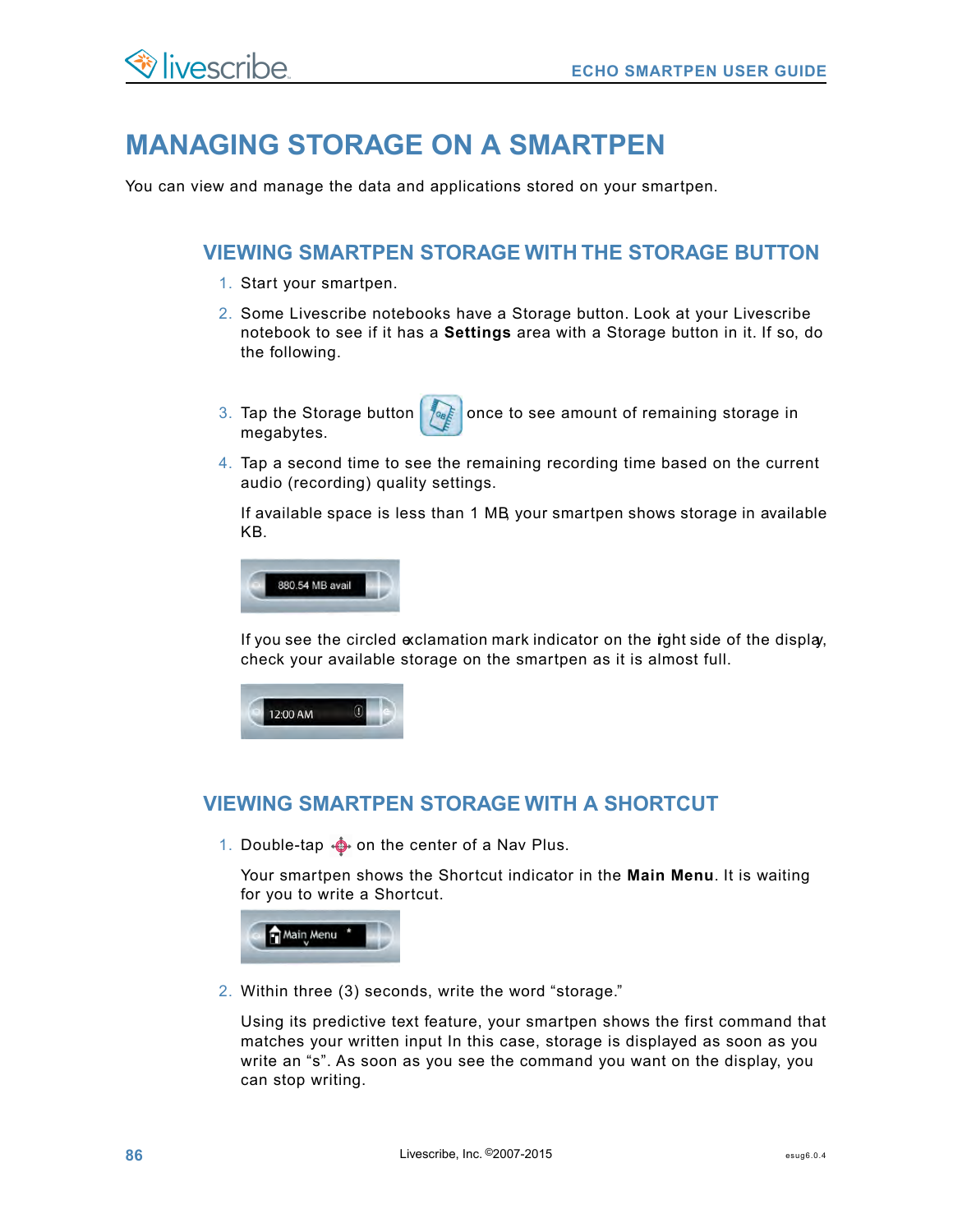

3. Tap right  $\frac{1}{2}$  on the Nav Plus, or double-tap *on any Livescribe paper*.

If available space is less than 1 MB, your smartpen shows storage in available KB.

If you see the circled exclamation mark indicator on the right side of the display, check your available storage on the smartpen as it is almost full.

Your smartpen shows the available storage.



When you create a Shortcut, it becomes an active button that you can tap to repeat the application or command.The same is true for Launch Line Shortcuts you create.

# **DELETING AUDIO RECORDINGS FROM A SMARTPEN**

If you wish to delete sessions from your smartpen for any reason, such as managing storage, we recommend that you transfer your notes to Echo Desktop and then delete Paper Replay sessions from your smartpen.

When you delete a session from the smartpen, your paper notes linked to that file no longer plays back the Paper Replay audio that was previously linked to that ink. However, as long as you have transferred your notes to Echo Desktop, you can continue to replay your notes from your computer.

**Note:** You cannot retrieve a session after you delete it from both the smartpen and Echo Desktop. Deleting sessions does not affect the notes on the smartpen - they remain on the smartpen until you archive the notebook.

There are various ways to delete Paper Replay sessions from the smartpen:

**•** Use a Echo Desktop to remove the smartpen session.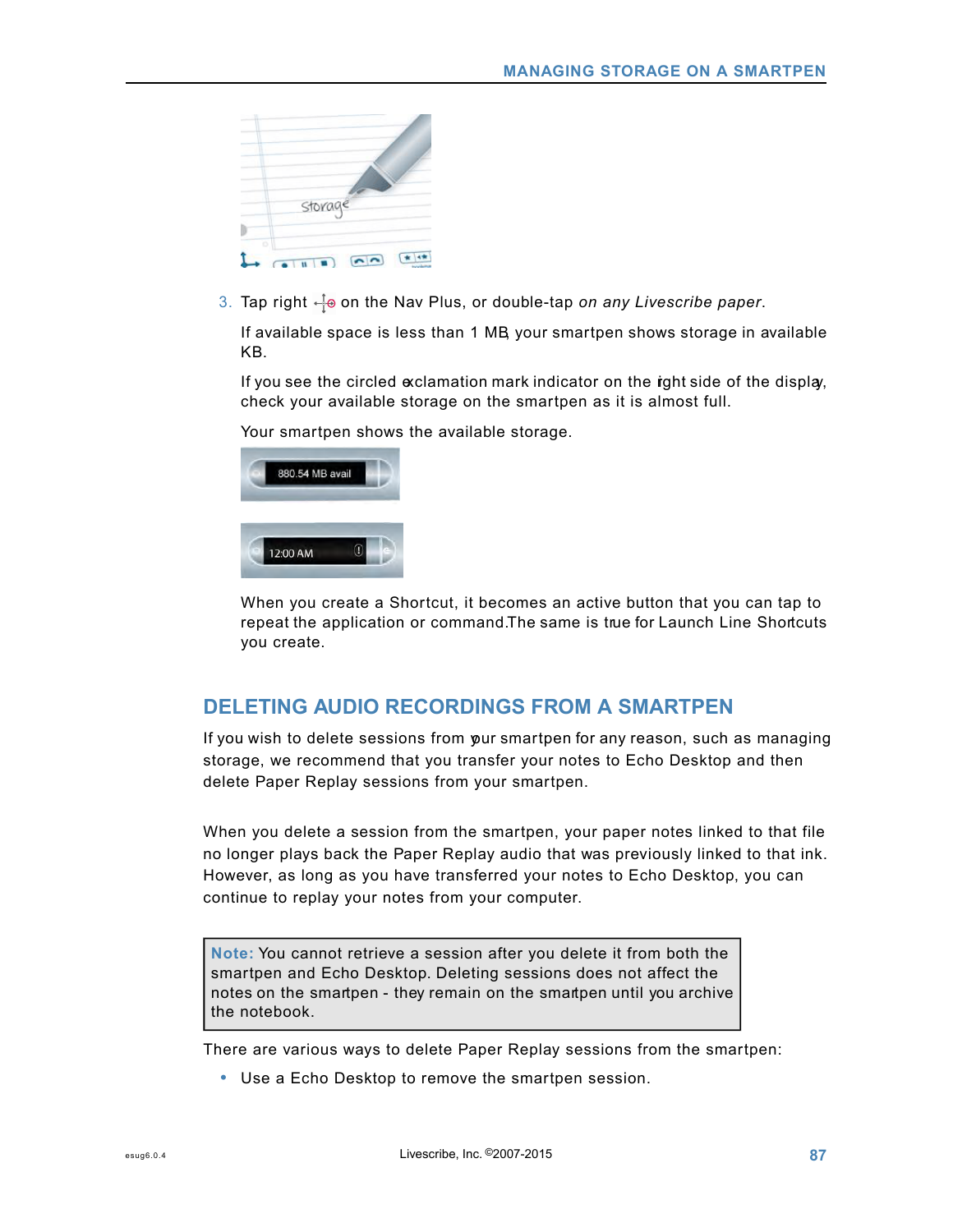

- **•** Archive your paper product. This removes all Paper Replay sessions from your smartpen for that paper product.
- **•** Using the **Main Menu** on the smartpen.
- Using the Delete Current Session shotcut to delete the most-recently accessed session.

# **DELETING AUDIO RECORDINGS FROM A SMARTPEN WITH THE NAV PLUS**

1. Double-tap  $\hat{\Phi}$  on the center of a Nav Plus to go to the Main Menu.



2. Tap down  $\frac{1}{4}$  to scroll through the apps on your smartpen until Paper Replayis displayed.



- 3. Tap right  $\frac{1}{2}$  to launch Paper Replay.
- 4. Tap down  $\frac{1}{\theta}$  to locate Delete session from the menu.



- 5. Tap right  $\frac{1}{2}$  to browse sessions.
- 6. Tap down  $\frac{1}{6}$  to scroll through a list of sessions.



7. Locate the session to delete.



- 8. Tap right  $\frac{1}{x}$  to select it.
- 9. Tap right  $\frac{1}{2}$  to confirm deletion.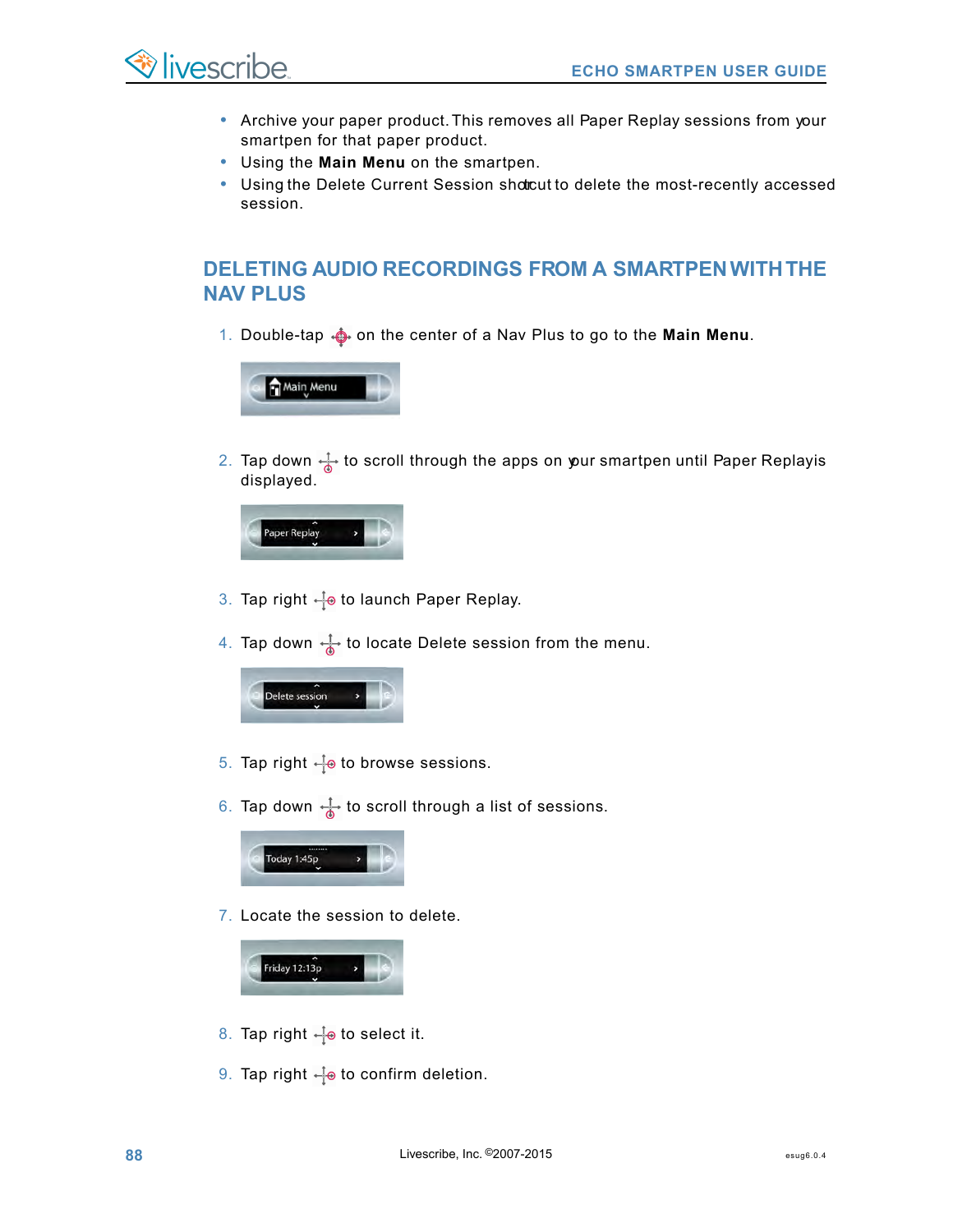

Your smartpen indicates that the session is deleted.



# **DELETING THE CURRENT AUDIO RECORDING WITH A SHORTCUT**

You can use a shortcut to delete the current session. In this context, the current session is the most recently accessed session. This is the last session that was either played or recorded.

- 1. On any Paper Replay **Stop** button, tap and hold for three seconds. Your smartpen instructs you to tap again to delete the current session.
- 2. Tap **Stop** again to confirm the deletion.

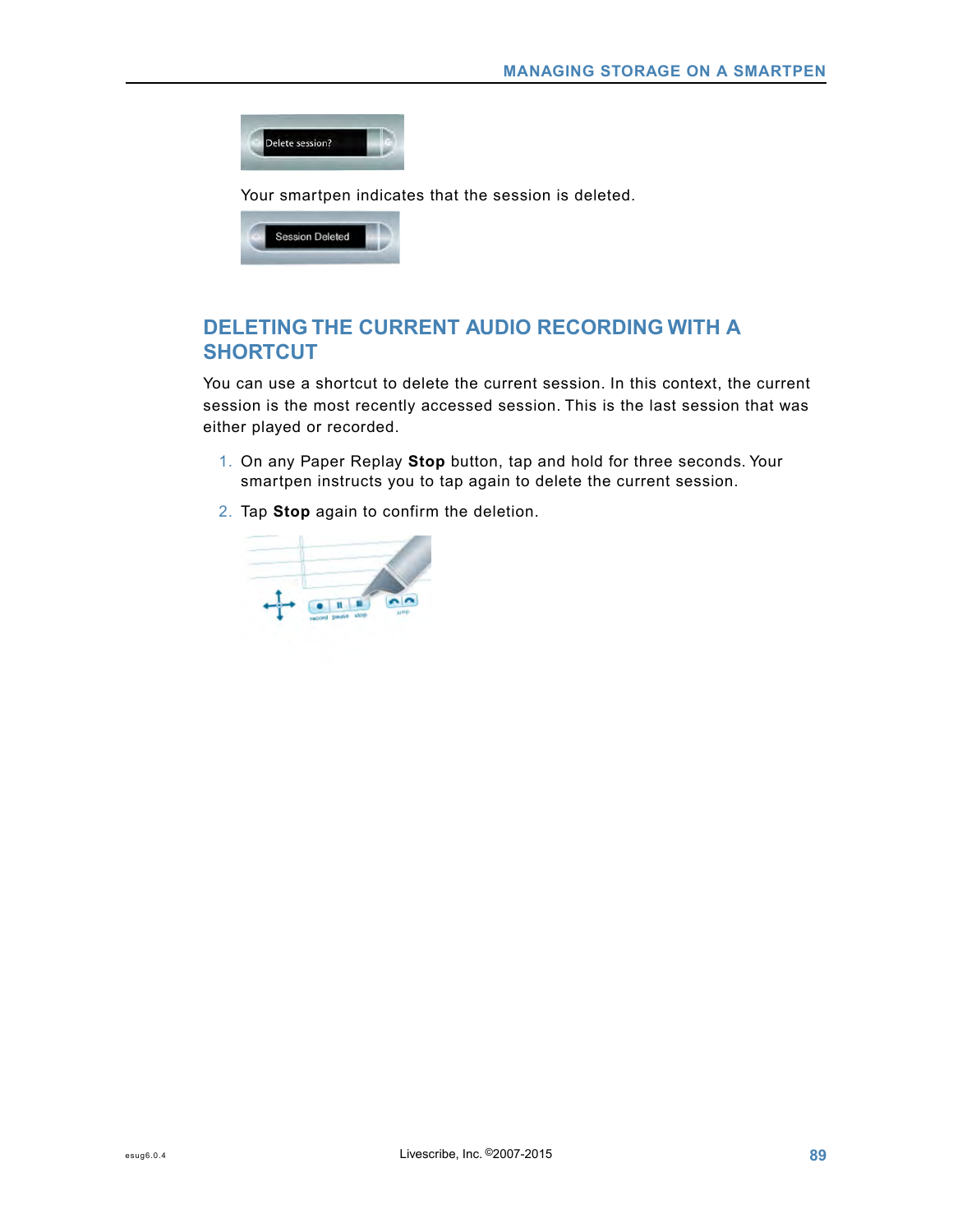# **SMARTPEN WARRANTY AND COMPLIANCE**

Livescribe provides a warranty for your smartpen and supports industry compliance standards.

# **WARRANTY**

LIMITED WARRANTY. Livescribe warrants the smartpen to be free from defects in materials and workmanship under normal use for a period of one year from the date of original direct or retail purchase. This warranty is void if the product has been damaged by accident or unreasonable use, immersion in water, neglect, abuse, improper maintenance, our other causes not arising out of defects in workmanship or materials of the product. All warranty claims are subject to: (1) you notifying Livescribe of the warranty claim within the warranty period, (2) Livescribe verifying the existence of a defect in the product and (3) receipt of alid proof of your purchase and the date of your purchase. Your exclusive remedy shall be, at Livescribe's option, to have it repaired or receive a replacement smartpen. Before returning the smartpen, please contact the Livescribe Customer Service Department for instructions.

In the event that a product under warranty is repaired or replaced, the replacement will be covered under the original warranty or for 30 days, whichever is longer. Repair or replacement is your exclusive remedy, and Livescribe's exclusive liability, under this warranty.

THE LIMITED WARRANTY SET FORTH HEREIN IS THE ONLY WARRANTY MADE TO YOU AND IS PROVIDED IN LIEU OF ANY OTHER WARRANTIES (IF ANY) CREATED BY ANY DOCUMENTATION OR PACKAGING. THIS LIMITED WARRANTY GIVES YOU SPECIFIC LEGAL RIGHTS.

DISCLAIMER OF WARRANTIES. YOU EXPRESSLY ACKNOWLEDGE AND AGREE THAT USE OF THE ECHO DESKTOP SOFTWARE, SMARTPEN AND OTHER PRODUCTS AND SERVICES IS AT YOUR SOLE RISK AND THAT THE ENTIRE RISK AS TO SATISFACTORY QUALITY, PERFORMANCE, ACCURACY AND EFFORT IS WITH YOU. EXCEPT FOR THE LIMITED WARRANTY SET FORTH ABOVE AND TO THE MAXIMUM EXTENT PERMITTED BY APPLICABLE LAW, THE ECHO DESKTOP SOFTWARE, SMARTPEN, PRODUCTS AND SERVICES ARE PROVIDED "AS IS", WITH ALL FAULTS AND WITHOUT WARRANTY OF ANY KIND, AND LIVESCRIBE AND LIVESCRIBE'S LICENSORS (COLLECTIVELY REFERRED TO AS "LIVESCRIBE") HEREBY DISCLAIM ALL OTHER WARRANTIES AND REPRESENTATIONS, EITHER EXPRESS, IMPLIED OR STATUTORY, INCLUDING, BUT NOT LIMITED TO, THE IMPLIED WARRANTIES OF MERCHANTABILITY, OF SATISFACTORY QUALITY, OF FITNESS FOR A PARTICULAR PURPOSE, OF ACCURACY, OF QUIET ENJOYMENT, AND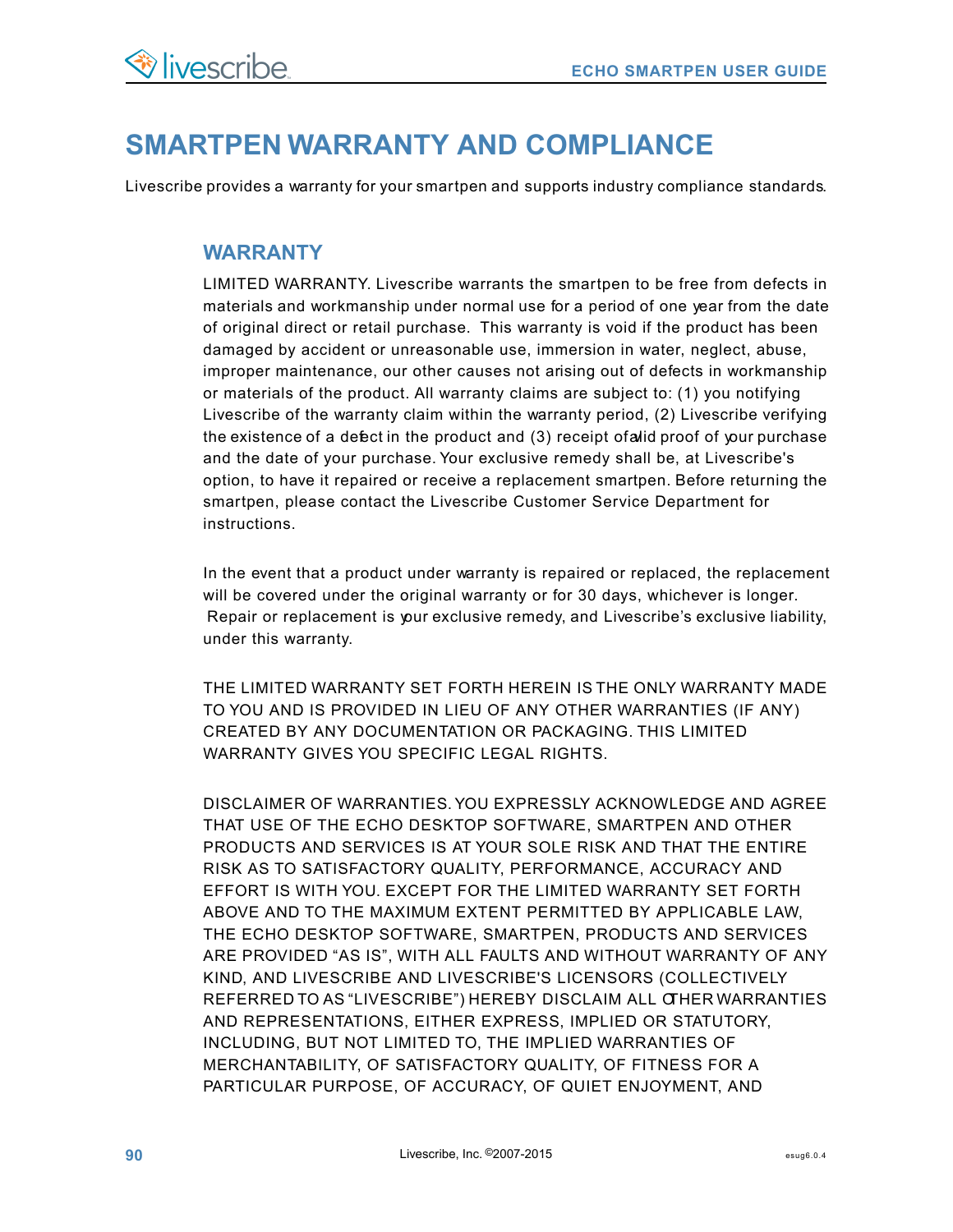NON-INFRINGEMENT OF THIRD PARTY RIGHTS. LIVESCRIBE DOES NOT WARRANT AGAINST INTERFERENCE WITH YOUR ENJOYMENT OF THE ECHO DESKTOP SOFTWARE, SMARTPEN, PRODUCTS OR SERVICES, THAT THE FUNCTIONS CONTAINED IN THE ECHO DESKTOP SOFTWARE, SMARTPEN, PRODUCTS OR SERVICES WILL MEET YOUR REQUIREMENTS, THAT THE OPERATION OF THE ECHO DESKTOP SOFTWARE, SMARTPEN OR SERVICES WILL BE UNINTERRUPTED OR ERROR-FREE, OR THAT DEFECTS IN THE ECHO DESKTOP SOFTWARE, SMARTPEN OR SERVICES WILL BE CORRECTED. NO ORAL OR WRITTEN INFORMATION OR ADVICE GIVEN BY LIVESCRIBE OR ANY LIVESCRIBE AUTHORIZED REPRESENTATIVE SHALL CREATE A WARRANTY. SHOULD THE ECHO DESKTOP SOFTWARE, SMARTPEN, OR SERVICES PROVE DEFECTIVE, YOU ASSUME THE ENTIRE COST OF ALL NECESSARY SERVICING, REPAIR OR CORRECTION.

LIMITATION OF LIABILITY. TO THE EXTENT NOT PROHIBITED BY LAW, IN NO EVENT SHALL LIVESCRIBE BE LIABLE FOR PERSONAL INJURY, OR ANY INCIDENTAL, SPECIAL, INDIRECT OR CONSEQUENTIAL DAMAGES WHATSOEVER, INCLUDING, WITHOUT LIMITATION, DAMAGES FOR LOSS OF PROFITS, LOSS OF DATA, BUSINESS INTERRUPTION OR ANY OTHER COMMERCIAL DAMAGES OR LOSSES, ARISING OUT OF OR RELATED TO YOUR USE OR INABILITY TO USE THE ECHO DESKTOP SOFTWARE, SMARTPEN, OR SERVICES, HOWEVER CAUSED, REGARDLESS OF THE THEORY OF LIABILITY (CONTRACT, TORT OR OTHERWISE) AND EVEN IF LIVESCRIBE HAS BEEN ADVISED OF THE POSSIBILITY OF SUCH DAMAGES. In no event shall Livescribe's total liability to you for all damages (other than as may be required by applicable law in cases involving personal injury) exceed the amount of fifty dollars (\$50.00). The foregoing limitations will apply even if the above stated remedy fails of its essential purpose.

# **AGENCY COMPLIANCE INFORMATION**

This device complies with Part 15 of the FCC Rules. Operation is subject to the following two conditions: (1) this device may not cause harmful interference, and (2) this device must accept any interference received, including interference that may cause undesired operation.

# US FCC STATEMENT

This device complies with part 15 of the FCC rules. Operation is subject to the following two conditions: (1) This device may not cause harmful interference, and (2) this device must accept any interference received, including interference that may cause undesired operation.

This equipment has been tested and found to comply with the limits for a Class B digital device, pursuant to Part 15 of the FCC rules. These limits are designed to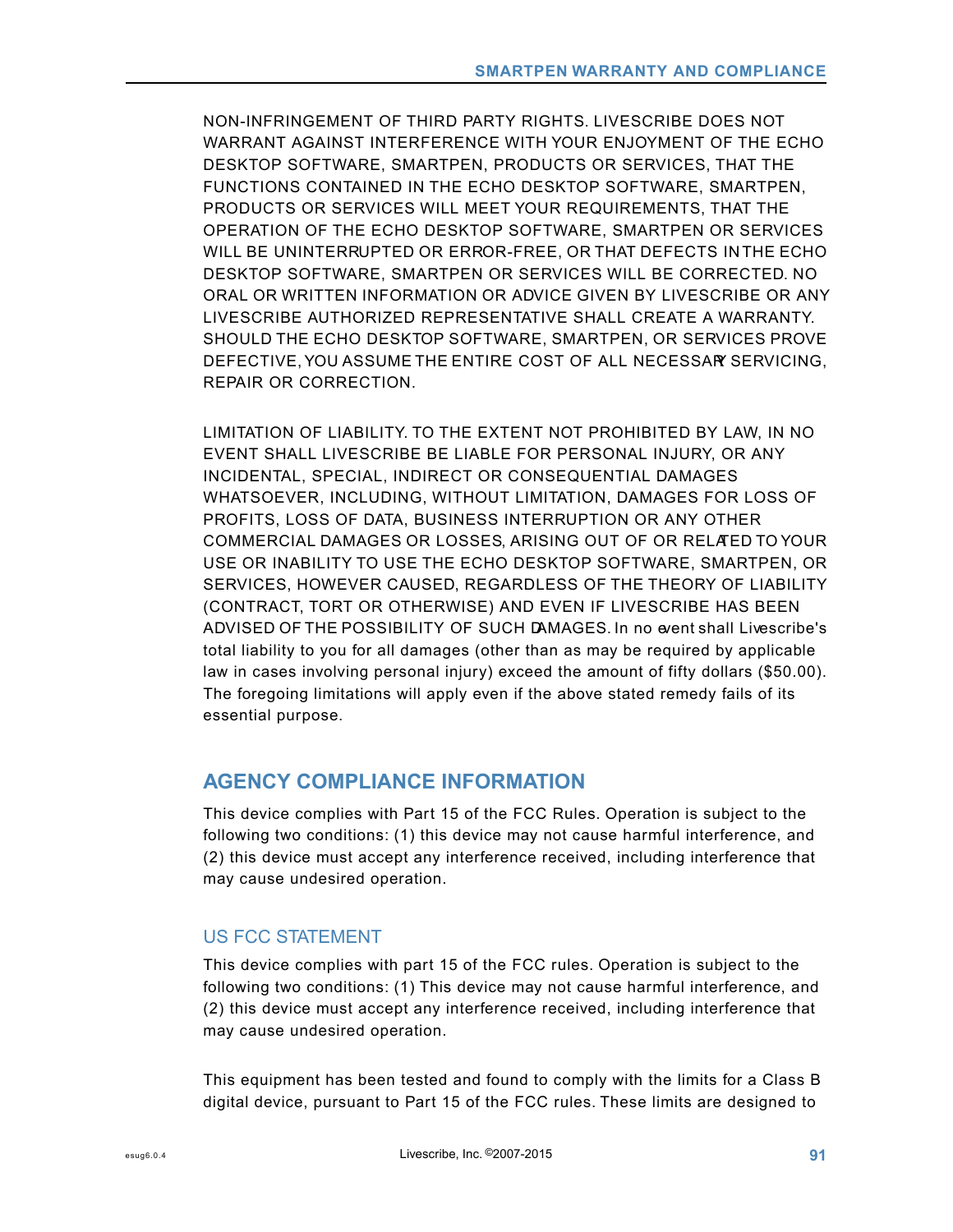provide reasonable protection against harmful interference in a residential installation. This equipment generates, uses, and can radiate radio frequency energy and, if not installed and used in accordance with the instrations, may cause harmful interference to radio communications. However, there is no guarantee that interference will not occur in a particular installation. If this equipment does cause harmful interference to radio or television reception, which can be determined by turning the equipment off and on, the user is encouraged to try to correct the interference by one or more of the following measures:

- **•** Reorient or relocate the receiving antenna.
- **•** Increase the separation between the equipment and receiver.
- **•** Connect the equipment into an outlet on a circuit different from that to which the receiver is connected.
- **•** Consult the dealer or an experienced radio/TV technician for help.
- **•** The use of shielded I/O cables is required when connecting this equipment to any and all optional peripheral or host devices. Failure to do so may violate FCC rules. Shielded I/O cables are available for the smartpen from Livescribe.

Changes or modifications not covered in this Guide must be approved in writing by the manufacturer's Regulatory Engineering Department. Changes or modifications made without written approval may void the user's authority to operate this equipment.

Responsible Party: Livescribe Inc 7677 Oakport Street, 12th Floor Oakland, CA 94621 United States of America (510) 777-0771



## CANADIAN, INDUSTRIE CANADA ICES-003 STATEMENT

This Class B digital apparatus meets all requirements of the Canadian Interference-Causing Equipment Regulations.

Cet appareil numérique de la classe B respecte toutes les aigences du Réglement sur le matériel brouilleur du Canada.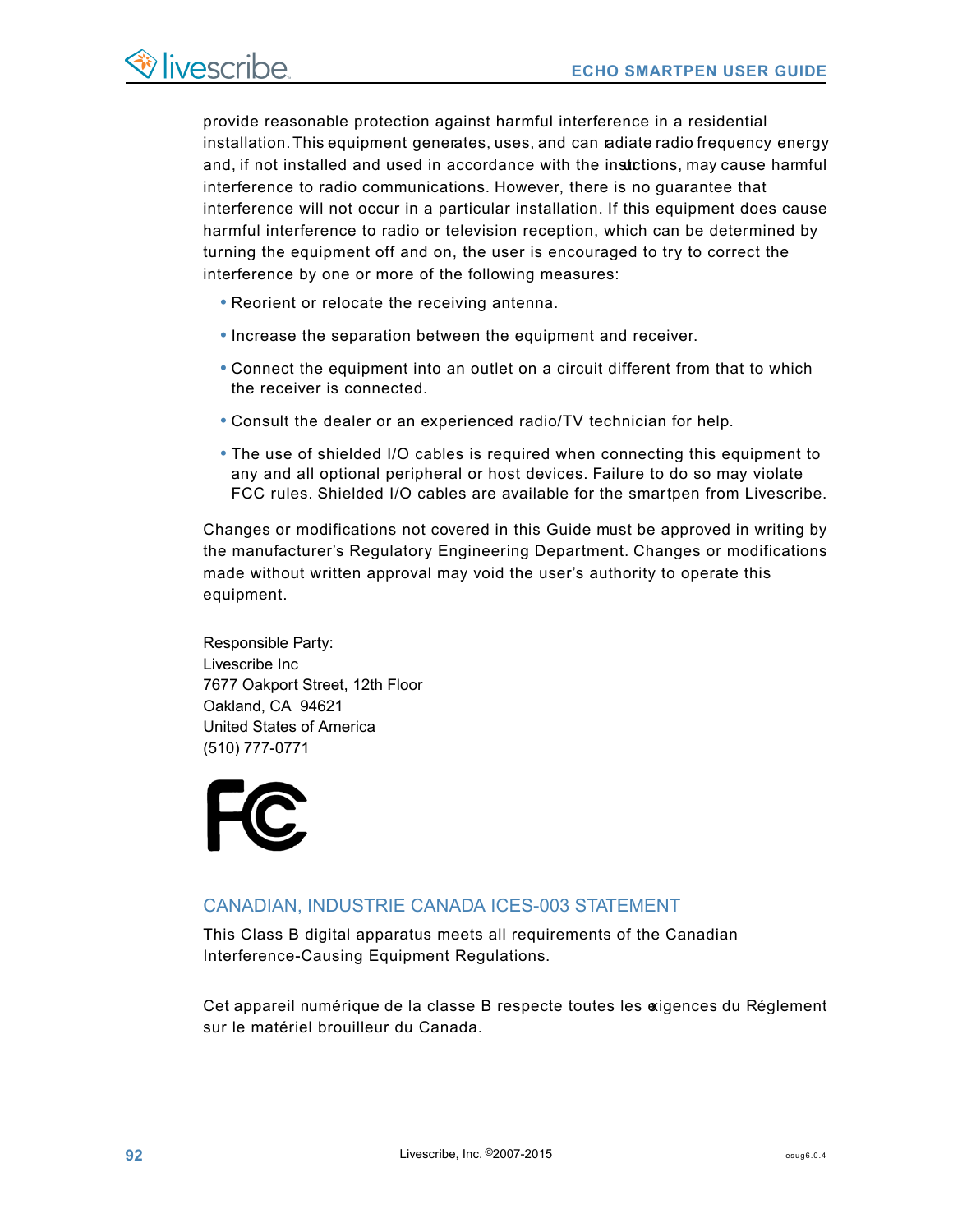#### CE DECLARATION OF CONFORMITY

Manufacturer and EU Responsible Party: Livescribe Inc 7677 Oakport Street, 12th Floor Oakland, CA 94621 United States of America (510) 777-0771

# $\epsilon$

This product was tested by Livescribe Inc. and found to comply with all the requirements of the EMC Directive 2004/108/EC.

This device conforms to the following standards: EN 55022: 2010; CISPR 22 as amended, (Class B Radiated and Conducted Emissions) EN 55024: 2010; CISPR 24 as amended, (Emissions and Immunity, as applicable) EN60950-1 and IEC 60950-1, Information technology equipment. Safety.

This device conforms to the following standards: AS/NZS CISPR22:2009 VCCI V-3 / 2011.04

#### REACH REGULATION

REACH is the Regulation for Registration, Evaluation, Authorisation and Restriction of Chemicals, which went into effect on June 1, 2007 to streamline and improve the former legislative framework for chemicals of the European Union (EU).

Thresholds and Substances of Very High Concern (SVHC) are defined in Article 7 and 57 of Regulation (EC) No 1907/2006 of the European Parliament and of the Council of 18 December 2006. The Echo smartpen has been tested to comply with the thresholds and substances of very high concern restrictions as defined by the European Chemicals Agency (ECHA).

## ROHS COMPLIANCE STATEMENT

Livescribe has determined that this product complies with the requirements of the Restriction of Hazardous Substances directive RoHS 2011/65/EU (RoHS 2) and its amendments. For additional information, contact Livescribe at the address above.

#### UL

Use only with Listed ITE.

This device conforms to the following standards: UL60950-1, First Edition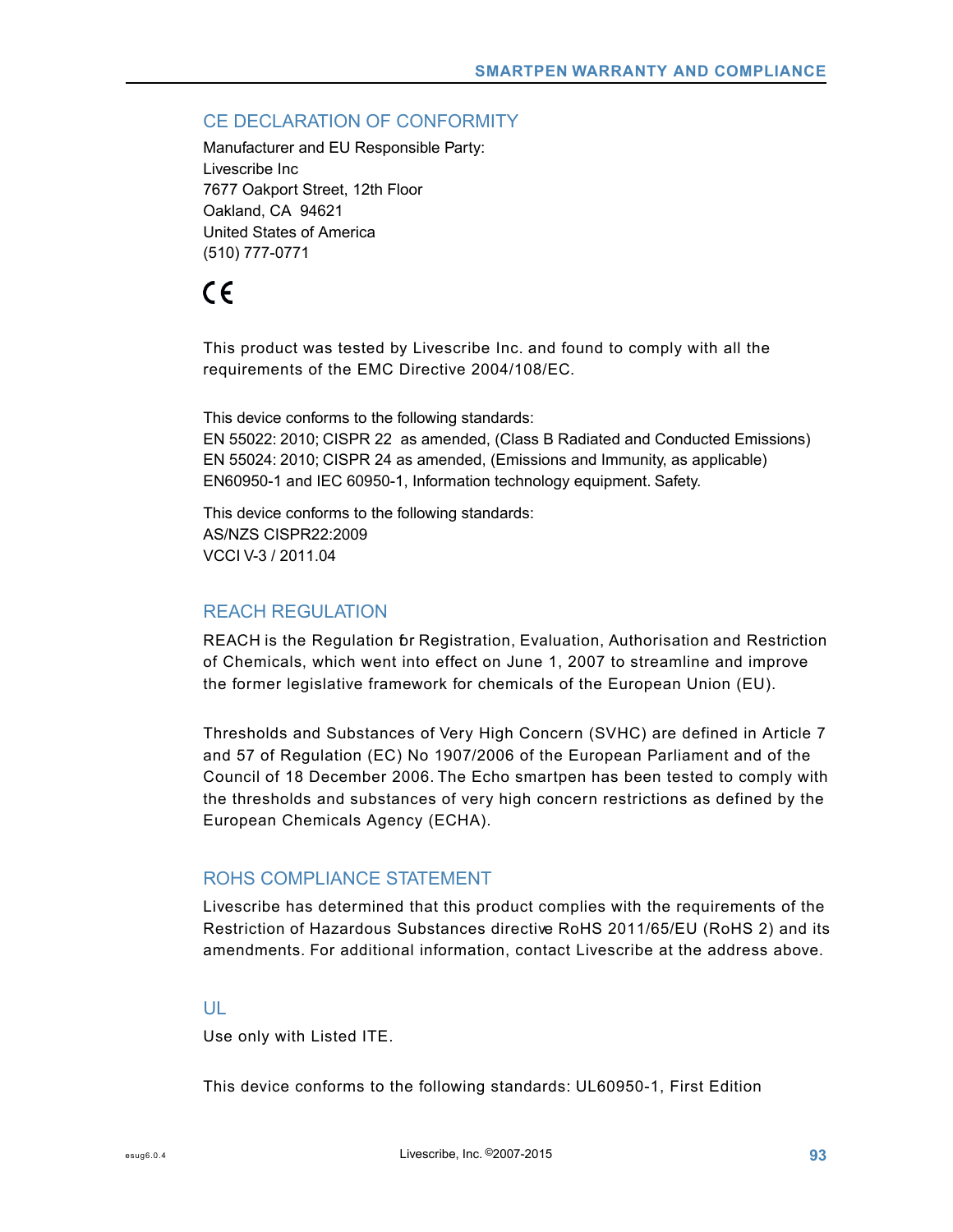# **GLOSSARY**

# **3-D recording headset**

Earphones with embedded microphones that capture multi-directional, far-field audio and place objects in the sound landscape surrounding you.

#### **archiving**

The process of moving your notes and audio for a Livescribe notebook or other paper product into an Archived Notebooks folder in the Navigation Pane. This process also deletes your notes (ink data) and audio from the Livescribe smartpen. Because of this, the Livescribe smartpen no longer interacts with the physical Livescribe paper that you archived.

#### **audio**

Sound of any kind that is captured by the Livescribe smartpen microphone.

## **Audio view**

Audio presented as a list of files with details about each.

#### **docking**

Connecting a Livescribe smartpen to a personal computer by inserting the smartpen into its charging cradle (for Pulse smartpens) or Micro-USB cable (for Echo smartpens).

#### **downloading**

Receiving content from a remote location, such as the internet.

#### **firmware**

Software that manages the internal operations of a smartpen.

#### **flash storage**

Non-volatile storage of computer files, not dependent on electric charge. Sometimes referred to as memory.

## **Flick and Scrub**

Flick and Scrub is a feature that enables fast scrolling through menu items and other displayed text on the Livescribe smartpen. This feature is useful when text presented by an App is longer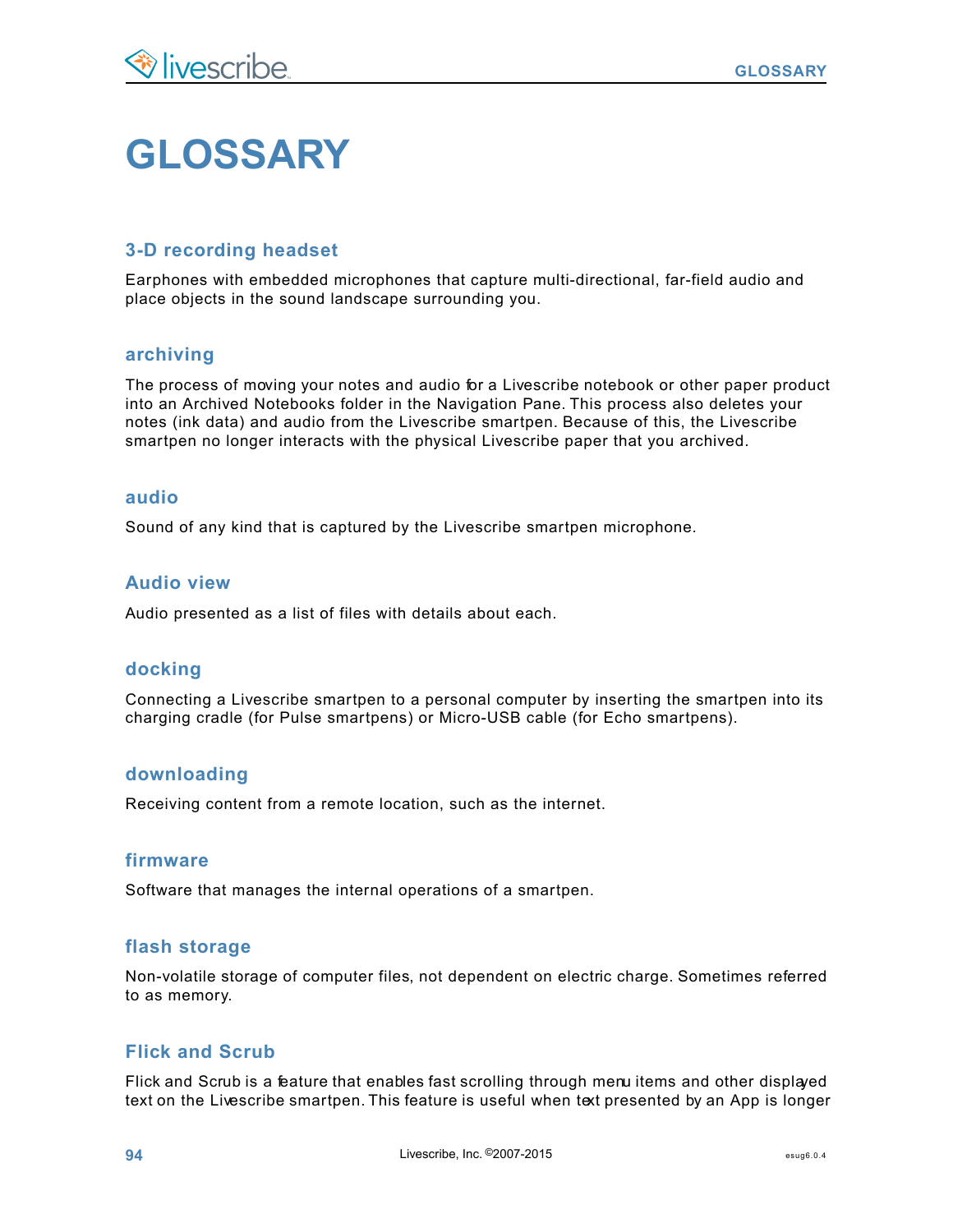than the display can show horizontally or when multiple menus, options, or items are available vertically.

## **Home**

A smartpen state in which no apps are running and the smartpen screen shows the current time and battery status. From Home, you can capture notes and invoke Launch Line. At any time, you can return your smartpen to the Home state by tapping on a Home button. This quits all currently-running apps and returns the smartpen to the Home screen.

## **Home button**

At any time, you can return your smartpen to the Home state by tapping on a Home button. This quits all currently-running apps and returns the smartpen to the Home screen. Home buttons are printed in many kinds of Livescribe notebooks. In older paper products, the Home button is a light circle just above and to the right of the Nav Plus. In newer paper products, the Home button is a icon in the shape of a house.

#### **ink**

The markings of the Livescribe smartpen ballpoint on Livescribe notebooks and other Livescribe paper.

## **Launch Line**

You can use Launch Line to quickly launch any Open Paper App installed on your smartpen. Open Paper Apps are Apps that do not require pre-printed paper controls to function. See tap around.

## **linking**

Associating a Livescribe smartpen to an instance of Echo Desktop.

## **Echo Desktop**

Software that runs on your computer to view and listen to the content you capture using a smartpen. View your notes, listen to recorded audio, manage apps, and more.

## **Livescribe Dot Paper**

Plain paper printed with microdots that enable interactivity with Livescribe smartpens.The microdots enable Livescribe smartpens to recognize and respond to areas on a page, and link handwritten notes to recorded audio.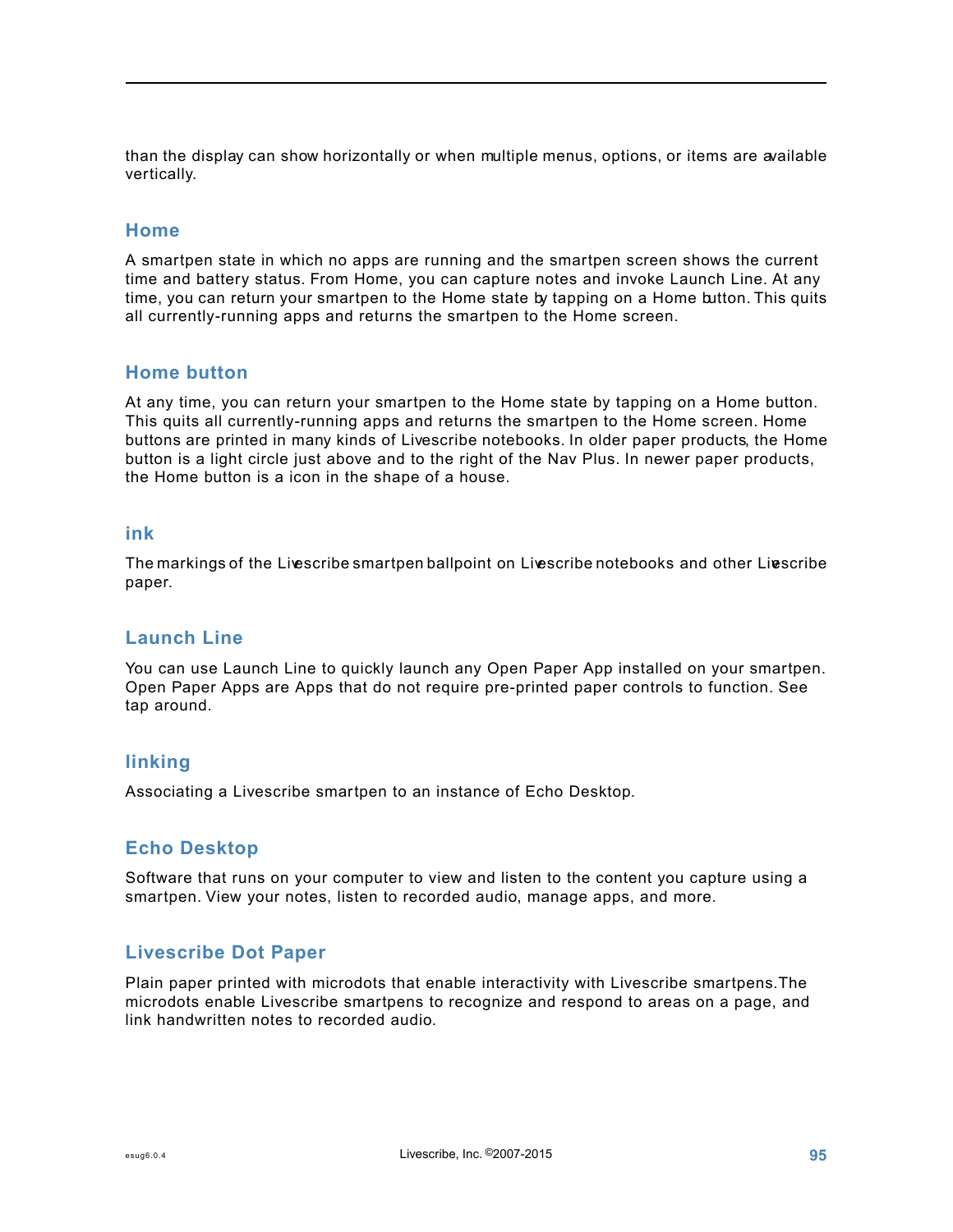## **Livescribe Echo and Pulse smartpens**

Pen-based computers with advanced processing power, audio and visual feedback, and substantial storage. Smartpens digitally-capture written notes and can record audio using the Paper Replay smartpen app.

#### **Nav Plus**

A pre-printed or hand-drawn plus sign that lets you navigate the Livescribe smartpen Apps and files.

#### **notebook status label**

An elliptical paper seal that prevents a Livescribe paper product from being opened until detached by the owner. This label defines the product status (paper type and series number), so you can be aware of potential conflict with paper products of the same status that are already in use.

#### **notes**

Anything written or drawn on Livescribe Dot Paper.

## **OLED display**

18pixel x 98pixel Organic Light Emitting Diode display screen of the Livescribe smartpen.

#### **Pages View**

A view in Echo Desktop that displays notebook pages. Notes are shown as active ink if they are linked audio.

## **Paper Replay**

An App that associates what you write on paper to audio you record.

## **Paper Replay Password**

Paper Replay Password sets a password for your Paper Replay sessions. Setting a password can prevent others from listening to your recorded audio on your smartpen.

#### **playback latency.**

when you tap your notes to play back audio, it plays from a moment five seconds before the note was actually written. This feature allows you to more accurately replay the audio because there is natural delay between the time when you hear an important point and the time when you begin writing notes.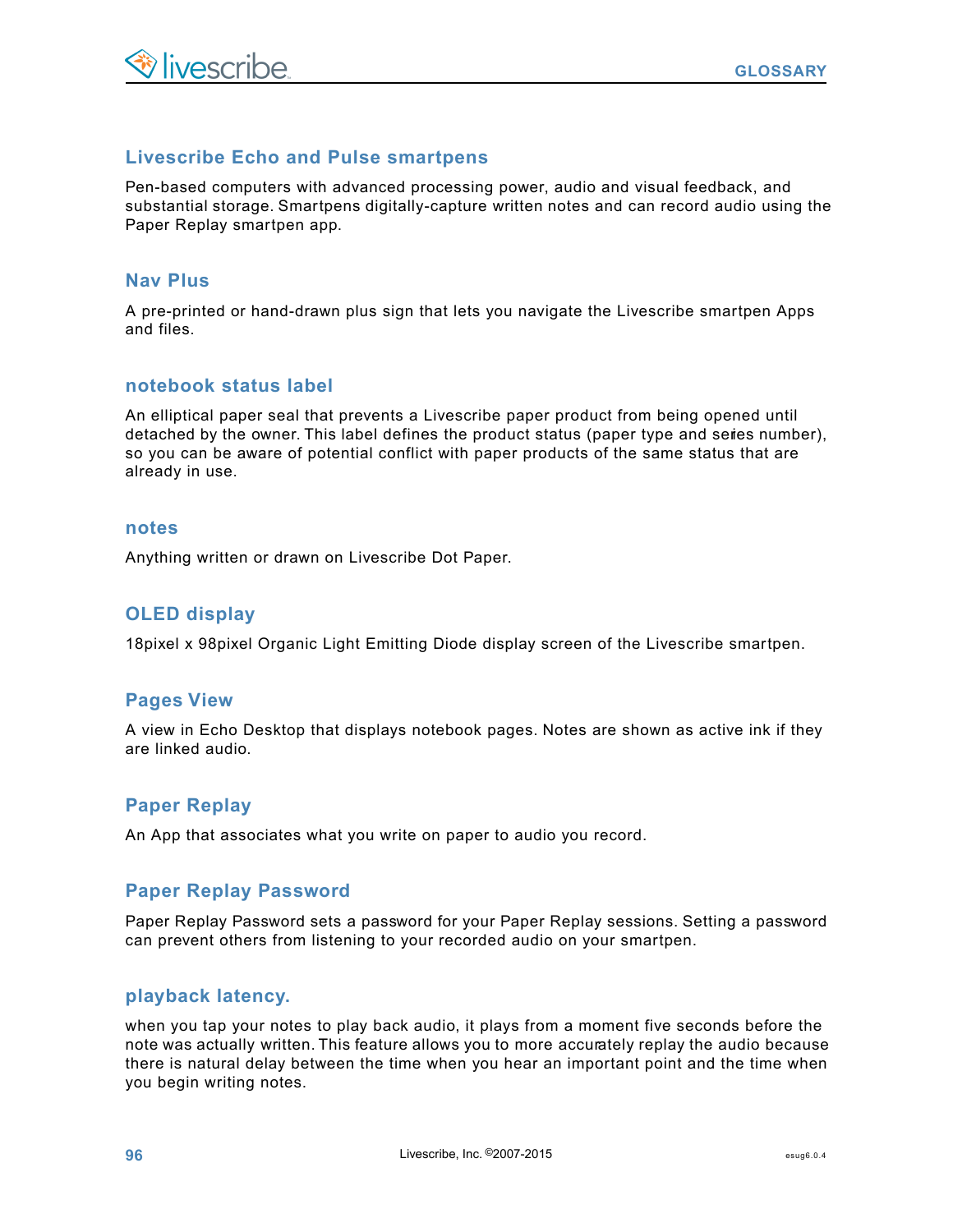#### **preferences**

Settings of Echo Desktop that conform to your way of working.

## **Shortcut buttons**

Buttons on some paper products represented as numbers inside circles. Each number corresponds to a different Shortcut Button. You can assign each button to launch an app or a shortcut.

#### **Shortcuts**

Shortcuts are words you can write to launch an app and invoke a particular feature of that app. For example, writing the word play as a shortcut launches Paper Replay and invokes the play session command.

#### **Status**

A shortcut for battery, version, date, and other information about the smartpen.

#### **tap around**

Tap around is a feature of Launch Line that is an alternate to using the Nav Plus to navigate menus of an App.

#### **Thumbnail View**

A view in Echo Desktop that shows thumbnail representations of pages.

#### **transfer**

Copying notes and audio from a Livescribe smartpen to a computer using Echo Desktop.

#### **updating**

Installing a new version of software or firmware via Echo Desktop to gur computer or smartpen.

#### **uploading**

Sending data to a remote location, such as the web.

#### **USB**

Universal Serial Bus, a standard for wired connection between personal computers and peripheral devices like printers and the Livescribe smartpen.